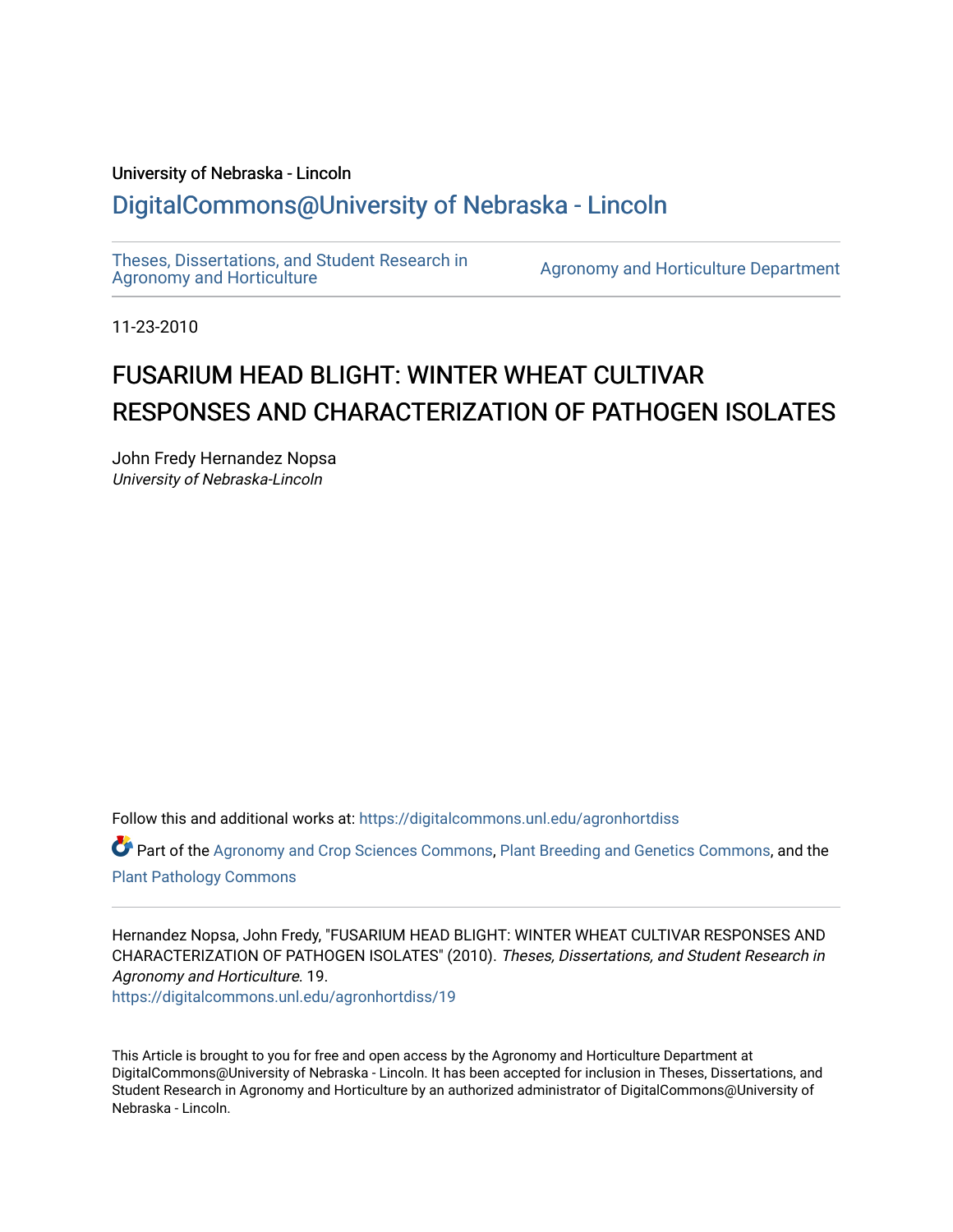# **FUSARIUM HEAD BLIGHT: WINTER WHEAT CULTIVAR RESPONSES AND CHARACTERIZATION OF PATHOGEN ISOLATES**

by

John Fredy Hernandez Nopsa

## A DISSERTATION

Presented to the Faculty of

The Graduate College at the University of Nebraska

In Partial Fulfillment of Requirements

For the Degree of Doctor of Philosophy

Major: Agronomy, (Plant Pathology)

Under the Supervision of Professor Stephen N. Wegulo

Lincoln, Nebraska

November, 2010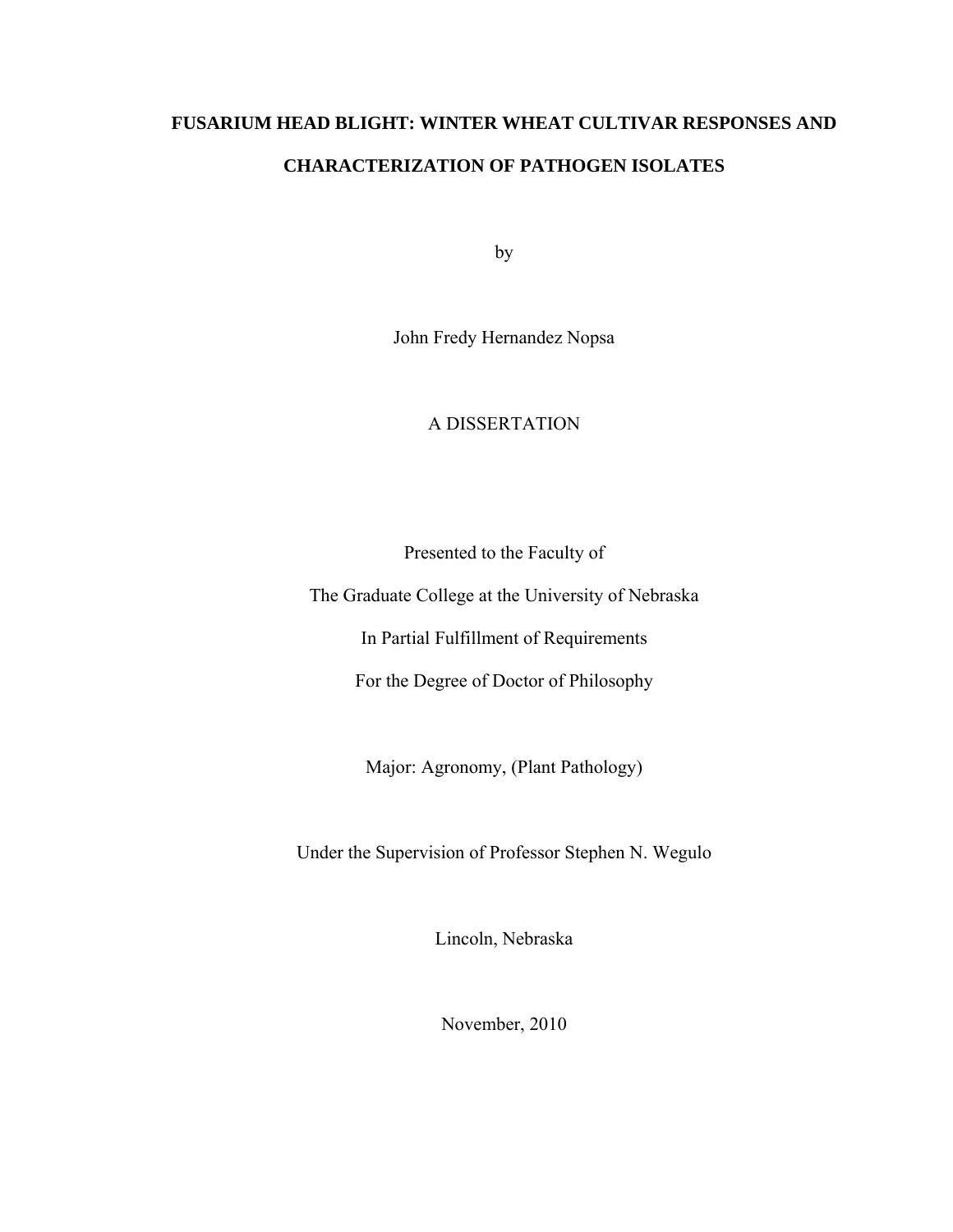# **FUSARIUM HEAD BLIGHT: WINTER WHEAT CULTIVAR RESPONSES AND CHARACTERIZATION OF PATHOGEN ISOLATES**

John F. Hernandez Nopsa, Ph.D.

University of Nebraska, 2010

Advisor: Stephen N. Wegulo.

Fusarium head blight (FHB) is a destructive disease of wheat (*Triticum aestivum*  L). FHB reduces yield and grain quality and causes accumulation of the mycotoxin deoxynivalenol (DON) in grain. Cultivar resistance is one of the most effective management strategies for FHB. Experiments were conducted to 1) identify winter wheat cultivars with resistance to FHB and DON accumulation, 2) determine the effect of winter wheat cultivar on the relationship between FHB and DON concentration, and 3) identify the major species of *Fusarium* causing FHB in Nebraska and characterize its isolates. Differences ( $P \le 0.05$ ) were detected among cultivars in FHB index, *Fusarium*damaged kernels, DON, and yield. The cultivars Alliance, Harry, Hondo, Infinity CL, and Overland were moderately resistant to FHB and DON accumulation. Harry was resistant to FHB but susceptible to DON accumulation. Overley, Jagalene, Wesley, and 2137 were susceptible to FHB and DON accumulation. The relationship between FHB severity and DON concentration was linear and positive regardless of cultivar. However, regression slopes indicated that this relationship was cultivar dependent. Forty of 41 isolates of *Fusarium* obtained from infected winter wheat kernels in grain collected from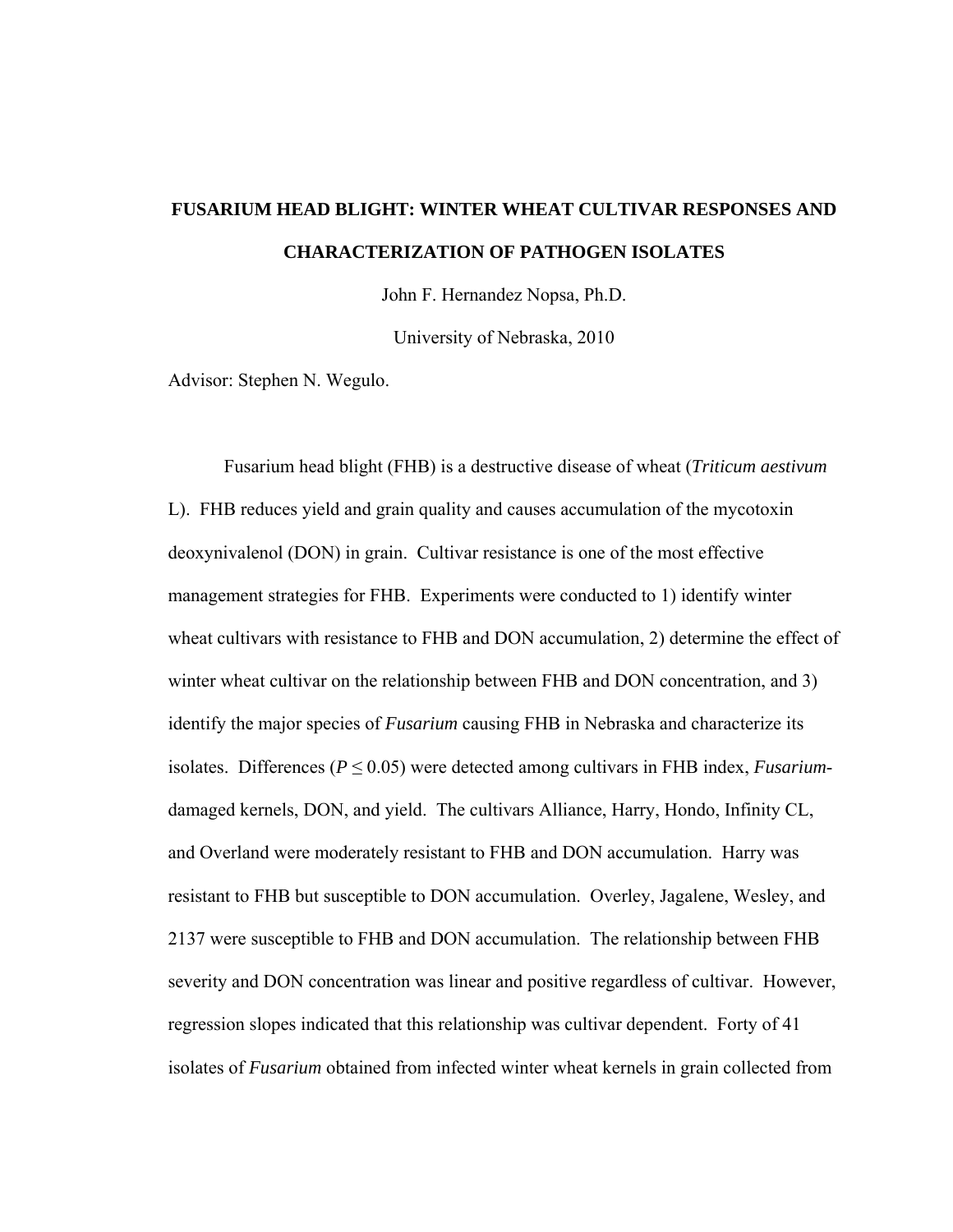elevators and fields in Nebraska were identified by polymerase chain reaction (PCR) morphological characteristics as *Fusarium graminearum* Schwabe (Teleomorph: *Gibberella zeae* (Schwein.) Petch). Seventeen selected isolates differed ( $P \le 0.05$ ) in the number and size of perithecial units (single perithecium or clusters of perithecia) produced in culture and seven selected isolates differed ( $P \le 0.05$ ) in aggressiveness on wheat spikes and detached leaves. Based on aggressiveness on wheat spikes, the seven isolates were grouped into three categories: 1) highly aggressive (isolates 103, 110, and 119), 2) moderately aggressive (isolates 91 and 98), and 3) weakly aggressive (isolates 90 and 97).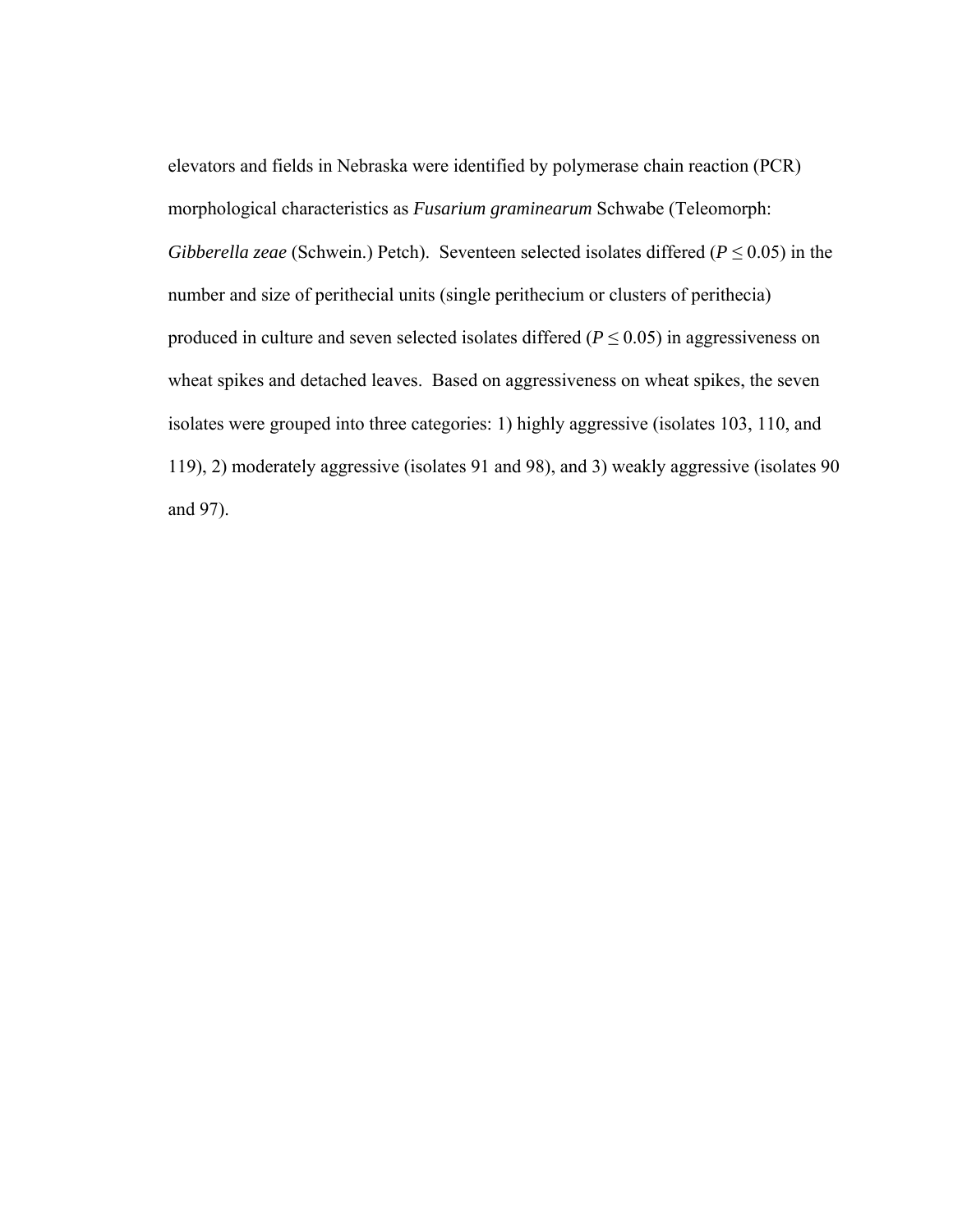To my parents, Rogelio and Lolis, for their lessons and wisdom. To my brothers, Joaquin and Edgar, for their friendship.

To my aunt Anadelia, for my first book.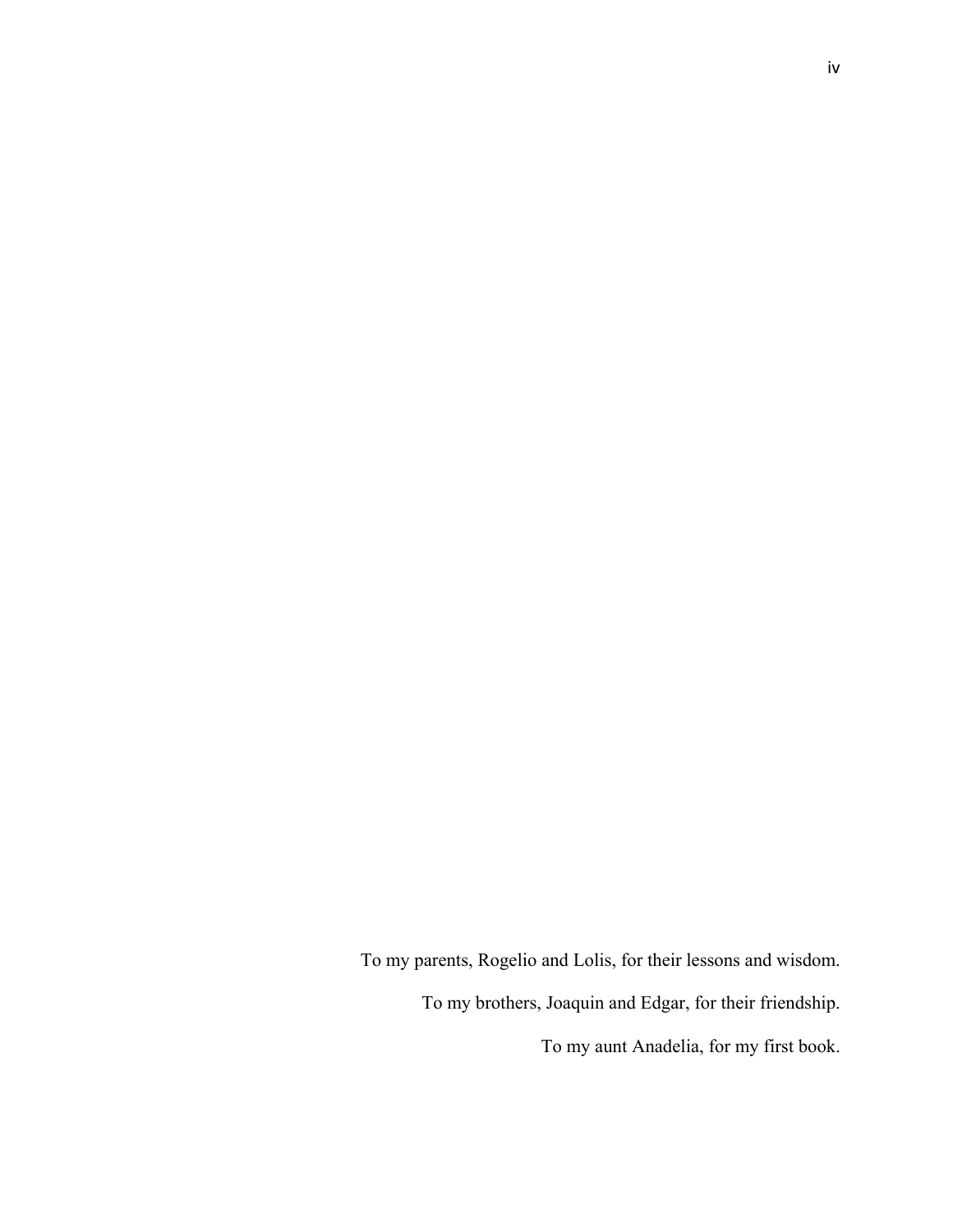### **ACKNOWLEDGMENTS**

First at all, I would like to express my most sincere gratitude to my advisor, Dr. Stephen N. Wegulo, for accepting me in his lab and for giving me the opportunity to develop myself intellectually, academically, and spiritually. Thank you for your trust, help, support, guidance and encouragement. Your passion and hard work as a scientist have truly changed my perspective of science and my life. I was privileged, because few people have the opportunity of working with persons as you, with the highest quality as researcher, as human being, and as a person. For all this I just can say Thank You.

Second, I would like to thank my committee members, Dr. P. Stephen Baenziger, Dr. Steven D. Harris and Dr. Kent M. Eskridge, for their support, questions and suggestions that improved my research. Thanks Dr. Harris and Dr. Baenziger, for being part of my reading committee.

My most sincere gratitude to the many members of the Plant Pathology Department, especially to Dr. James Steadman, Dr. Jim Patridge, Dr. Tom Powers, and Dr. David Dunigan. Thank you for the financial support and constant encouragement. I also thank Margaret Denning, Serena McCoy, and Mary Jo Haverkamp for their help, advice and assistance.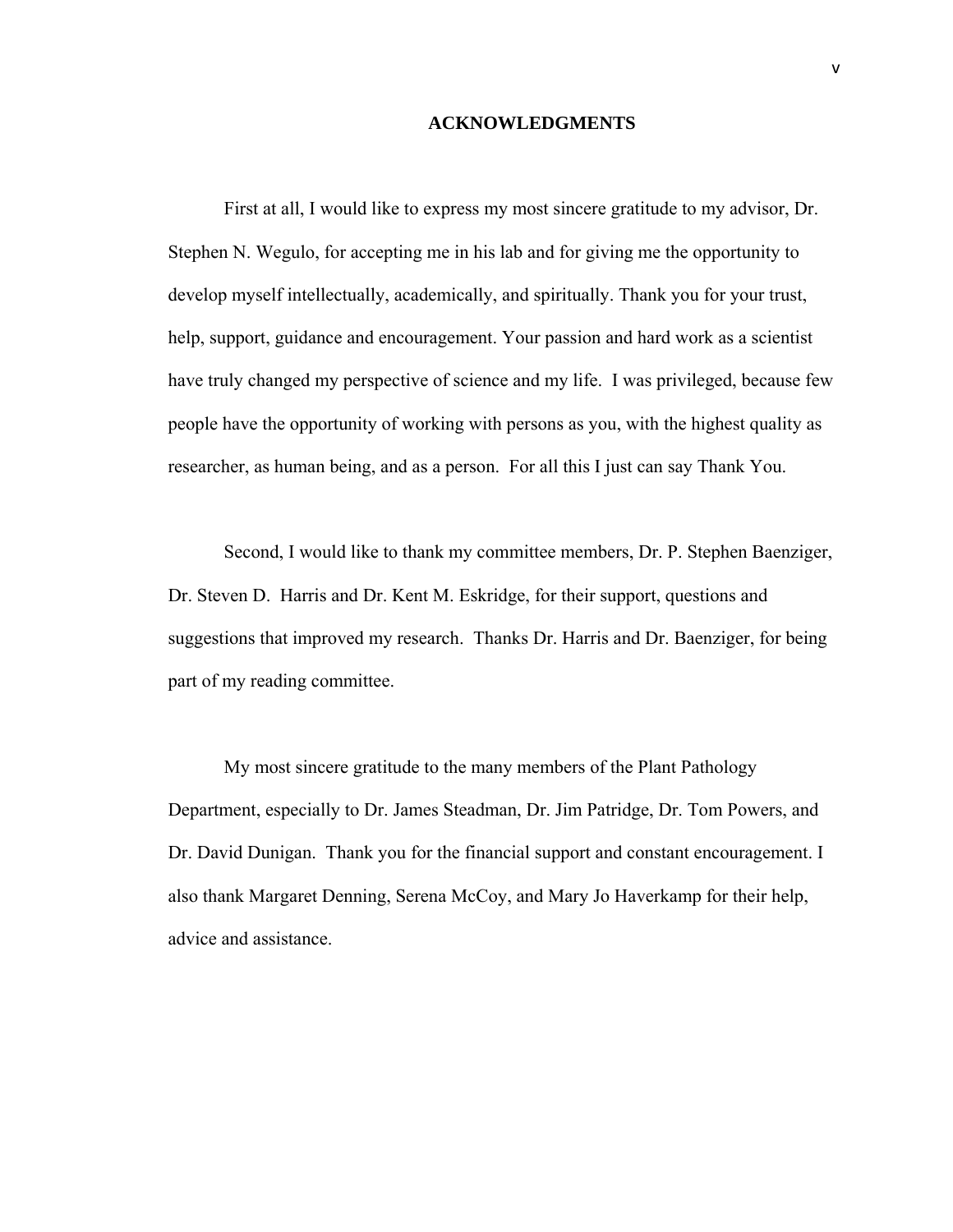I am truly thankful to all people in Dr. Wegulo's lab. They have helped me during my research. Julie Breathnach-Stevens, Janelle Counsell Millhouse, Matt Gunther, Shipra Gupta, Srinivasan Venkatesan, Charles and Andrew McClung, and Anita Panthi.

To the students in Plant Pathology, especially Maricelis Acevedo, Bill Rittenour, Giani Yanai, Hu Yin, Karl Brauer, Trung Nguyen, Jae Behn, and Angel Ramirez. Thank you for a great time in graduate school. I also would like to deeply thank Tara Woods and B.J. for their friendship, Carolina Bustamante, Nancy Arciniegas, and Monica Gil for being there. Dr. Camilo Lopez Thanks for your trust, and the good books.

I cannot use words to express my gratitude to my parents, Rogelio and Lolis, for their love, trust, advice and memories. To Joaquin and Edgar, my brothers and best friends, they gave me the courage I wanted and the advice I needed. Thanks to Rocio and Anadelia, for their help and support.

Thanks to my professors, tutors, guides, mentors and friends. From kindergarten, to graduate school. Thanks all of you for the music, the dancing, the photography, the stories, and the literature. The good literature. O.K., the scientific one too.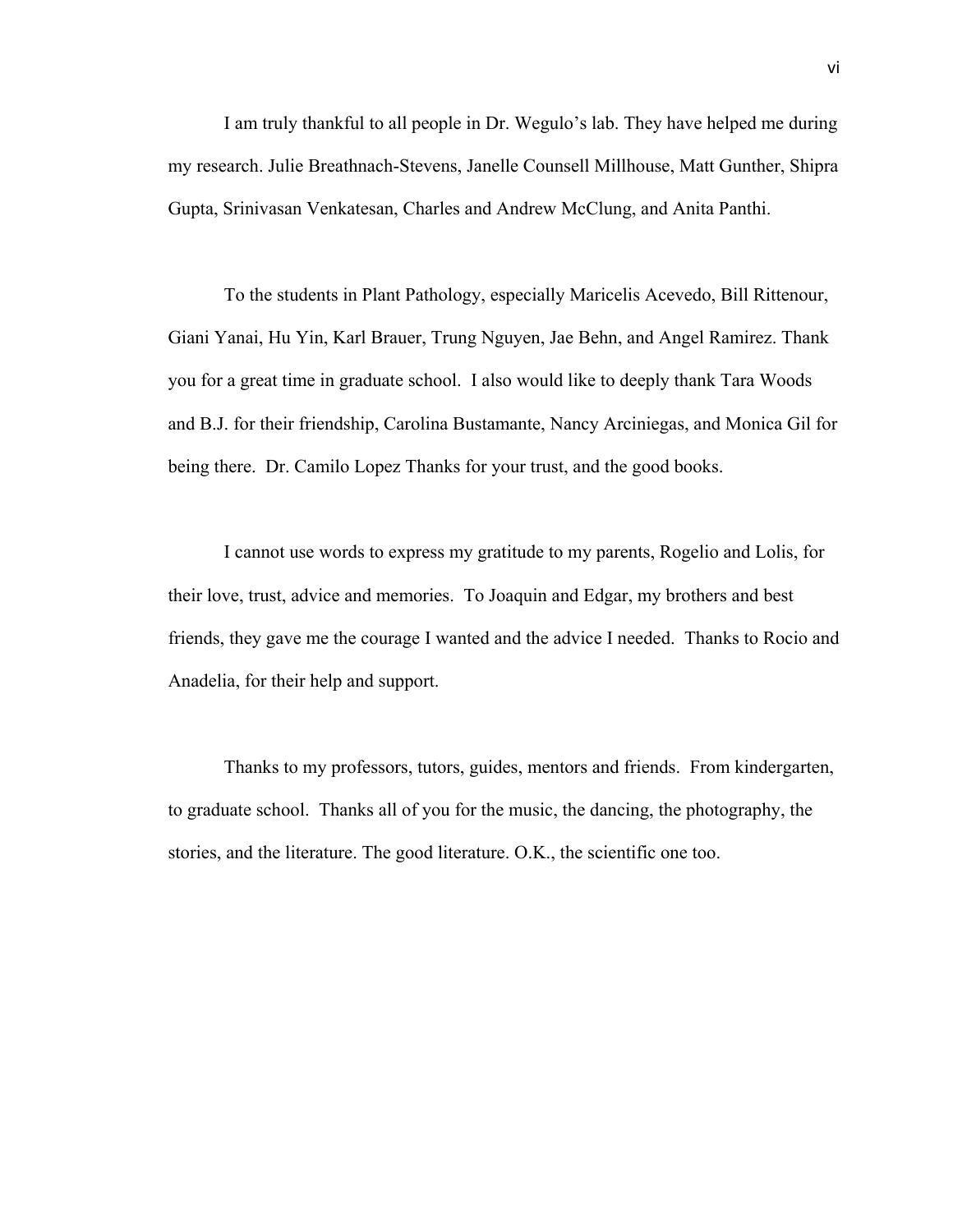## **TABLE OF CONTENTS**

## **CHAPTER I**

## **INTRODUCTION AND BACKGROUND**

| 3. EPIDEMICS OF FUSARIUM HEAD BLIGHT IN THE U.S. 3         |  |
|------------------------------------------------------------|--|
|                                                            |  |
|                                                            |  |
|                                                            |  |
|                                                            |  |
|                                                            |  |
| 9. RELATIONSHIP BETWEEN FUSARIUM HEAD BLIGHT INTENSITY AND |  |
|                                                            |  |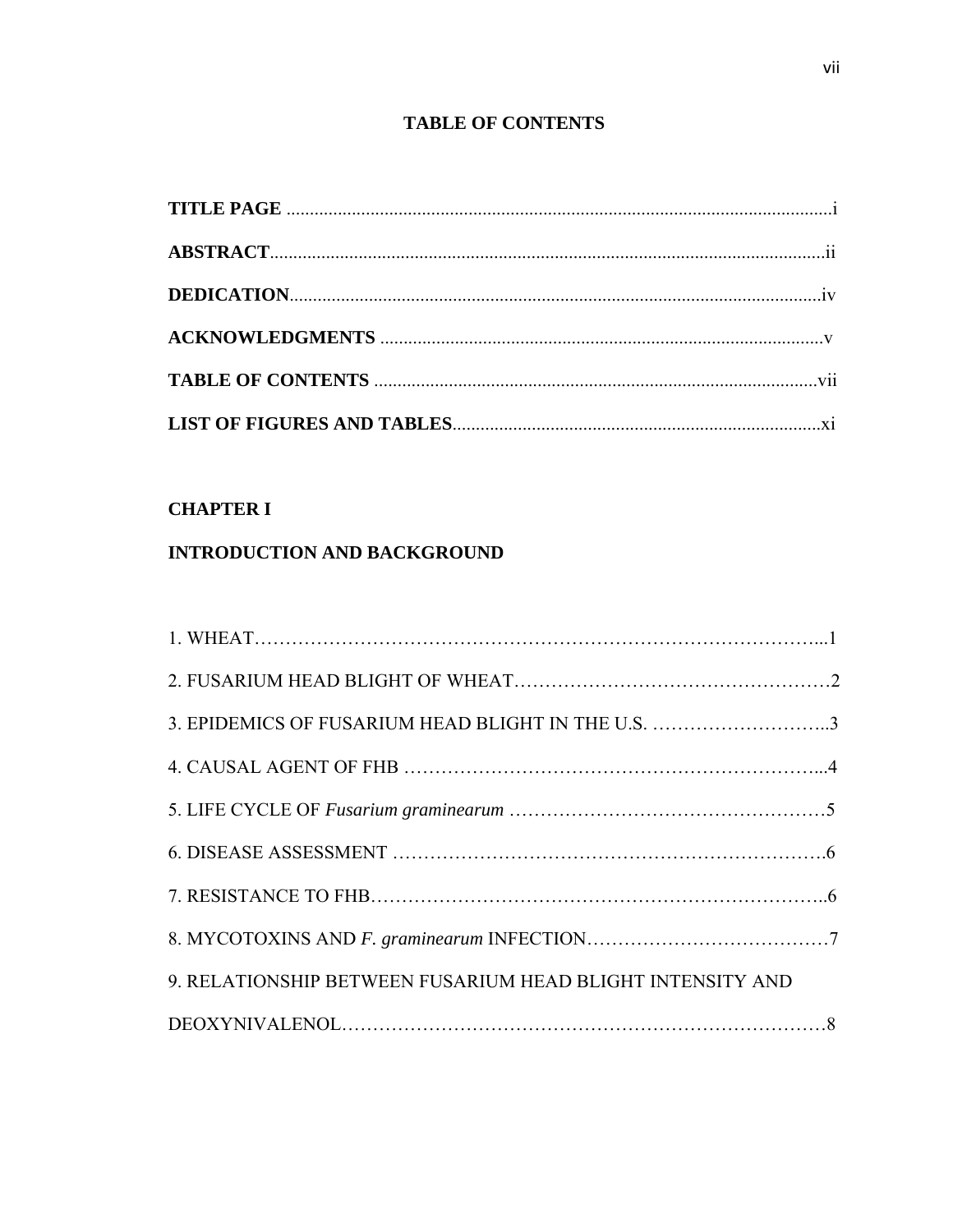| 10. EVALUATION OF WINTER WHEAT CULTIVARS FOR RESISTANCE TO |  |
|------------------------------------------------------------|--|
|                                                            |  |
| 11. IDENTIFICATION OF FUSARIUM SPECIES CAUSING FHB12       |  |
|                                                            |  |

## **CHAPTER II**

# **EVALUATION OF WINTER WHEAT CULTIVARS FOR RESISTANCE TO FUSARIUM HEAD BLIGHT AND DEOXYNIVALENOL ACCUMULATION**

| 3.3. Comparison of DON from symptomatic spikes to DON bulked from plots33  |  |
|----------------------------------------------------------------------------|--|
|                                                                            |  |
| 3.5. Correlation between FHB index and FDK and between FHB index and DON35 |  |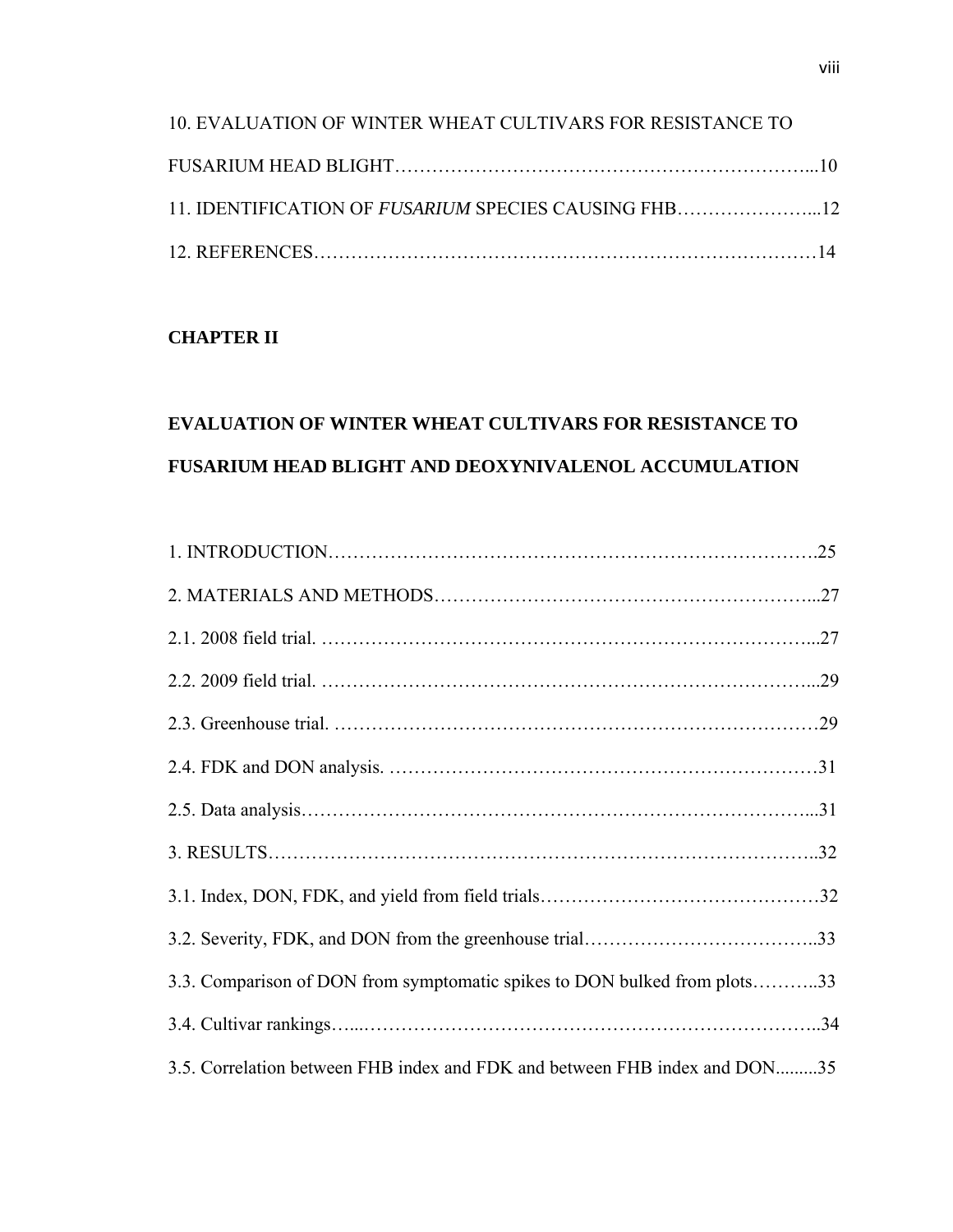| 3.6. Correlation between FHB severity and FDK and between FHB severity and |  |
|----------------------------------------------------------------------------|--|
|                                                                            |  |
|                                                                            |  |
|                                                                            |  |

## **CHAPTER III**

# **EFFECT OF CULTIVAR ON THE RELATIONSHIP BETWEEN FUSARIUM HEAD BLIGHT SEVERITY AND DEOXYNIVALENOL CONCENTRATION IN WINTER WHEAT**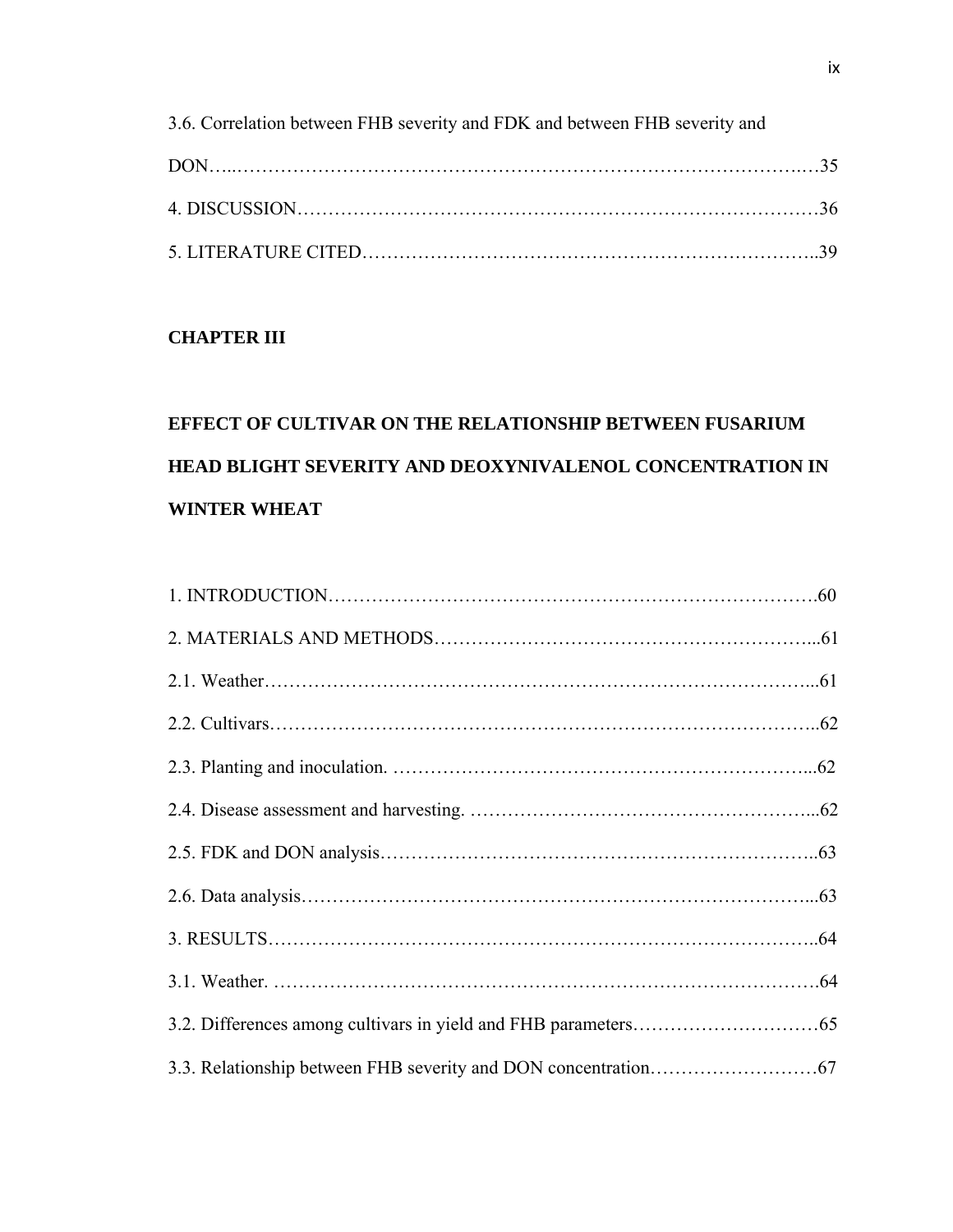## **CHAPTER IV**

# **CHARACTERIZATION OF NEBRASKA ISOLATES OF** *Fusarium graminearum*  **FROM WINTER WHEAT.**

| 2.6. Fitting models for analyzing disease progress on FHB severity data on wheat |  |
|----------------------------------------------------------------------------------|--|
|                                                                                  |  |
|                                                                                  |  |
|                                                                                  |  |
|                                                                                  |  |
|                                                                                  |  |
|                                                                                  |  |
|                                                                                  |  |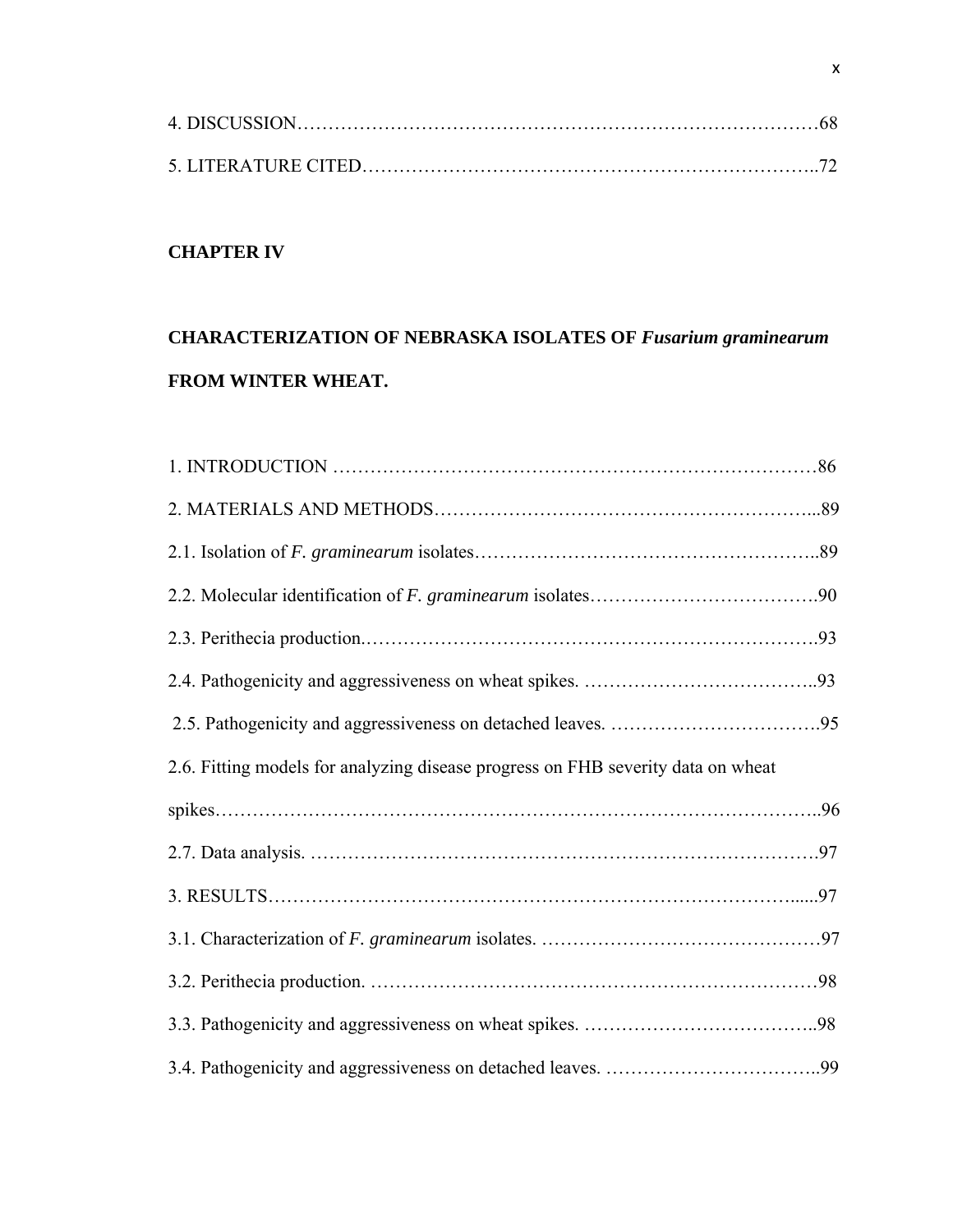| 3.5. Correlation between measurements on detached leaves and measurements on     |  |
|----------------------------------------------------------------------------------|--|
|                                                                                  |  |
| 3.6. Fitting models for analyzing disease progress on FHB severity data on wheat |  |
|                                                                                  |  |
|                                                                                  |  |
|                                                                                  |  |

## **TABLES OF FIGURES AND TABLES**

## **CHAPTER II**

| <b>Table 1.</b> Fusarium head blight (FHB) reaction and maturity characteristics of 22 winter |
|-----------------------------------------------------------------------------------------------|
| wheat cultivars evaluated for resistance to FHB and DON accumulation in the                   |
|                                                                                               |
| <b>Table 2.</b> Environment and cultivar effects on Fusarium head blight (FHB) index, yield,  |
| <i>Fusarium</i> -damaged kernels (FDK), and deoxynivalenol (DON) concentration in             |
| 10 winter wheat cultivars evaluated in the field for resistance to FHB and DON                |
|                                                                                               |
| <b>Table 3.</b> Fusarium head blight (FHB) index, deoxynivalenol (DON) concentration in       |
| grain bulked from plots (DONplot), DON concentration in grain from                            |
| symptomatic spikes (DONtag), <i>Fusarium</i> -damaged kernels (FDK), and yield in             |
| twelve winter wheat cultivars evaluated for resistance to FHB and DON                         |
|                                                                                               |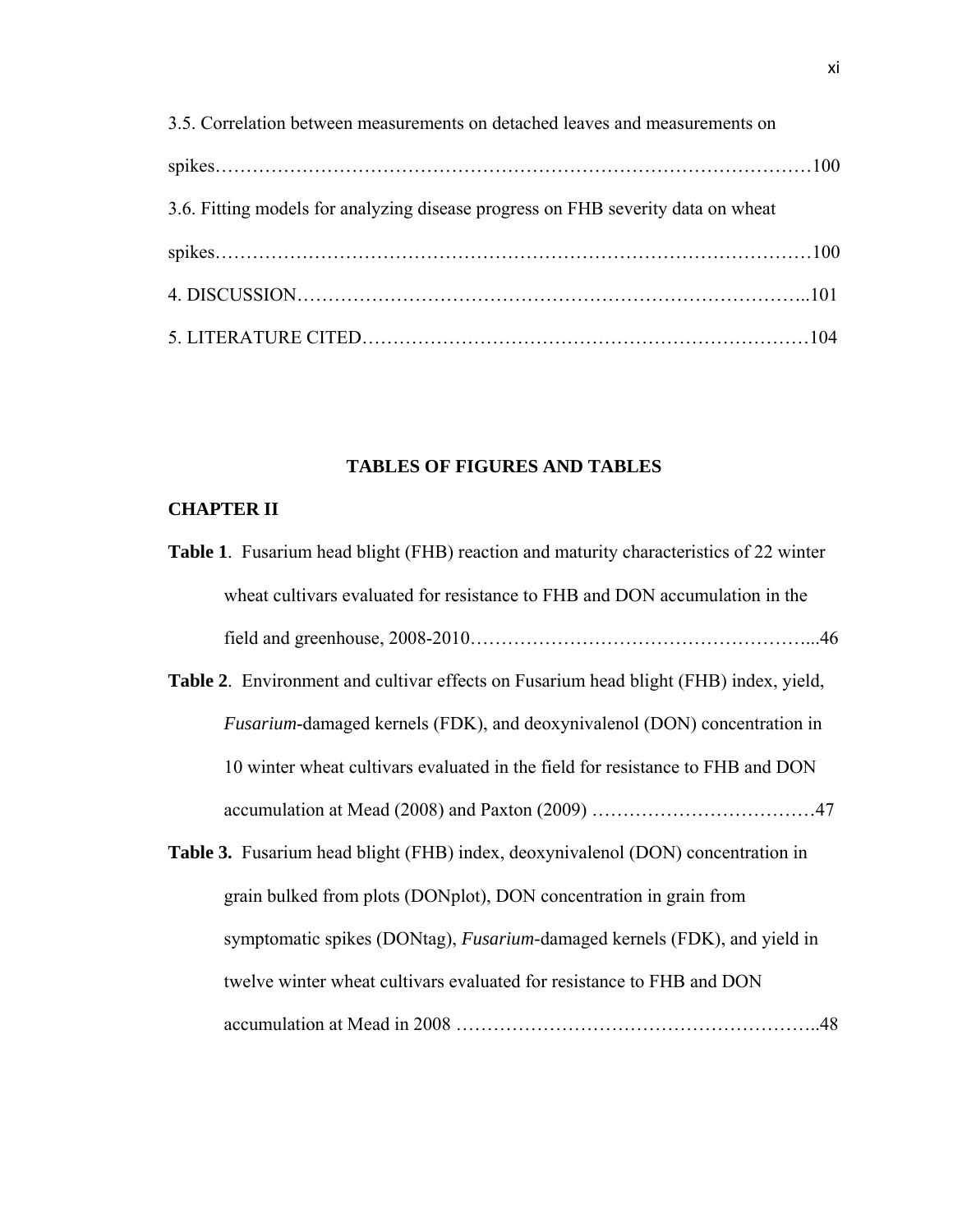- **Table 4.** Fusarium head blight (FHB) index, deoxynivalenol (DON) concentration in grain bulked from plots (DONplot), DON concentration in grain from symptomatic spikes (DONtag), *Fusarium-*damaged kernels (FDK), and yield in 20 winter wheat cultivars evaluated for resistance to FHB and DON accumulation at Paxton in 2009………………………………………………………………...49
- **Table 5.** Fusarium head blight (FHB) severity, *Fusarium-*damaged kernels (FDK), and deoxynivalenol (DON) concentration in 13 winter wheat cultivars evaluated for resistance to FHB and DON accumulation in the greenhouse, 2010…………….51
- **Table 6.** Rankings  $(1 = \text{most resistant/highest yielding}; 12 = \text{least resistant/lowest}$ yielding) of winter wheat cultivars by Fusarium head blight index, yield, *Fusarium*-damaged kernels (FDK), deoxynivalenol (DON) concentration in grain bulked from plots (DONplot), and DON concentration in grain from symptomatic spikes (DONtag) at Mead in 2008……………………………………………….52

**Table 7.** Rankings  $(1 = \text{most resistant/highest yielding}; 20 = \text{least resistant/lowest}$ yielding) of winter wheat cultivars by Fusarium head blight index, yield, *Fusarium*-damaged kernels (FDK), deoxynivalenol (DON) concentration in grain bulked from plots (DONplot), and DON concentration in grain from symptomatic spikes (DONtag) at Paxton in 2009……………………………………………...53

| deoxynivalenol (DON) concentration in a greenhouse trial in 201054                                 |  |
|----------------------------------------------------------------------------------------------------|--|
| Fusarium head blight (FHB) severity, <i>Fusarium</i> -damaged kernels (FDK), and                   |  |
| <b>Table 8.</b> Rankings (1 = most resistant; $13$ = least resistant) of winter wheat cultivars by |  |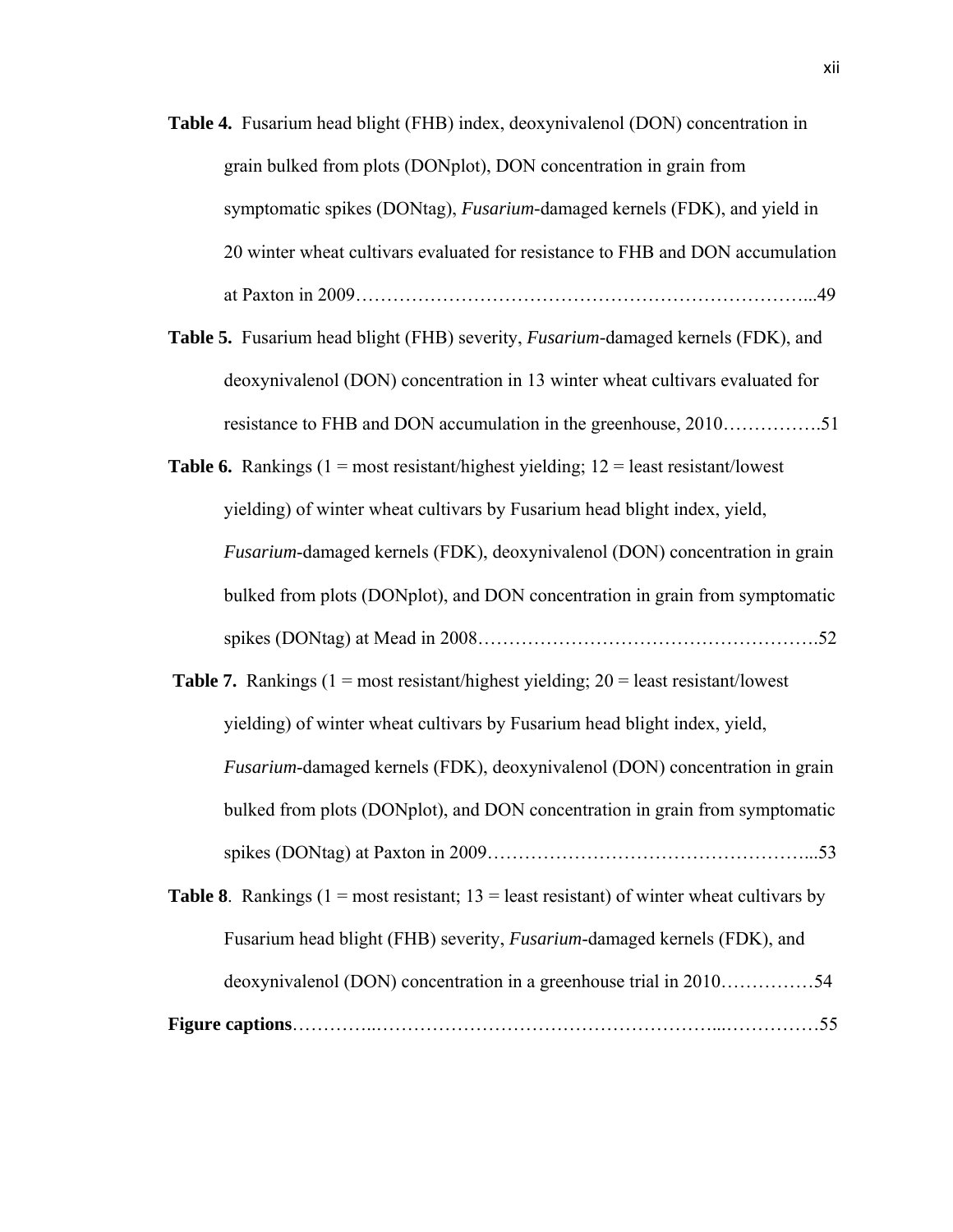| <b>Figure 1.</b> Deoxynivalenol (DON) concentration in grain from spikes with Fusarium head |
|---------------------------------------------------------------------------------------------|
| blight (FHB) symptoms (DONtag) and in grain bulked from plots (DONplot) at                  |
|                                                                                             |

- **Figure 2.** Deoxynivalenol (DON) concentration in grain from spikes with Fusarium head blight (FHB) symptoms (DONtag) and in grain bulked from plots (DONplot) at Mead (2008) and Paxton (2009).………………………………………………...57
- **Figure 3.** Correlation between Fusarium head blight (FHB) index and deoxynivalenol concentration in grain bulked from plots (DONplot) and in grain from symptomatic spikes (DONtag)..………………………………………………….58
- **Figure 4**. Correlation between Fusarium head blight (FHB) severity and deoxynivalenol (DON) concentration and between FHB severity and *Fusarium*-damaged kernels (FDK) in a greenhouse cultivar trial in 2010.……………………………………59

### **CHAPTER III.**

- **Table 1.** Weather parameters in May and June at Mead, NE, 2007-2009……………...77 **Table 2.** Year and cultivar effects on Fusarium head blight (FHB) index, yield, *Fusarium*-damaged kernels (FDK), and deoxynivalenol (DON) concentration in two winter wheat cultivars (Harry, and 2137), 2007-2009………………………78
- **Table 3.** Fusarium head blight (FHB) index, yield, *Fusarium*-damaged kernels (FDK), deoxynivalenol concentration in grain harvested from plots  $(DON<sub>plot</sub>)$ , and average deoxynivalenol concentration from grain harvested from tagged heads in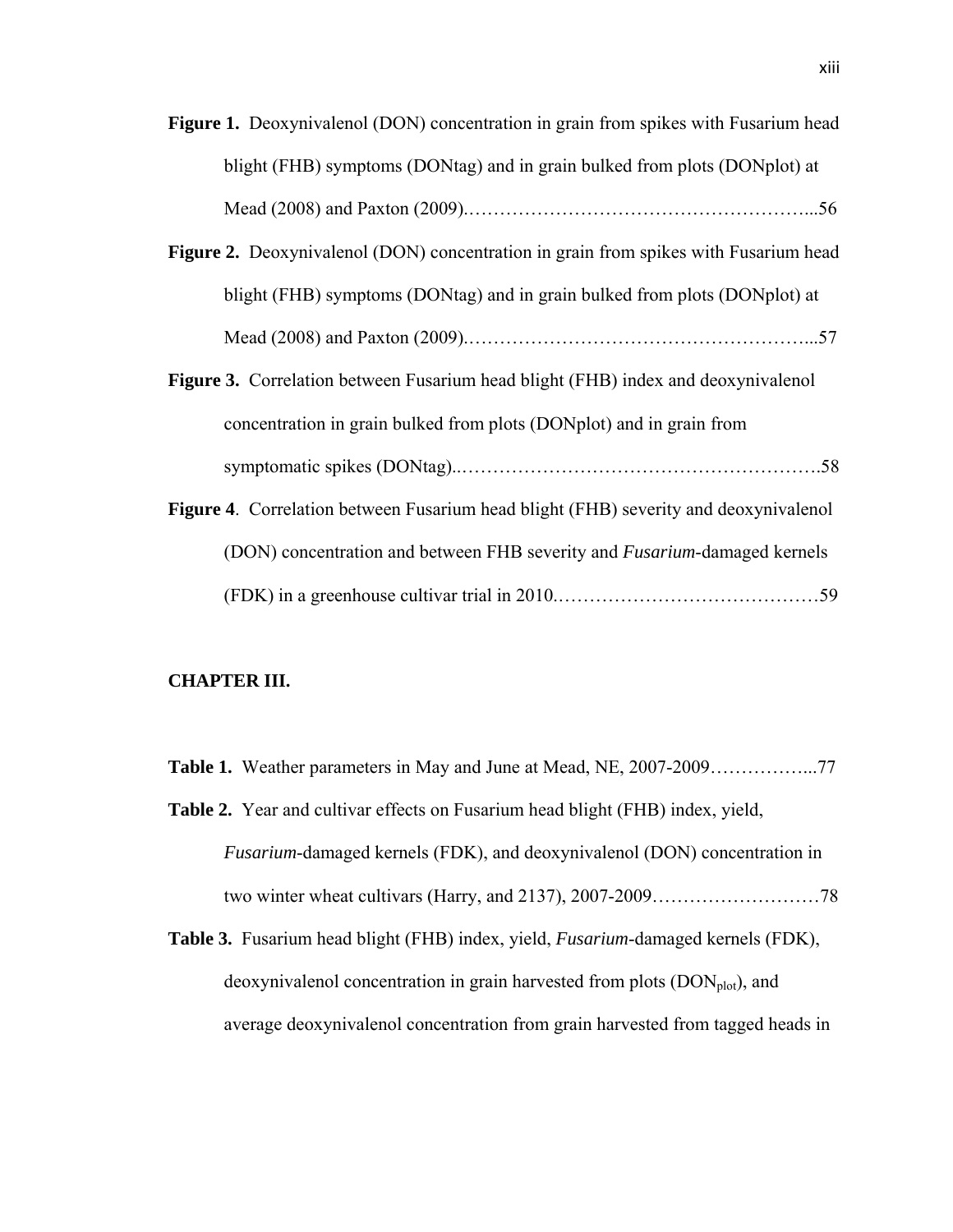| increasing FHB severity categories (DON <sub>catavg</sub> ) in three winter wheat cultivars, |
|----------------------------------------------------------------------------------------------|
|                                                                                              |
| <b>Table 4.</b> Deoxynivalenol (DON) concentration by Fusarium head blight severity          |
|                                                                                              |
| <b>Table 5.</b> Analysis of variance to test for differences in regression slopes (DON       |
| concentration regressed on FHB severity categories) in three field-grown winter              |
|                                                                                              |
|                                                                                              |
| <b>Figure 1.</b> Linear regression of DON on FHB severity in winter wheat cultivars Harry    |
|                                                                                              |
| Figure 2. Linear regression of DON on FHB severity in winter wheat cultivars Harry,          |
|                                                                                              |
| Figure 3. Linear regression of DON on FHB severity in winter wheat cultivars Harry,          |
|                                                                                              |

## **CHAPTER IV**

| Table 1. Molecular and morphological characterization of Nebraska isolates of        |  |
|--------------------------------------------------------------------------------------|--|
|                                                                                      |  |
| Table 2. Number of perithecia and perithecia covered area of 17 Nebraska isolates of |  |
|                                                                                      |  |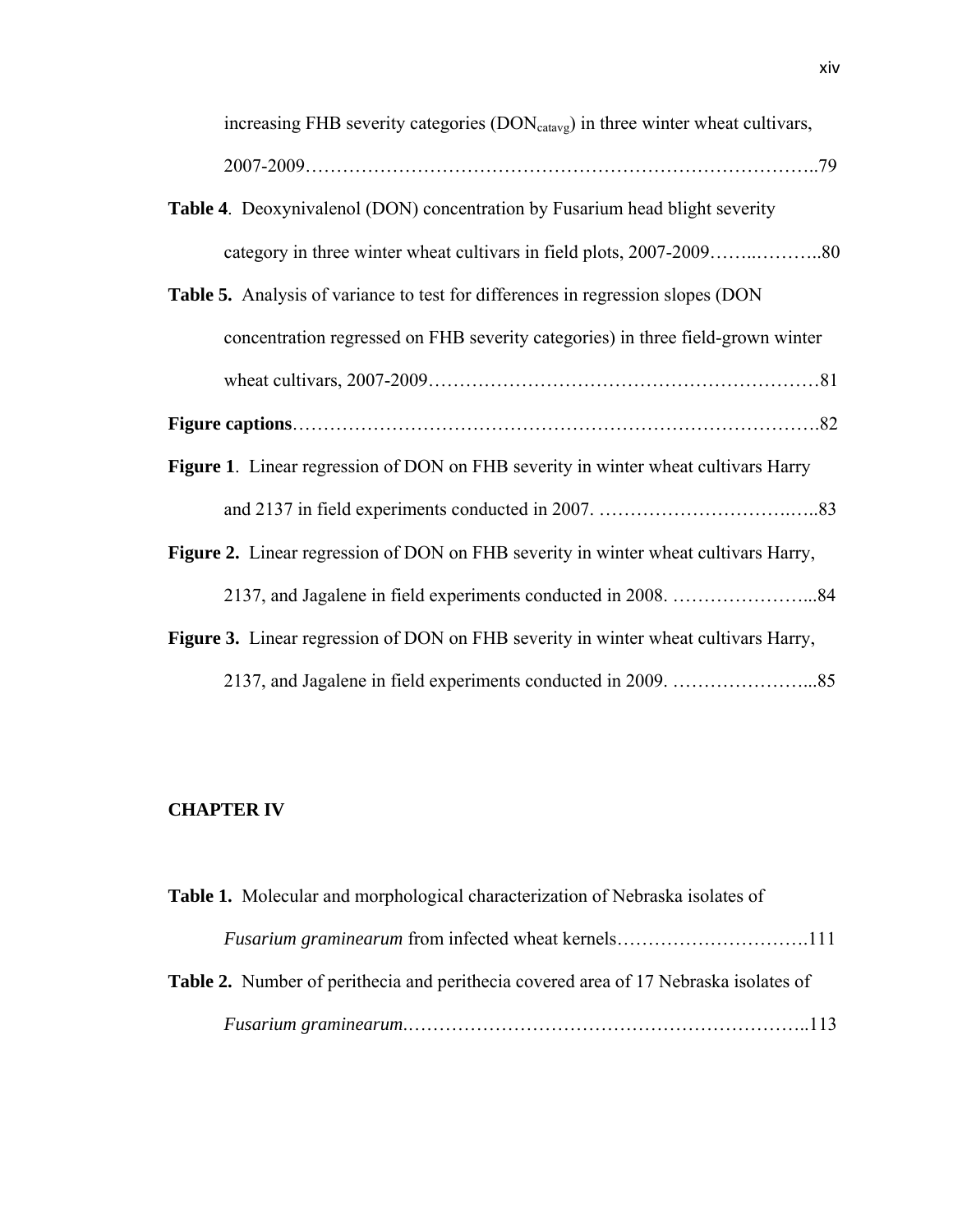**Table 3**. Effects of cultivar and *Fusarium graminearum* isolates on mycelial area on leaves, area under the mycelia growth curve (AUMGC) on leaves, necrotic area on leaves, spike severity, and area under the disease progress curve (AUDPC) on spikes……………………………………………………………………………114 **Table 4.** Mycelial area and area under the mycelia growth curve (AUMGC) on leaves, perithecia number and perithecia-covered area, necrotic area on leaves, spike severity and area under the disease progress curve (AUDPC) on spikes of

Nebraska isolates of *Fusarium graminearum*…………………………………..116

- **Table 5.** Linear regression statistics used to evaluate the goodness-of-fit of three growth models to Fusarium head blight progress data from two soft red winter wheat cultivars and three *Fusarium graminearum* isolates in an a greenhouse study, 2010, experiment 1. …………………………………………………………….117
- **Table 6.** Linear regression statistics used to evaluate the goodness-of-fit of three growth models to Fusarium head blight progress data from two soft red winter wheat

cultivars and three *Fusarium graminearum* isolates in an a greenhouse study,

- 2010, experiment 2. …………………………………………………………….118
- **Figure captions**………………………………………………………………………...119
- **Figure 1.** Agarose gel resulting from a specific polymerase chain reaction to identify Nebraska isolates of *Fusarium graminearum* using primers GOFW and GORV…………………………………………………………………………..121
- **Figure 2.** Perithecial units formed by *Fusarium graminearum* isolates NE98 (A), NE91 (B), NE99 (C), and NE93 (D) on carrot agar.…………………………………..122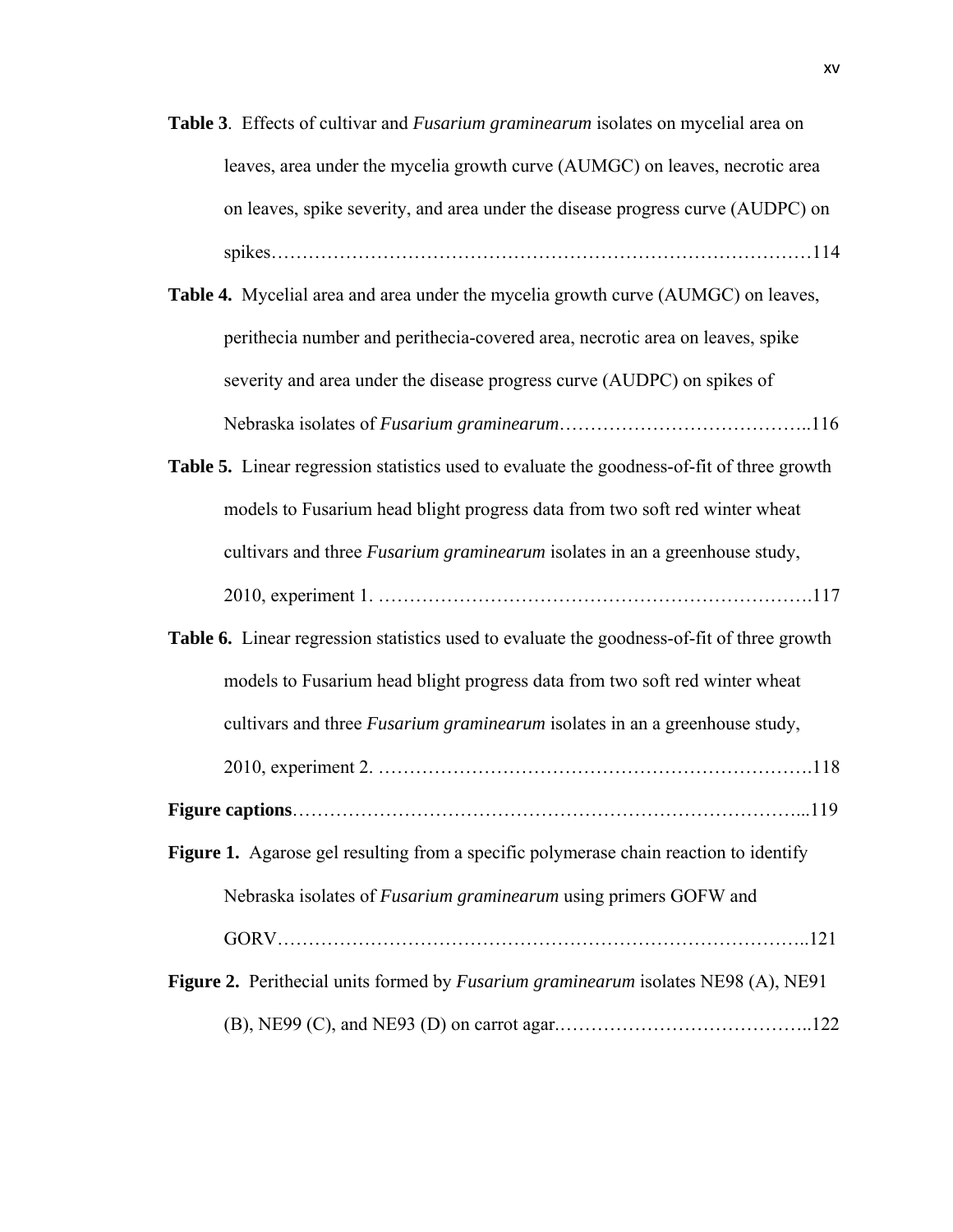| <b>Figure 3.</b> Disease (Fusarium head blight) progress curves of seven Nebraska isolates of |
|-----------------------------------------------------------------------------------------------|
| <i>Fusarium graminearum</i> on spikes in two soft red winter wheat cultivars, Coker           |
|                                                                                               |
| Figure 4. Rate of disease progression of the three most aggressive <i>Fusarium</i>            |
| <i>graminearum</i> isolates on wheat spikes of two soft red winter wheat cultivars,           |
|                                                                                               |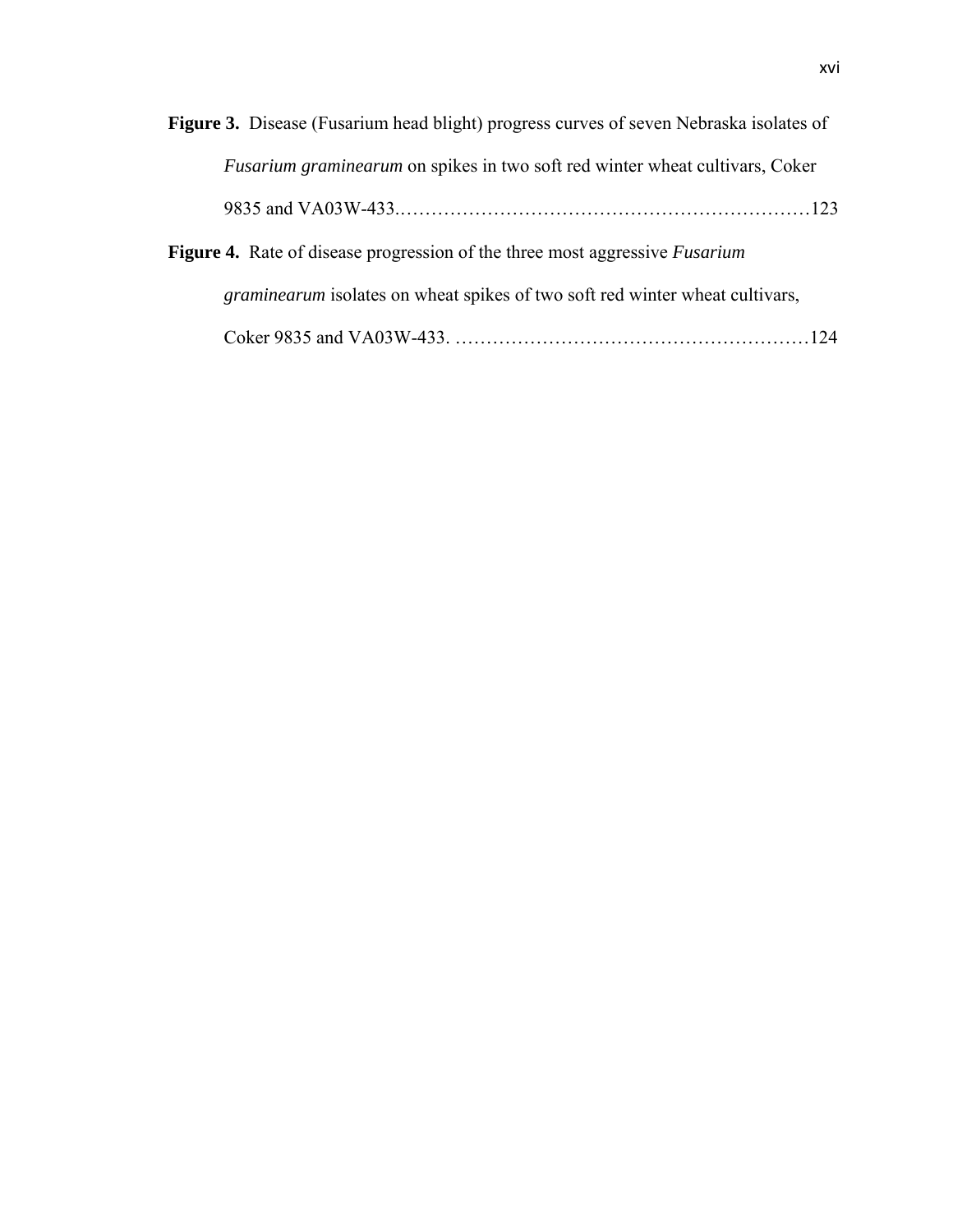### **CHAPTER I**

## **INTRODUCTION AND BACKGROUND**

#### **1. WHEAT.**

Farming was the revolution that provided food surpluses for the development of humanity. Domestication of crops occurred around 10,500 years before present (bp) for wheat, 9,000-8,000 years bp for maize, and 8,000 years bp for rice (4). Wheat, maize and rice support the world food supply, providing 44% of total edible dry matter and 40% of food consumed in developing countries. Wheat plays an important role in the world. It is grown in more than 70 countries on 5 continents (20) and is the most widely grown crop in the world (2). In 2008, the production of wheat worldwide was 683,406,527 MT. The production of wheat in the U.S. during the same year was 68,016,100 MT (FAOSTAT 2010, Verified November 17, 2010 in http://faostat.fao.org/site/339/default.aspx).

The two most important commercial wheat types are durum wheat (*Triticum durum* L.  $2n = 4x = 28$ ) and common wheat (*Triticum aestivum* L.  $2n = 6x = 42$ ). Based on its growth habits, wheat can be divided into winter wheat sown primarily in the fall, requiring vernalization to flower, and tolerant of freezing temperatures; facultative wheat, sown during winter months in mild climates, requiring or not requiring vernalization to flower, and intolerant of long periods of freezing temperatures; and spring wheat, sown mainly in the spring and summer months (2).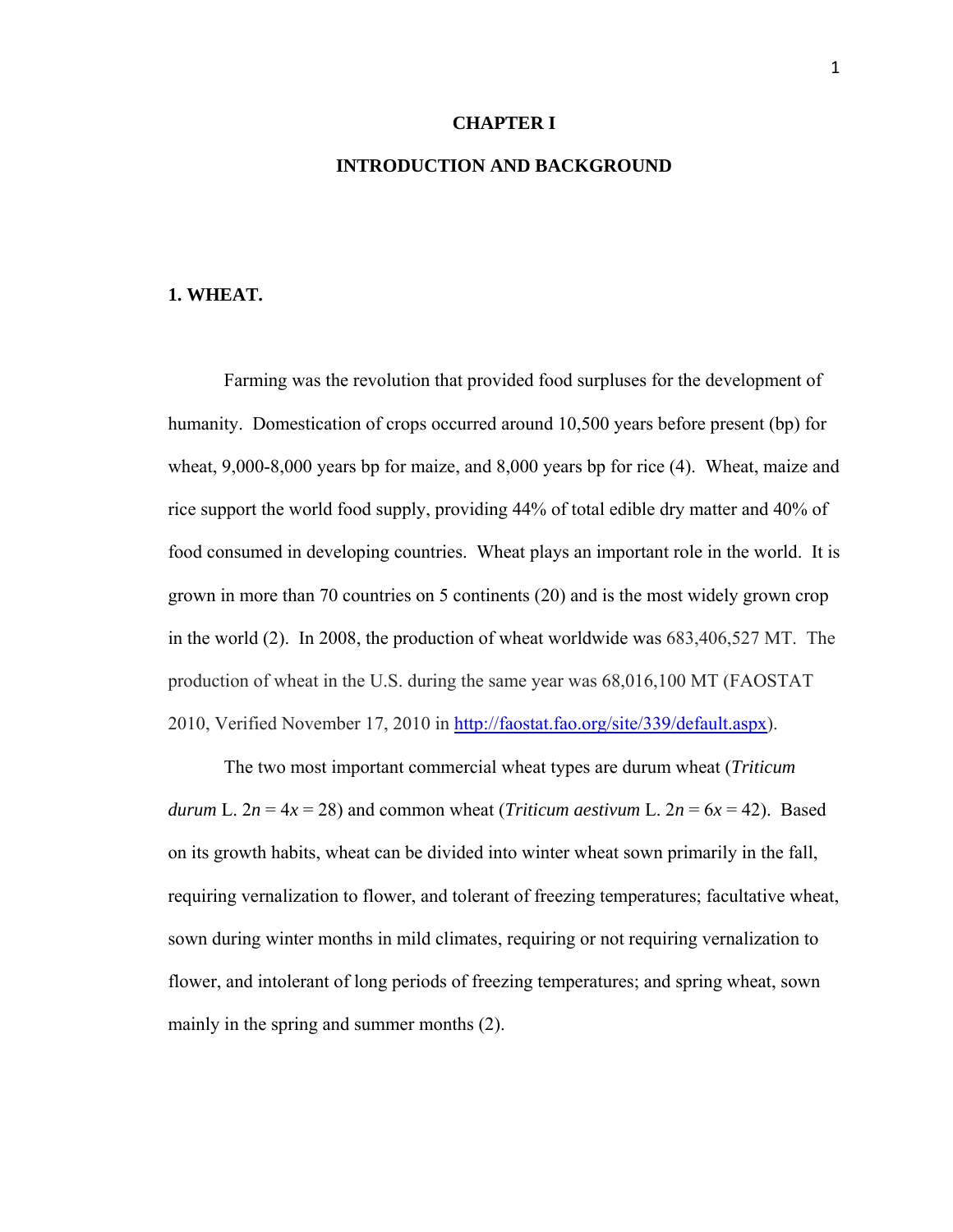All winter wheat grown in North America is common wheat and can be divided into four groups: Eastern and Southeastern soft wheats, Southern Great Plains wheats, Northern Great Plains wheats, and Pacific Northwest wheats (2). Each of them has different agroecological adaptations and different end-use properties. In the Great Plains of North America, wheat production is mostly winter wheat. Given the size of this area (southern Texas to South Dakota, and from the Missouri river valley to the Rocky mountains, the region is divided into two broad gene pools: the Southern Great Plains, including Texas, Oklahoma, Kansas, and Colorado; and the Northern Great Plains comprising Nebraska, South Dakota, North Dakota, Wyoming, and Montana. U.S. winter wheat production in 2008 was 50,836,848 MT (NASS, Agricultural statistics 2009 http://www.nass.usda.gov/Publications/Ag\_Statistics/ verified November 17, 2010).

### **2. FUSARIUM HEAD BLIGHT OF WHEAT**

The Great Plains region generally is semiarid, and irrigation is commonly used for high value crops such as corn (2). Wheat in this region is mostly grown under dryland environments; however, irrigated wheat is also grown. Several diseases cause yield loss and reduce grain quality in wheat. They include leaf spots (e.g. tan spot, Septoria tritici blotch), rusts (leaf rust, steam rust, and stripe rust), and Fusarium head blight (FHB).

Fusarium head blight, caused by *Fusarium graminearum* Schwabe (Teleomorph: *Gibberella zeae* (Schwein.) Petch)), is a destructive disease of wheat *(Triticum aestivum*  L.) and has a significant economical impact in the United States and other parts of the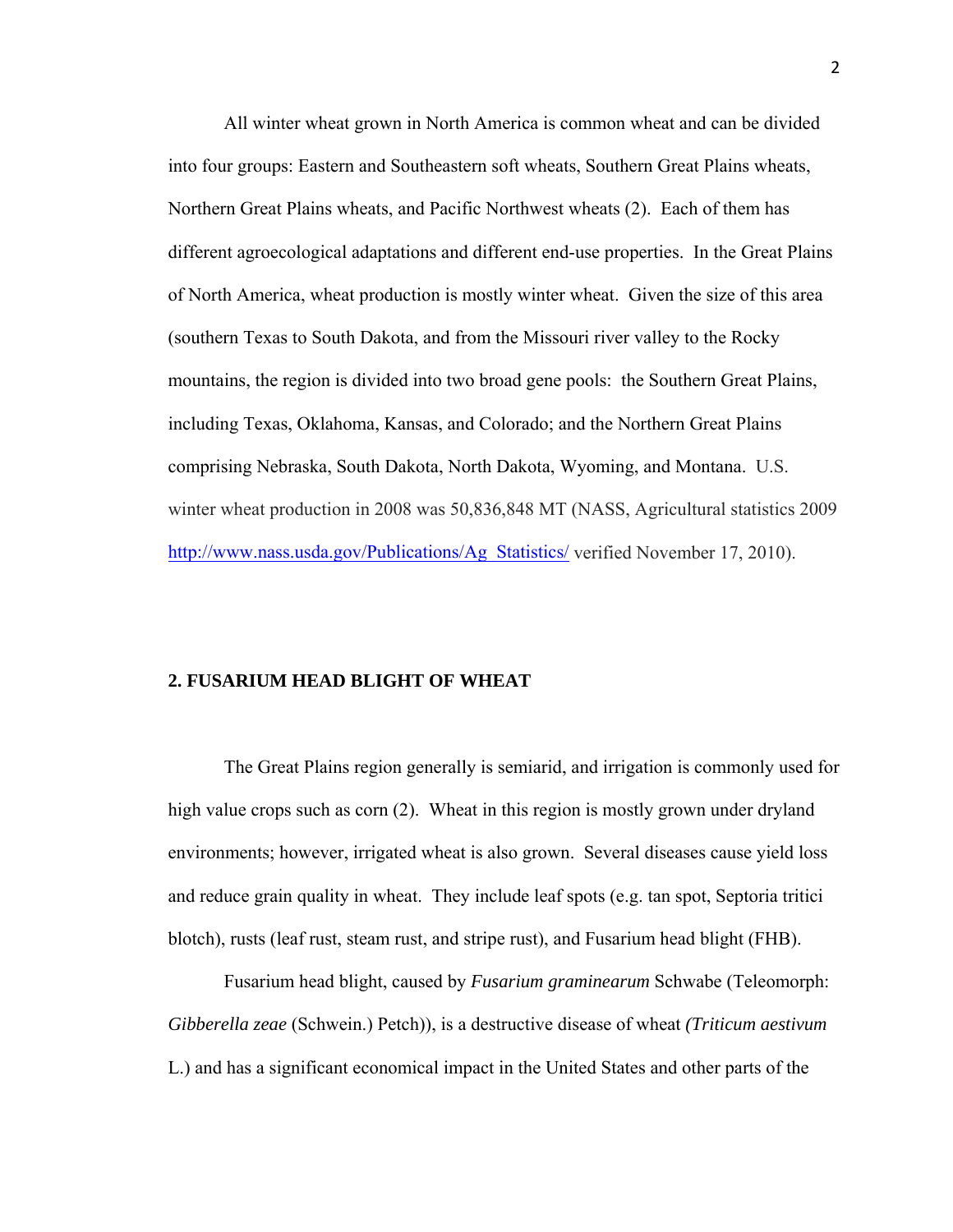world. *F. graminearum* causes damage not only in wheat but also in other cereal crops such as oat (*Avena sativa* L.), barley (*Hordeum vulgare* L.), wild rice (*Zizania palustris*  L.), maize (*Zea mays* L.), and sorghum (*Sorghum bicolor* (L.) Moench). It can also cause disease in *Acacia* (Mill.), *Eucalyptus*, and carnation (*Dianthus caryophyllus* L.) (32, 54). FHB results in yield loss and poor grain quality, low kernel weight, reduced seed germination, seedling blight, and poor stands (18, 34, 43). FHB causes premature bleaching of spikelets on the wheat spike (57). Bleached spikelets are sterile or contain shriveled and/or discolored kernels, commonly referred as *Fusarium*-damaged kernels (FDK). In addition, *F. graminearum* produces the toxin deoxynivalenol (DON), which accumulates in grain (34, 43).

## **3. EPIDEMICS OF FUSARIUM HEAD BLIGHT IN THE U.S.**

Since the mid 1990s, FHB has increased its importance as a wheat disease with severe epidemics in the U.S. and especially in the central Great Plains (2). The disease has caused significant yield, quality, and economic losses (34). In the U.S., epidemics of significant importance occurred in 1917 causing grain losses amounting to 288,000 metric tons (MT). In 1919, a new epidemic occurred causing losses totaling 2.18 million MT. During the period between 1928 and 1937, large yield losses were also recorded. In 1982, losses amounting to 2.72 million MT were caused by FHB and 4.78 million MT were lost in 1993 in North Dakota, South Dakota, Minnesota, and Manitoba. The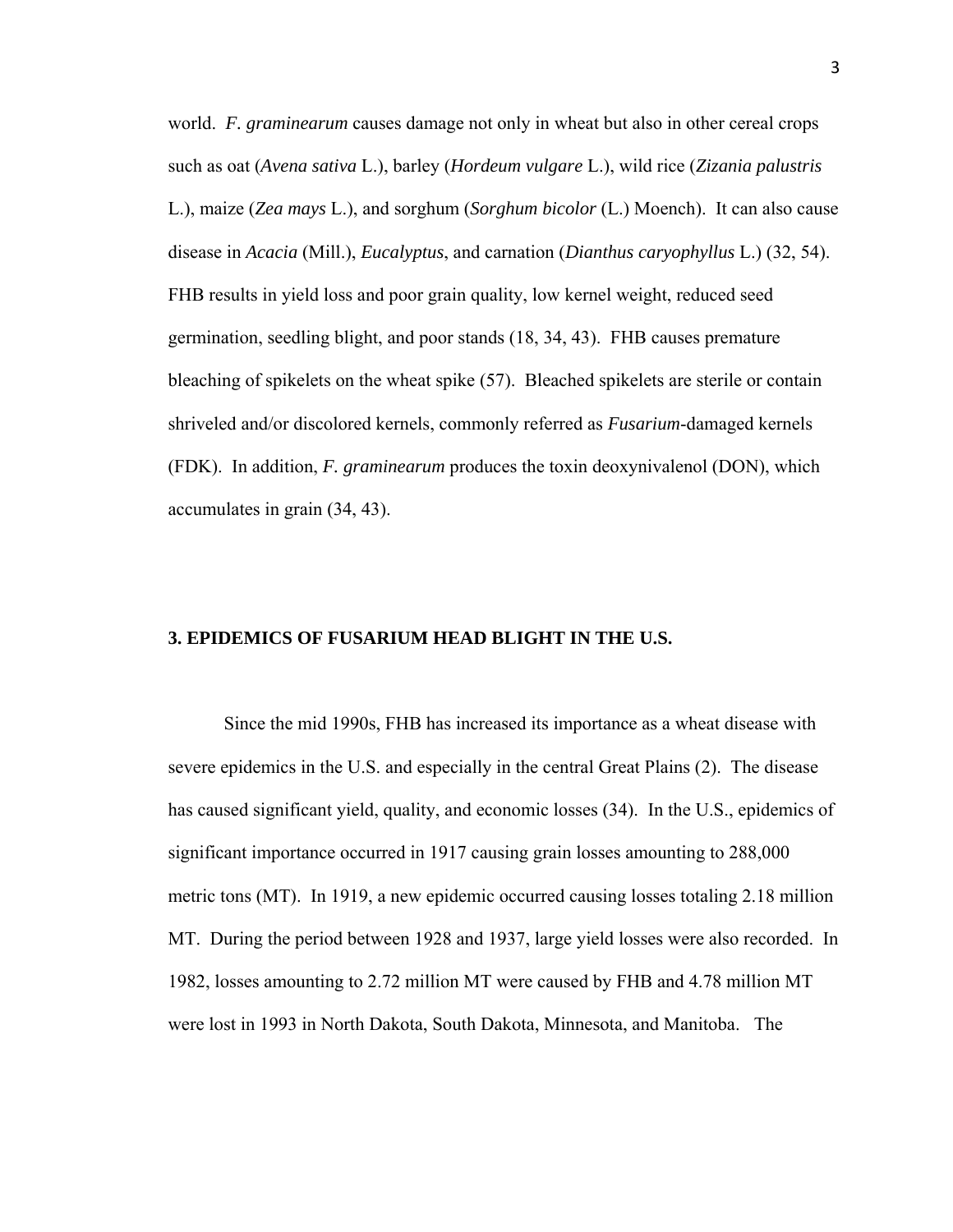epidemics that occurred in 1998-2000 caused losses in the U.S. estimated at 1.3 million MT (34, 52).

Since the early 1990s, FHB outbreaks have become more frequent in the Great Plains region and other wheat growing areas in the United States (19), causing significant economic losses in hard winter wheat in the states of Kansas, Nebraska, and South Dakota. FHB has occurred yearly to varying levels of severity and prevalence since 2007, with the worst years occurring in 2007 and 2008.

Different factors have contributed to the increase in FHB epidemics. They include more frequent precipitation during spring and summer, the use of cultivars with high susceptibility to FHB, and an increase in the area under corn cultivation which, together with reduced or no tillage practices has favored development of epidemics.

### **4. CAUSAL AGENT OF FHB**

*F. graminearum*, a homothallic fungus, is the most prominent causal agent of FHB in the United States, Canada, and Europe (34, 58, 25). Nevertheless, other *Fusarium* species including *F. culmorum* (W. G. Smith) Sacc.1892., *F. poae* (Peck) Wollenw. 1913.*, F. pseudograminearum* O'Donnell & T. Aoki, 1999.*, F. avenaceum* (Fr.:Fr.) Sacc, 1886., *Microdochium nivale* (Fr.) Samuels & I.C. Hallett 1983.*,* and *M. majus* (Wollenw.) Glynn & S.G. Edwards 2005.*,* may also be associated with FHB in wheat and other small grains (59, 43, 54). The distribution of these pathogens varies within a region and is influenced by the weather and climate. Several or all these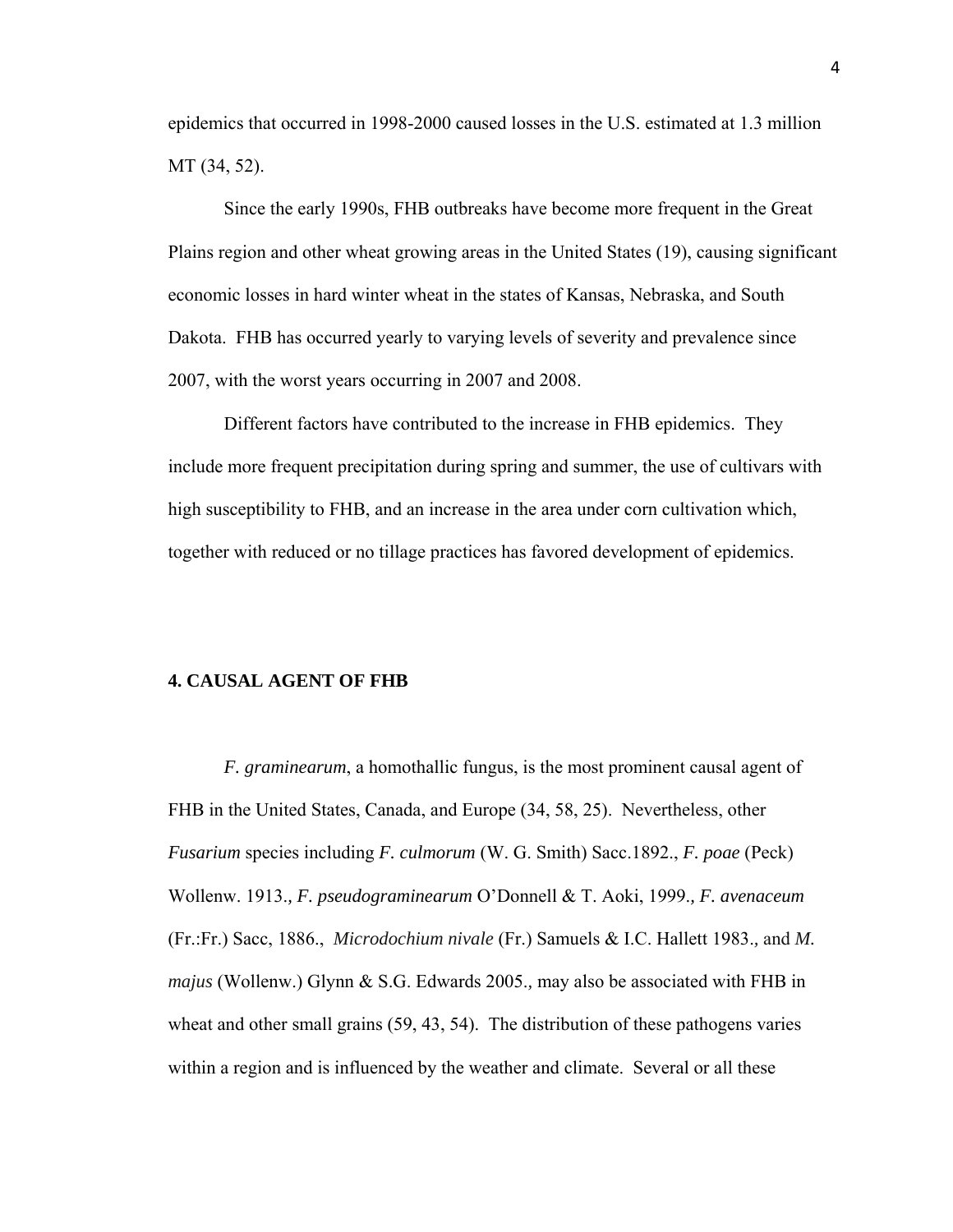pathogens can be found simultaneously in wheat spikes (59). *F. graminearum* occurs worldwide (32). It has been documented in North America, Europe, South America, and Asia. Other species causing FHB have also been found in Europe, Asia, and Australia (1, 21, 22, 23, 59).

### **5. LIFE CYCLE OF** *Fusarium graminearum*

*F. graminearum* overwinters as mycelium on residues of cereal crops such as corn, wheat, and barley (59). Perithecia (sexual fruiting structures) form on the crop residue in the spring and, when mature, release ascospores. Natural infection occurs when ascospores land on spikelets during anthesis, where they germinate and enter the tissues using natural openings in the lemma, glume, and palea or through the anther (54, 59, 43). After entering the plant, *F. graminearum* can grow initially intercellularly, continuing intracellularly and rapidly colonizing the tissue (12). Symptoms at this stage include water soaking and bleaching of the tissues affected. This premature bleaching of infected spikes can be present in a few spikelets or in most or all of the spikelets on the spike, a typical symptom of FHB (54).

Expression of genes for production of DON starts almost immediately after infection, allowing *F. graminearum* to spread into the rachis from florets in wheat (26). Colonization of developing kernels is accompanied by DON accumulation resulting in shriveled, undersized grain referred to as *Fusarium*-damaged kernels (FDK) (34, 54). If infected grain is used as seed for the next crop, damping off and seedling blights occur.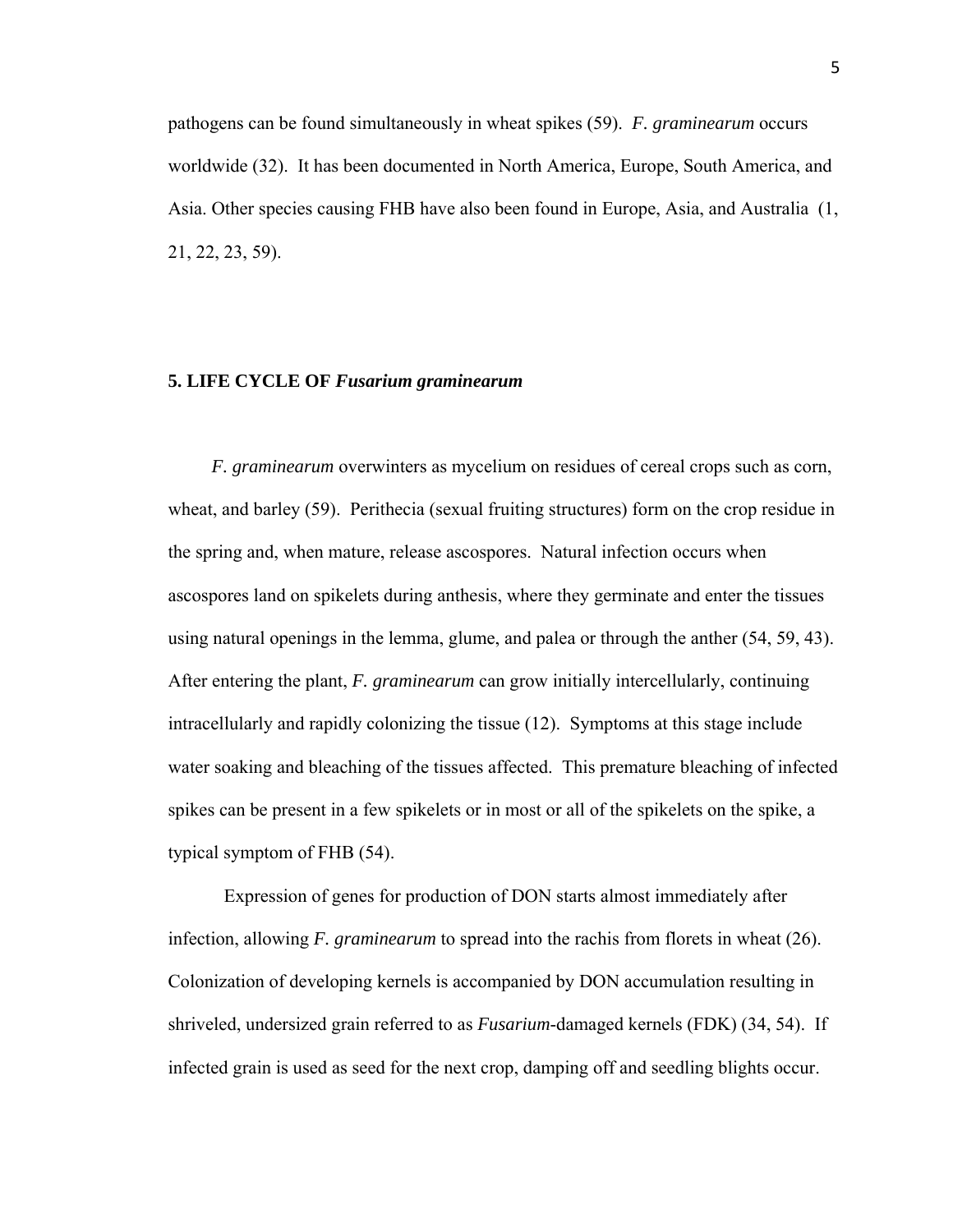### **6. DISEASE ASSESSMENT**

FHB researchers commonly use four measures to quantify the disease (44, 45, 46): incidence, defined as the proportion of diseased spikes in a sample; severity, defined as the proportion of diseased spikelets per spike; index, defined as the product of incidence and severity; and FDK, defined as the proportion of visually scabby kernels in a sample of harvested grain.

### **7. RESISTANCE TO FHB**

Resistance of wheat to FHB is a character of highly complex inheritance (35). Introducing and maintaining traits for FHB resistance is a difficult task. Mesterházy (37) described five types of physiological resistance: Type I or resistance to the initial infection (51), Type II or resistance to spreading through the spike (51), Type III or resistance to kernel infection (36, 39), type IV or tolerance to infection (36, 39), and type V or resistance to DON accumulation. Different breeding programs are developing cultivars with resistance to FHB. In addition to the traditional breeding programs, transgenic wheat with resistance to FHB is also being tested (2).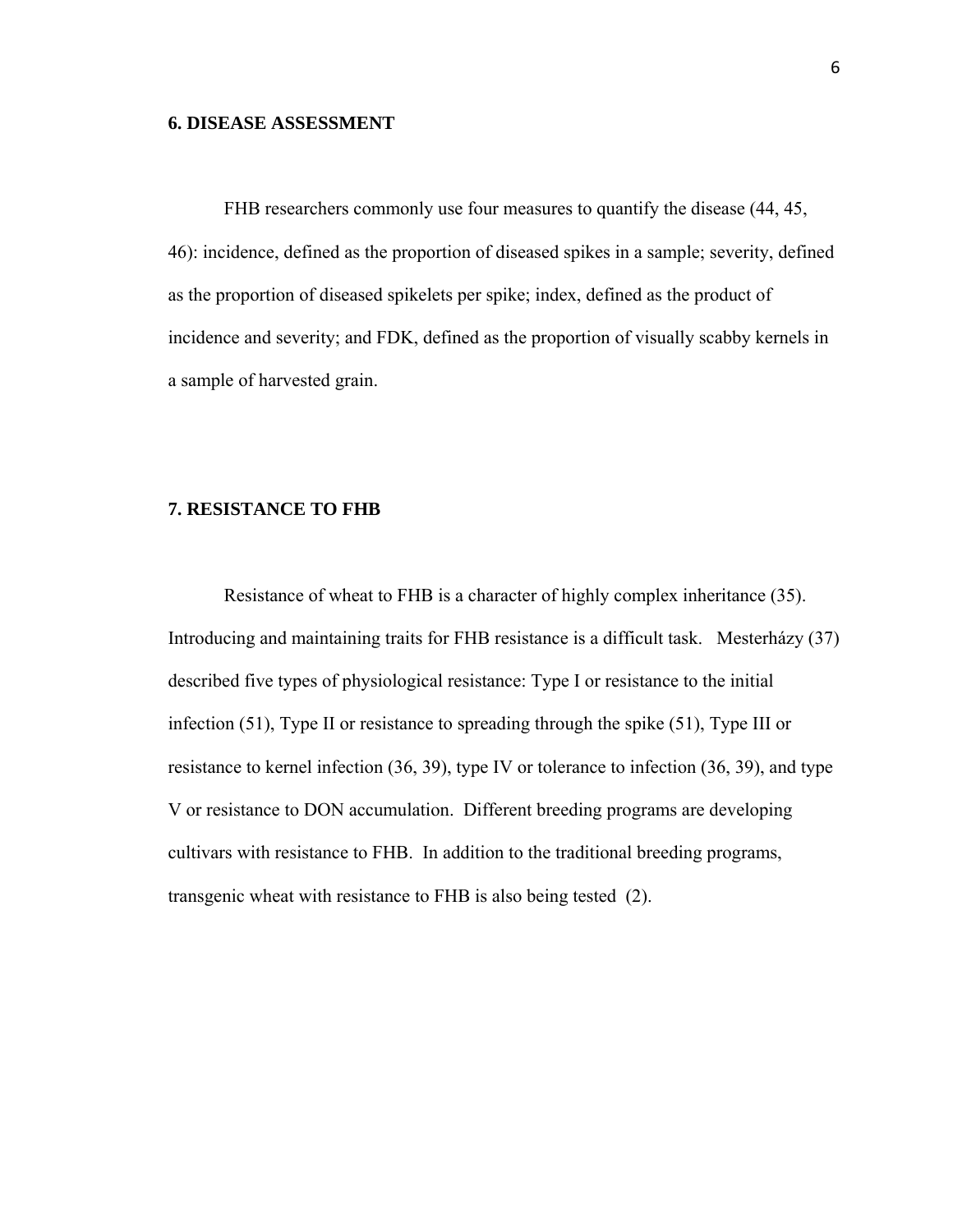### **8. MYCOTOXINS AND** *F. graminearum* **INFECTION**

Different *Fusarium* species have been described as producers of toxic secondary metabolites that affect human and animal health. Among these, trichothecenes have been identified as an important type (50). Trichothecenes are classified as macrocylic and nonmacrocylic, depending on the presence of a macrocylic ester or an ester-ether bridge between C-4 and C-15 (5). Nonmacrocylic trichothecenes are divided into type A and type B. Type B contains the mycotoxins fusarenon-x, nivalenol, and DON. Trichothecenes are extremely potent inhibitors of eukaryotic proteins synthesis. Therefore, they are toxic to both animals and plants (33). *F. graminearum* produces several mycotoxins, including nivalenol, DON and its derivatives, zearalenone, fusarin C, and aurofusarin (33, 5, 54). The primary economic and health consequence of FHB is due to DON contamination even with its relatively low acute toxicity (45). Chemotypes 3-acetyldeoxynivalenol (chemotype 3-ADON) and 15- acetyldeoxynivalenol (chemotype 15-ADON) have been described in *F. graminearum* DON producers, and chemotype NIV in 4-acetylnivalenol producers (59).

DON is a potent protein biosynthesis inhibitor affecting the digestive system and major organ function in humans and animals. When ingested in sufficient doses, it causes nausea, vomiting, and diarrhea. Farm animals fed with contaminated grain have weight loss and food refusal (5) and for this reason DON is also called vomitoxin or food refusal factor. It is a virulence factor in wheat, causing tissue necrosis (47, 17). DON is the only mycotoxin shown to be a virulence factor (33, 54).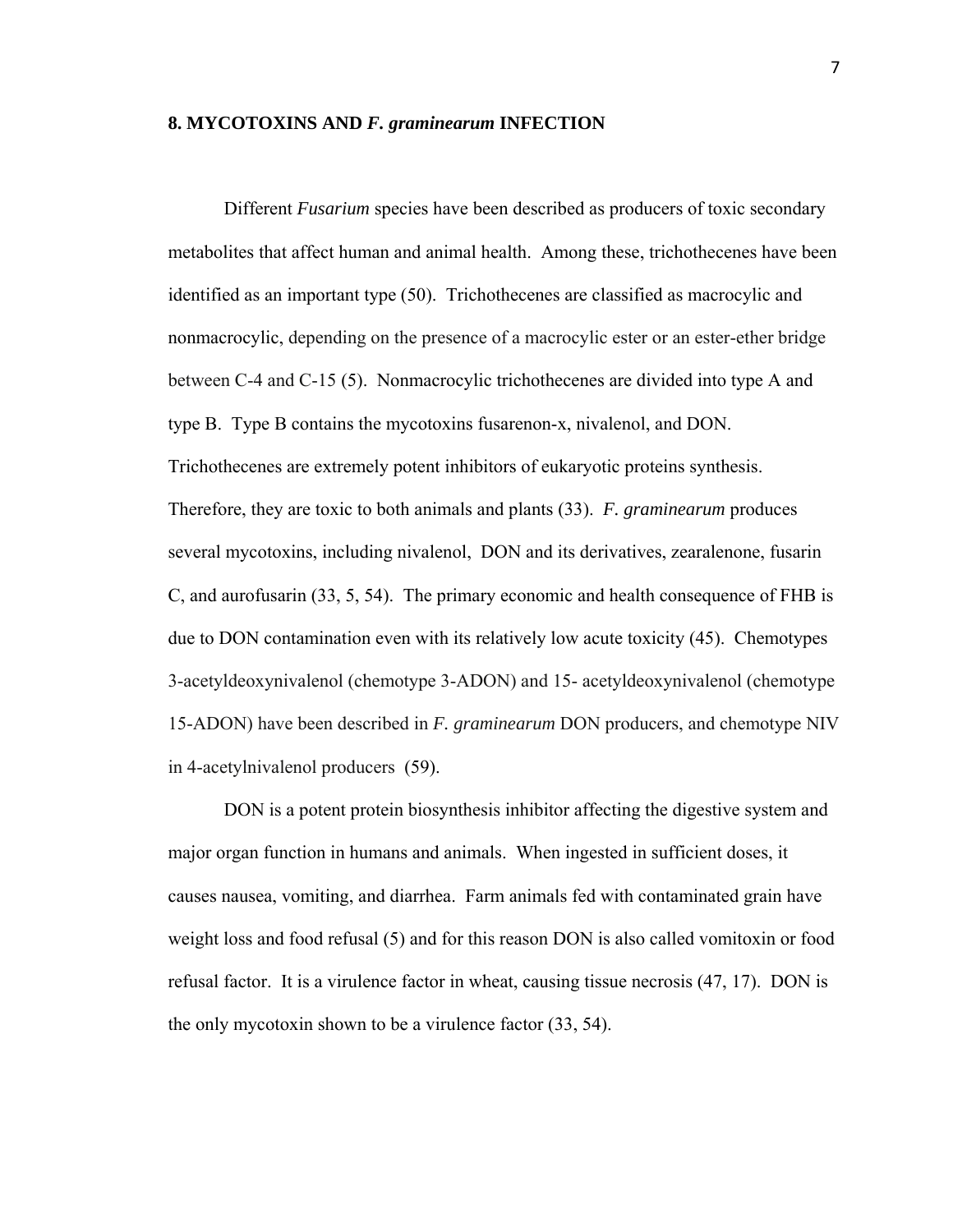Tolerance limits of DON in the U.S. are 1, 10, 5, and 5 ppm, respectively, in finished wheat products, grain and grain byproducts destined for ruminating beef and feedlot cattle older than 4 months and chickens (not exceeding 50 % of the total diet), grain and grain byproducts destined for swine (not exceeding 20 % of their diet), and grain and grain byproducts for other animals (not exceeding 40 % of their diet) (18). In the upper Midwestern region of the United States, DON levels frequently exceed this limit (54). In addition to the health consequences, wheat grain with DON concentrations exceeding the minimum limits allowed may be rejected or devalued at grain intake points  $(14)$ .

# **9. RELATIONSHIP BETWEEN FUSARIUM HEAD BLIGHT INTENSITY AND DEOXYNIVALENOL**

Different studies have shown that DON accumulation might be related to the level of FHB damage. However, different degrees of association between FHB intensity and DON accumulation in harvested grain have been reported in the literature. Paul et al. (45, 46) using meta-analysis observed that overall there were significant, positive relationships between all commonly used measures of FHB intensity and DON. It was also shown that levels of DON might vary considerably from epidemic to epidemic as a function of precipitation. Lacey et al. (29) showed that DON contamination was highest after inoculating spikes at about mid anthesis; nevertheless small amounts of DON were produced without visible symptoms of FHB.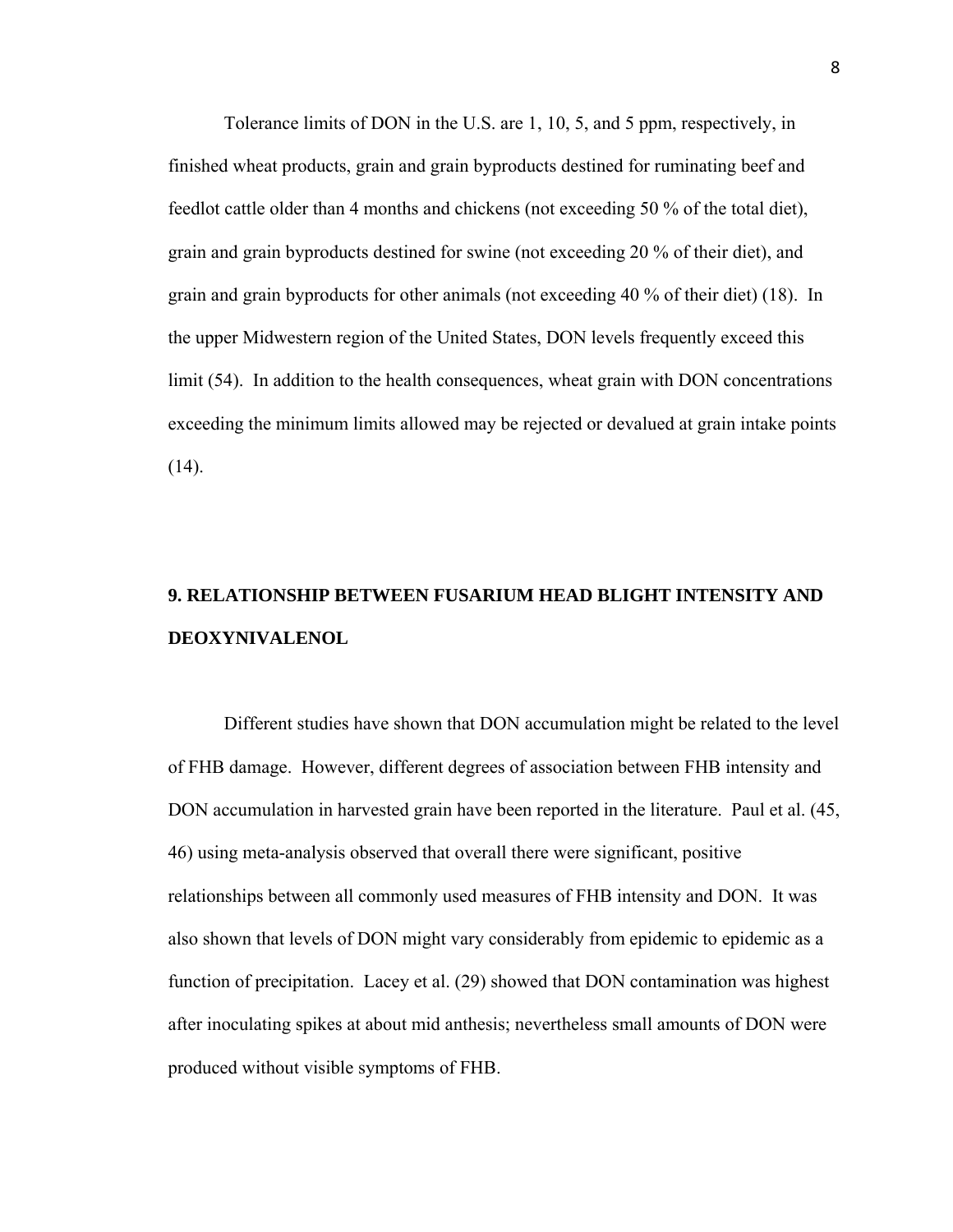Previous studies have shown that FHB-susceptible wheat cultivars generally accumulate more DON than resistant cultivars. In North Carolina, Cowger et al. (14) showed that when post-anthesis mist was applied or not applied to *F. graminearum*inoculated soft red winter wheat, the susceptible cultivar USG 3592 accumulated more DON than moderately resistant cultivars. In Hungary, Mesterházy et al. (38, 39) observed more DON accumulation in susceptible than in resistant winter wheat cultivars. In Germany, Koch et al. (28) similarly observed that a highly susceptible winter wheat cultivar accumulated more DON than a moderately resistant cultivar. In field and greenhouse studies, DON concentration in grain and wheat spikes was explained with a linear regression where the concentration continued to increase with additional inoculum (53).

Lemmens et al. (31) found that environmental conditions had an impact on both disease development and DON accumulation. Extended periods of free moisture with relative humidity (RH) greater than 90% and moderate temperatures (15 to 30  $^{\circ}$ C) are known to be required for successful infection before or during anthesis (53, 16, 58). It has been demonstrated (16, 58) that environmental conditions prior to anthesis, often 7 to 14 days, are known to affect sporulation and subsequently FHB severity. Hooker et al. (25) showed that infection is mainly dependent on the combination of rainfall, the duration of canopy wetness, and temperature conditions relative to the stage of wheat development.

Although the relationship between DON and FHB has been shown to be generally linear and positive (31, 44, 45), it has not been determined whether the strength of the relationship varies among cultivars in winter wheat.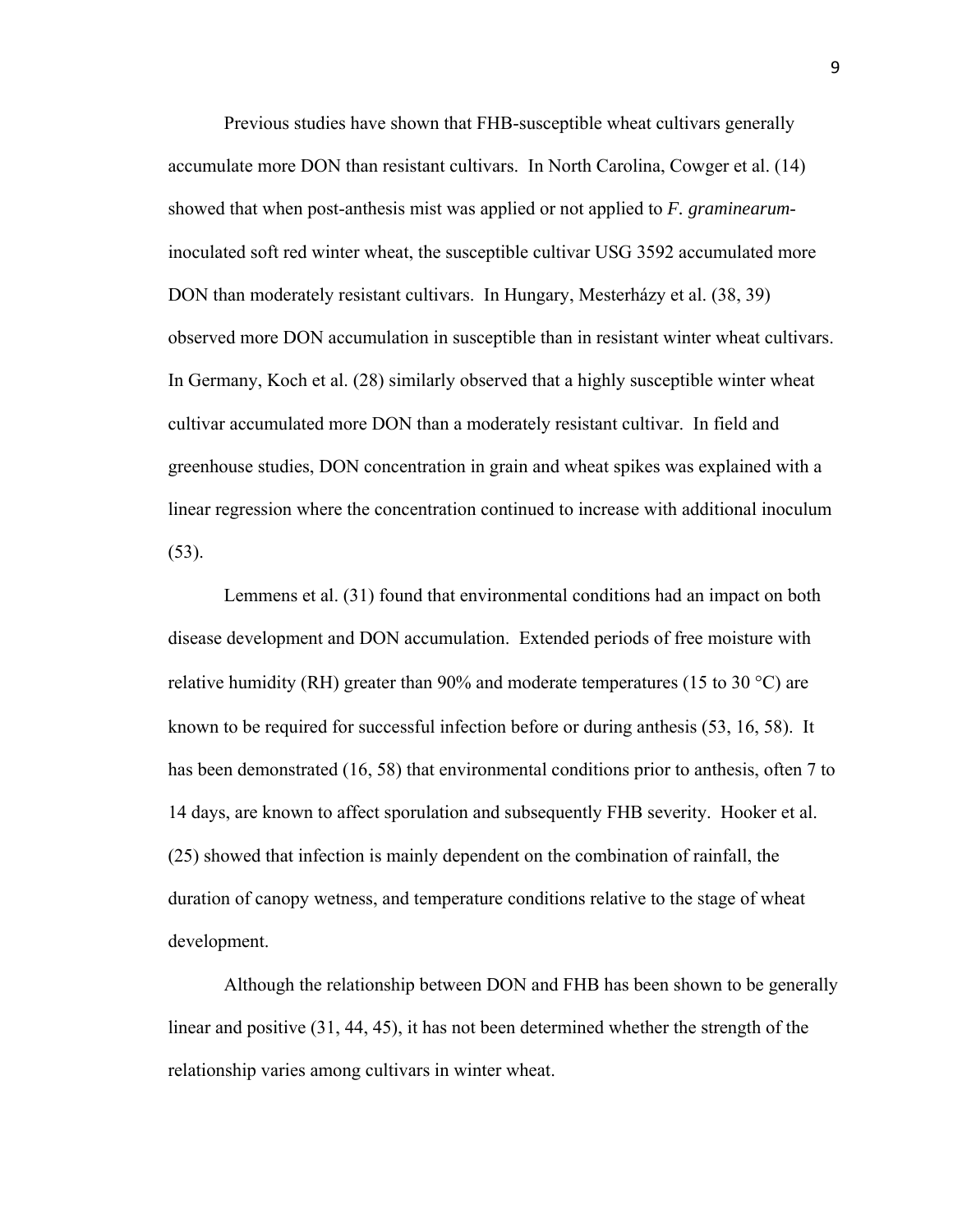## **10. EVALUATION OF WINTER WHEAT CULTIVARS FOR RESISTANCE TO FUSARIUM HEAD BLIGHT**

Due to the sporadic nature of FHB, there is lack of information on hard winter wheat cultivar resistance to FHB and DON accumulation in the central Great Plains of the U.S. In adjacent regions with higher rainfall (the northern Great Plains spring wheat region and the eastern soft wheat region) considerably more is known about the disease and cultivar resistance. However, many recently released hard winter wheat cultivars in the central Great Plains have not been tested in the field under high FHB intensity.

Knowledge of the reaction to FHB and DON accumulation of hard winter wheat cultivars under field conditions will enable growers to make informed decisions regarding the choice of cultivars to plant and the level of risk they have during the sporadic occurrences of the disease. Therefore, there is a need to identify hard winter wheat cultivars with resistance to FHB and DON accumulation in the central Great Plains. Such cultivars can be used as germplasm in small grain breeding programs for future improvement and their use by growers can significantly reduce the risk of growing wheat and the losses associated with FHB and DON. In addition, the food processing industries will benefit immensely from a consistent supply of high quality grain with little or no DON when such cultivars are grown in years with high FHB intensity.

Few studies have reported the evaluation of hard winter wheat cultivars for resistance to FHB in the U.S. Ransom and McMullen (48) reported that hard winter wheat cultivars differed significantly in FHB, DON concentration, and FDK. In cultivar by fungicide interaction studies, Wegulo et al. (56) demonstrated differences among a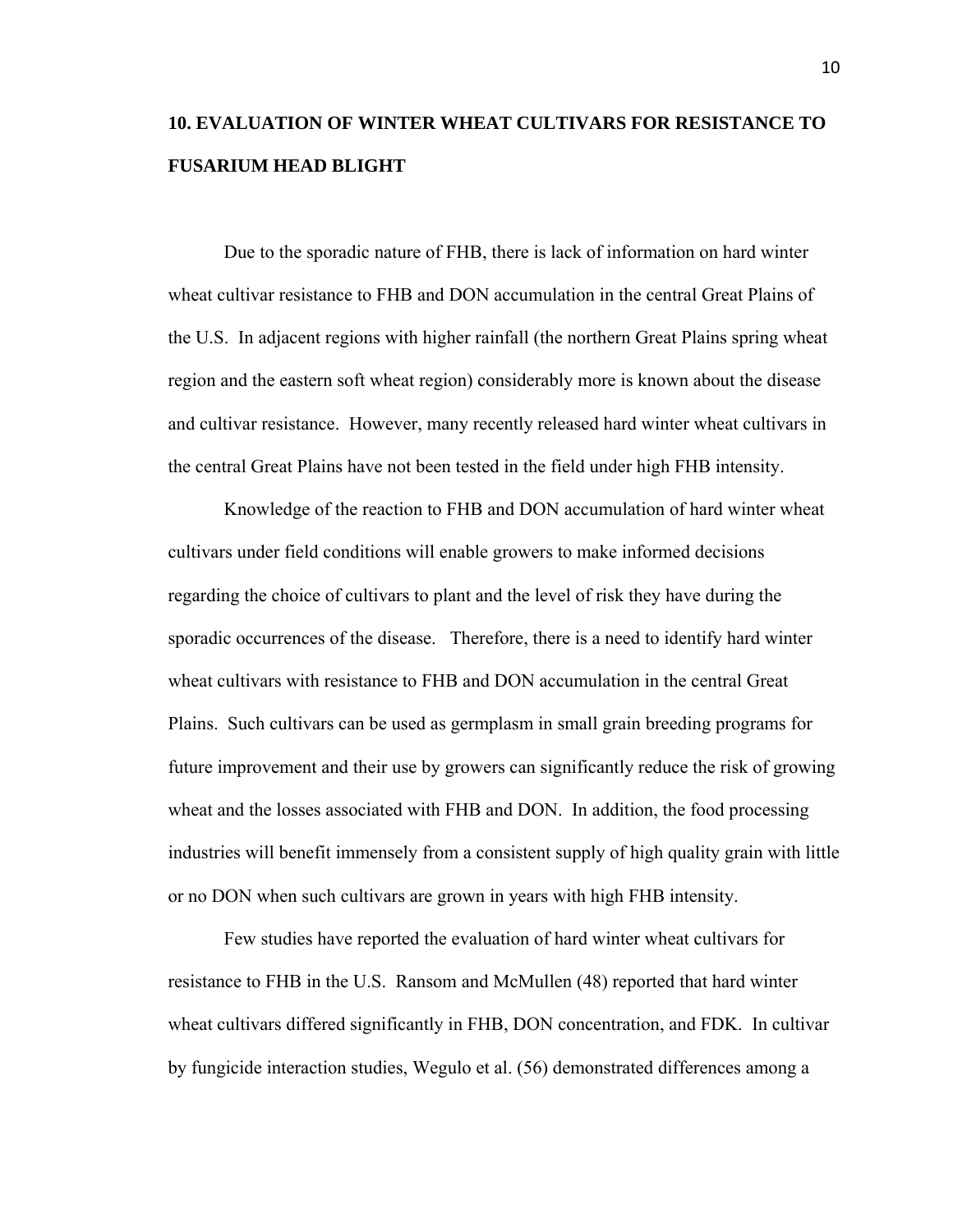limited number of hard winter wheat cultivars in their reaction to FHB and DON accumulation. Bai et al. (3) demonstrated significant differences among 116 wheat genotypes in their reaction to FHB. They showed that DON concentration was significantly correlated with FHB. Cowger et al. (14) demonstrated that there were significant differences among eight soft red winter wheat cultivars in FHB incidence, FHB severity, FDK, and DON.

 In Europe, Mesterházy et al. (38) found that winter wheat cultivars differed in yield loss, severity, FDK, and DON. FHB-resistant cultivars had less FDK, severity, DON, and yield loss compared with susceptible cultivars. DON, severity, FDK, and yield loss were significantly correlated. In a separate study, Mesterházy et al. (39) found that DON decreased with decreasing FHB severity. Severity was best correlated with yield loss and least correlated with DON. The most resistant cultivars had no or very low DON. Lehoczki-Krsjak et al. (30) found that some winter wheat genotypes with medium FHB severity had low FDK and DON concentration. However, there were some genotypes with relatively low FHB severity but high levels of DON.

Brennan et al. (8) tested commercially grown European wheat cultivars against a range of *Fusarium* species. They found non-significant differences among cultivars in DON production. DON content was generally correlated with FHB parameters (incidence, severity, and FDK).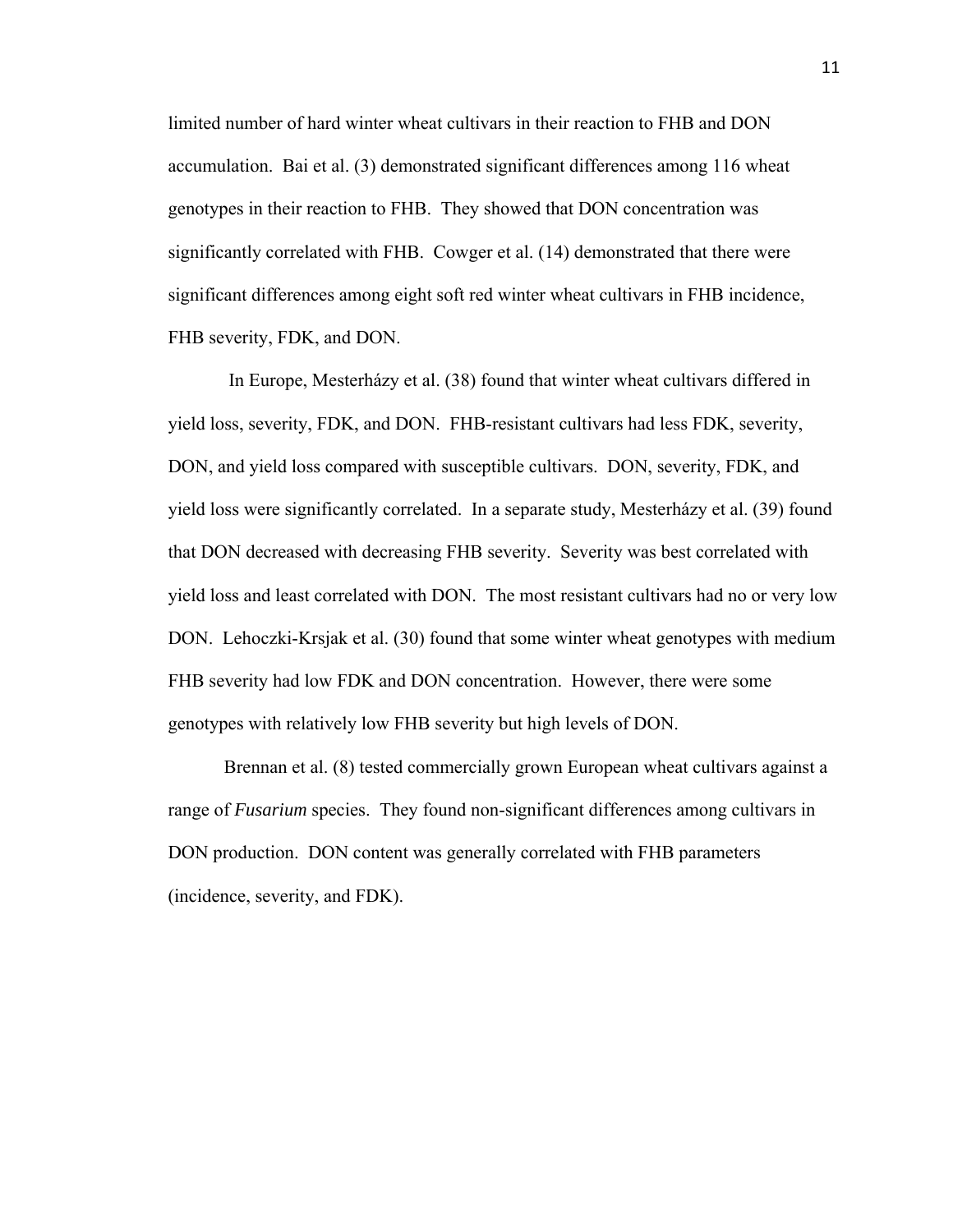### **11. IDENTIFICATION OF** *FUSARIUM* **SPECIES CAUSING FHB**

Leslie and Summerell (32) stated that three different species concepts (morphological, biological, and phylogenetic) contribute to the construction of what species is in the genus *Fusarium*. Each of these concepts has techniques that can be used to describe a species in daily work. The morphological concept is based on the idea that a morphological 'type' or individual represents the entire species. The biological concept is commonly based on a description given by Mayr and stated by Leslie and Summerell (32): '…species as group of populations that actually or potentially inbreed with each other'. The phylogenetic concept defines species as the smallest phylogenetic subgroup (clade) of individuals or of a population that share a fixed suite of diagnostic characters. Nowadays, this concept usually uses molecular markers.

According to Leslie and Summerell (32), the greatest potential for characterization of species in fungi is the combined use of biological and phylogenetic species concepts. Species identification using molecular and morphological characteristics simultaneously can give more confidence than identification using either method alone. Molecular methods for identification of fungal species causing FHB have been used broadly (40), sometimes without total success in species-specific identification. Some techniques used are amplification from the internal transcribed regions (ITS) of nuclear ribosomal DNA, duplex PCR, and amplification from sequences of specific genes like the galactose oxidase gene (42, 41, 27). De Biazio et al. (15) have proposed a new method that amplifies a fragment of 435 bp of an internal region of the gene GO.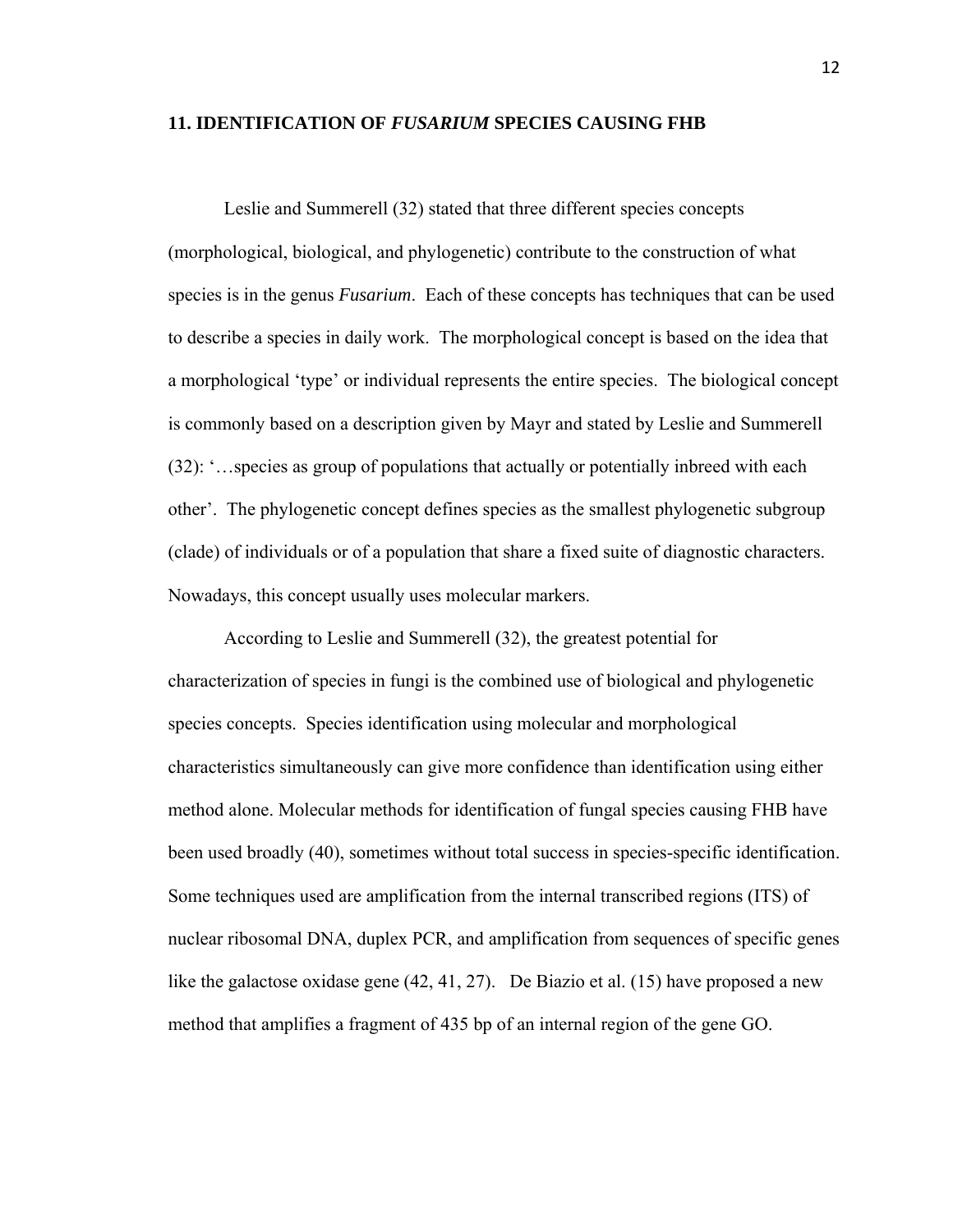Characterization and identification of the causal agent of FHB is crucial for disease management and for basic research. It is important to know if isolates of the species differ in characteristics such as pathogenicity (ability to cause disease), aggressiveness (rate of disease progression), and DON production. Perithecia production has been linked to pathogenicity (17). Characterization of isolates of a *Fusarium* species causing FHB can be done using different techniques such as quantification of perithecia production, measurement of aggressiveness on wheat spikes and detached leaves, and determination and quantification of the trichothecene chemotype produced by the isolate.

Under laboratory conditions, perithecia can be produced both in vivo and in vitro, (6, 24, 55). Detached leaf assays have been used to evaluate wheat lines and commercial cultivars for resistance to FHB (9, 10). This technique can also be utilized in the evaluation of the aggressiveness of isolates of a given species of *Fusarium* causing FHB. Pathogen aggressiveness can be measured as lesion size at a given time following inoculation or as area under the disease progress curve AUDPC (1, 11, 7, 13, 49).

The research reported in this dissertation was conducted to 1) identify winter wheat cultivars with resistance to FHB and DON, 2) determine the effect of winter wheat cultivar on the relationship between FHB and DON, and 3) identify the major species of *Fusarium* causing FHB in Nebraska and characterize its isolates.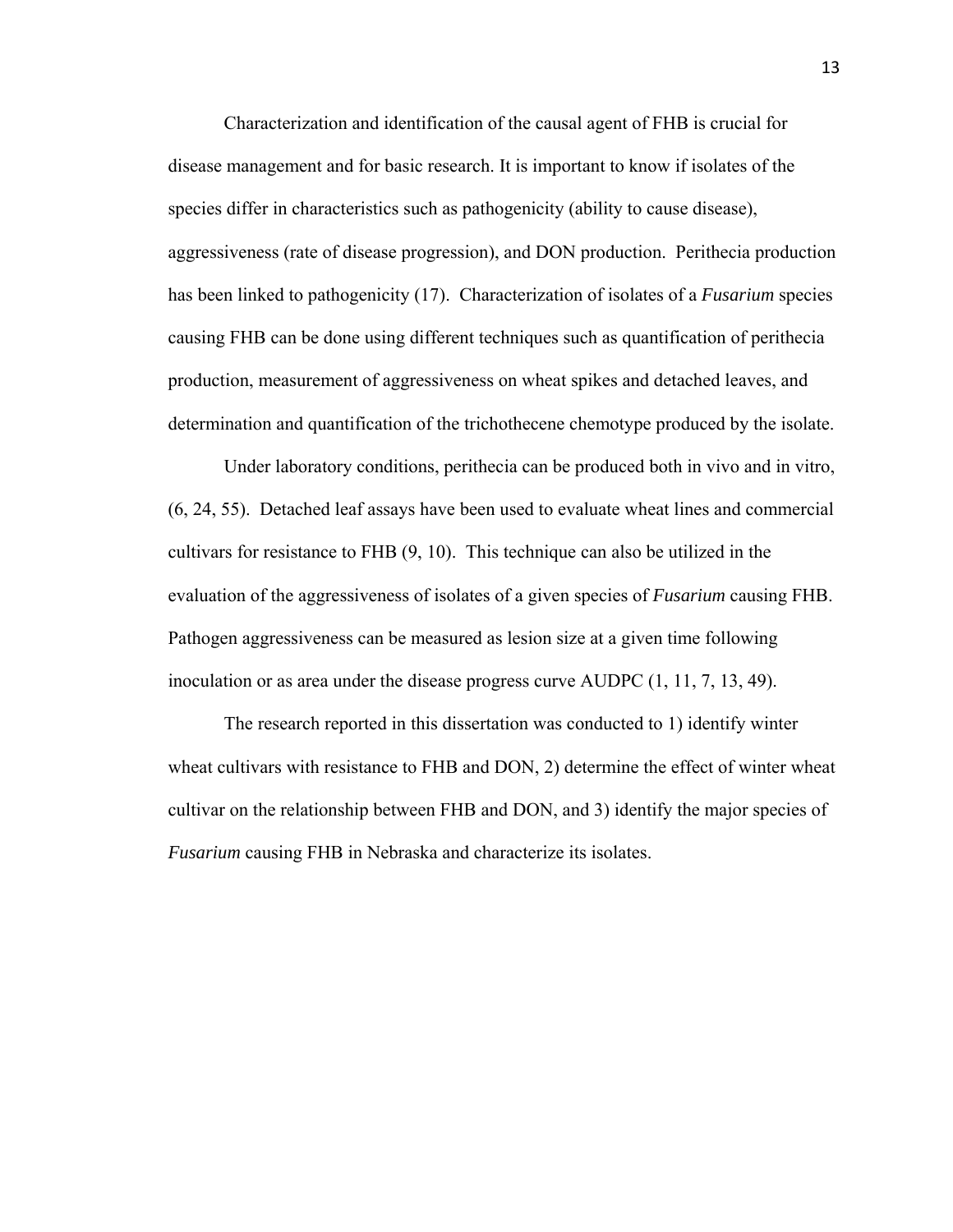### **12. REFERENCES**

1. Alvarez, C. L., Somma, S., Moretti, A., and Fernandez Pinto, V. 2010. Aggressiveness of *Fusarium graminearum* sensu stricto isolates in wheat kernels in Argentina. J. Phytopathol. 158:173-181.

2. Baenziger, P., Graybosch, R., Van Sanford, D., and Berzonsky, W. 2009. Winter and specialty wheat. In Cadena, M. J., ed; Cereals. Springer, pp 251-265.

3. Bai, G, H., Plattner, R., Desjardins, A., and Kolb, F. 2001. Resistance to Fusarium head blight and deoxynivalenol accumulation in wheat. Plant Breeding. 120:1-6.

4. Balter, M. 2007. Seeking agriculture's ancient roots. Science. 316:1830-1835.

5. Bennett, J. W., and Klich, M. 2003. Mycotoxins. Clin. Microbiol. Rev. 16:497-516.

6. Bowden, R. L., and Leslie, J. F. 1999. Sexual recombination in *Gibberella zeae.* Phytopathology. 89:182-188.

7. Brennan, J. M., Egan, D., Cooke, B. M., and Doohan, F. M. 2005. Effect of temperature on head blight of wheat caused by *Fusarium culmorum* and *F. graminearum*. Plant Pathol. 54:156-160.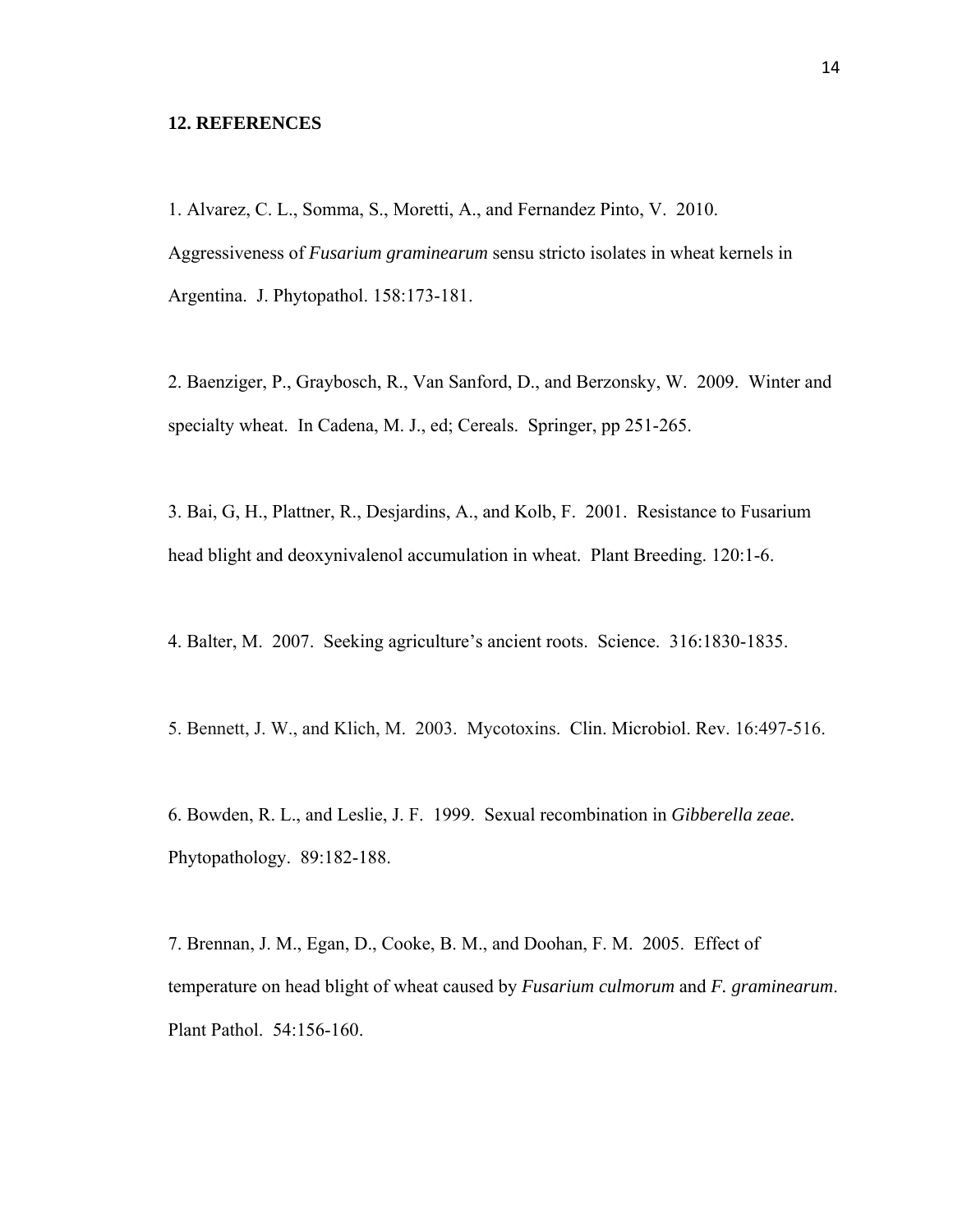8. Brennan, J. M., Leonard, G., Fagan, B., Cooke, B. M., Ritieni, A., Ferracane, R., Nicholson, P., Simpson, D., Thomsett, M., and Doohan, F. M. 2007. Comparison of commercial European wheat cultivars to *Fusarium* infection of head and seedling tissue. Plant Pathol. 56:55-64.

9. Browne, R. A., and Cooke, B. M. 2004. Development and evaluation of an in vitro detached leaf assay for pre-screening resistance to *Fusarium* head blight in wheat. Eur. J. Plant Pathol. 110:91-102.

10. Browne, R. A., Murphy, J. P., Cooke, B. M., Devaney, D., Walsh, E. J., Griffey, C. A., Hancock, J. A., Harrison, S. A., Hart, P., Kolb, F. L., McKendry, A. L., Milus, E. A., Sneller, C., and Van Sanford, D. A. 2005. Evaluation of components of Fusarium head blight resistance in soft red winter wheat germplasm using a detached leaf assay. Plant Dis. 89:404-411.

11. Burlakoti, R. R., Mergoum, M., Kianian. F. S., and Adhikari, T. B. 2010. Combining different resistance components enhances resistance to *Fusarium* head blight in spring wheat. Euphytica. 172:197-205.

12. Bushnell, W. R., Hazen, B.E., and Pritsch, C. 2003. Histology and physiology of Fusarium head blight. In KJ Leonard, WR Bushnell, eds; *Fusarium* head blight of wheat and barley. APS Press, St. Paul, MN, pp 44-83.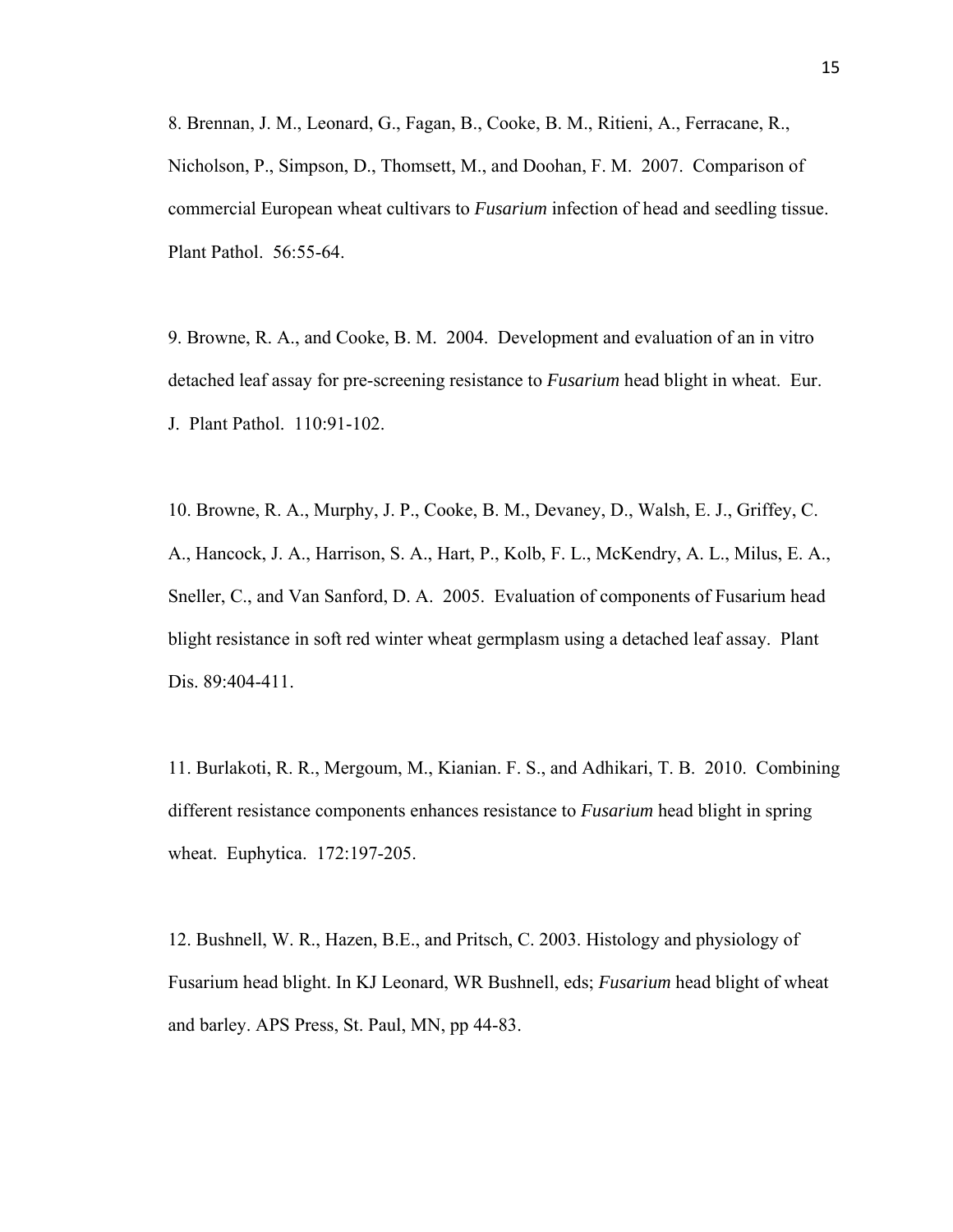13. Campbel, C. L., and Madden, L. V. 1990. Introduction to plant disease epidemiology. John Wiley & Sons. New York.

14. Cowger, C., Patton-Özkurts, J., Brown-Guedira, G., and Perugini, L. 2009. Postanthesis moisture increased Fusarium head blight and deoxynivalenol levels in North Carolina winter wheat. Phytopathology. 99:320-327.

15. de Biazio, G. R., Sousa Leite, G. G., Tessmann, D. J., and Barbosa-Tessman, I. P. 2008. A new PCR approach for the identification of *Fusarium graminearum*. Braz. J. Microbiol. 39:554-560.

16. De Wolf, E.D., Madden, L.V., and Lipps, P.E. 2003. Risk assessment models for wheat *Fusarium* head blight epidemics based on within-season weather data. Phytopathology. 93:428-435.

17. Desjardins, A.E., Proctor, R.H., Bai, G.H., McCormick, S.P., Shaner, G., Buechley, G., and Hohn, T.M. 1996. Reduced virulence of trichothecenes-nonproducing mutants of *Gibberella zeae* in wheat field tests. Mol. Plant Microbe In. 9:775-781.

18. Dexter, J.E., and Nowicki, T.W. 2003. Safety assurance and quality assurance issues associated with Fusarium head blight in wheat. In KJ Leonard, WR Bushnell, eds; Fusarium head blight of wheat and barley. APS Press, St. Paul, MN, pp 420-460.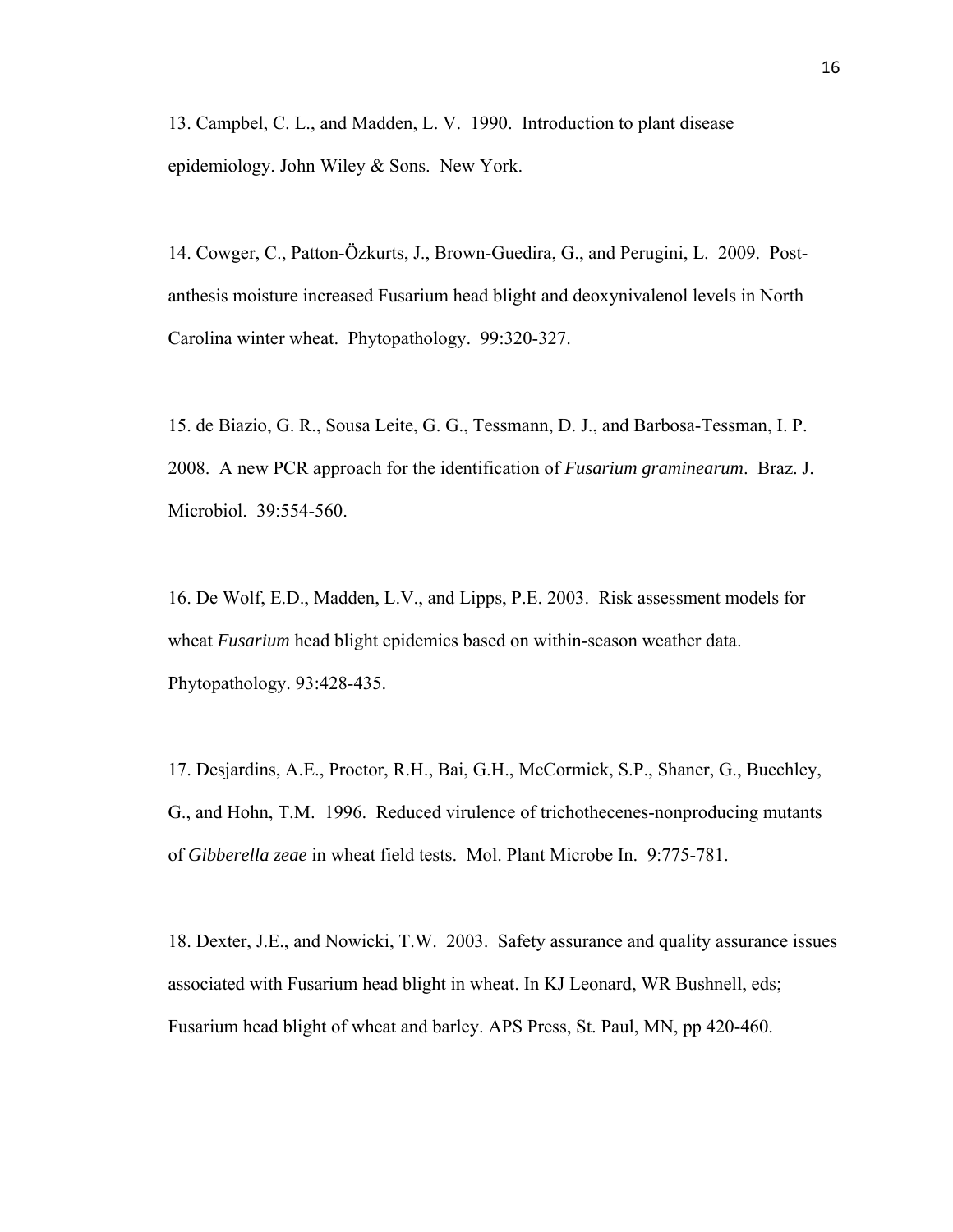19. Dill-Macky, R. 2010. Fusarium head blight (scab). Pages 34-36 in: Compendium of Wheat Diseases and Pests. Third Edition. W. W. Bockus, R. L. Bowden, R. M. Hunger, W. L. Morrill, T. D. Murray, R. W. Smiley, eds. The American Phytopathological Society, St. Paul, MN.

20. Dixon, J. 2007. The economics of wheat. Research challenges to field to fork. In Buck, H. T., Nisi, J. E., Salomon, N., eds. Wheat production in stressed environments. Springer, Dordrecht, The Netherlands, pp 9-22.

21. Gale, L. R. 2003. Population structure of Fusarium species causing head blight of grain crops. In K. J. Leonard, W. R. Bushnell, eds; *Fusarium* head blight of wheat and Barley. APS Press, St. Paul, MN, pp 120-143.

22. Gale, L. R., Chen, L.-F., Hernick, C. A., Takamura, K., and Kistler, H. C. 2002. Population analysis of *Fusarium graminearum* from wheat fields in eastern China. Phytopathology. 92:1315-1322.

23. Gale, L. R., Ward, T. J., Balmas V., and Kistler H. C. 2007. Population subdivision of *Fusarium graminearum* sensu stricto in the upper Midwestern United States. Phytopathology. 97:1434-1439.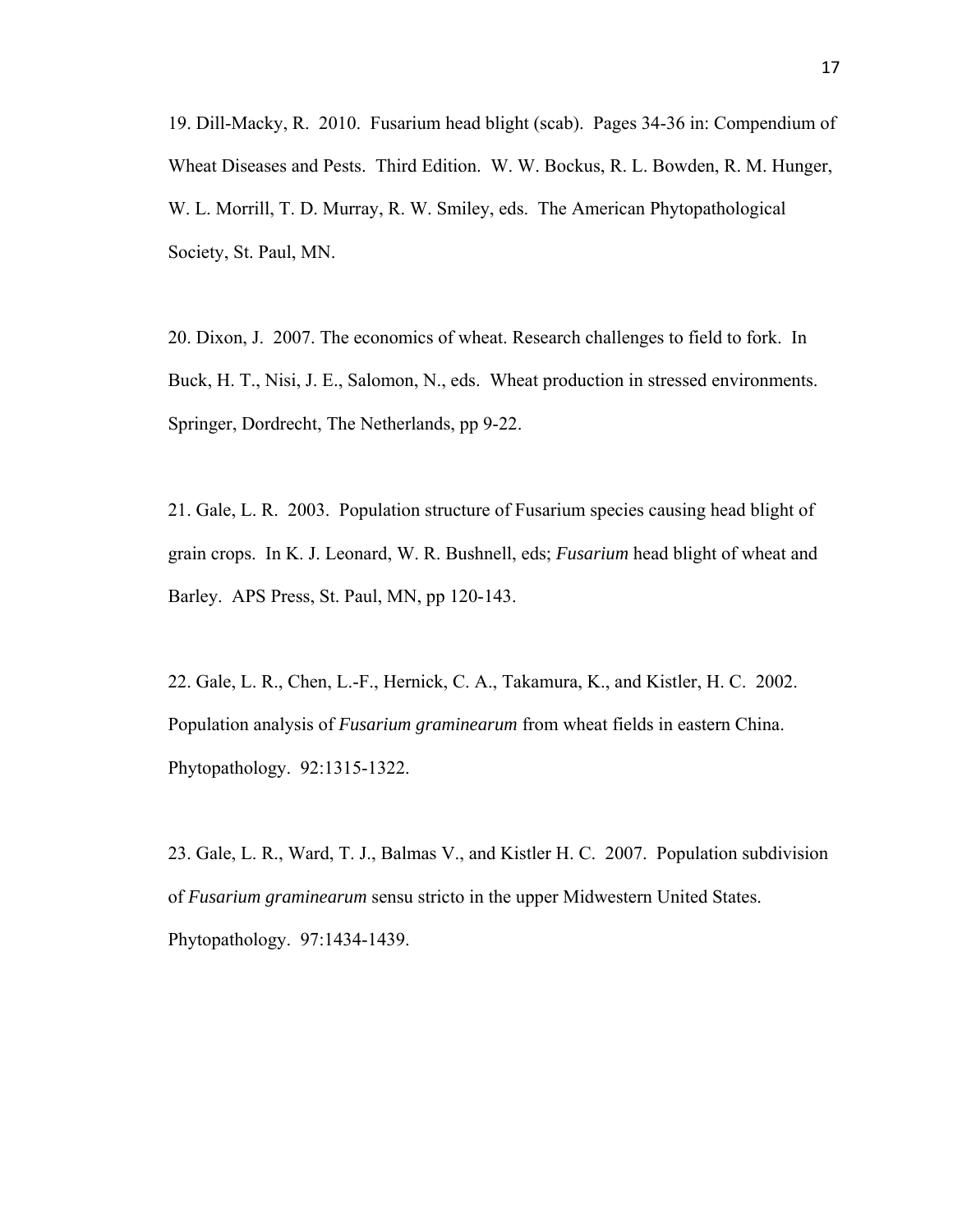24. Guenther, J. C., and Trail, F. 2005. The development and differentiation of *Gibberella zeae* (anamorph: *Fusarium graminearum*) during colonization of wheat. Mycologia. 97:229-237.

25. Hooker, D.C., Schaafsma, A.W., and Tamburic-Ilincic, L. 2002. Using weather variables pre-and post-heading to predict deoxynivalenol content in winter wheat. Plant Dis. 86:611-619.

26. Jansen, C., von Wettstein, D., Schäfer, W., Kogel, K. H., Felk, A., and Maier, F. J. 2005. Infection patterns in barley and wheat spikes inoculated with wild-type and trichothecene synthase gene disrupted *Fusarium graminearum*. Proc Natl Acad Sci USA 102:16892-16897.

27. Knoll, S., Vogel, R. F., and Niessen, L. 2002. Identification of *Fusarium graminearum* in cereal samples by DNA detection test strips. Lett. Appl. Microbial. 34:144-148.

28. Koch, H.-J., Pringas, C., and Maerlaender, B. 2006. Evaluation of environmental and management effects on Fusarium head blight infection and deoxynivalenol concentration in the grain of winter wheat. Europ. J. Agronomy. 24:357-366.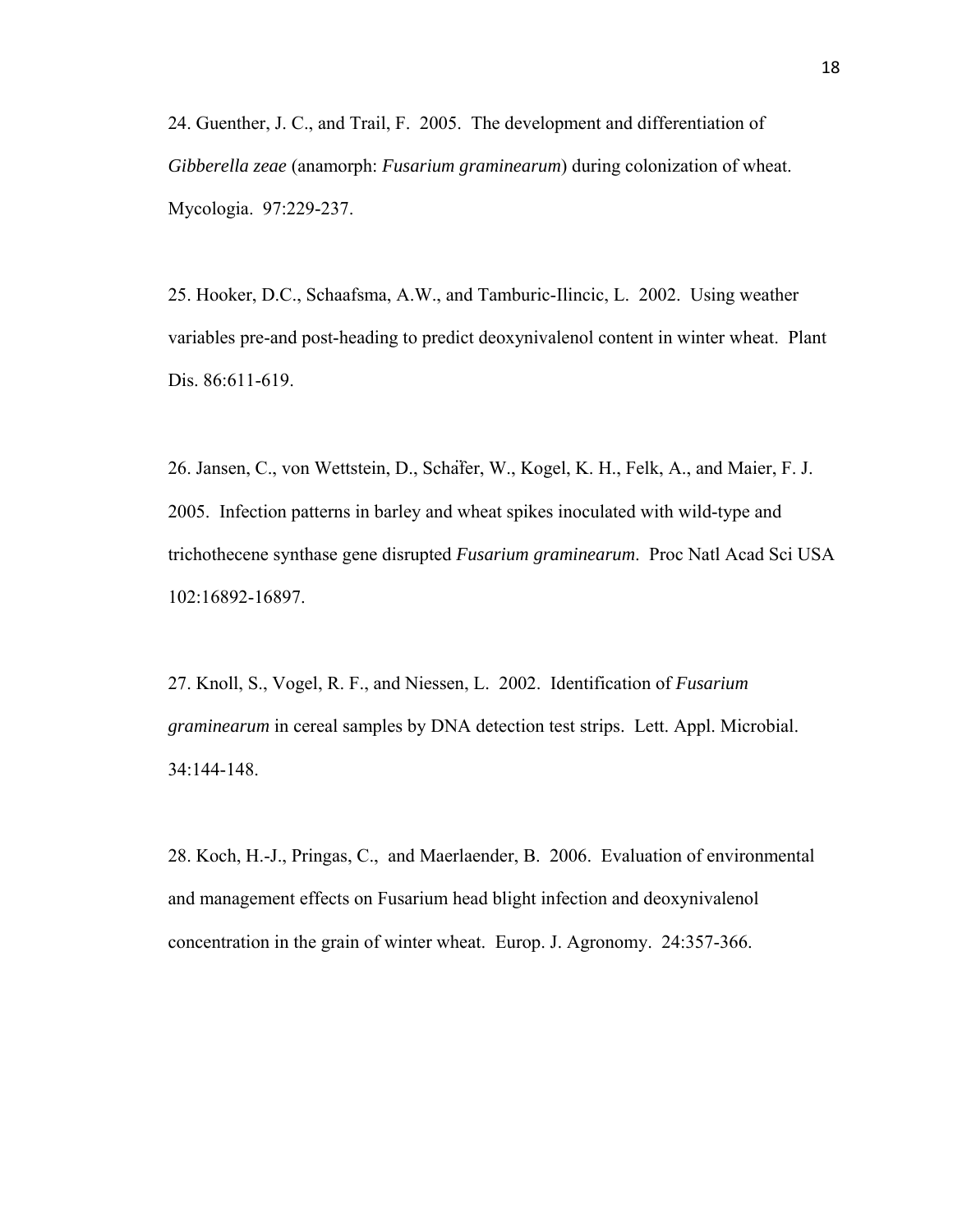29. Lacey, J., Bateman, G.L., and Mirocha, C.J. 1999. Effects of infection time and moisture on development of ear blight and deoxynivalenol production by *Fusarium* spp. in wheat. Ann. Appl. Biol. 134:277-283.

30. Lehoczki-Krsjak, S., Szavo-Hever, A., Toth, B., Kotai, C., Bartok, T., Varga, M., Faraday, L., and Mesterházy, A. 2010. Prevention of *Fusarium* mycotoxin contamination by breeding and fungicide application to wheat. Food Addit. Contam. 27:616-628.

31. Lemmens, M., Buerstmayr, H., Krska, R., and Schuhmacher, R. 2004. The effect of inoculation treatment and long-term application of moisture on Fusarium head blight symptoms and deoxynivalenol contamination in wheat grains. Eur. J. Plant Pathol. 110:299-308.

32. Leslie, J. F., and Summerell, B. A. 2006. The *Fusarium* laboratory manual. Blackwell publishing, Ames, IO.

33. McCormick, S. 2003. The role of DON in pathogenicity. In K. J. Leonard, W. R. Bushnell, eds; Fusarium head blight of wheat and barley. APS Press, St. Paul, MN, pp 165-183.

34. McMullen, M. P., Jones, R., and Gallenberg, D. 1997. Scab of wheat and barley: a re-emerging disease of devastating impact. Plant Dis. 81:1008-1021.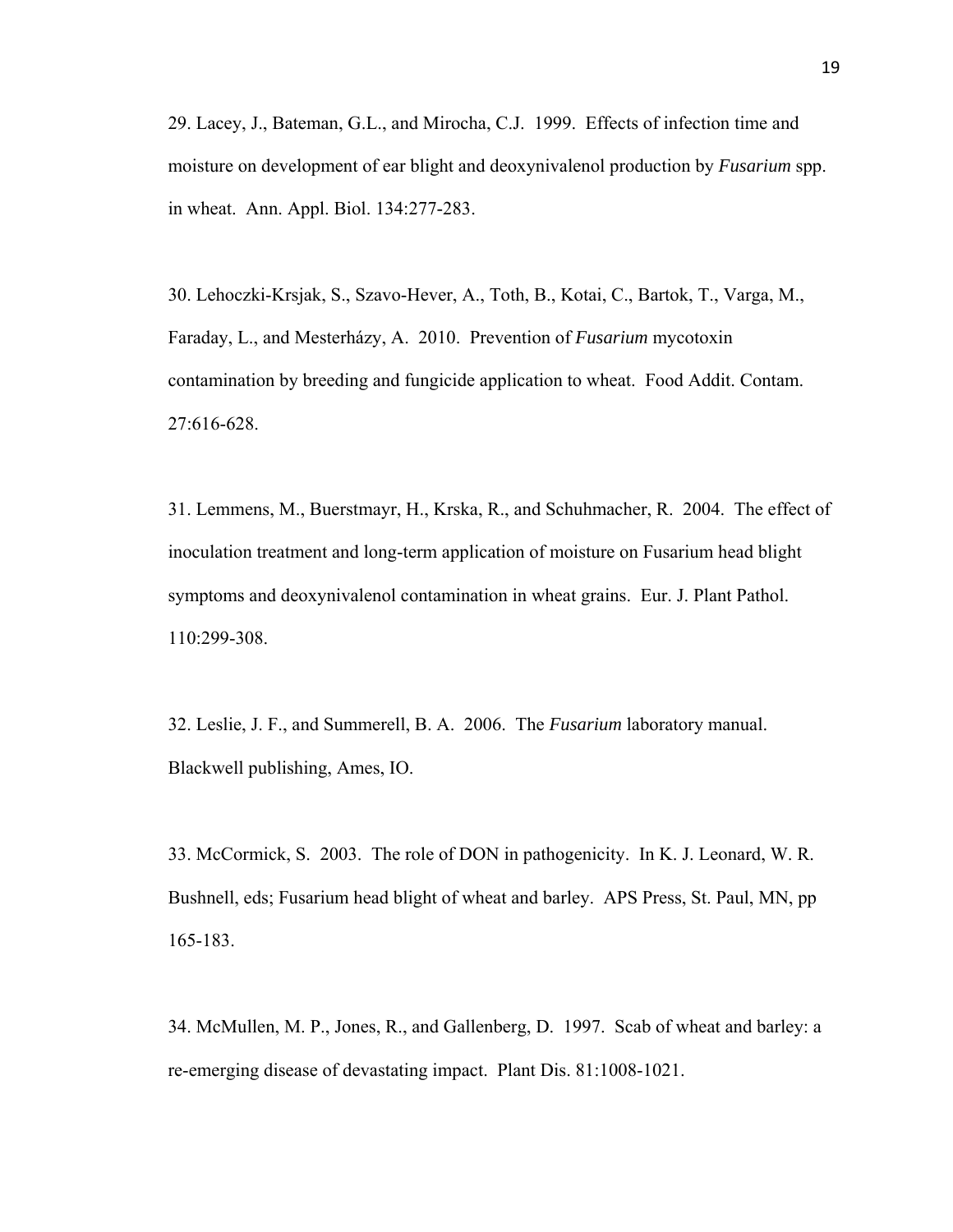35. Mergoum, M., Frohberg, R.C., and Stack, R. W. 2007. Breeding hard red spring wheat for Fusarium head blight resistance. In Buck, H. T., Nisi, J. E., Salomon, N., eds. Wheat production in stressed environments. Springer, Dordrecht, The Netherlands, pp 161-167.

36. Mesterházy, A. 1995. Types and components of resistance against Fusarium head blight of wheat. Plant Breeding. 114:377-386.

37. Mesterházy, A. 2002. Role of deoxynivalenol in aggressiveness of *Fusarium graminearum* and *F. culmorum* and in resistance to Fusarium head blight. European Journal of Plant Pathology. 108:675-684.

38. Mesterházy, A., Bartok, T., and Lamper, C. 2003. Influence of wheat cultivar, species of *Fusarium*, and isolate aggressiveness on the efficacy of fungicides for control of Fusarium head blight. Plant Dis. 87:1107-1115.

39. Mesterházy, A., Bartok, T., Mirocha, C. G., and Komoroczy, R. 1999. Nature of wheat resistance to Fusarium head blight and the role of deoxynivalenol for breeding. Plant Breeding. 118:97-110.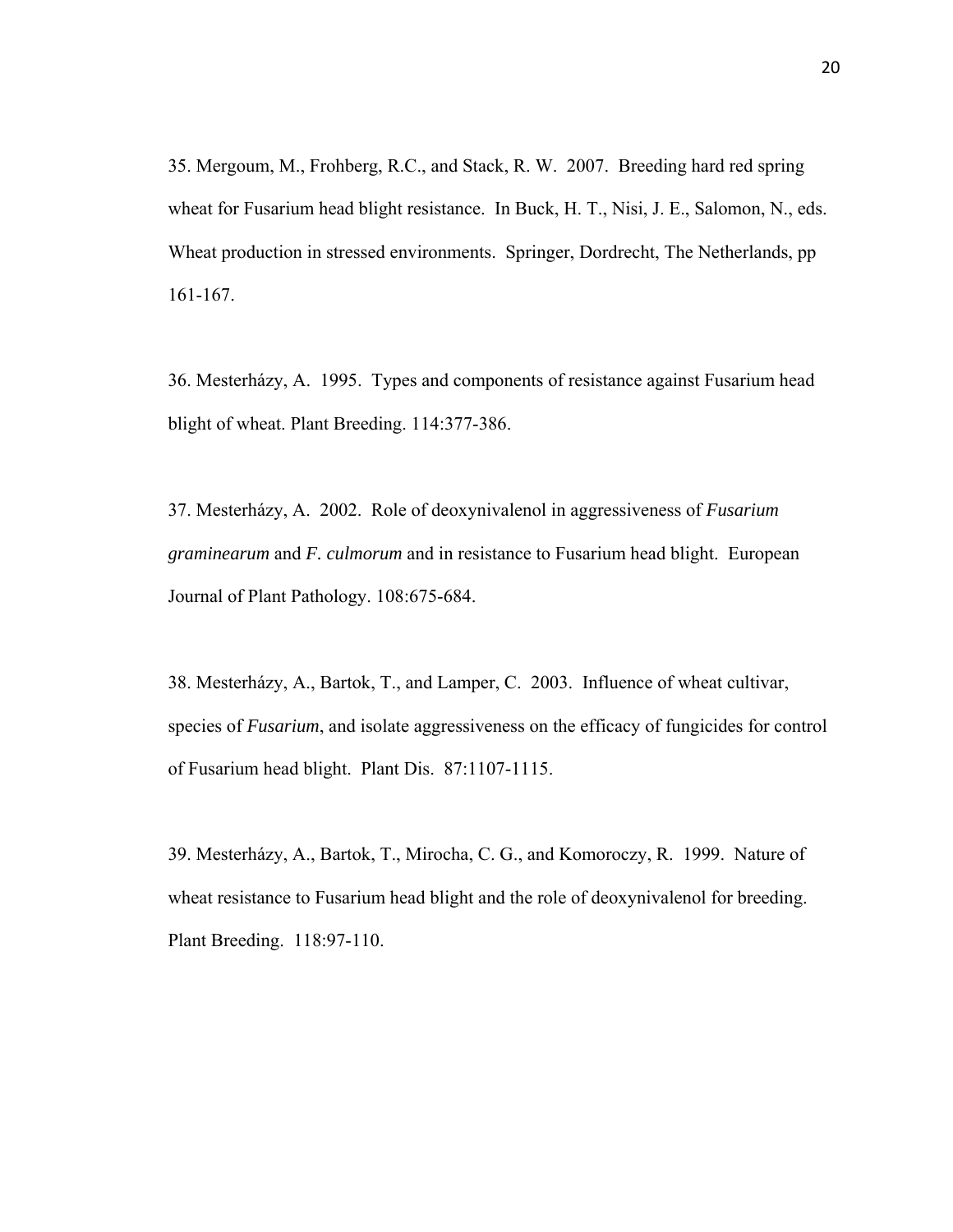40. Nicholson, P., Chandler, E., Draeger, R. C., Gosman, N. E., Simpson, D. R., Thomsett, M., and Wilson, A. H. 2003. Molecular tools to study epidemiology and toxicology of Fusarium head blight of cereals. Eur. J. Plant Pathol. 109:691-703.

41. Niessen, M. L., and Vogel, R.F. 1997. Specific identification of *Fusarium graminearum* by PCR with gaoA targeted primers. Syst. Appl. Microbiol. 20:11-123.

42. Ouellet, T., and Seifert, K. A. 1993. Genetic characterization of *Fusarium graminearum* strains using RAPD and PCR amplification. Phytopathology. 83:1003- 1007.

43. Parry, D. W., Jenkinson, P., and McLeod, L. 1995. *Fusarium* ear blight (scab) in small grain cereals-a review. Plant Pathol. 44:207-238.

44. Paul, P.A., El-Allaf, S.M., Lipps, P.E., and Madden, L.V. 2005a. Relationships between incidence and severity of Fusarium head blight on winter wheat in Ohio. Phytopathology. 95:1049-1060.

45. Paul, P.A., Lipps, P.E., and Madden, L.V. 2005b. Relation between visual estimates of Fusarium head blight intensity and deoxynivalenol accumulation in harvested wheat grain: a Meta-analysis. Phytopathology. 95:1225-1236.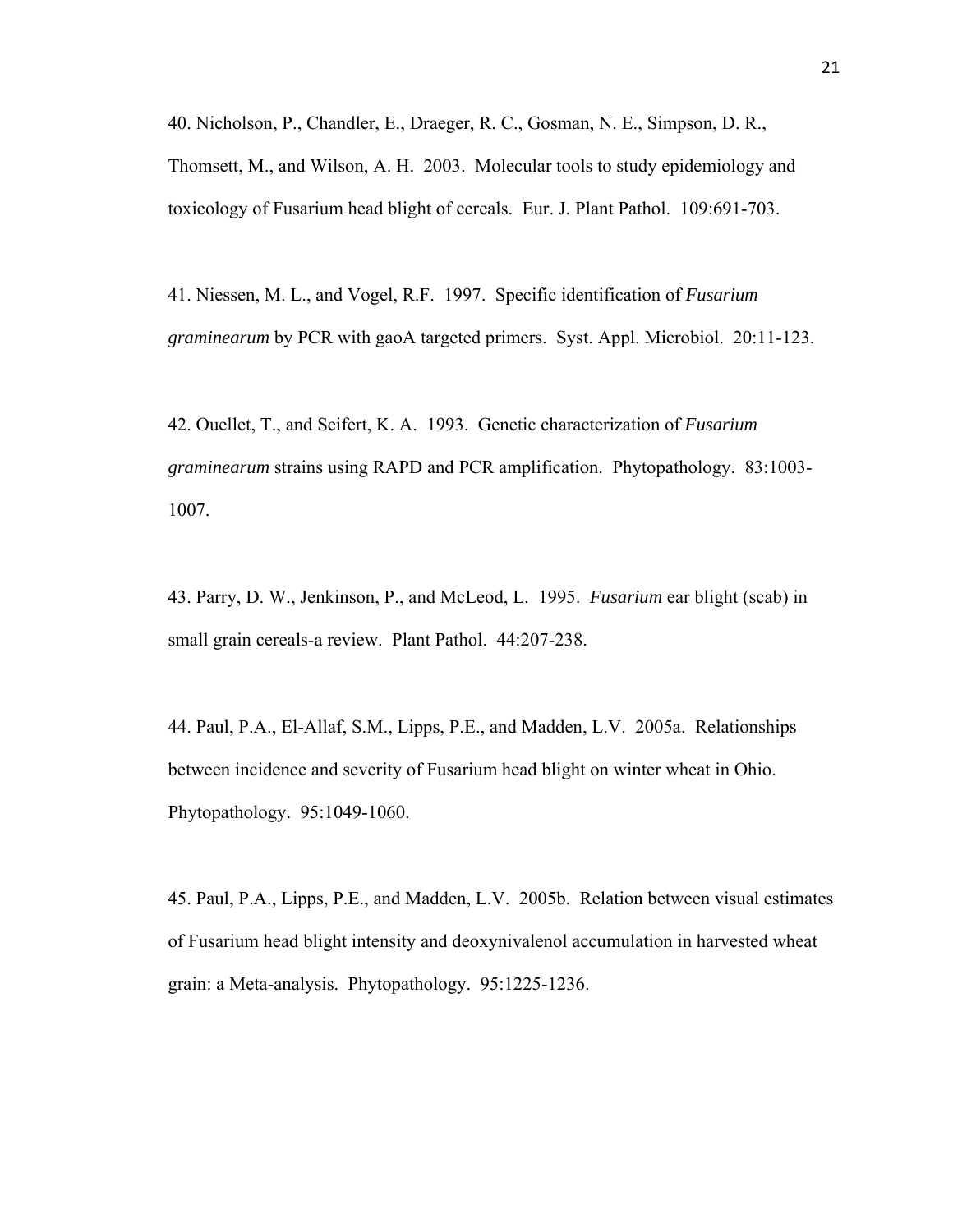46. Paul, P.A., Lipps, P.E., and Madden, L.V. 2006. Meta-analysis of regression for the relationship between Fusarium head blight and deoxynivalenol content of wheat. Phytopathology. 96:951-961.

47. Proctor, R.H., Hohn, T.M., and McCormick, S.P. 1995. Reduced virulence of *Gibberella zeae* caused by disruption of a trichothecene toxin biosynthetic gene. Mol. Plant Microbe In. 8:593-601.

48. Ransom, J.K., and McMullen, M.V. 2008. Yield and disease control on hard winter wheat cultivars with foliar fungicides. Agron. J. 100:1130-1137.

49. Shaner, G., Stromberg, E. L., Lacy, G. H., Barker, K. R., and Pirone, T. P. 1992. Nomenclature and concepts of pathogenicity and virulence. Annu. Rev. Phytopathol. 30:47-66.

50. Schollenberger, M., Drochner, W., and Müller, H-M. 2007. *Fusarium* toxins of the scirpentriol subgroup: a review. Mycopathologia. 164:101-118.

51. Schroeder, H. W., and Christensen, J. J. 1963. Factors affecting resistance of wheat to scab by *Gibberella zeae.* Phytopathology. 53:831-838.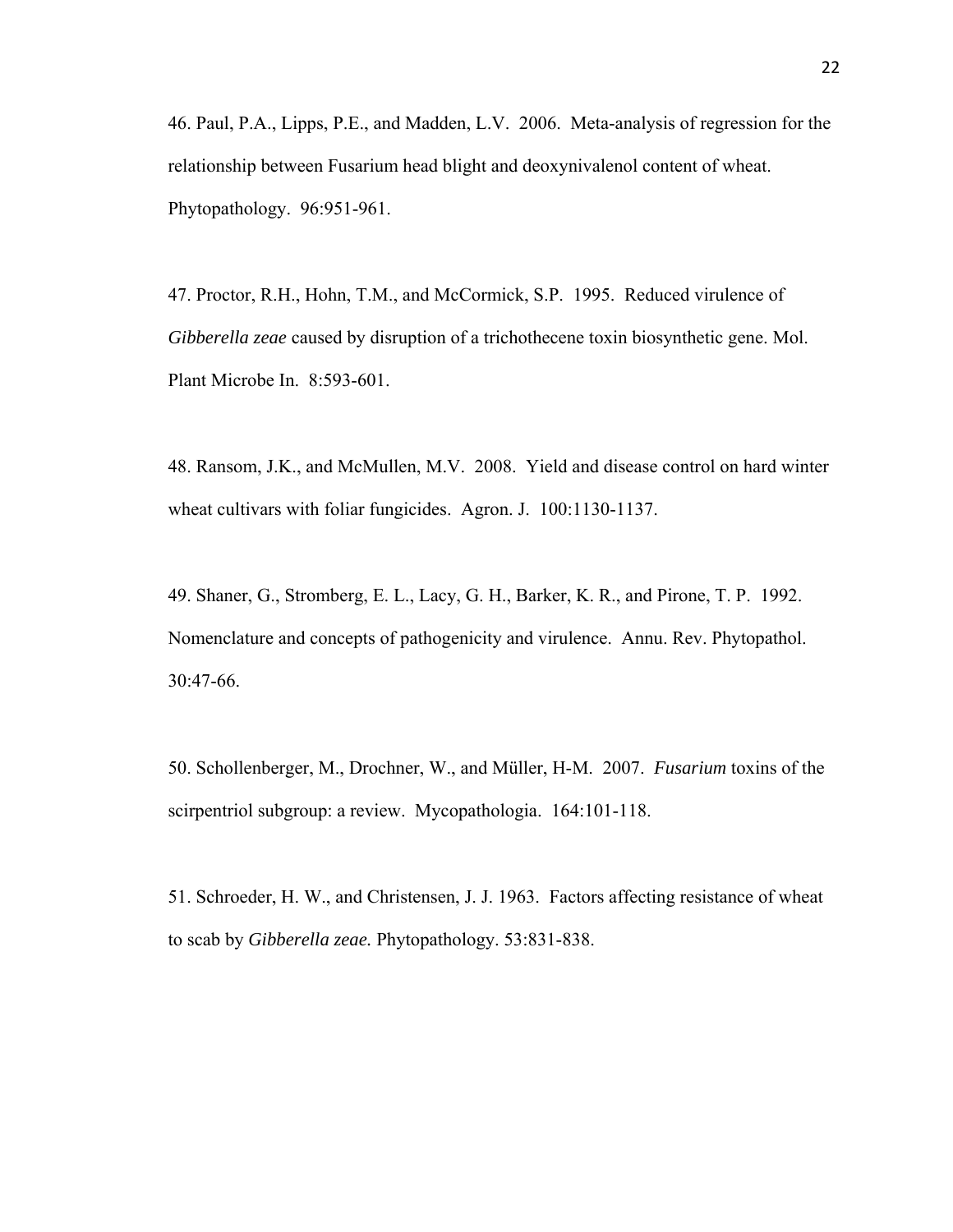52. Stack, R. W. 2003. History of Fusarium head blight with emphasis on North America. In K. J. Leonard, W. R. Bushnell, eds; Fusarium head blight of wheat and barley. APS Press, St. Paul, MN, pp 1-34.

53. Stein, J.M., Osborne, L.E., Bondalapati, K.D., Glover, K.D., and Nelson, C.A. 2009. Fusarium head blight and deoxynivalenol concentration in wheat response to *Gibberella zeae* inoculum concentration. Phytopathology. 99:759-764.

54. Trail, F. 2009. For blighted waves of grain: *Fusarium graminearum* in the postgenomics era. Plant Physiol. 149:103-110.

55. Trail, F., and Common, R. 2000. Perithecial development by *Gibberella zeae*: a light microscopy study. Mycologia. 92:130-138.

56. Wegulo, S. N., Bockus, W. W., Hernandez Nopsa, J., De Wolf, E. D., and Eskridge, K. M. 2011. Effects of integrating cultivar resistance and fungicide application on Fusarium head blight and deoxynivalenol in winter wheat. Plant Dis. (accepted).

57. Wiese, W.V. 1987. Compendium of wheat diseases. 2nd ed. APS Press. St. Paul, MN. 112pp.

58. Xu, X.M., Nicholson, P., Thomsett, M.A., Simpson, D., Cooke, B.M., Doohan, F.M., Brennan, J., Monaghan, S., Moretti, A., Mule, G., Hornok, L., Beki, E., Tatnell, J.,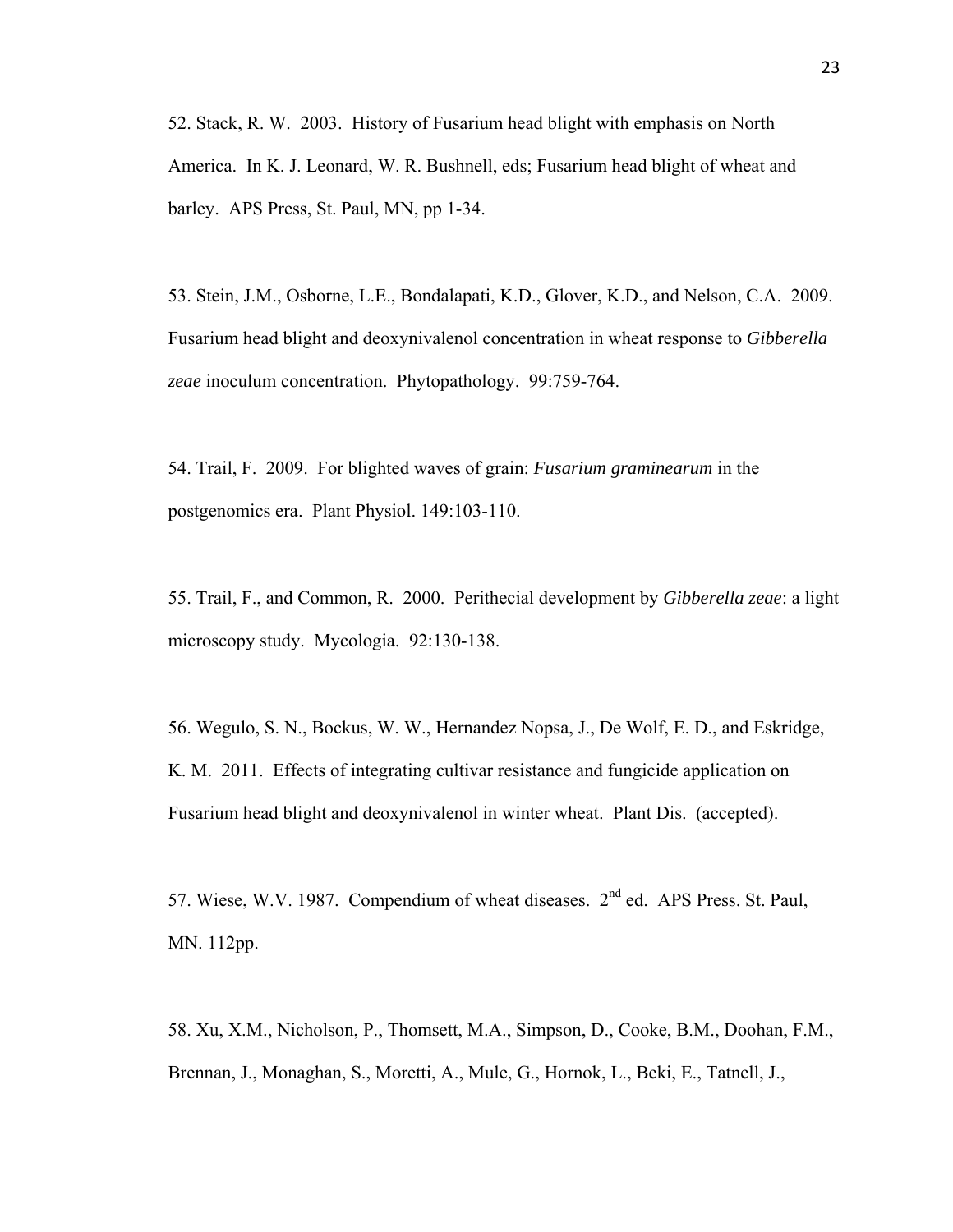Ritieni, A., and Edwards, S.G. 2008. Relationship between the fungal complex causing Fusarium head blight of wheat and environmental conditions. Phytopathology. 98:69-78.

59. Xu, X., and Nicholson, P. 2009. Community ecology of fungal pathogens causing wheat head blight. Annu. Rev. Phytopathol. 47:83-103.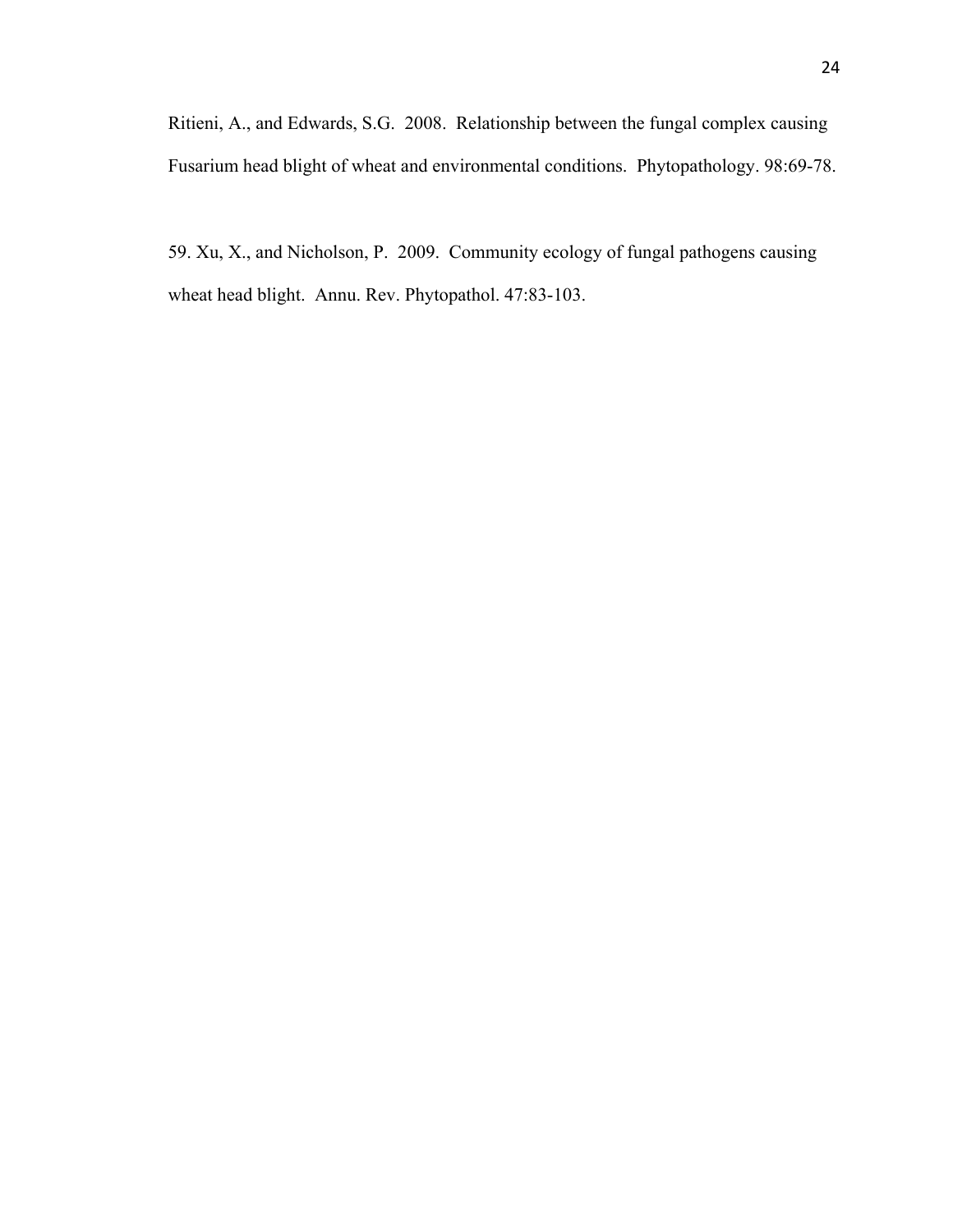### **CHAPTER II**

# **EVALUATION OF WINTER WHEAT CULTIVARS FOR RESISTANCE TO FUSARIUM HEAD BLIGHT AND DEOXYNIVALENOL ACCUMULATION**

## **1. INTRODUCTION**

Fusarium head blight (FHB), caused by *Fusarium graminearum* Schwabe (sexual stage *Gibberella zeae* (Schwein.) Petch is an economically important disease of wheat and other small grain cereals. Losses from FHB are due to yield reduction, presence of *Fusarium*-damaged kernels (FDK), and production by *F. graminearum* of the mycotoxin deoxynivalenol (DON) which accumulates in grain. Major epidemics of FHB with varying intensity (incidence, severity, or index = incidence x severity) have recently occurred in the Great Plains of the United States, causing significant economic losses in hard winter wheat in several states including Kansas, Nebraska, and South Dakota (personal observation). Various strategies are used to manage FHB, including the use of resistant cultivars, crop rotation, residue management, and fungicide application (20,24).

Due to the sporadic nature of FHB, there is lack of information on hard winter wheat cultivar resistance to FHB and DON accumulation in the central Great Plains of the U.S. In adjacent regions with higher rainfall (the northern Great Plains spring wheat region and the eastern soft wheat region) considerably more is known about the disease and cultivar resistance. However, many recently released hard winter wheat cultivars in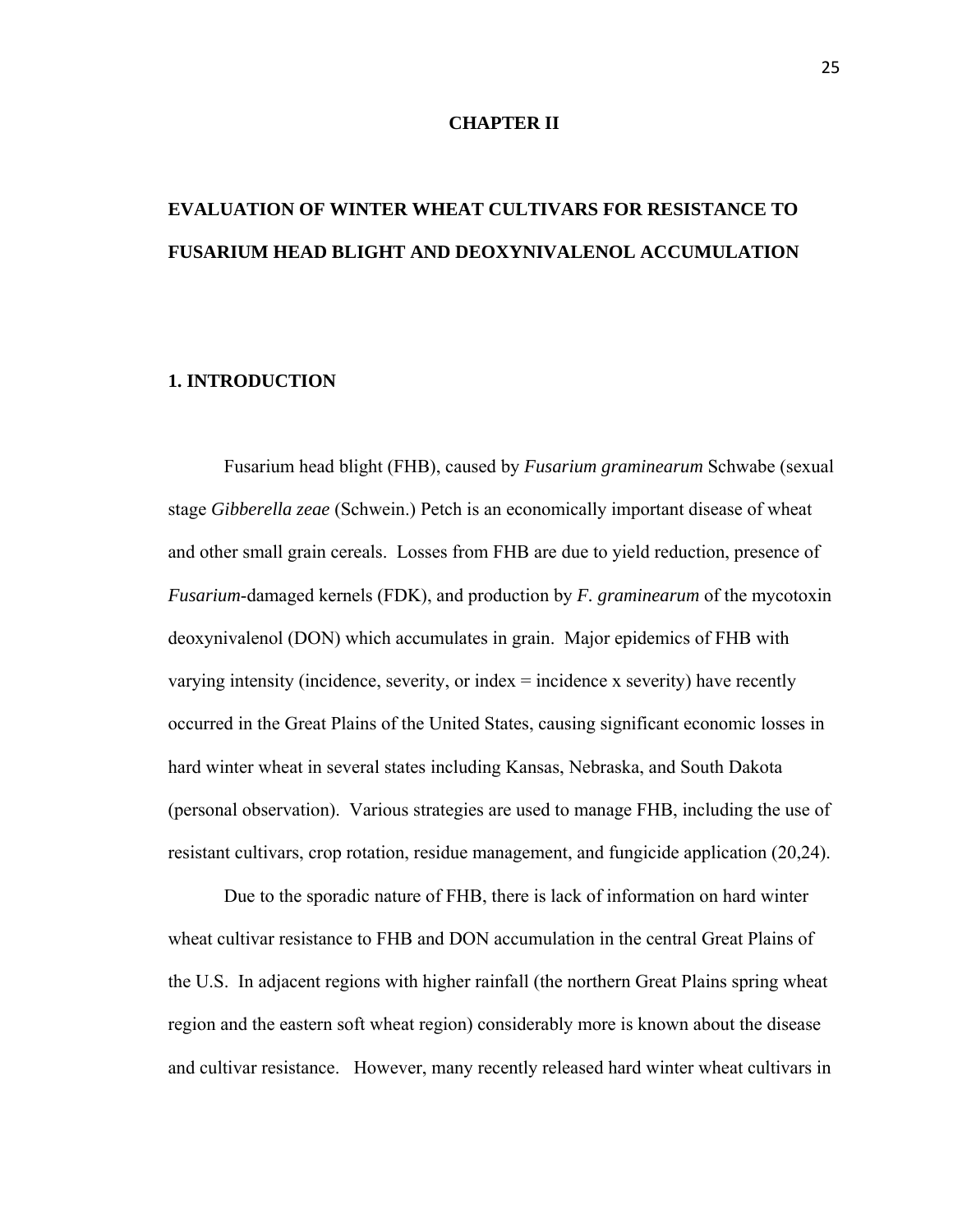the central Great Plains have not been tested in the field under high FHB intensity. Moreover, published ratings (Table 1) of older cultivars from state trials and breeder nurseries have been inconsistent for some cultivars. Knowledge of the reaction to FHB and DON accumulation of hard winter wheat cultivars under field conditions will enable growers to make informed decisions regarding the choice of cultivars to plant and the level of risk they have during the sporadic occurrences of the disease. Therefore, there is a need to identify hard winter wheat cultivars with resistance to FHB and DON accumulation in the central Great Plains. Such cultivars can be used as germplasm in small grain breeding programs for future improvement and their use by growers can significantly reduce the risk of growing wheat and the losses associated with FHB and DON. In addition, the food processing industries will benefit immensely from a consistent supply of high quality grain with little or no DON when such cultivars are grown in years with high FHB intensity.

Few studies have reported the evaluation of hard winter wheat cultivars for resistance to FHB in the U.S. Ransom and McMullen (26) reported that hard winter wheat cultivars differed significantly in FHB, DON concentration (hereafter referred to as DON), and FDK. In cultivar by fungicide interaction studies, Wegulo et al. (32) demonstrated differences among a limited number of hard winter wheat cultivars in their reaction to FHB and DON accumulation.

 In Europe, Mesterházy et al. (21) found that winter wheat cultivars differed in yield loss, severity, FDK, and DON. FHB-resistant cultivars had less FDK, severity, DON, and yield loss compared with susceptible cultivars. DON, severity, FDK, and yield loss were significantly correlated. In a separate study, Mesterházy et al. (22) found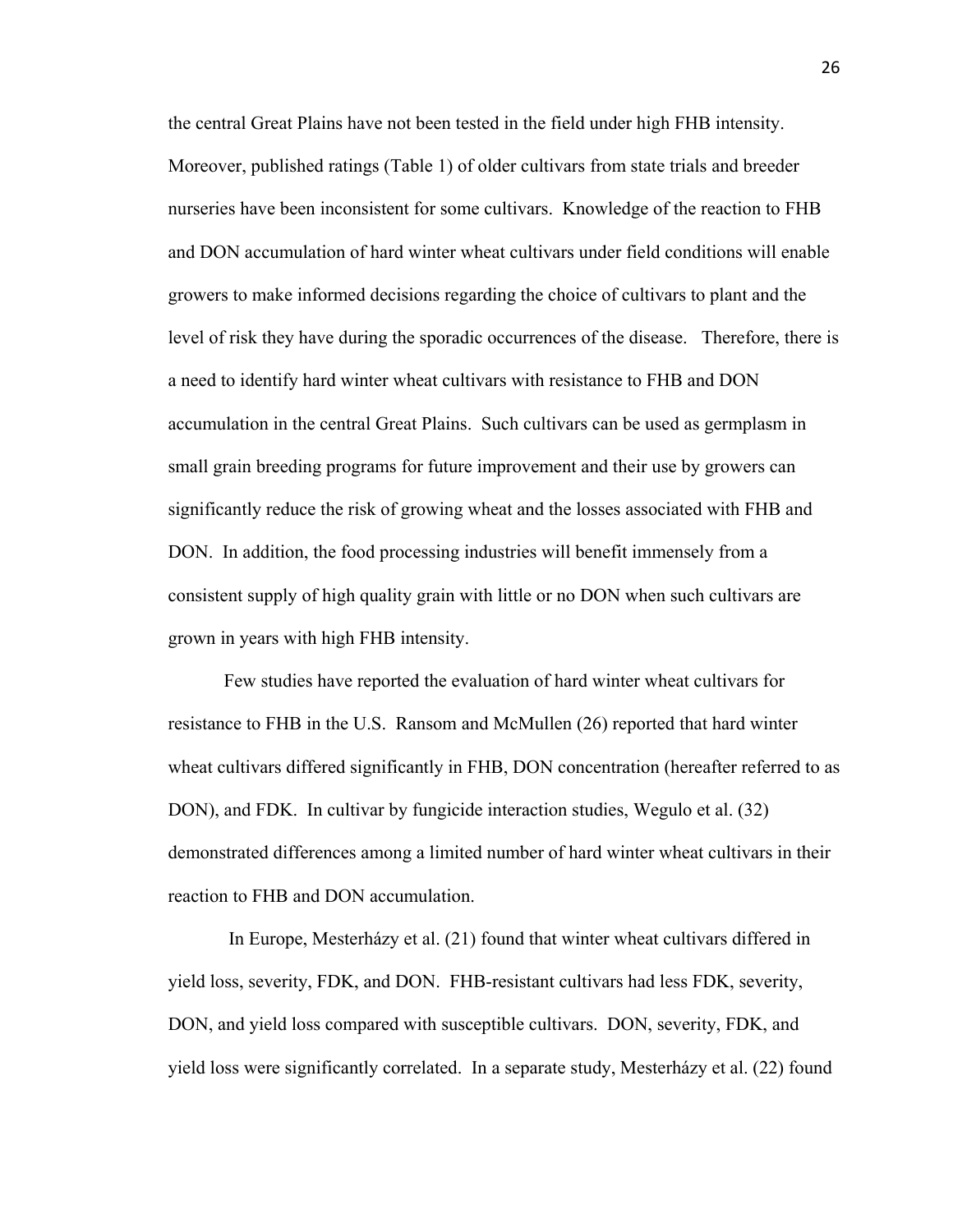that DON decreased with decreasing FHB severity. Severity was best correlated with yield loss and least correlated with DON. The most resistant cultivars had no or very low DON. Lehoczki-Krsjak et al. (19) found that some winter wheat genotypes with medium FHB severity had low FDK and DON concentration. However, there were some genotypes with relatively low FHB severity but high levels of DON.

 Due to the limited information regarding the reaction to FHB and DON of hard winter wheat cultivars currently grown in the central Great Plains, there is a need to evaluate these cultivars for resistance to the disease and the mycotoxin. The objectives of this study were to i) evaluate hard winter wheat cultivars for resistance to FHB and DON accumulation, ii) assess relationships among FHB intensity, DON, and FDK from the cultivar evaluations in objective 1, and iii) compare DON in grain from symptomatic spikes to DON in grain bulked from plots in the field experiments in objective 1.

## **2. MATERIALS AND METHODS**

In 2008-2010, a total of 22 hard red winter wheat cultivars (Table 1) were evaluated for resistance to FHB and DON in field and greenhouse experiments. Cultivars were chosen to represent those commonly grown in Nebraska and neighboring states.

**2.1. 2008 field trial.** In fall 2007, a field at the University of Nebraska Agricultural Research and Development Center (ARDC) near Mead, NE was planted on October 26 with 12 hard red winter wheat cultivars following corn (*Zea mays*). The cultivars were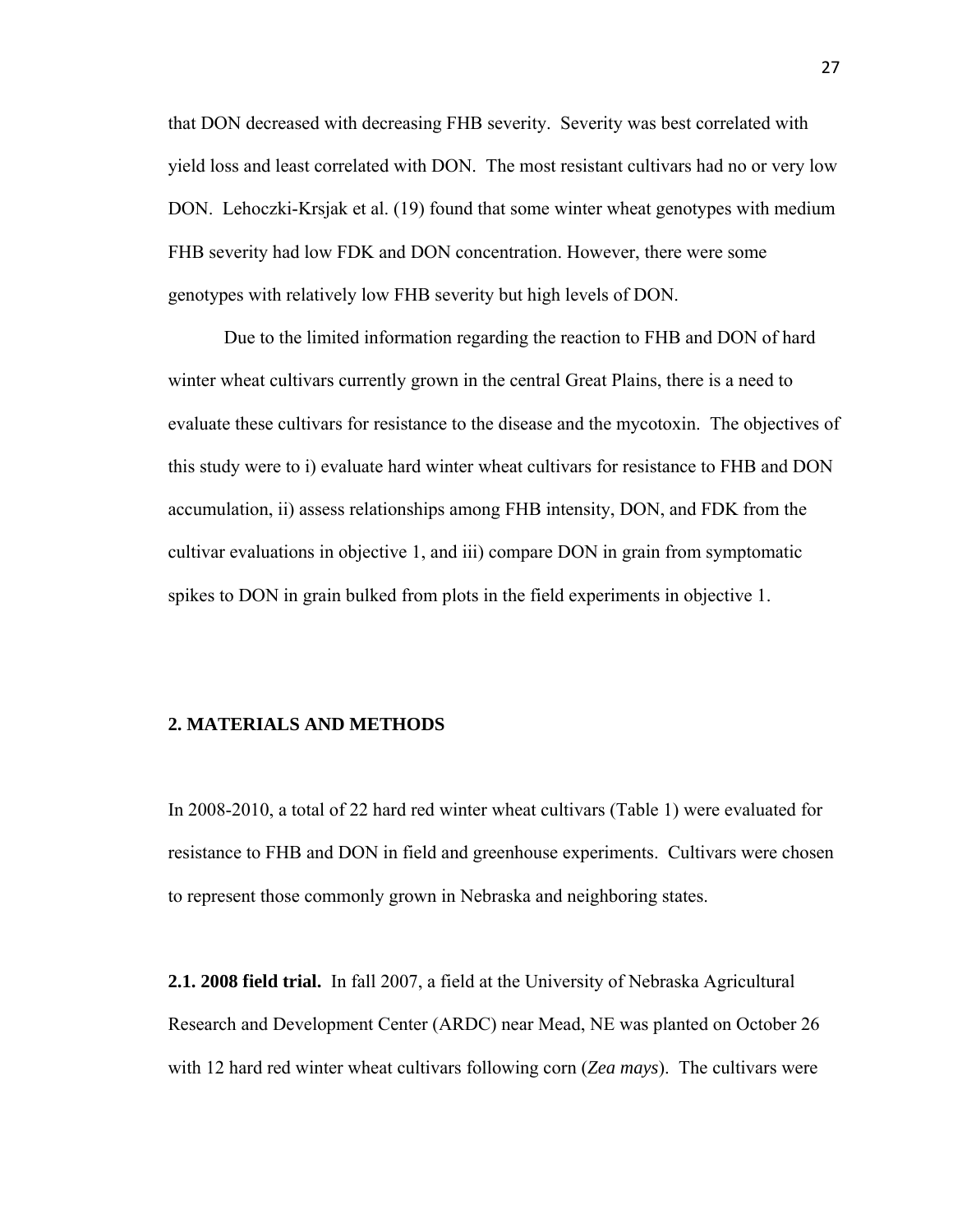2137, Alliance, Goodstreak, Harry, Hondo, Infinity CL, Jagalene, Karl 92, Millennium, Overley, Wahoo, and Wesley. Plot size was 0.6 m by 1.4 m. Seed was planted at a rate of 101 kg/ha and standard agronomic practices for wheat production were followed. In spring 2008, plots were artificially inoculated with a spore suspension of *F. graminearum* at 1 x  $10^5$  spores/ml at mid-anthesis (Zadoks growth stage 65) (34) using a backpack sprayer. To obtain the spore suspension, an isolate of *F. graminearum* obtained from a Nebraska wheat field was grown on potato dextrose agar (PDA) plates on a laboratory bench for three weeks.

 Sterile distilled water (5 ml) was added to each plate and a rubber policeman was used to dislodge spores. The spore suspension was filtered through two layers of cheesecloth into a beaker and the concentration was adjusted to  $1 \times 10^5$  spores/ml with distilled water. There also was natural inoculum in the field. Mid anthesis was considered to be the day on which 50% of the spikes of a given cultivar had extruded anthers. Thus, cultivars were inoculated on different dates ranging from 2 June to 4 June. Cultivars were arranged in a randomized complete block design with four replications. A second inoculation was made on individual spikes using a hand-held bottle sprayer. Approximately 2 ml of the same spore suspension used to inoculate the plots was applied to each of 20 spikes per plot with a hand-held bottle sprayer and each spike was covered with a transparent plastic bag for 24 hours following inoculation. Inoculated spikes were tagged for identification during disease assessment and harvesting.

Disease incidence (percentage of diseased spikes) and severity (percentage of diseased spikelets on a spike) were determined 21 days after inoculation on 10 spikes in each of 10 arbitrarily selected locations in each plot and used to calculate index using the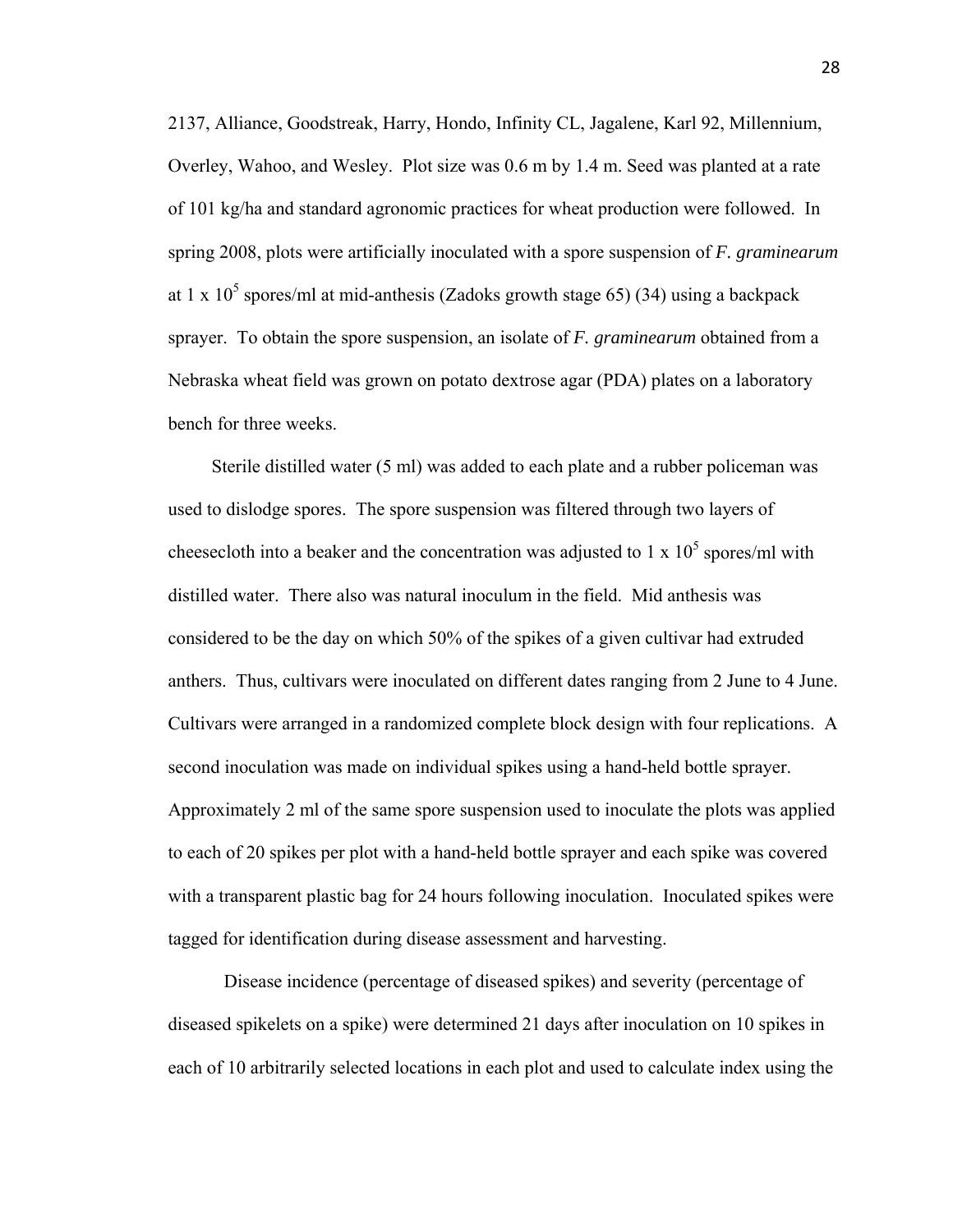formula: index  $(\%)$  = [incidence  $(\%)$  x severity  $(\%)$ ]/100. Hand harvesting of tagged spikes in each plot was done when grain moisture content dropped below 15%. The rest of the plot was harvested with a small plot combine to estimate grain yield and obtain grain samples for FDK and DON analysis.

**2.2. 2009 field trial.** In fall 2008, a commercial field near Paxton, NE was planted on 11 October with 20 hard red winter wheat cultivars following soybean (*Glycine max*). The cultivars were 2137, Alliance, Art, Bill Brown, Bond CL, Camelot, Goodstreak, Harry, Hatcher, Hawken, Infinity CL, Jagalene, Mace, Millennium, Overland, Overley, Postrock, Settler CL, Wahoo, and Wesley. Plot size was 2.1 m by 1.3 m. Seed was planted at a rate of 122 kg/ha and standard agronomic practices for wheat production were followed. Plots were not inoculated but there was natural inoculum in the field. Cultivars were arranged in a randomized complete block design with three replications. Two disease assessments were made. In the first assessment on 2 July, disease incidence and severity were determined on 10 spikes in each of 10 arbitrarily selected locations in each plot and used to calculate index using the formula stated above. The second assessment was similarly done on 9 July. Twenty symptomatic spikes were tagged in each plot and hand-harvested when grain moisture content dropped below 15%. The rest of the plot was harvested on 20 July with a small plot combine to estimate grain yield and obtain grain samples for FDK and DON analysis.

**2.3. Greenhouse trial.** In 2010, 13 hard winter wheat cultivars were planted in 15-cmdiameter pots on 22 February, one seed per pot, after 7 weeks of vernalization at  $4^{\circ}$ C.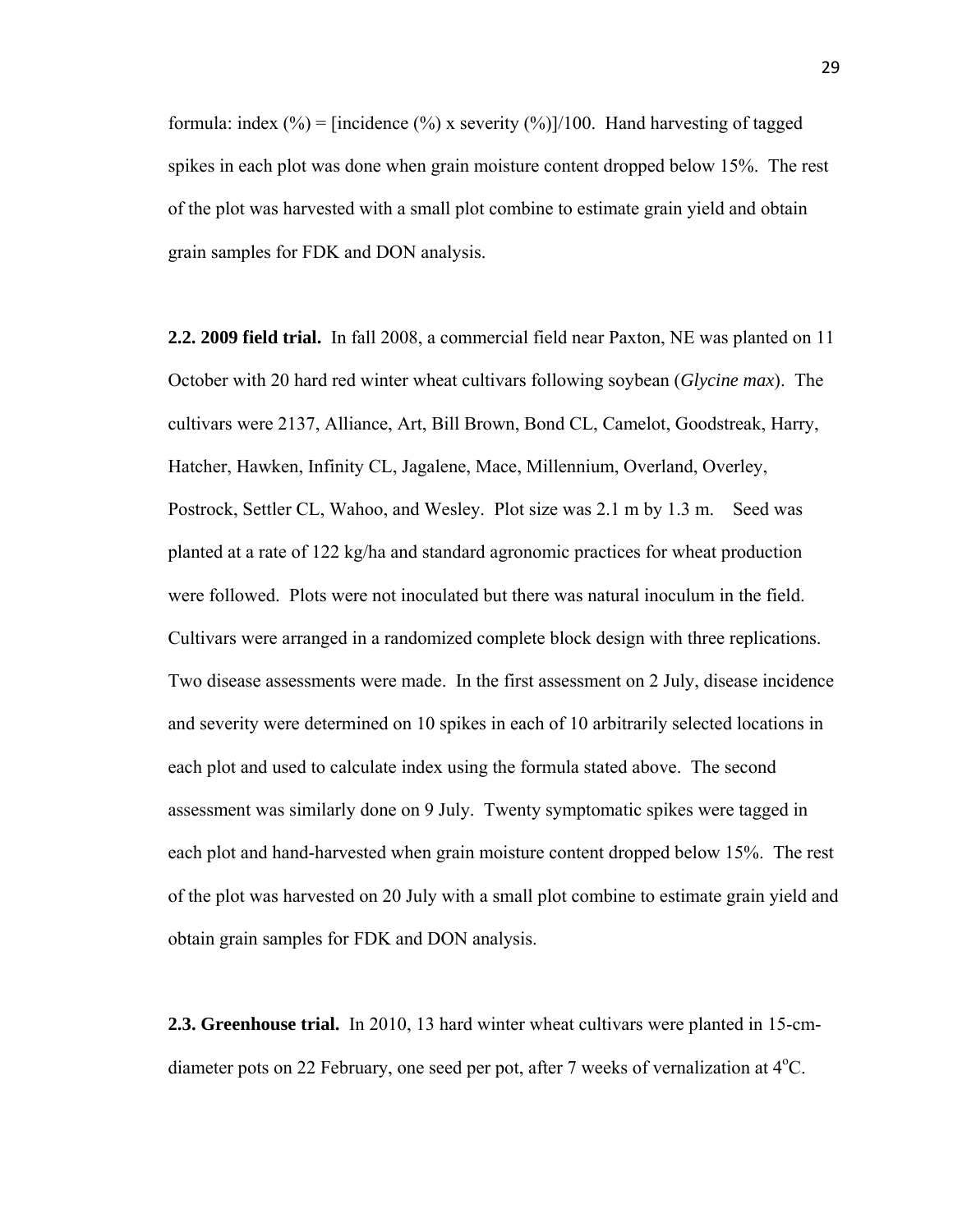Twelve of the cultivars were the same as those in the 2008 field trial (above). The thirteenth cultivar was Overland. The soil mixture consisted of 1 part clay loam soil, 1/2 part sand, 1/2 part vermiculite, and 1 part Canadian sphagnum peat moss. Cultivars were arranged in a randomized complete block design with four replications and were grown on a greenhouse bench. The pots were fertilized with 20:20:20 NPK injected daily at a rate of 250 ppm during regular watering. Temperature ranged from 20ºC (night) to 26ºC (day). To induce flowering, the days were extended by artificial light from 5 p.m. to 10 p.m. Five to seven spikes were artificially inoculated with a spore suspension of an isolate of *Fusarium graminearum* at  $1 \times 10^5$  spores/ml at mid-anthesis (Zadoks growth stage 65) (34) using a hand-held bottle sprayer. The isolate was obtained from an infected kernel in grain supplied by an elevator in south central Nebraska in 2007.

Spores of the isolate were stored in  $15\%$  glycerol at -80 $^{\circ}$ C until needed for experiments. The surface of the frozen glycerol was scraped with a sterile spatula and the particles were sprinkled on potato dextrose agar (PDA) plates which were then incubated at  $25^{\circ}$ C in 12 h light and 12 h dark. After 7 days, 10-mm-diameter mycelial plugs from actively growing edges of the isolate were transferred, mycelial face down, onto fresh PDA plates which were then incubated at  $25^{\circ}$ C in 12 h light and 12 h dark for 3 weeks. A spore suspension was made as described above. Approximately 1 ml of the spore suspension was applied to each spike with a hand-held bottle sprayer and the spike was then covered with a transparent plastic bag for 7 days following inoculation. Disease severity on spikes was assessed 10 and 21 days after inoculation. Spikes were harvested when grain moisture content dropped below 15%. The experiment was conducted twice.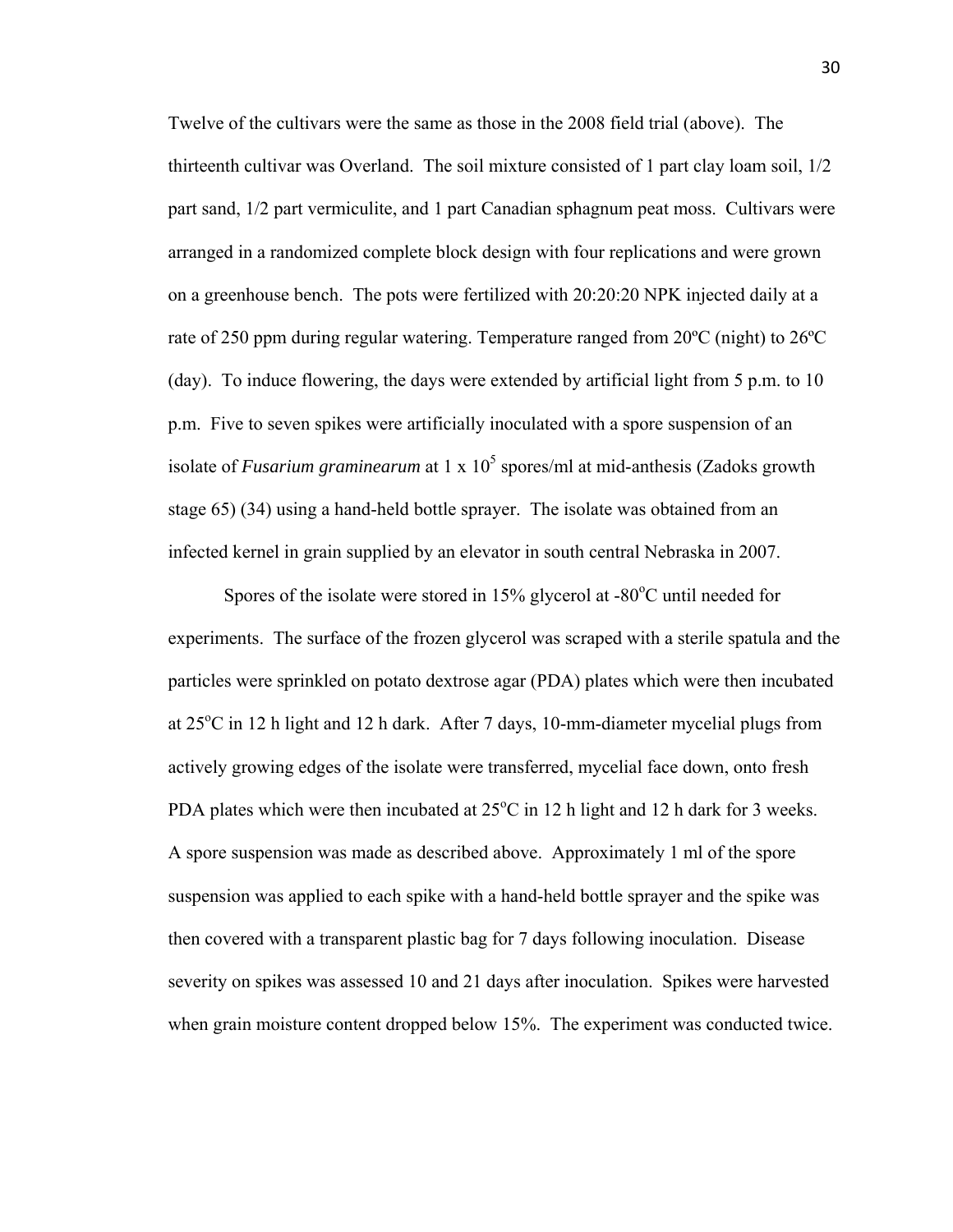**2.4. FDK and DON analysis.** The percentage of *Fusarium*-damaged kernels (FDK) in grain from field trials was determined at the USDA ARS Center for Grain and Animal Health Research, Engineering and Wind Erosion Research Unit, Manhattan, KS using a single-kernel near-infrared (SKNIR) system. Accuracy of the SKNIR system in measuring FDK has been validated (33). FDK from the greenhouse trial was estimated visually by dividing the number of shriveled and/or chalky white kernels by the total number of kernels in a sample and multiplying by 100. Ten-gram grain samples were ground to flour (Laboratory Construction CO. Kansas City, MO. Model 256) and sent to the North Dakota Veterinary Diagnostic Laboratory, North Dakota State University, Fargo, ND for DON analysis using gas chromatography with electron capture detection (GC/ECD) (31). In the field trials, DON concentration was determined in grain bulked from each plot (DONplot) and in grain from tagged spikes (DONtag).

**2.5. Data analysis.** The general linear models (GLM) procedure of SAS version 9.1 (SAS Institute, Cary, NC) was used to analyze data. To show the effects of environment and the interaction between environment and cultivar and to compare average DON between environments, ten cultivars common to both locations (Mead in 2008 and Paxton in 2010) were used in analysis of variance. A combined analysis of the two runs of the greenhouse trial was done based on homogeneity of error variance (14) between the two runs. Fisher's least significant difference (LSD,  $P = 0.05$ ) test was used to compare pairs of cultivar means. Cultivars were ranked for resistance to FHB, FDK, and DON accumulation (the more resistant, the lower the ranking) and for yield (the greater the yield, the lower the ranking). Cultivar means were used in correlation analysis (14,30) to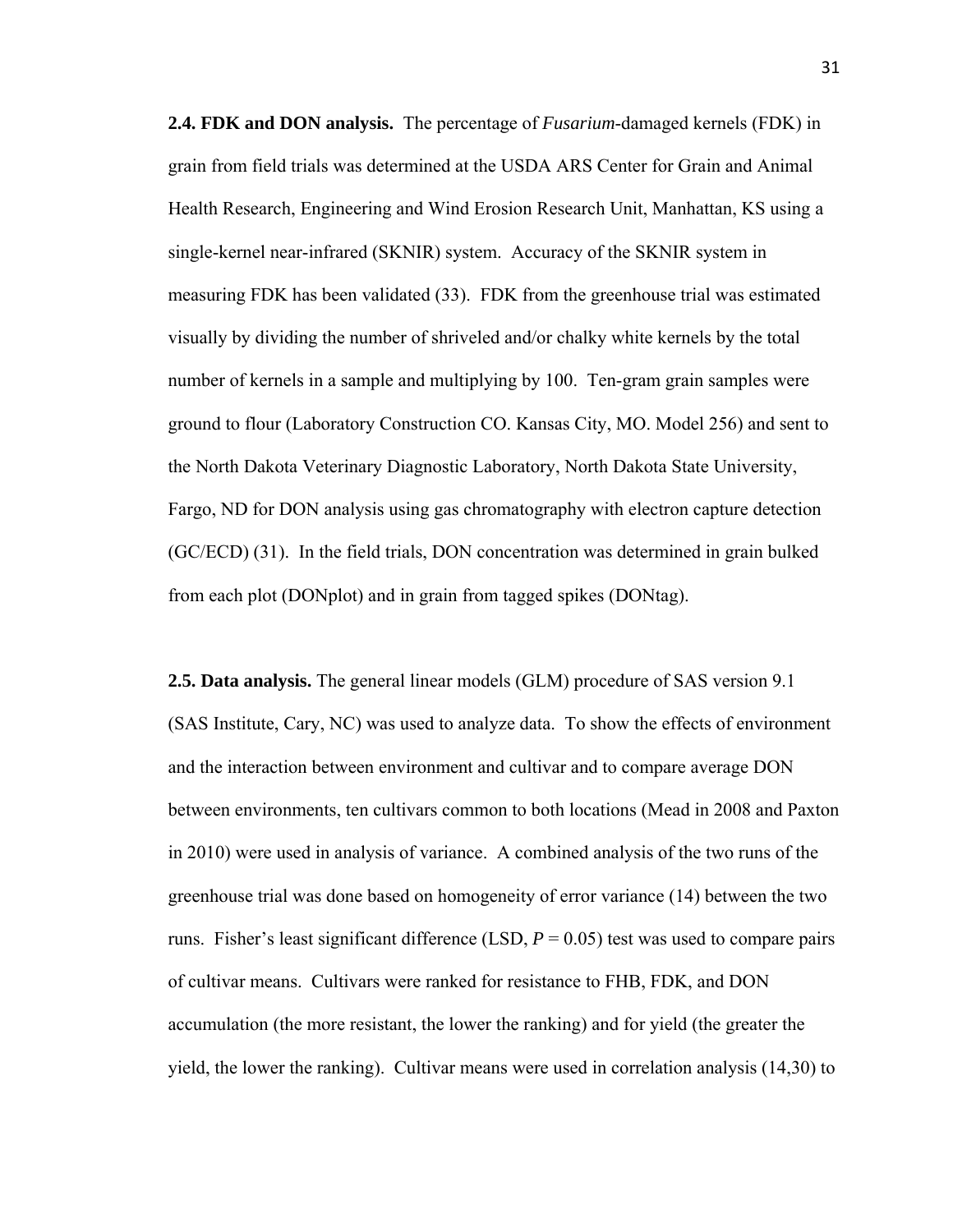determine the relationship between FHB index or severity and DON and between FHB index or severity and FDK in each trial. Data for all cultivars in a trial (12 cultivars at Mead, 20 cultivars at Paxton, and 13 cultivars in the greenhouse) were used in correlation analysis. In the greenhouse trial, grain samples from the cultivar Wahoo were insufficient for DON analysis; therefore, 12 cultivars were used in the FHB severity/DON correlation. Effects of environment, cultivar, and environment by cultivar interaction were considered significant at  $P \leq 0.05$ .

#### **3. RESULTS**

**3.1. Index, DON, FDK, and yield from field trials.** The effect of environment was significant for yield, FDK, and DONplot (Table 2). Environment by cultivar interaction was significant for index, yield, DONplot, and DONtag. At Mead, the most susceptible cultivars to FHB were Overley, Jagalene, and Wesley and the most resistant were Harry, Hondo, and Goodstreak (Table 3). High concentrations of DON occurred in Overley, Jagalene, and Wesley, which were the cultivars that also had the highest susceptibility to FHB. However, Harry, which was among the cultivars with the lowest susceptibility, had DON levels similar to those in the FHB-susceptible cultivars. The cultivars with the highest FDK were Wahoo, Harry, and Jagalene. Yield was very low due to late planting in fall 2007 and high FHB and foliar disease intensity in 2008. Jagalene and Karl 92 had the lowest and highest yield, respectively (Table 3).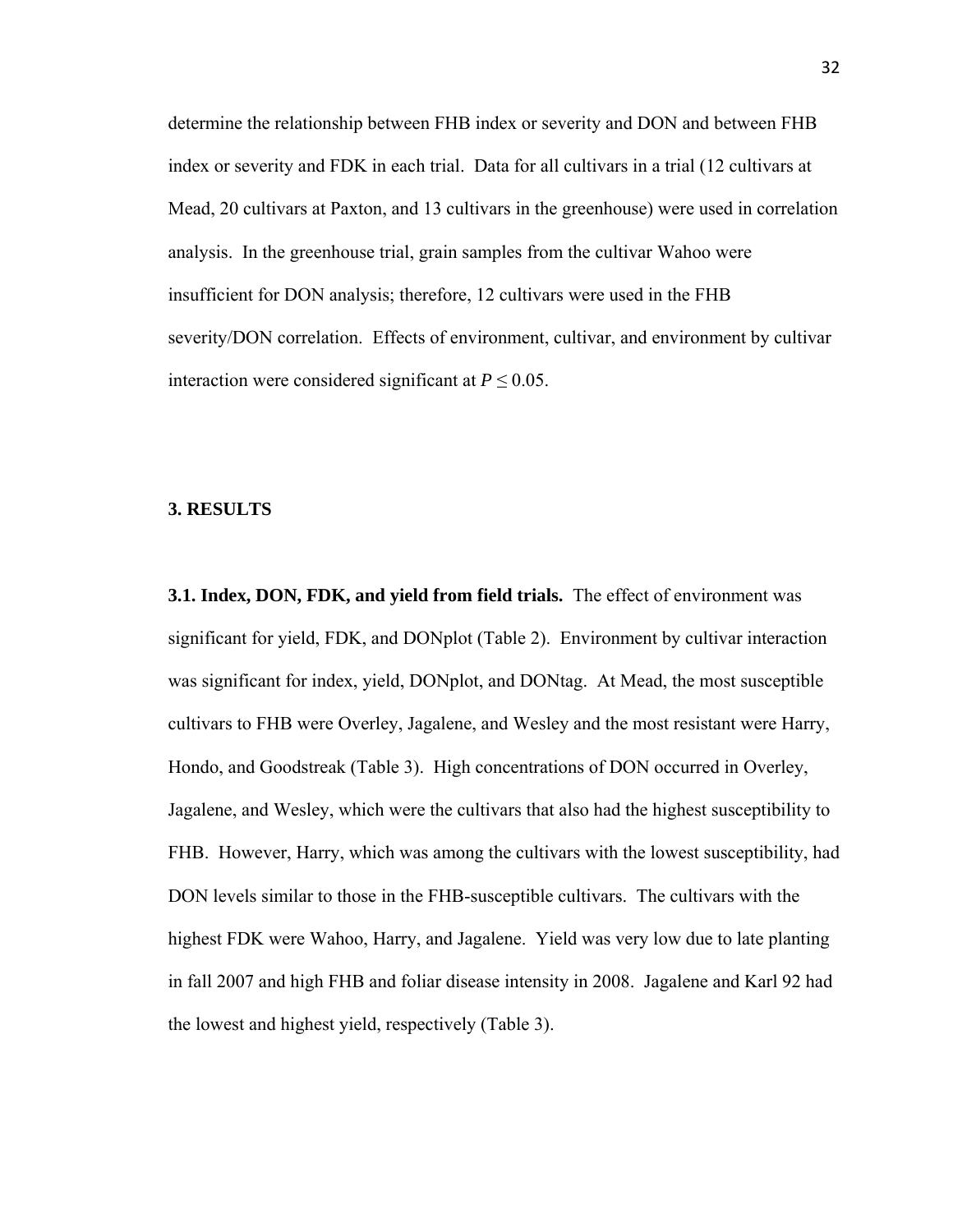At Paxton, Overley and Jagalene were the most susceptible cultivars to FHB based on the second disease assessment whereas the least susceptible cultivars were Goodstreak, Wahoo, Millennium, and Overland (Table 4). DON in grain bulked from plots (DONplot) was highest in Postrock followed by Overley and lowest in Overland and Goodstreak. DON in grain from symptomatic spikes (DONtag) was highest in Hatcher and 2137 and lowest in Art. Harry and Overley had the highest and lowest FDK, respectively. Bond CL and Mace were the highest and lowest yielding cultivars, respectively (Table 4).

**3.2. Severity, FDK, and DON from the greenhouse trial.** Severity, not index, was measured in the greenhouse trial due to the limited number of spikes. Hondo, Harry, and Overland were the most resistant cultivars based on the first disease assessment at 10 days post-inoculation (dpi) whereas the most susceptible cultivars were Overley and Jagalene (Table 5). At 21 dpi, Hondo, Harry, and Overland were still the most resistant cultivars. FDK was lowest in Hondo and highest in Karl 92 whereas DON was lowest in Hondo and highest in Jagalene (Table 5).

#### **3.3. Comparison of DON from symptomatic spikes to DON bulked from plots.**

Tagged spikes in both field trials had FHB severity ranging from 80% to 100%. A comparison of DON concentration in these spikes (DONtag) with DON in grain bulked from plots (DONplot) showed a higher concentration of DONtag than DONplot at Mead  $(P < 0.0001)$  and Paxton  $(P < 0.0001)$  (Fig 1). Averaged over all cultivars in a location, DONtag concentration was 1.7 and 7.3 times the concentration of DONplot at Mead and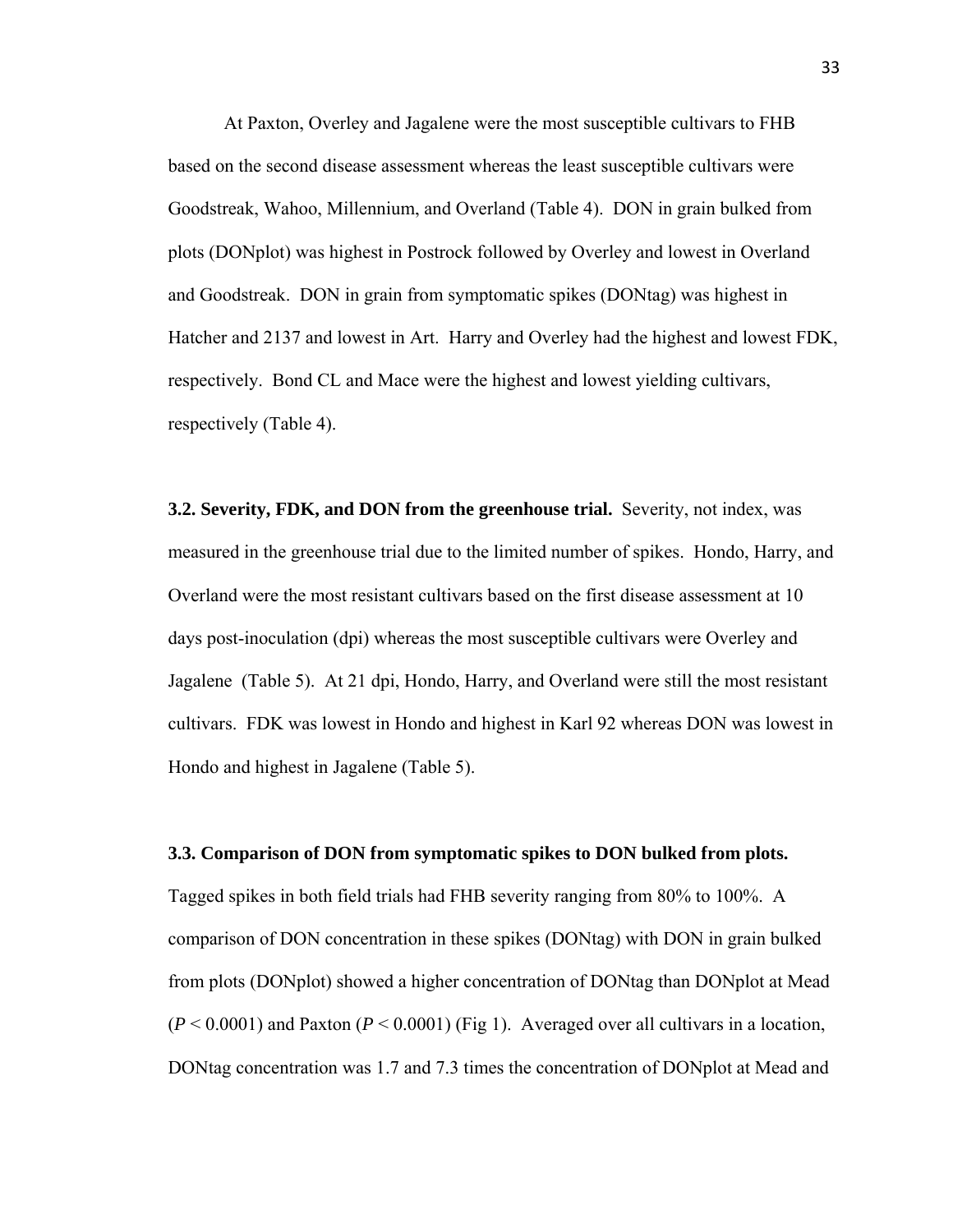Paxton, respectively. Averaged over all cultivars in a location, DONtag did not differ (*P* = 0.5828) between Mead (9.3 ppm) and Paxton (9.9 ppm); however, average DONplot at Mead (6.1 ppm was higher  $(P < 0.0001)$  than average DONplot at Paxton (1.2 ppm) (Fig. 2).

**3.4. Cultivar rankings.** Except for the most susceptible and most resistant cultivars, cultivar rankings (the more resistant, the lower the ranking) generally fluctuated from trial to trial and from variable to variable within a trial. At Mead, Harry and Hondo were the most resistant and Overley and Jagalene were the most susceptible to FHB (Table 6). 2137 and Alliance were the most resistant to FDK whereas Wahoo and Harry were the most susceptible. Karl 92 and Hondo were the most resistant to DONplot whereas Harry and Overley were the most susceptible. Karl 92 and Jagalene were the best and worst yielding cultivars, respectively (the higher the yield, the lower the ranking, Table 6).

 At Paxton, Goodstreak was the most resistant and Overley and Jagalene the most susceptible to FHB (Table 7). Overley and Harry were the most resistant and most susceptible, respectively, to FDK. Overland and Postrock were the most resistant and most susceptible, respectively, to DONplot. Art and Hatcher were the most resistant and most susceptible, respectively, to DONtag. The best and worst yielding cultivars were Bond CL and Mace, respectively (Table 7).

 In the greenhouse trial, Hondo and Harry were the most resistant and Jagalene and Overley the most susceptible to FHB (Table 8). Hondo and Wahoo were the most resistant to FDK whereas Karl 92 and Alliance were the most susceptible. 2137 and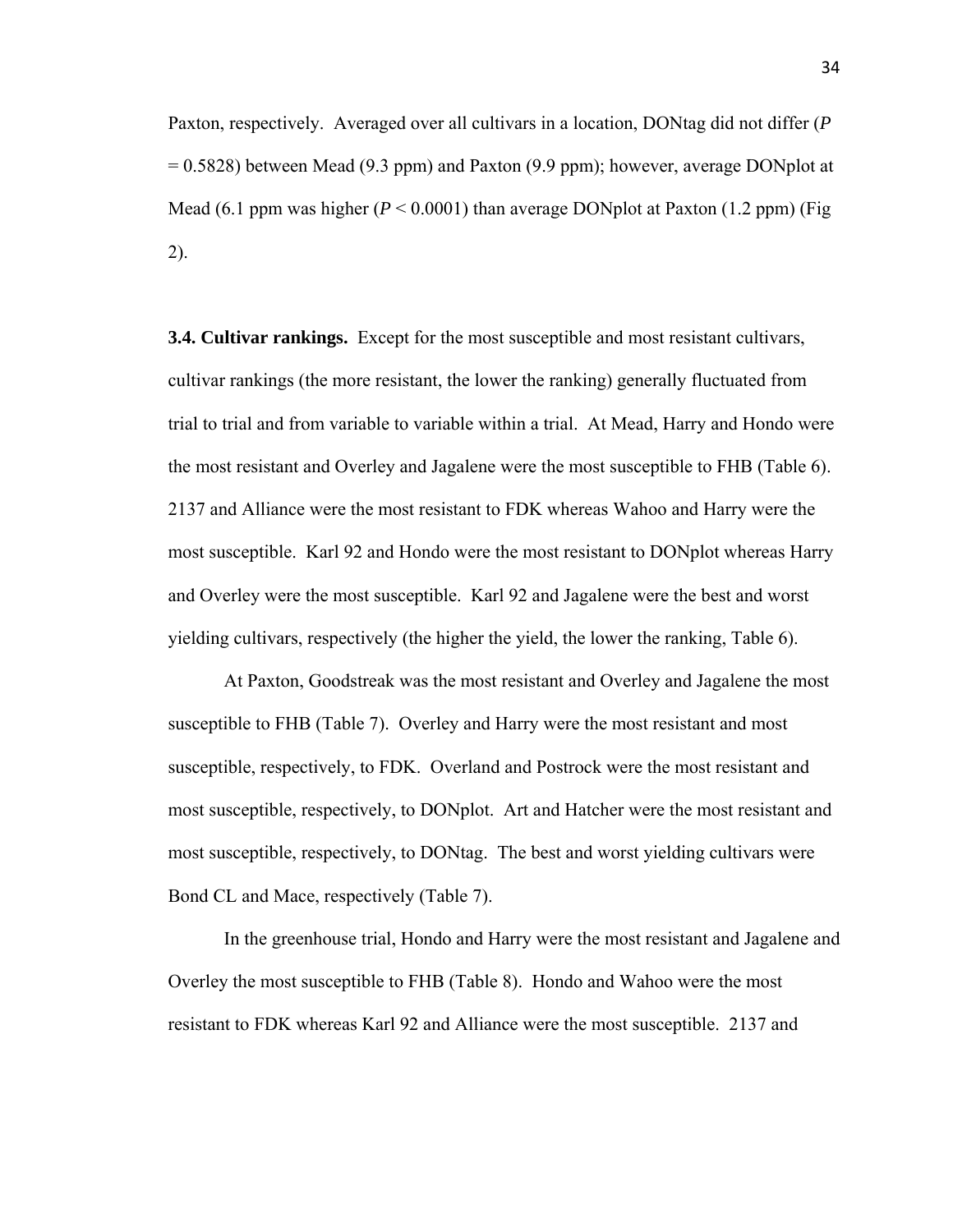Hondo were the most resistant to DON whereas Jagalene and Wesley were the most susceptible.

## **3.5. Correlation between FHB index and FDK and between FHB index and DON.**

In both field trials, index and FDK were not correlated  $(r = -0.01, P = 0.9725$  at Mead and  $r = -0.19$ ,  $P = 0.4229$  at Paxton). At Mead, correlation between index and DON was positive (Fig. 3). It was significant for DONtag ( $r = 0.75$ ,  $P = 0.0050$ ), but not for DONplot  $(r = 0.48, P = 0.118)$ . At Paxton, correlation between index and DON was positive and significant for DONplot ( $r = 0.62$ ,  $P = 0.0037$  – first disease assessment, data not shown;  $r = 0.49$ ,  $P = 0.0275$  – second disease assessment, Fig. 3). Correlation between index and DONtag was non-significant  $(r = -0.20, P = 0.3877, Fig. 3)$ .

### **3.6. Correlation between FHB severity and FDK and between FHB severity and**

**DON.** In the greenhouse, correlation between severity and FDK was positive and significant at 10 dpi ( $r = 0.67$ ,  $P = 0.0124$ ) and 21 dpi ( $r = 0.61$ ,  $P = 0.0261$ ). Correlation between severity and DON was positive and significant at 10 dpi  $(r = 0.65, P = 0.0233)$ ; it was positive but non-significant at 21 dpi  $(r = 0.49, P = 0.1029, Fig. 4)$ . These results show that in the greenhouse, correlation between severity and DON and between severity and FDK was stronger at 10 dpi than at 21 dpi.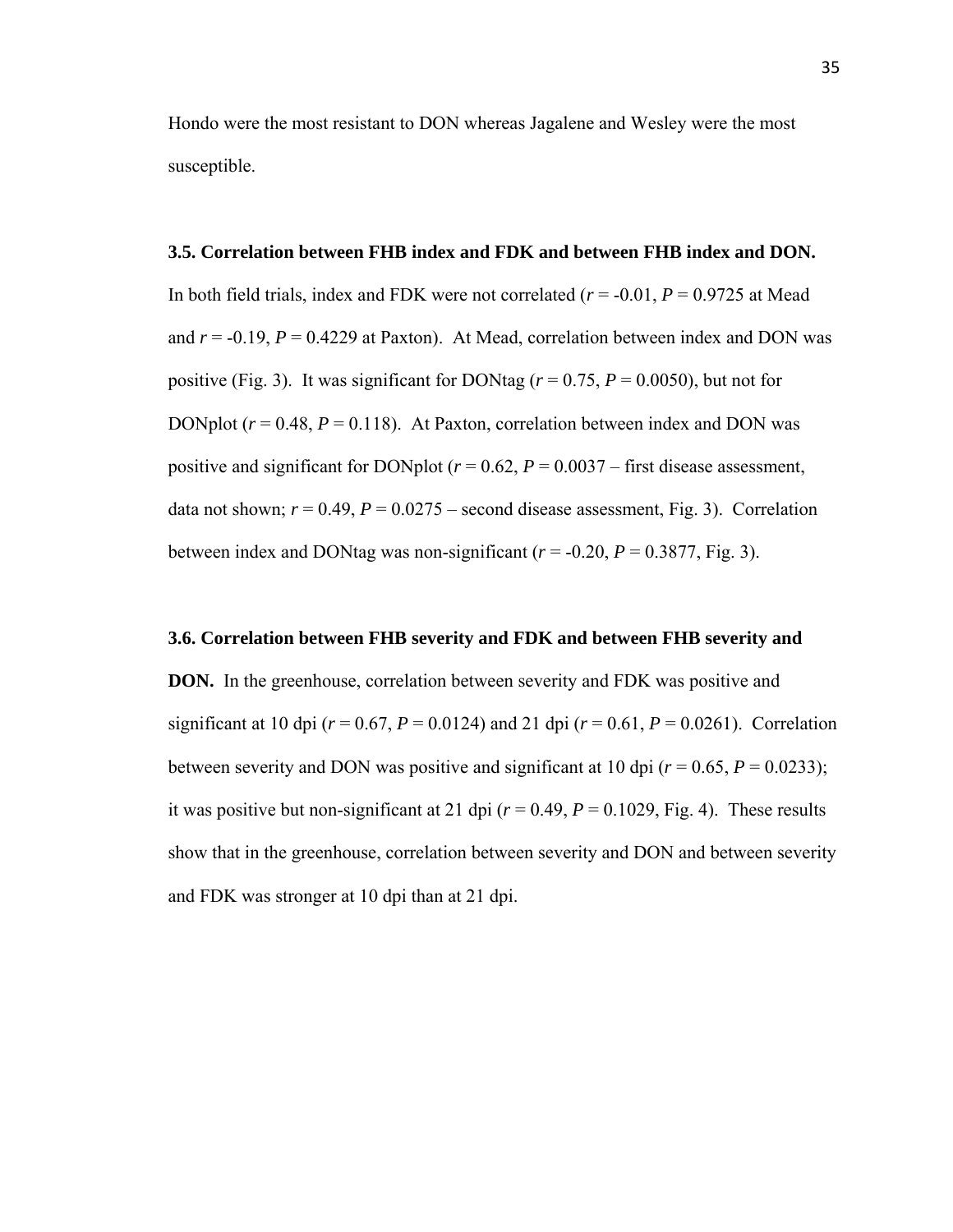## **4. DISCUSSION**

 Few studies have been done in the U.S. to evaluate hard winter wheat cultivars for resistance to FHB. This study provides information on the reaction to FHB of hard winter wheat cultivars, including newly released ones, in the central Great Plains. Cultivars differed in their reaction to FHB in all three trials. The cultivars Overley, Jagalene, and Wesley were consistently the most susceptible to FHB (index or severity) whereas the cultivars Harry, Hondo, and Overland were among those with low FHB intensity in field and greenhouse evaluations. Based on the results of this study, cultivars whose reaction to FHB was previously unknown (Table 1) were classified as moderately resistant (Alliance and Infinity CL), moderately susceptible (Mace), and susceptible (Bill Brown and Bond CL).

Goodstreak which was among the cultivars with the lowest FHB index in the field has been rated as susceptible to FHB (26). The low FHB index on Goodstreak in the field in this study may have been due to a genotype by environment interaction or disease escape since it is a tall cultivar. Ransom and McMullen (26) observed that taller winter wheat cultivars tended to show less FHB severity in the field and attributed this observation to the greater distance between the inoculum source (soil surface) and spikes of taller cultivars compared to spikes of shorter cultivars.

 Winter wheat cultivars evaluated in this study also differed in DON. However, differences among cultivars in DON were not consistent among trials except DONtag at the Mead field trial and DON in the greenhouse trial, in which the susceptible cultivars Overley, Jagalene, and Wesley consistently had high levels of DON. Harry with a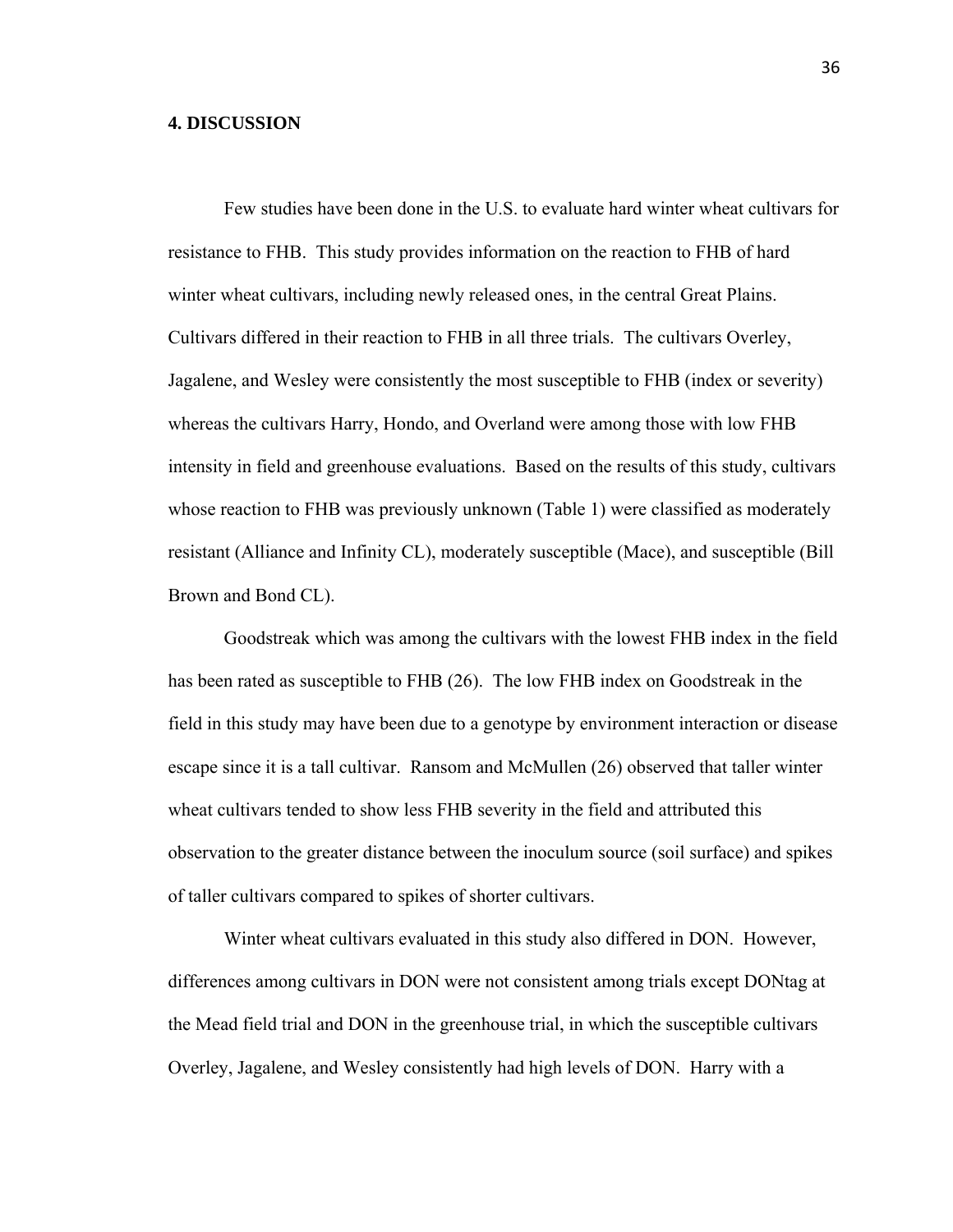moderately resistant reaction to FHB had DON levels comparable to those in the susceptible cultivars Overley, Jagalene, and Wesley in both field trials, implying that cultivars with resistance to FHB are not necessarily resistant to DON accumulation. In Europe, Lehoczki-Krsjak et al. (19) and Mesterházy et al. (22) also showed that some winter wheat genotypes with low FHB intensity accumulated high levels of DON and vice versa.

 A notable observation is that the levels of DON recorded in the greenhouse trial were much higher than those recorded in the field trials (152.8 ppm average DON in the greenhouse compared to 9.8 and 9.0 ppm average DONtag at Mead and Paxton, respectively). This difference in DON concentration in the greenhouse trial compared to the field trials may be due to differences in *F. graminearum* isolates and/or the fact that the environment in the greenhouse was very conducive to FHB development and DON accumulation (spikes were bagged for 7 days after inoculation) compared to the environment in the field (tagged spikes were bagged for 24 h after inoculation at Mead and tagged spikes were neither inoculated nor bagged at Paxton). In addition, final disease severity in the greenhouse was higher than in the field (data not shown).

 Cultivars also differed in FDK. However, these differences were not consistent among the three trials except for Harry which consistently had high FDK levels in all three trials. The yield at Paxton was much higher than that at Mead. This was due to late planting in fall 2007 and high FHB and foliar disease intensity in 2008 at Mead which resulted in an unusually low yield. In addition, plots at Mead were not irrigated whereas those at Paxton were irrigated.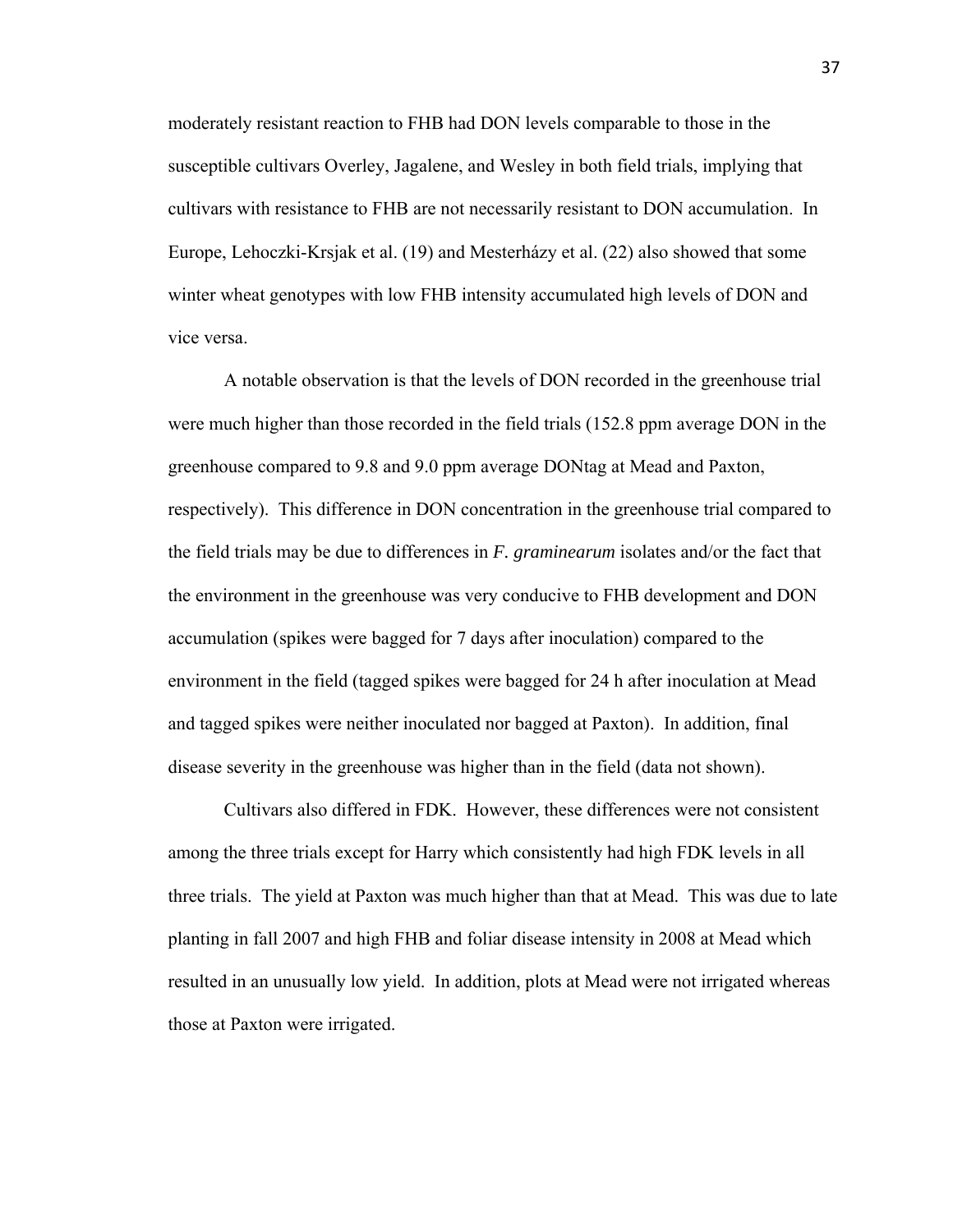In this study, the effect of environment by cultivar interaction was significant for index, FDK, DON, and yield. Miedaner et al. (23) similarly found a highly significant genotype by environment interaction when they evaluated winter wheat, rye, and triticale for resistance to FHB and DON in six environments. As expected, DON in grain bulked from plots (DONplot) was lower than DON in grain from spikes with visible FHB symptoms (DONtag) in both field trials. A comparison of DONtag between Mead and Paxton showed that the two locations did not significantly differ in this variable (Fig. 2), implying that symptomatic spikes accumulated high levels of DON regardless of the location.

 Correlation between index (or severity) and DON was generally positive. Previous studies which evaluated winter wheat cultivars for resistance to FHB and DON have similarly demonstrated a positive correlation between FHB intensity and DON (10,23). The lack of correlation between index and FDK in the field trials may have been due in part to the fact that a portion of the FDK was blown out at the back of the combine during harvest. In cultivar by fungicide interaction field experiments, Wegulo et al. (32) found a positive correlation between FHB index and FDK in all five experiments. However, this correlation was consistently weaker than the correlation between index and DON.

 The results from this study indicate that in the Central Great Plains, there is moderate resistance to FHB and DON accumulation in some hard winter wheat cultivars. However, some commonly grown cultivars are highly susceptible. Growers can use these results to make informed decisions regarding the choice of cultivars to plant in order to reduce losses to FHB and DON. FHB-resistant cultivars identified in this study can be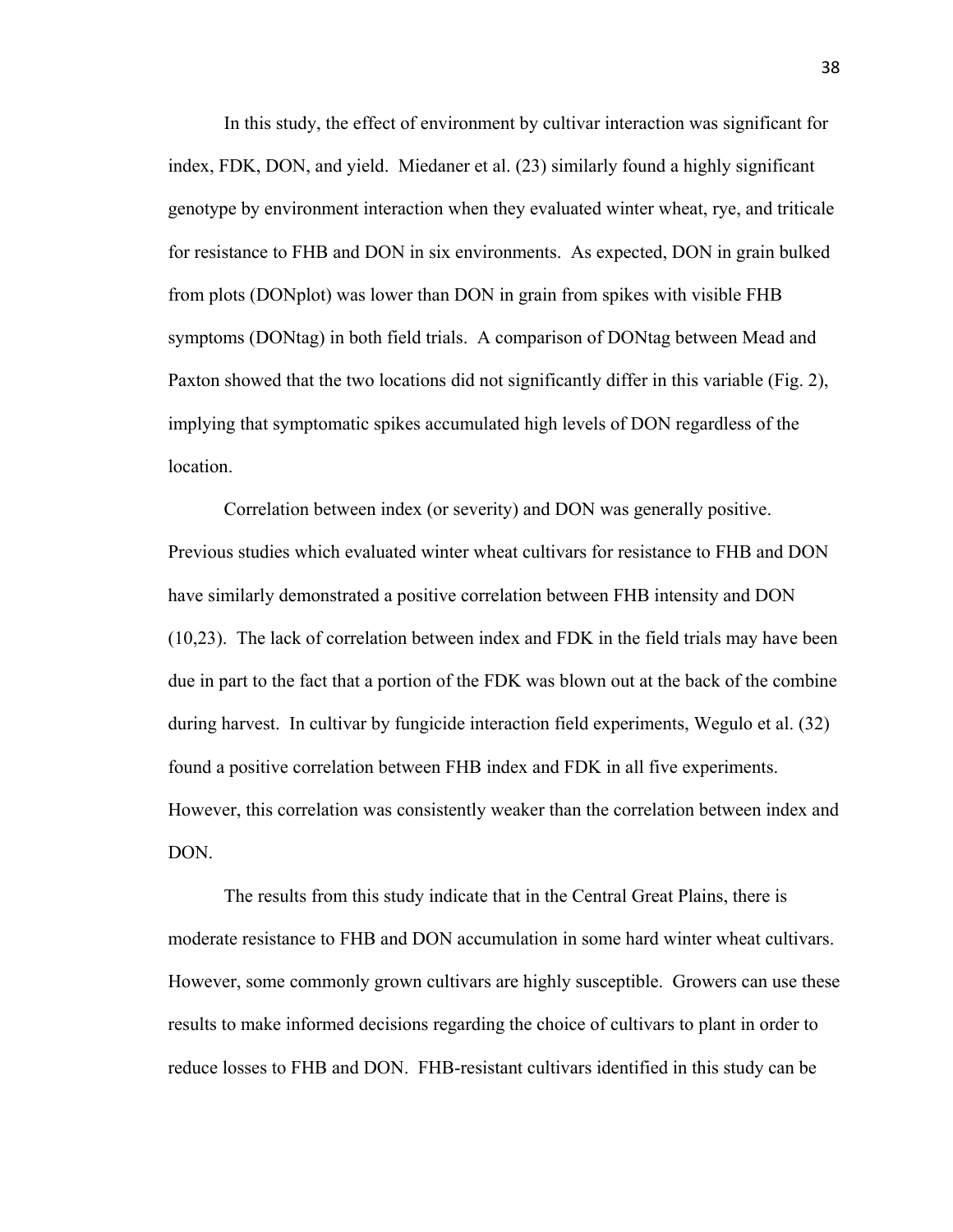used as germplasm in breeding programs. Evaluation of a wider range of hard winter wheat cultivars grown in the region for resistance to FHB and DON accumulation will provide more choices and increased benefits to producers and the food processing industries.

## **5. LITERATURE CITED**

1. Agripro-Syngenta. 2010. 2010 Central Plains Seed Guide. 877-Wheat-AP.

2. Baenziger, P. S., Beecher, B., Graybosch, R. A., Baltensperger, D. D., Nelson, L. A., Krall, J. M., Jin, Y., Watkins, J. E., Lyon, D. J., Martin, A. R., Chen, M.-S., and Bai, G. 2006. Registration of 'Infinity CL' wheat. Crop Sci. 46:975-977.

3. Baenziger, P. S., Beecher, B., Graybosch, R. A., Baltensperger, D. D., Nelson, L. A., Krall, J. M., Mcvey, D. V., Watkins, J. E., Hatchett, J. H., and Chen, M.-S. 2004a. Registration of 'Goodstreak' wheat. Crop Sci. 44:1473-1474.

4. Baenziger, P. S., Beecher, B., Graybosch, R. A., Baltensperger, D. D., Nelson, L. A., Mcvey, D. V., Watkins, J. E., Hatchett, J. H., and Chen, M.-S. 2004b. Registration of 'Harry' wheat. Crop Sci. 44:1474-1475.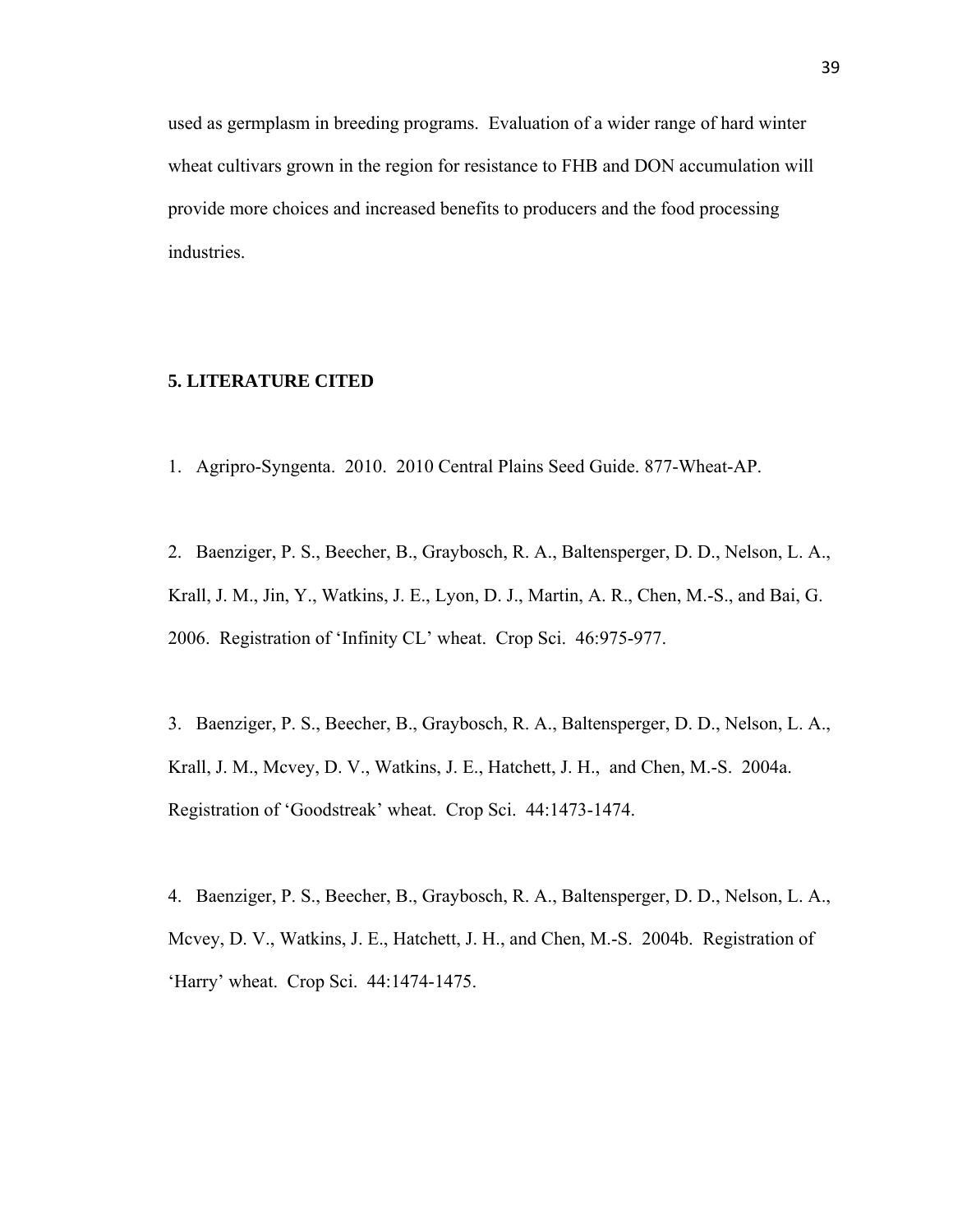5. Baenziger, P. S., Beecher, B., Graybosch, R. A., Ibrahim, A. M. H., Baltensperger, D. D., Nelson, L. A., Jin, Y., Wegulo, S. N., Watkins, J. E., Hatchett, J. H., Chen, M.-S., and Bai, G. 2008. Registration of 'NEO1643' wheat. Journal of Plant Registrations. 2:36- 42.

6. Baenziger, P. S., Graybosch, R. A., Nelson, L. A., Klein, R. N., Baltensperger, D. D., Xu, L., Wegulo, S. N., Watkins, J. E., Jin, Y., Kolmer, J., Hatchett, J. H., Chen, M.-S., and Bai, G. 2009. Registration of 'Camelot' wheat. Journal of Plant Registrations. 3:256-263.

7. Baenziger, P. S., Moreno-Sevilla, B., Graybosch, R. A., Krall, J. M., Shipman, M. J., Elmore, R. W., Klein, R. N., Baltensperger, D. D., Nelson, L. A., McVey, D. V., Watkins, J. E., and Hatchett, J. H. 2002. Registration of 'Wahoo' Wheat. Crop Sci. 42:1752-1753.

8. Baenziger, P. S., Moreno-Sevilla, B., Peterson, C. J., Schmidt, J. W., Shelton, D. R., Baltensperger, D. D., Nelson, L. A., McVey, D. V., Watkins, J. E., and Hatchett, J. H. 1995. Registration of 'Alliance' Wheat. Crop Sci. 35: 938.

9. Baenziger, P. S., Moreno-Sevilla, B., Peterson, C. J., Shelton, D. R., Elmore, R. W., Nordquist, P. T., Klein, R. N., Baltensperger, D. D., Nelson, L. A., McVey, D. V., Watkins, J. E., Hein, G., and Hatchett, J. H. 2001. Registration of 'Millennium' wheat. Crop Sci. 41:1367-1369.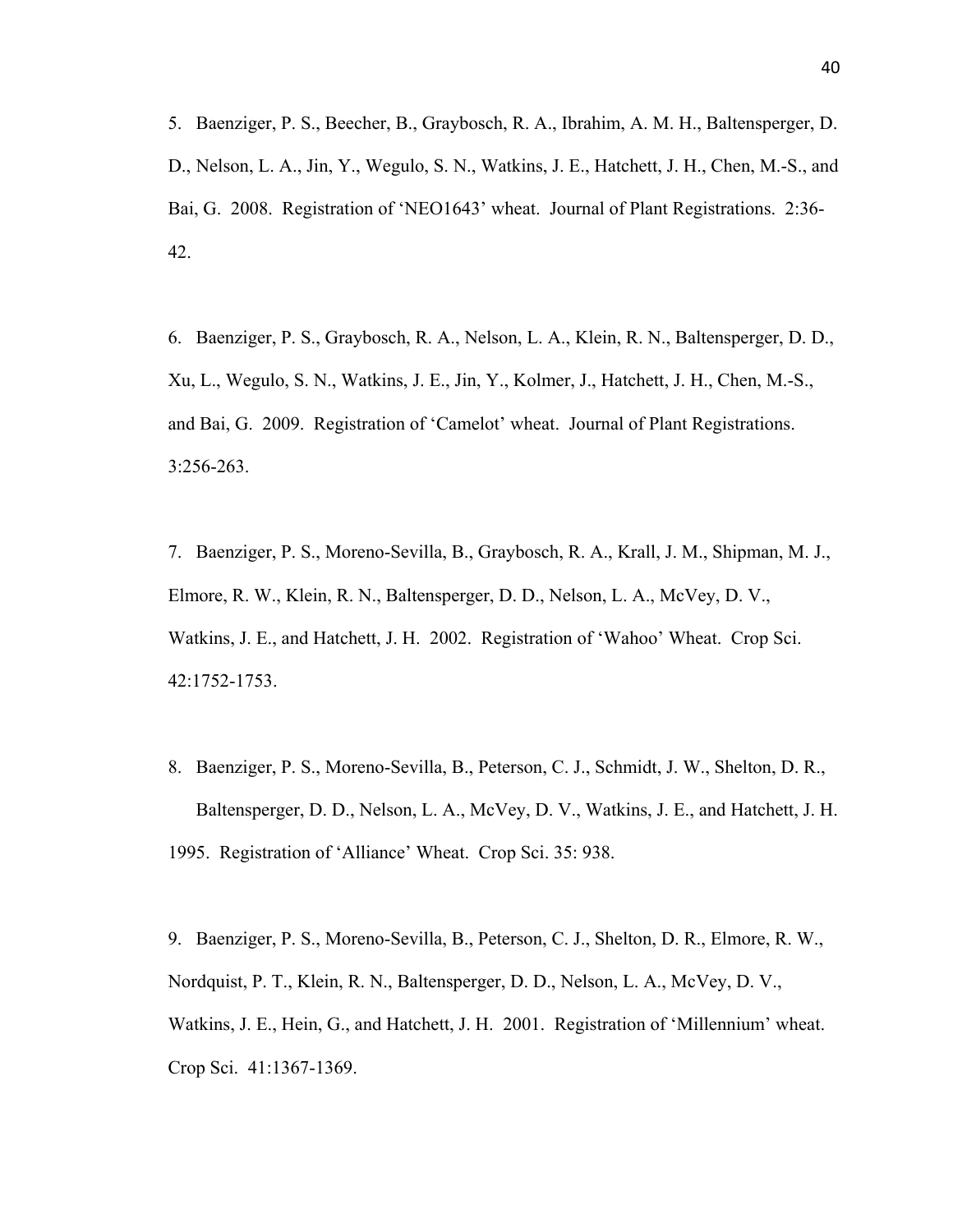10. Bai, G, H., Plattner, R., Desjardins, A., and Kolb, F. 2001. Resistance to Fusarium head blight and deoxynivalenol accumulation in wheat. Plant Breeding. 120:1-6.

11. Bowden, R. L., Kuhl, G., and Oehme, F. 2000. Wheat scab Fact sheet. Kansas State University Department of Plant Pathology.

12. De Wolf, E. D., Bockus, W. W., and Whitworth, J. R. 2010. MF-991. Wheat variety disease and insect ratings 2010. Kansas State University Agricultural Experiment Station and Cooperative Extension Service.

13. Fritz, A., Martin, T. J., and Shroyer, J. P. 2004. Overley Hard red winter wheat. L-924. Kansas State University.

14. Gomez, A. K., and Gomez, A. A. 1984. Statistical Procedures for Agricultural Research. Second Edition. John Wiley & Sons, New York, NY.

15. Graybosch, R. A., Peterson, C. J., Baenziger, P. S., Baltensperger, D. D., Nelson, L. A., Jin, Y., Kolmer, J., Seabourn, B., French, R., Hein, G., Martin, T. J., Beecher, B., Schwarzacher, T., and Heslop-Harrison, P. 2009. Registration of 'Mace' hard red winter wheat. Journal of Plant Registrations. 3:51-56.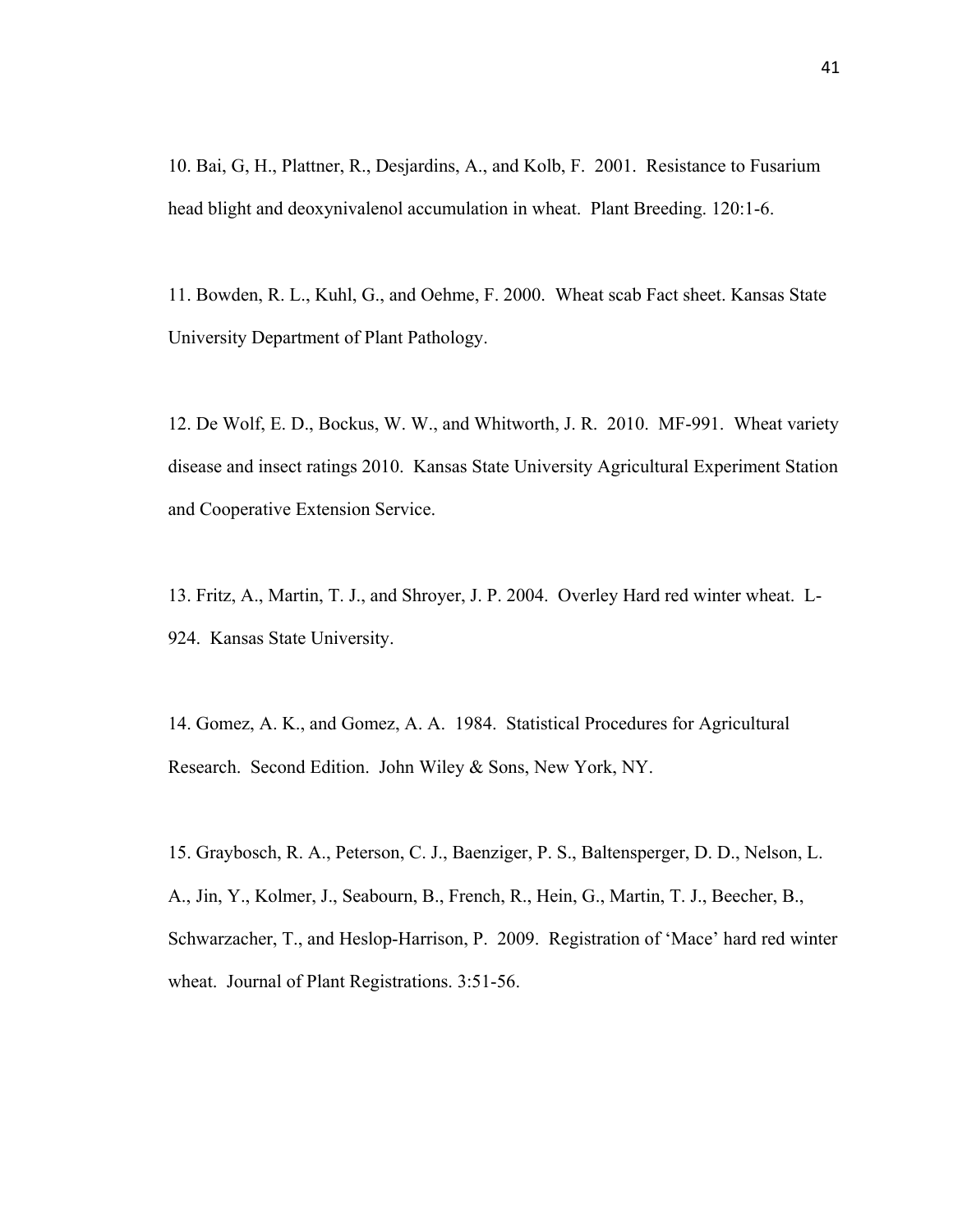16. Haley, S. D., Johnson, J. J., Peairs, F. B., Quick, J. S., Stromberger, J. A., Butler, J. D., Miller, H. R., Heaton, E. E., Rudolph, J. B., Seabourn, B. W., Bai, G., Jin, Y., Kolmer, J., and Chen, X. 2008. Registration of 'Bill Brown' wheat. Journal of Plant Registrations. 2:218-223.

17. Haley, S. D., Johnson, J. J., Peairs, F. B., Quick, J. S., Westra, P. H., Stromberger, J. A., Clayshulte, S. R., Clifford, B. L., Rudolph, J. B., Giura, A., Seabourn, B. W., Chung, O. K., Jin, Y., and Kolmer, J. 2006. Registration of 'Bond CL' Wheat. Crop Sci. 46:993-995.

18. Haley, S. D., Quick, J. S., Johnson, J. J., Peairs, F. B., Stromberger, J. A., Clayshulte, S. R., Clifford, B. L., Rudolph, J. B., Seabourn, B. W., Chung, O. K., Jin, Y., and Kolmer, J. 2005. Registration of 'Hatcher' Wheat. Crop Sci. 45:2654-2656.

19. Lehoczki-Krsjak, S., Szavo-Hever, A., Toth, B., Kotai, C., Bartok, T., Varga, M., Faraday, L., and Mesterházy, A. 2010. Prevention of Fusarium mycotoxin contamination by breeding and fungicide application to wheat. Food additives and contaminants. 27:616-628.

20. McMullen, M., Jones, R., and Gallenberg, D. 1997. Scab of wheat and barley: a reemerging disease of devastating impact. Plant Dis. 1340-1348.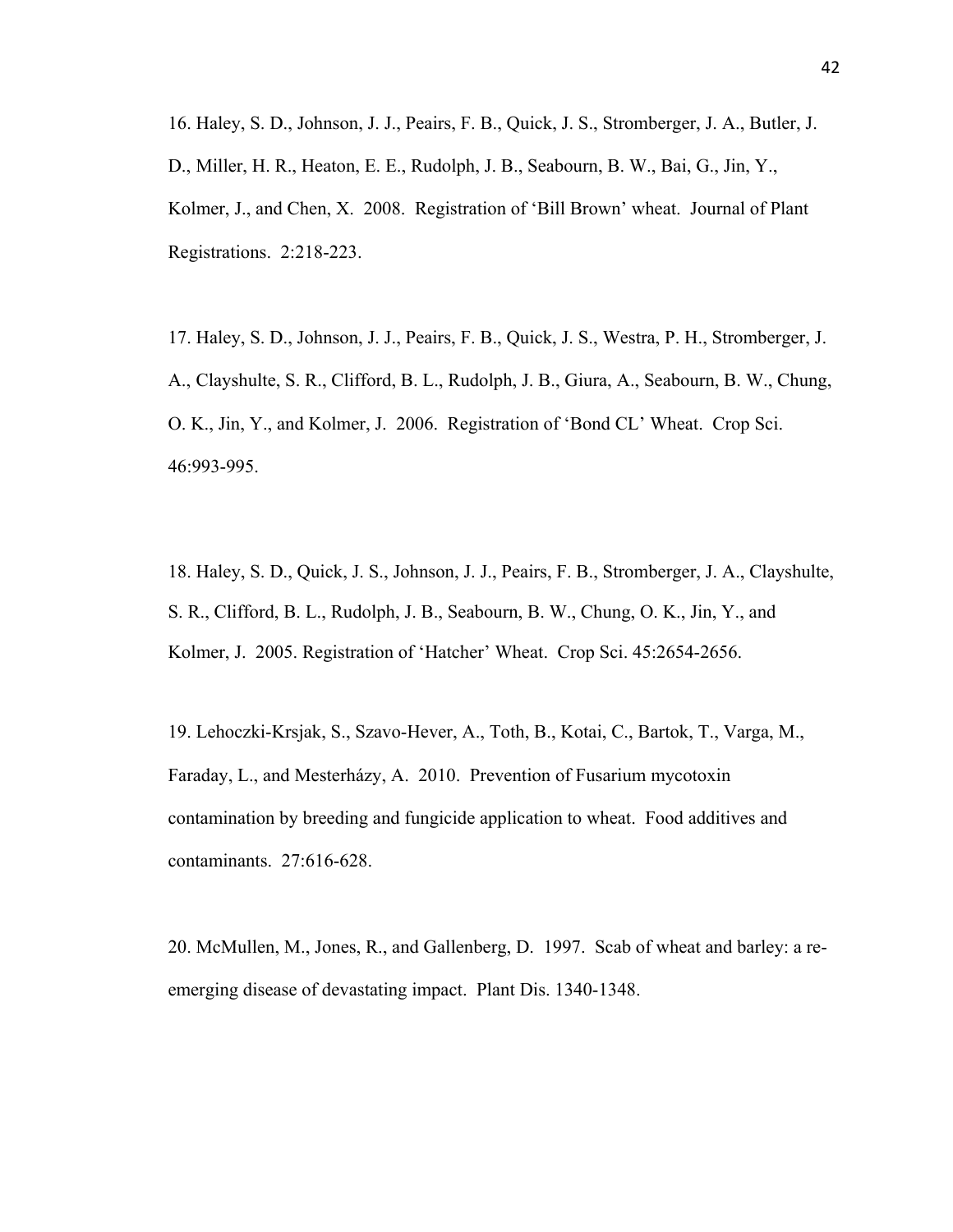21. Mesterházy, A., Bartok, T., and Lamper, C. 2003. Influence of wheat cultivar, species of *Fusarium*, and isolate aggressiveness on the efficacy of fungicides for control of Fusarium head blight. Plant Dis. 87:1107-1115.

22. Mesterházy, A., Bartok, T., Mirocha, C. G., and Komoroczy, R. 1999. Nature of wheat resistance to Fusarium head blight and the role of deoxynivalenol for breeding. Plant Breeding. 118:97-110.

23. Miedaner, T., Reinbrecht, C., Lauber, U., Schollenberger, M., and Geiger, H. H. 2001. Effects of genotype and genotype-environment interaction on deoxynivalenol accumulation and resistance to Fusarium head blight in rye, triticale, and wheat. Plant Breeding. 120:97-105.

24. Parry, D. W., Jenkinson, P., and McLeod, L. 1995. *Fusarium* ear blight (scab) in small grain cereals - a review. Plant Pathol. 44:207-238.

25. Peterson, C. J., Shelton, D. R., Baenziger, P. S., Baltensperger, D. D., Graybosch, R. A.,Worrall, W. D., Nelson, L. A., McVey, D. V., Watkins, J. E., and Krall, J. 2001. Registration of `Wesley' Wheat. Crop Sci. 41:260-261.

26. Ransom, J. K., and McMullen, M. P. 2008. Yield and disease control on hard winter wheat cultivars with foliar fungicides. Agronomy J. 100:1130-1137.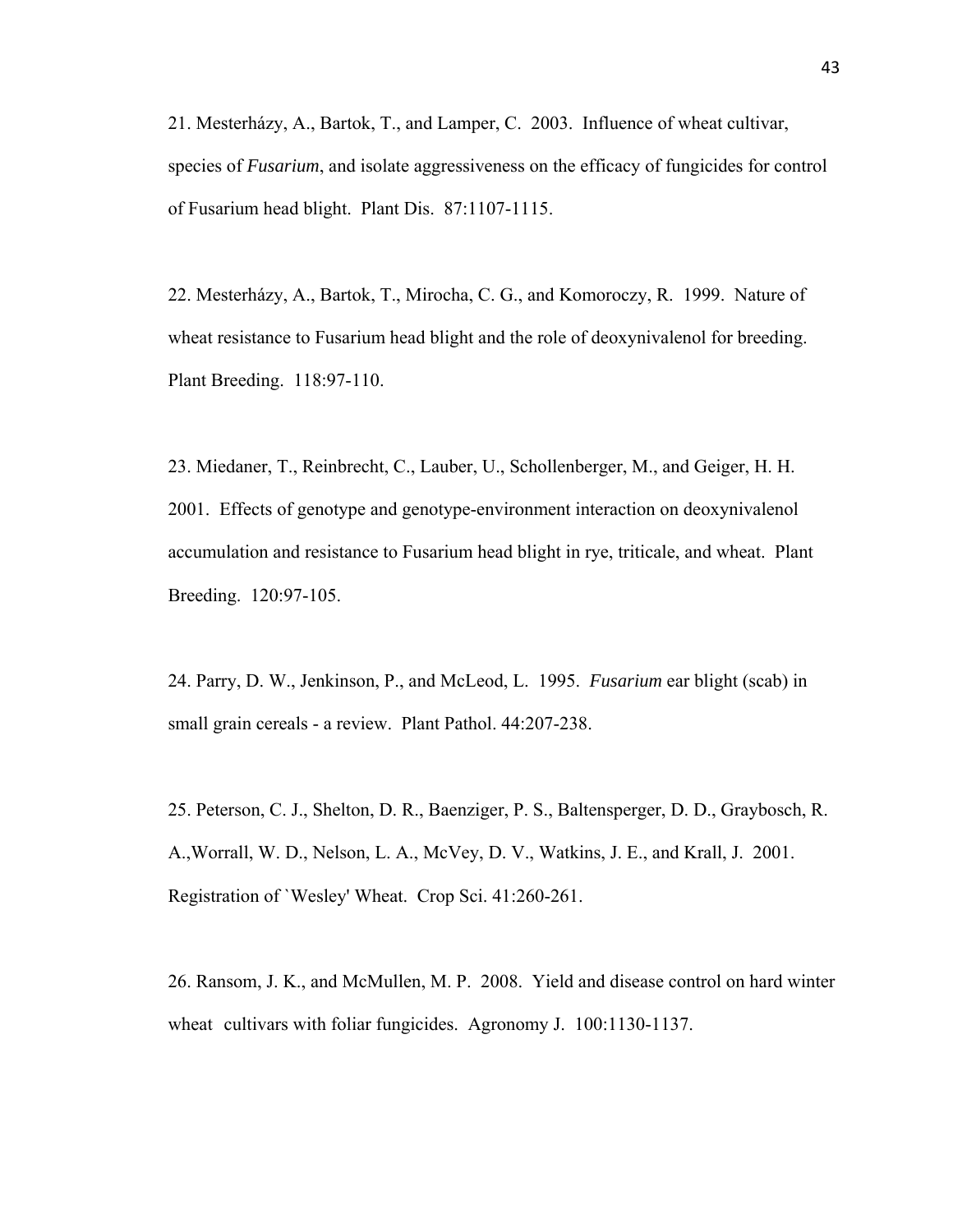27. Rickertsen, J., Nleya, T., Berzonsky, B., and Osborne, L. 2010. Ex 8136. 2010 winter wheat variety yield results and plantings tips. Ex 8136. South Dakota State University Collegue of Agriculture & Biological Sciences.

28. Sears, R. G., Martin, T. J., Cox, T. S., Chung, O. K., Curran, S. P., Heer, W. F., and Witt, M. D. 1997a. Registration of 'Karl 92' Wheat. Crop Sci. 37:628.

29. Sears, R. G., Martin, T. J., Hatchett, J. H., Cox, T. S., Bequette, R. K., Curran, S. P., Chung, O. K., Heer, W. F., Long, J. H., and Witt, M. D. 1997b. Registration of '2137' Wheat. Crop Sci. 37:628.

30. Steel, R. G. D., Torrie, J. H., and Dickey, D. A. 1997. Principles and Procedures of Statistics. A Biometrical Approach. Third Edition. McGraw-Hill, New York, NY.

31. Tacke, B. K., and Casper, H. H. 1996. Determination of deoxynivalenol in wheat, barley, and malt by column cleanup and gas chromatography with electron capture detection. J. Assoc. Off. Anal. Chem. 79:472-475.

32. Wegulo, S. N., Bockus, W. W., Hernandez Nopsa, J., De Wolf, E. D., Eskridge, K. M., Peiris, K. H. S., and Dowell, F. E. 2011. Effects of integrating cultivar resistance and fungicide application on Fusarium head blight and deoxynivalenol in winter wheat. Plant Dis. (accepted).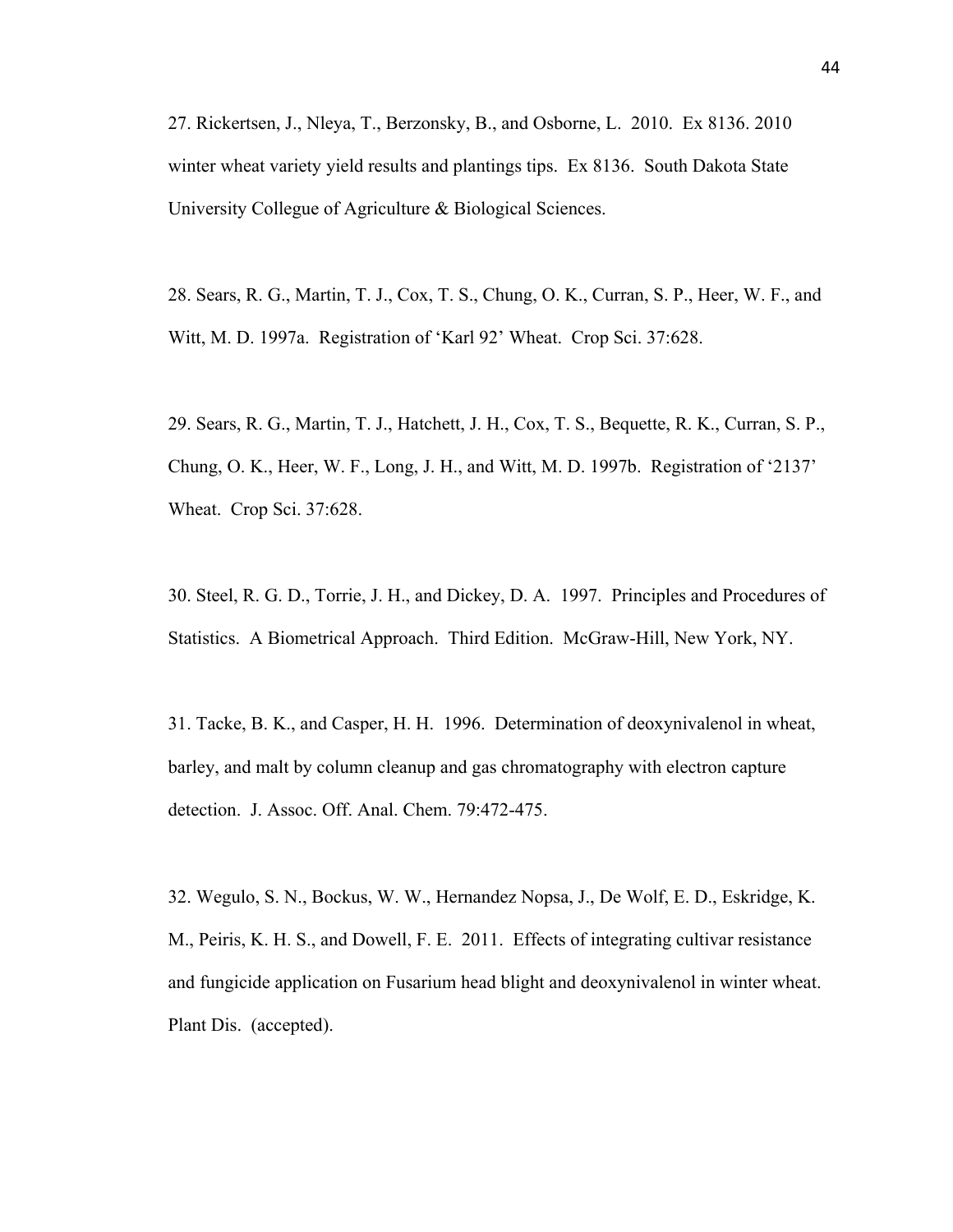33. Wegulo, S. N., and Dowell, F. E. 2008. Near-infrared versus visual sorting of *Fusarium*-damaged kernels in winter wheat. Can. J. Plant Sci. 88:1087-1089.

34. Zadoks, J. C., Chang, T. T., and Konzak, C. F. 1974. A decimal code for the growth stages of cereals. Weed Res. 14:415-421.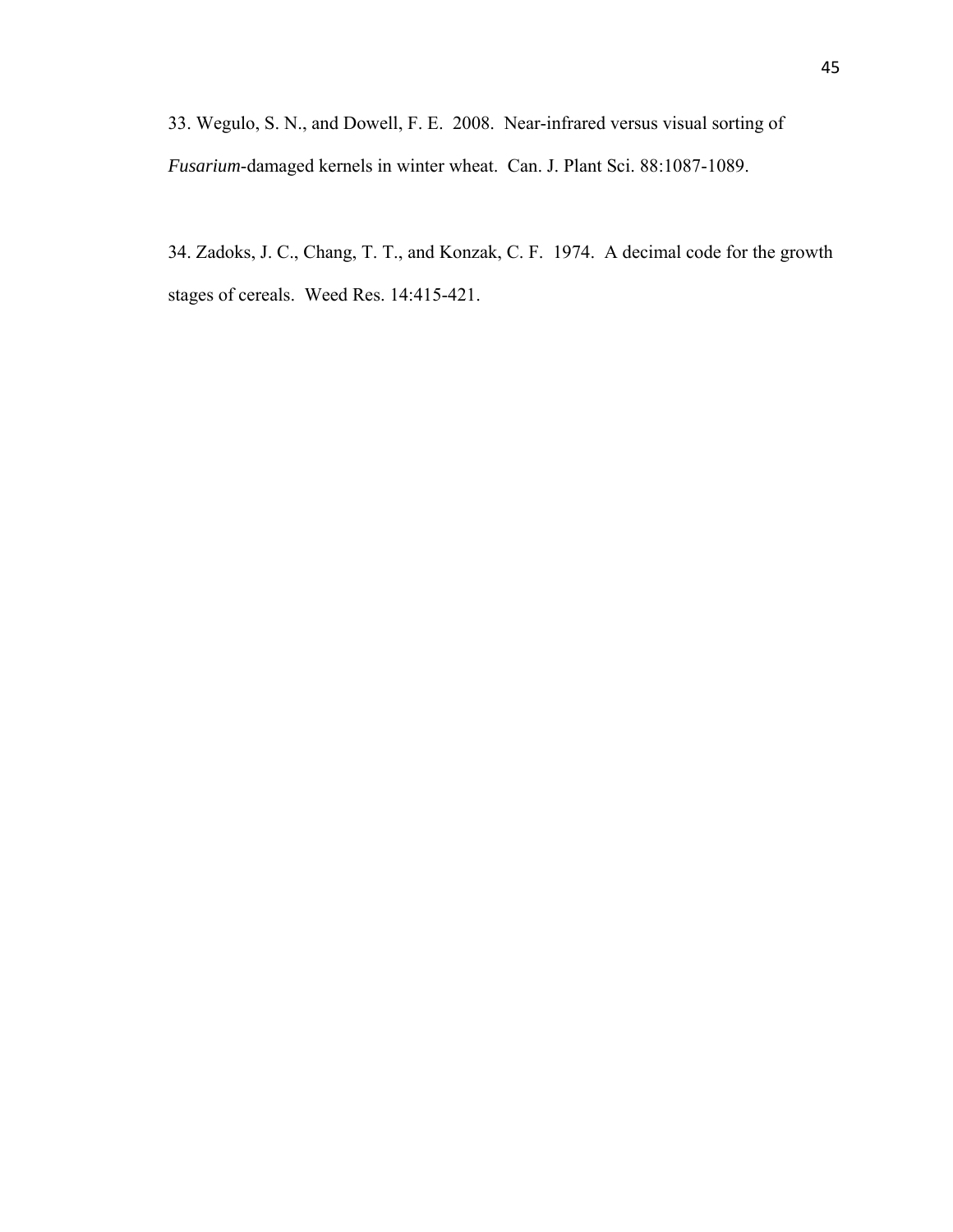## **6. TABLES**

**Table 1**. Fusarium head blight (FHB) reaction and maturity characteristics of 22 winter wheat cultivars evaluated for resistance to FHB and DON accumulation in the field and greenhouse, 2008-2010

| Cultivar          | <b>FHB</b> reaction         | <b>Maturity</b> | Reference      |
|-------------------|-----------------------------|-----------------|----------------|
| 2137              | Susceptible                 | Early           | 12,29          |
| Alliance          | Not available               | Medium early    | 8              |
| Art               | Intermediate                | Early           | 1,12           |
| <b>Bill Brown</b> | Not available               | Medium early    | 12,16          |
| <b>Bond CL</b>    | Not available               | Medium early    | 17             |
| Camelot           | Moderately susceptible      | Moderately late | 6              |
| Goodstreak        | Susceptible                 | Medium early    | 3,26           |
| Harry             | Moderately resistant        | Late            | $\overline{4}$ |
| Hatcher           | Intermediate to susceptible | Medium          | 12,18,27       |
| Hawken            | Moderately susceptible      | Medium late     | 1,12,27        |
| Hondo             | Moderately resistant        | Medium          | 11             |
| Infinity CL       | Not available               | Medium          | $\overline{2}$ |
| Jagalene          | Susceptible                 | Early           | 12,26          |
| Karl 92           | Intermediate                | Very early      | 12,28          |
| Mace              | Not available               | Moderately late | 15             |
| Millennium        | Moderately resistant to     | Medium          | 9,12,26,27     |
|                   | moderately susceptible      |                 |                |
| Overland          | Intermediate                | Moderately late | 5,12           |
| Overley           | Susceptible                 | Early           | 12,13          |
| Postrock          | Moderately susceptible      | Medium          | 1,12           |
| Settler CL        | Susceptible                 | Moderately late | 27             |
| Wahoo             | Susceptible                 | Medium          | 7,27           |
| Wesley            | Moderately susceptible      | Medium          | 12,25          |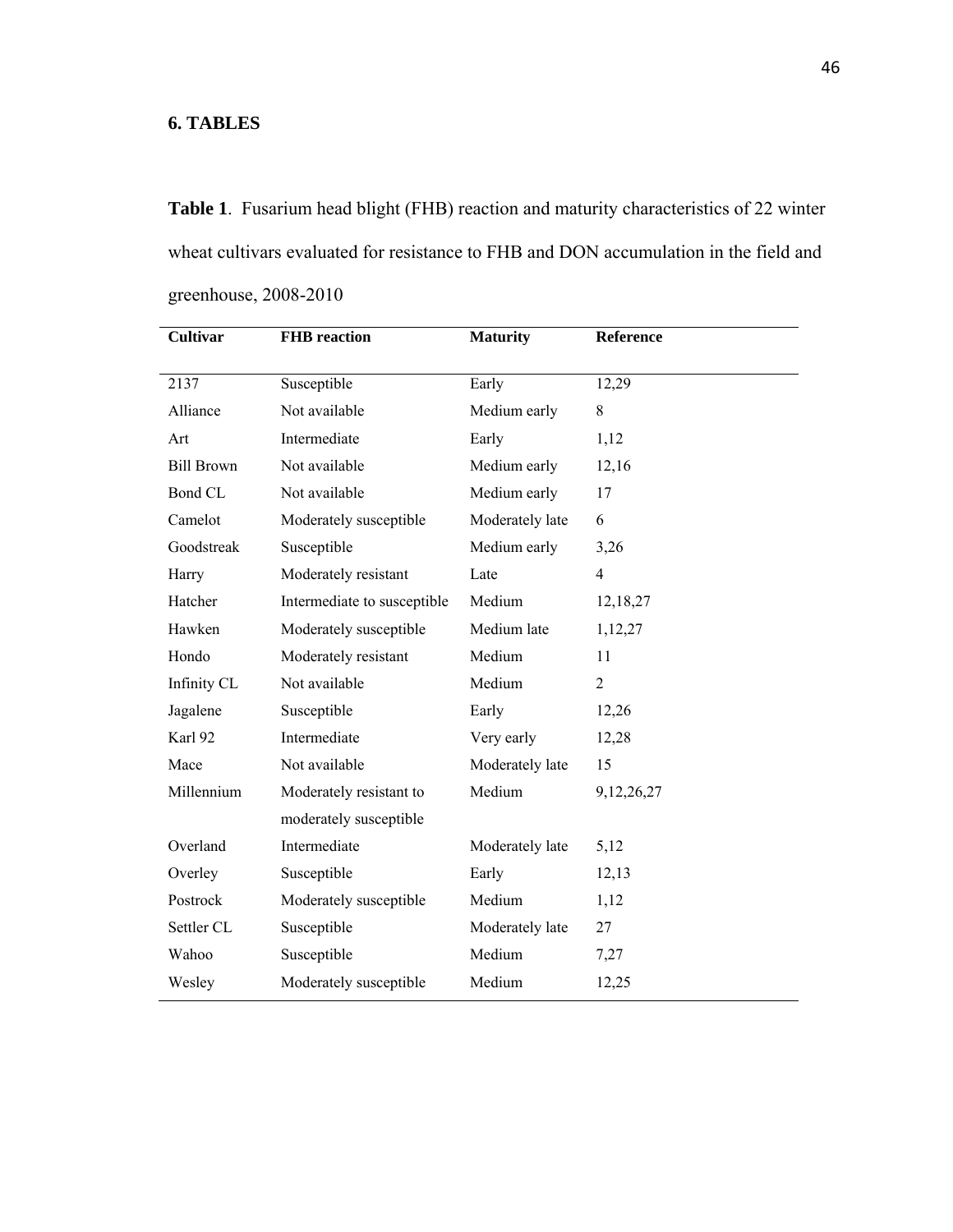|                             | <b>Mean square</b> |              |                 |             |                      |                     |  |
|-----------------------------|--------------------|--------------|-----------------|-------------|----------------------|---------------------|--|
| <b>Source of variation</b>  | df                 | <b>Index</b> | <b>Yield</b>    | <b>FDK</b>  | DONplot <sup>a</sup> | DONtag <sup>b</sup> |  |
| Environment $(E)$           |                    | 0.42         | 379225838.5**** | 2760.82**** | 358.19****           | 5.40                |  |
| Reps within environment     | $\overline{4}$     | 546.93****   | 89634.6         | 237.93***   | 0.63                 | 29.68               |  |
| Cultivar $(C)$ <sup>c</sup> | 9                  | $1610.37***$ | 218947.6*       | $207.34***$ | $720***$             | 7.26                |  |
| $E \times C$                | 9                  | 84.49*       | 458301.0****    | 68.16       | $4.17***$            | $47.01**$           |  |
| Pooled error                | 36                 | 33.91****    | 84914.4****     | $36.40***$  | $0.89***$            | $12.00*$            |  |
| Total                       | 59                 |              |                 |             |                      |                     |  |

concentration in 10 winter wheat cultivars evaluated in the field for resistance to FHB and DON accumulation at Mead (2008) and Paxton (2009)

**Table 2**. Environment and cultivar effects on Fusarium head blight (FHB) index, yield, *Fusarium*-damaged kernels (FDK), and deoxynivalenol (DON)

<sup>a</sup>DON in grain bulked from plots.

b<sub>b</sub>OON in grain from symptomatic spikes.

<sup>c</sup> Ten cultivars common in both environments were used in analysis of variance. They were 2137, Alliance, Harry, Goodstreak, Infinity CL, Jagalene, Millennium, Overley,

Wahoo, and Wesley.

\*  $0.01 \le P \le 0.05$ 

\*\*  $0.001 \le P \le 0.01$ 

\*\*\* 0.0001 ≤ *P* ≤ 0.001

\*\*\*\*  $P \le 0.0001$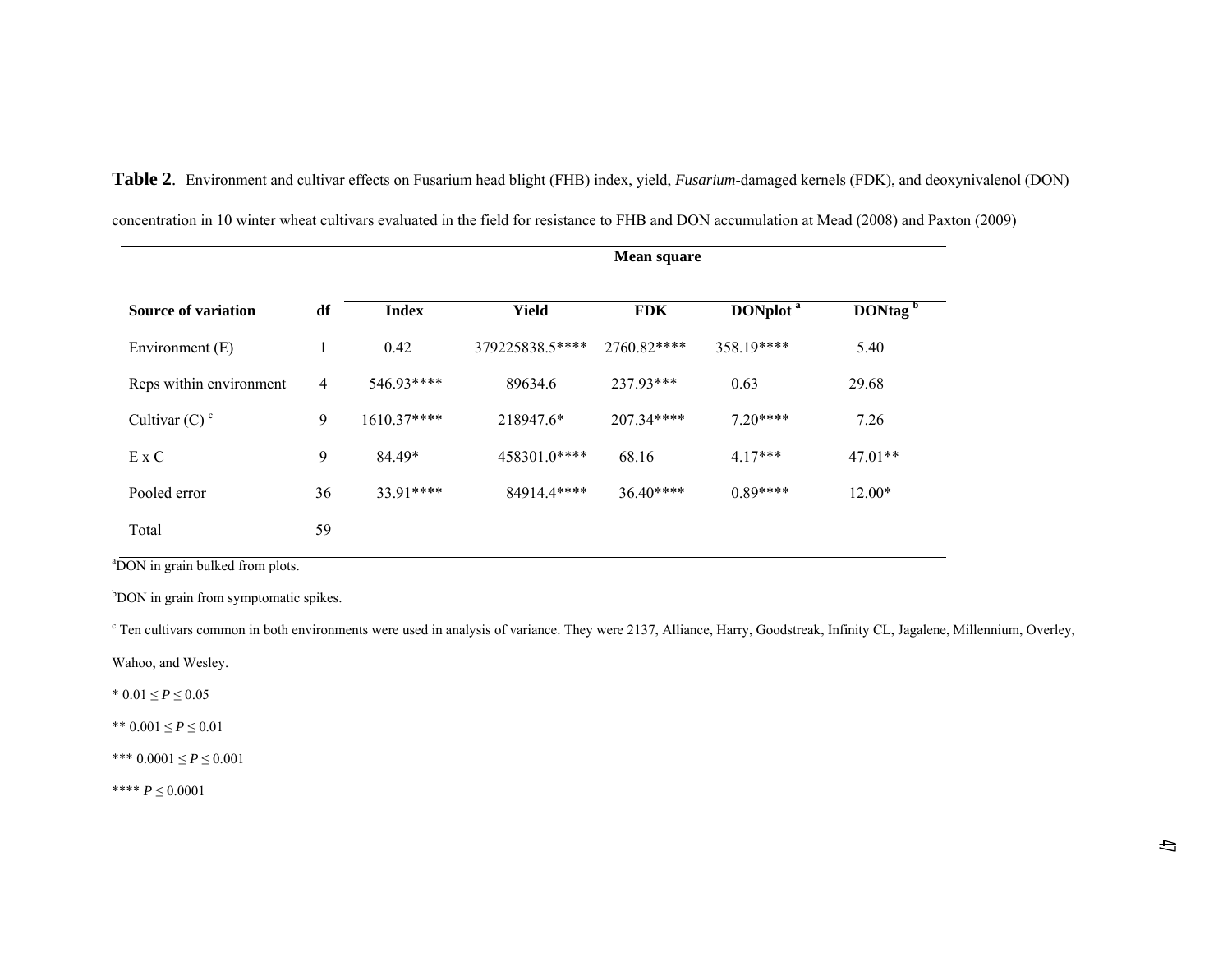**Table 3.** Fusarium head blight (FHB) index, deoxynivalenol (DON) concentration in grain bulked from plots (DONplot), DON concentration in grain from symptomatic spikes (DONtag), *Fusarium-*damaged kernels (FDK), and yield in twelve winter wheat cultivars evaluated for resistance to FHB and DON accumulation at Mead in 2008

| Cultivar    | <b>Index</b>       | <b>DONplot</b>   | <b>DONtag</b> | <b>FDK</b> | <b>Yield</b> |
|-------------|--------------------|------------------|---------------|------------|--------------|
|             | (%)                | (ppm)            | (ppm)         | (%)        | (kg/ha)      |
| Overley     | 63.5a <sup>a</sup> | 8.8 ab           | 18.6 a        | 25.8 cd    | 442 с-е      |
| Jagalene    | 35.0 <sub>b</sub>  | 8.0 bc           | 17.6a         | 38.0a      | 395 e        |
| Wesley      | 30.0 <sub>b</sub>  | 5.9 de           | $13.1 a-c$    | 35.3 ab    | 475 c-e      |
| 2137        | 21.5 c             | $4.6 e-g$        | 5.3 d         | 21.3 d     | 731 a-c      |
| Karl 92     | 19.3 cd            | 3.7 <sub>g</sub> | $7.9b-d$      | 23.5d      | 939 a        |
| Millennium  | 18.5 cd            | 5.6 df           | $8.0b-d$      | 32.8 a-c   | 660 a-e      |
| Infinity CL | 17.3 cd            | 6.7 cd           | 6.6 cd        | 23.8 cd    | 689 a-d      |
| Wahoo       | 17.3 cd            | 5.7 de           | 6.7 cd        | 41.8 a     | 438 de       |
| Alliance    | 16.8 cd            | $4.1$ fg         | $6.0$ cd      | 22.3 d     | 808 ab       |
| Goodstreak  | 13.5 d             | $4.5 e-g$        | 6.8 cd        | $27.0b-d$  | 627 b-e      |
| Hondo       | 13.5d              | 3.8 g            | 6.6 cd        | 22.8 d     | 719 a-d      |
| Harry       | 13.0 d             | 9.9a             | 14.6 ab       | 41.5a      | 533 b-e      |
|             |                    |                  |               |            |              |

<sup>a</sup> Means with the same letter within a column are not significantly different at  $P = 0.05$ according to the least significant difference test.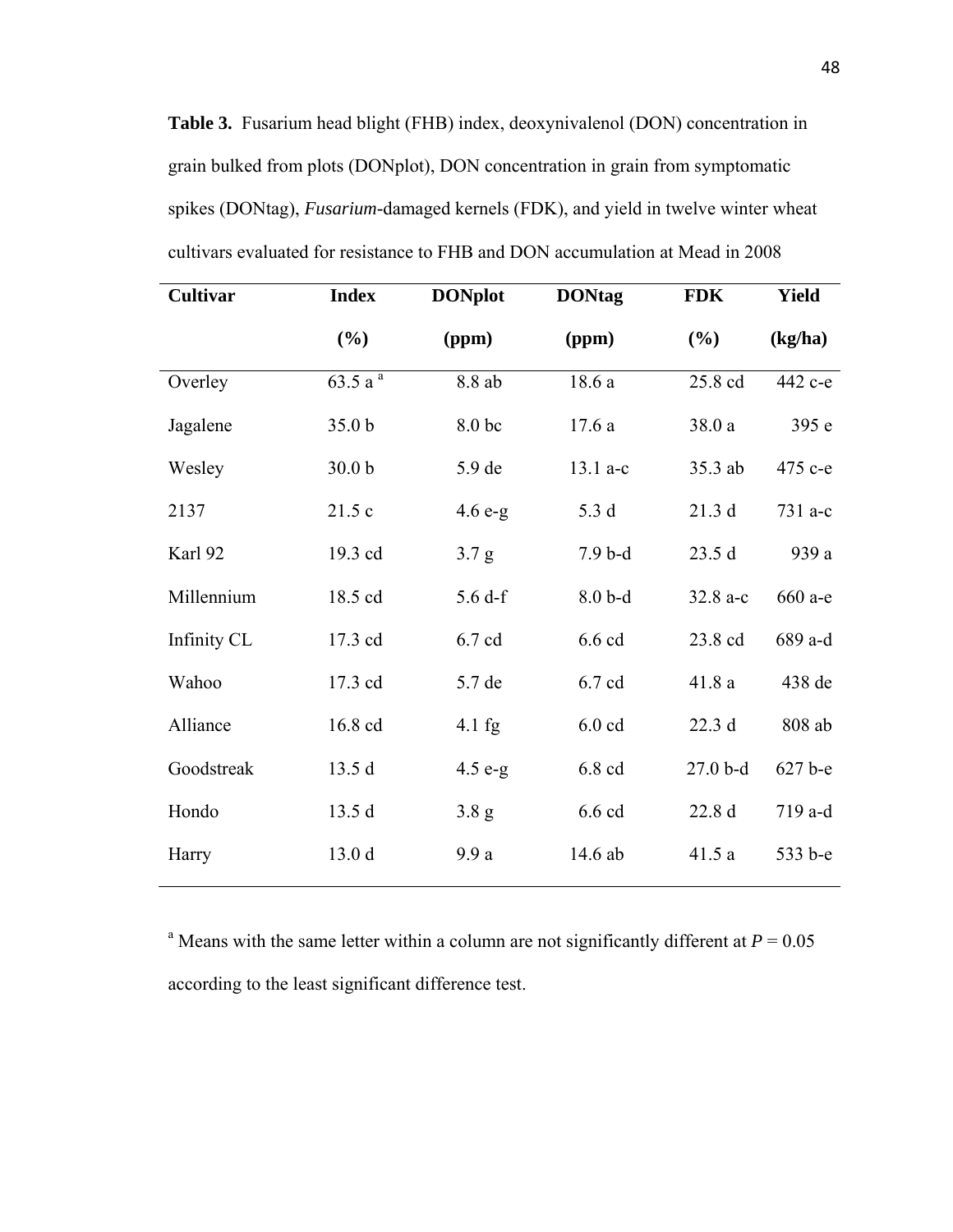**Table 4.** Fusarium head blight (FHB) index, deoxynivalenol (DON) concentration in grain bulked from plots (DONplot), DON concentration in grain from symptomatic spikes (DONtag), *Fusarium-*damaged kernels (FDK), and yield in 20 winter wheat cultivars evaluated for resistance to FHB and DON accumulation at Paxton in 2009

| Cultivar          | Index 1 <sup>ª</sup> | Index $2^{\overline{b}}$ | <b>DONplot</b>     | <b>DONtag</b> | <b>FDK</b> | <b>Yield</b> |
|-------------------|----------------------|--------------------------|--------------------|---------------|------------|--------------|
|                   | (%)                  | (%)                      | (ppm)              | (ppm)         | (%)        | (Kg/ha)      |
| Overley           | $20.2\ a^c$          | 59.7 a                   | $2.9$ ab           | 6.4 c-e       | 5.8 e      | 5701 a-g     |
| Jagalene          | 13.3 <sub>b</sub>    | 46.0 <sub>b</sub>        | 1.7 <sub>bc</sub>  | 8.8 a-e       | $20.3$ a-d | 5948 а-е     |
| 2137              | 12.1 bc              | 31.7 с-е                 | 1.5 bc             | 12.5a         | 15.3 a-e   | 4483h        |
| Bond CL           | 11.7 bc              | 30.7 с-е                 | 1.4 bc             | $11.0a-c$     | 14.7 a-e   | 6262 a       |
| Wesley            | 11.6 bc              | 38.3 bc                  | 1.6 <sub>bc</sub>  | 8.1 a-e       | 15.2 a-e   | 5920 a-e     |
| <b>Bill Brown</b> | $10.4b-d$            | 37.0 b-d                 | $0.8\ \mathrm{bc}$ | 7.8 a-e       | 19.5 a-d   | 5606 b-g     |
| Camelot           | $10.4b-d$            | 31.7 с-е                 | 1.3 bc             | $11.7a-c$     | 8.7 de     | 6042 ab      |
| Postrock          | 9.1 b-e              | 23.0 e-i                 | 4.3a               | 8.0 a-e       | $12.0b-e$  | 5252 g       |
| Hatcher           | $7.9c-f$             | 23.3 e-h                 | $0.8\ \mathrm{bc}$ | 12.6a         | 18.4 a-d   | 5672 a-g     |
| Hawken            | $7.9c-f$             | 25.7 e-g                 | $1.1$ bc           | $6.7b-e$      | 22.7 ab    | 5353 e-g     |
| Alliance          | $7.6 c-f$            | $20.0 f-j$               | 1.0 <sub>bc</sub>  | 9.7 a-e       | 16.2 a-e   | 5303 fg      |
| Settler CL        | $6.1 d-g$            | $23.0 e-i$               | 1.2 <sub>bc</sub>  | 5.9 c-e       | $21.5$ a-c | 5984 a-c     |
| Harry             | $5.6 d-g$            | $21.3 f - i$             | $1.1$ bc           | 8.9 a-e       | 24.1 a     | 5863 a-f     |
| Millennium        | 5.3 e-g              | $14.0$ ij                | 0.6c               | $11.6a-c$     | 14.9 a-e   | 5440 c-g     |
| Wahoo             | $4.7 e-g$            | $11.0$ jk                | 1.0 <sub>bc</sub>  | $10.9$ a-d    | 14.8 a-e   | 5725 a-g     |
| Overland          | $4.4 e-g$            | $14.3 h-j$               | $0.2\ {\rm c}$     | 7.3 a-e       | 15.1 a-e   | 5379 d-g     |
| Art               | $4.3 e-g$            | 19.3 g-j                 | 0.8bc              | 4.7 e         | 20.4 а-с   | 5836 a-g     |
| Infinity CL       | $4.2 e-g$            | 20.7 f-i                 | 0.6c               | 12.2 ab       | 15.1 a-e   | 5963 a-d     |
| Mace              | $4.0$ fg             | 28.7 d-f                 | 0.6c               | 5.2 de        | $12.5$ a-e | 4198h        |
| Goodstreak        | 2.4 g                | 3.7k                     | $0.3\ {\rm c}$     | 9.6 a-e       | $11.0c-e$  | 5420 c-g     |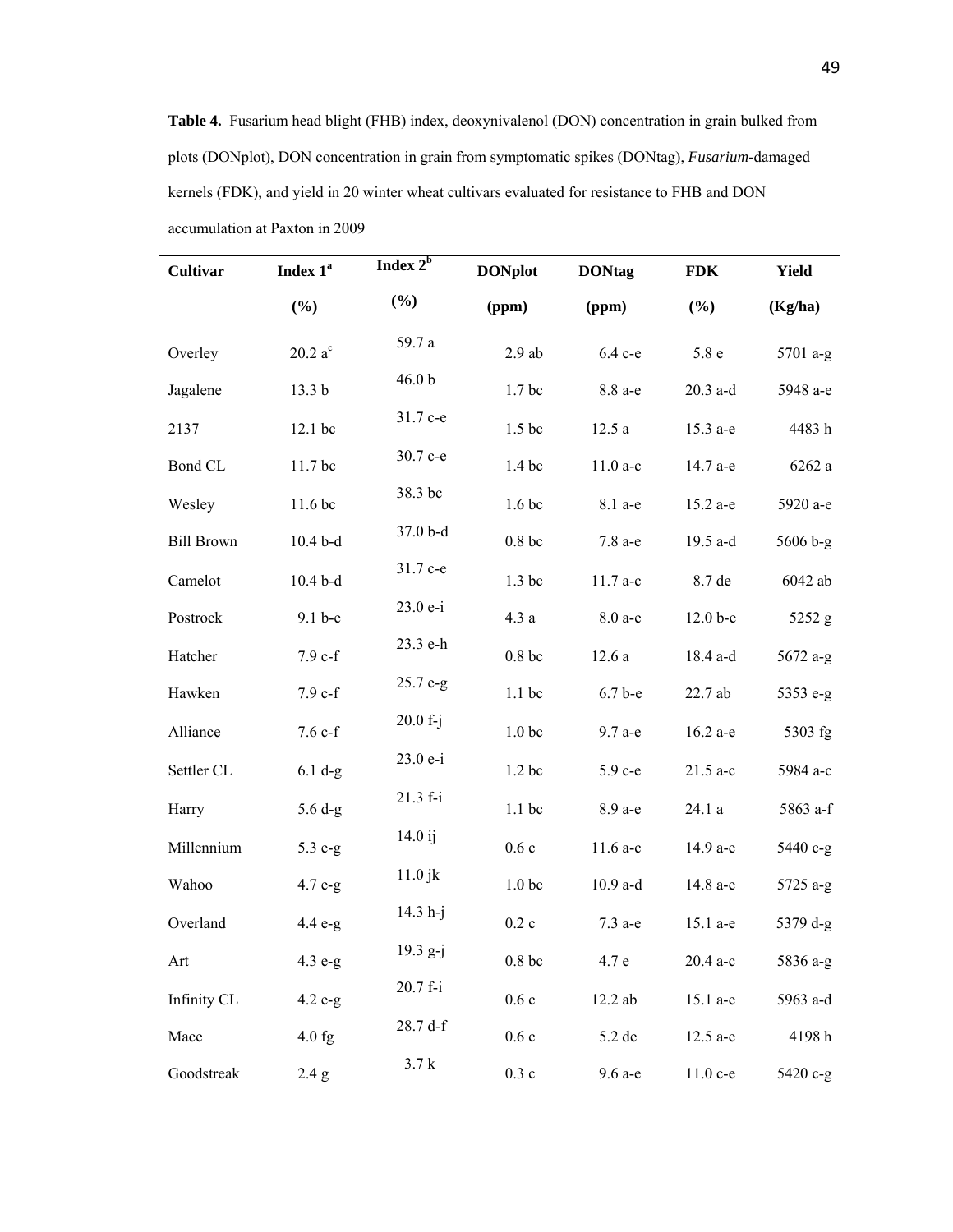<sup>a</sup> Index measured on 2 July.

<sup>b</sup> Index measured on 9 July.

<sup>c</sup> Means with the same letter within a column are not significantly different at  $P = 0.05$ according to the least significant difference test.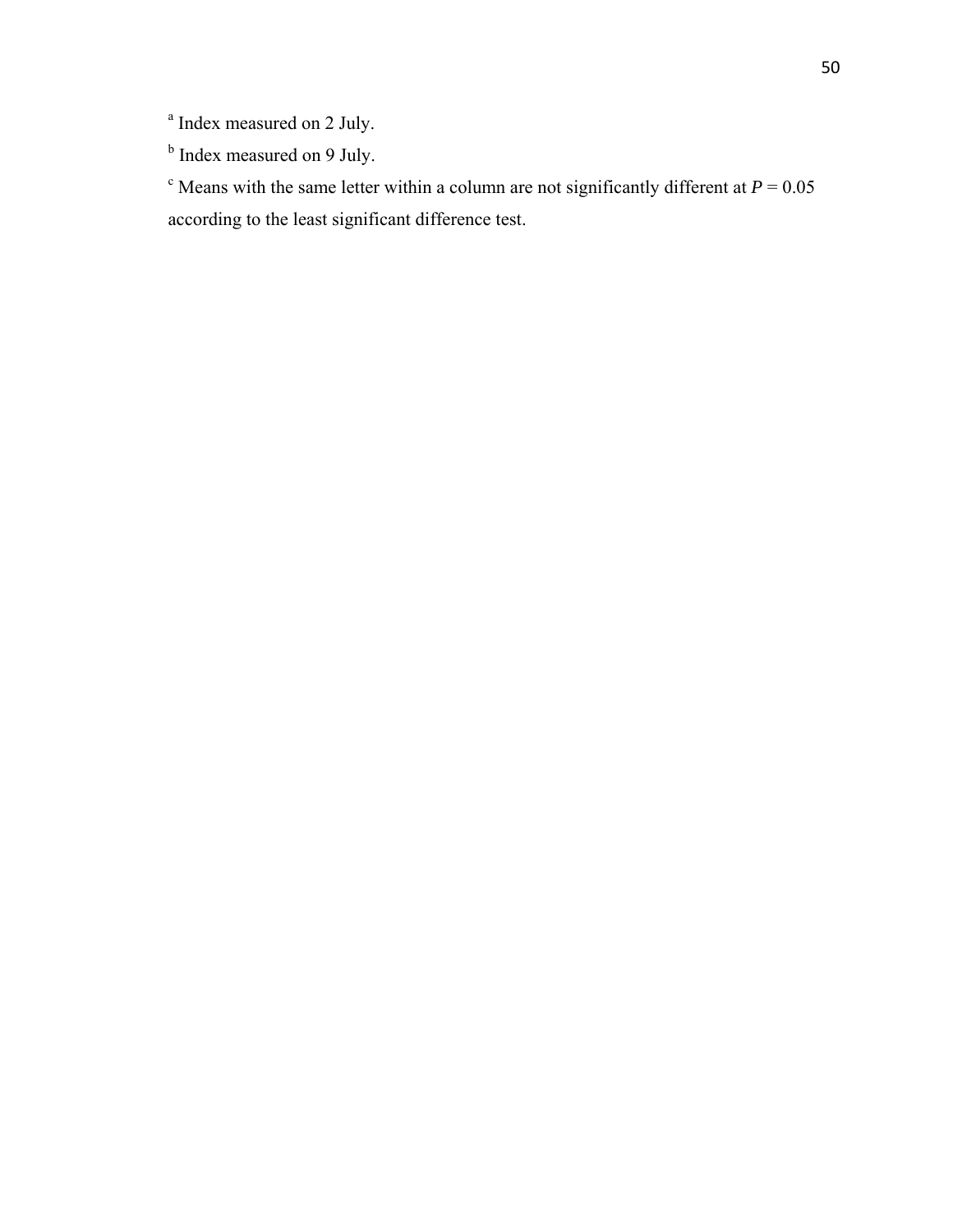**Table 5.** Fusarium head blight (FHB) severity, *Fusarium-*damaged kernels (FDK), and deoxynivalenol (DON) concentration in 13 winter wheat cultivars evaluated for resistance to FHB and DON accumulation in the greenhouse, 2010

| Cultivar <sup>a</sup> | Severity $1^a$ (%) | Severity $2^b$ (%) | <b>FDK</b> | <b>DON</b> |
|-----------------------|--------------------|--------------------|------------|------------|
|                       |                    |                    | (%)        | (ppm)      |
| Overley               | 86.5 a             | 93.4 ab            | 82.8 a-c   | 222.1 b    |
| Jagalene              | 86.6 a             | 94.3 a             | 78.0 a-c   | 338.2 a    |
| Wesley                | 76.0 a-c           | 86.4 b-d           | 83.3 ab    | 223.8 b    |
| 2137                  | 76.4 a-c           | 93.1 ab            | $75.0 a-c$ | 66.2 e     |
| Millennium            | 78.6 ab            | 88.8 a-d           | 80.5 a-c   | 152.8 c    |
| Infinity CL           | 79.0 ab            | 89.0 a-d           | $71.8a-c$  | 94.2 e     |
| Wahoo                 | 75.8 bc            | 89.3 a-d           | 65.3 bc    | $\cdot^c$  |
| Alliance              | 83.9 ab            | 93.3 ab            | 83.5 ab    | 147.8 cd   |
| Goodstreak            | 80.5 ab            | $91.6 a-c$         | $75.3 a-c$ | 114.2 c-e  |
| Harry                 | 63.9 d             | 83.1 de            | $71.5$ a-c | 95.5 e     |
| Karl 92               | 83.3 ab            | 93.3 ab            | 84.8 a     | 205.3 b    |
| Overland              | 66.4 cd            | 85.4 cd            | $76.0 a-c$ | 97.6 de    |
| Hondo                 | 58.9 d             | 77.3 e             | 63.8 c     | 76.1 e     |

<sup>a</sup> FHB severity 10 days post-inoculation (dpi).

<sup>b</sup> FHB severity 21dpi.

c Grain sample was insufficient for DON analysis.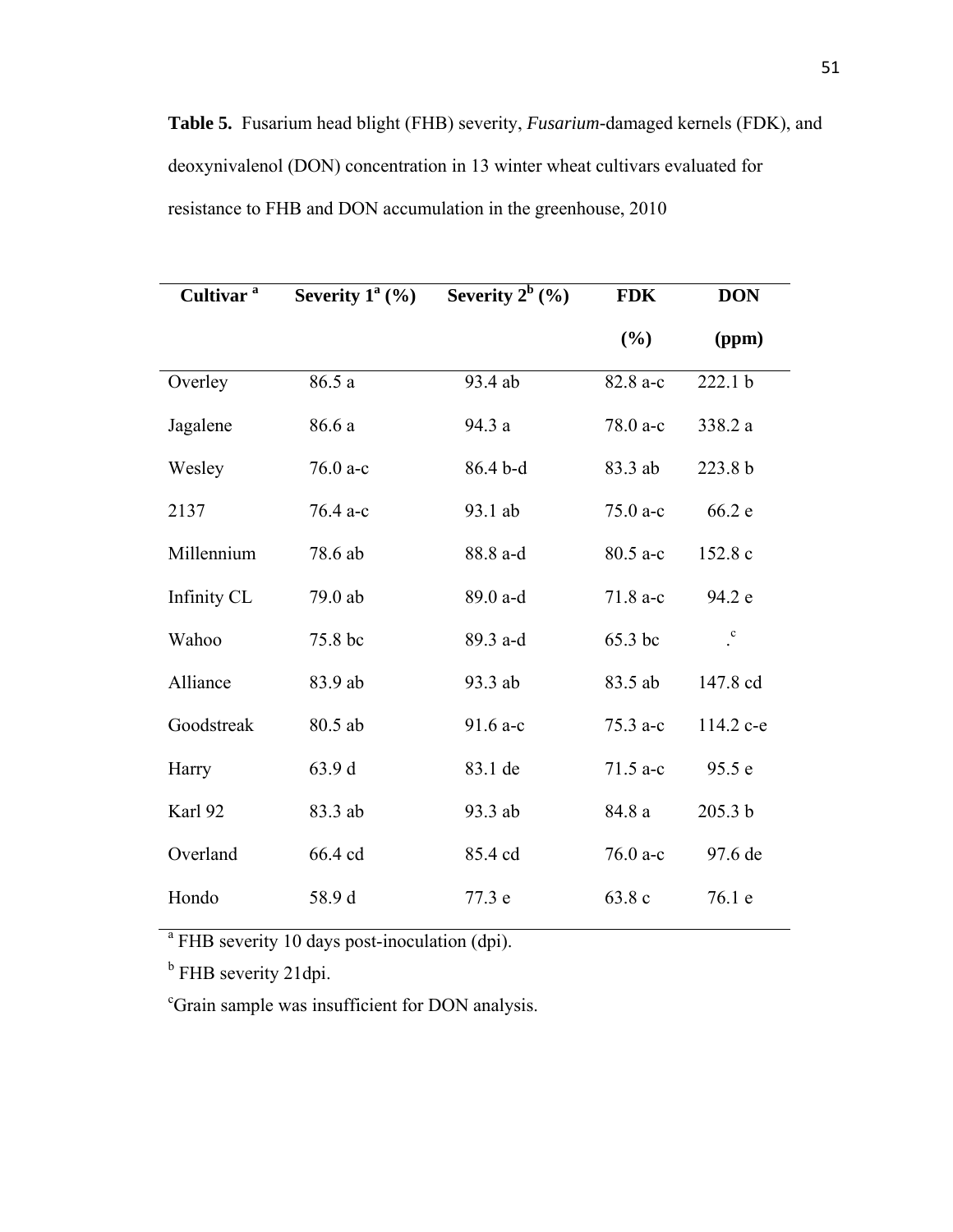**Table 6.** Rankings  $(1 = \text{most resistant/highest yielding}; 12 = \text{least resistant/lowest}$ yielding) of winter wheat cultivars by Fusarium head blight index, yield, *Fusarium*damaged kernels (FDK), deoxynivalenol (DON) concentration in grain bulked from plots (DONplot), and DON concentration in grain from symptomatic spikes (DONtag) at Mead in 2008

|             |                |                | <b>Mead</b>    |                |                |
|-------------|----------------|----------------|----------------|----------------|----------------|
| Cultivar    | <b>Index</b>   | <b>Yield</b>   | <b>FDK</b>     | <b>DONplot</b> | <b>DONtag</b>  |
| Harry       | $\mathbf{1}$   | 8              | 11             | 12             | 10             |
| Hondo       | $\overline{2}$ | $\overline{4}$ | $\overline{3}$ | $\overline{2}$ | $\overline{3}$ |
| Goodstreak  | $\overline{3}$ | $\overline{7}$ | $\overline{7}$ | $\overline{4}$ | 6              |
| Alliance    | $\overline{4}$ | $\overline{2}$ | $\overline{2}$ | $\overline{3}$ | $\overline{2}$ |
| Wahoo       | 5              | 11             | 12             | $\overline{7}$ | 5              |
| Infinity CL | 6              | 5              | 5              | 9              | $\overline{4}$ |
| Millennium  | $\tau$         | 6              | $8\,$          | 6              | 8              |
| Karl 92     | 8              | $\mathbf{1}$   | $\overline{4}$ | $\mathbf{1}$   | $\overline{7}$ |
| 2137        | 9              | 3              | $\mathbf{1}$   | 5              | $\mathbf{1}$   |
| Wesley      | 10             | 9              | 9              | $8\,$          | 9              |
| Jagalene    | 11             | 12             | 10             | 10             | 11             |
| Overley     | 12             | 10             | 6              | 11             | 12             |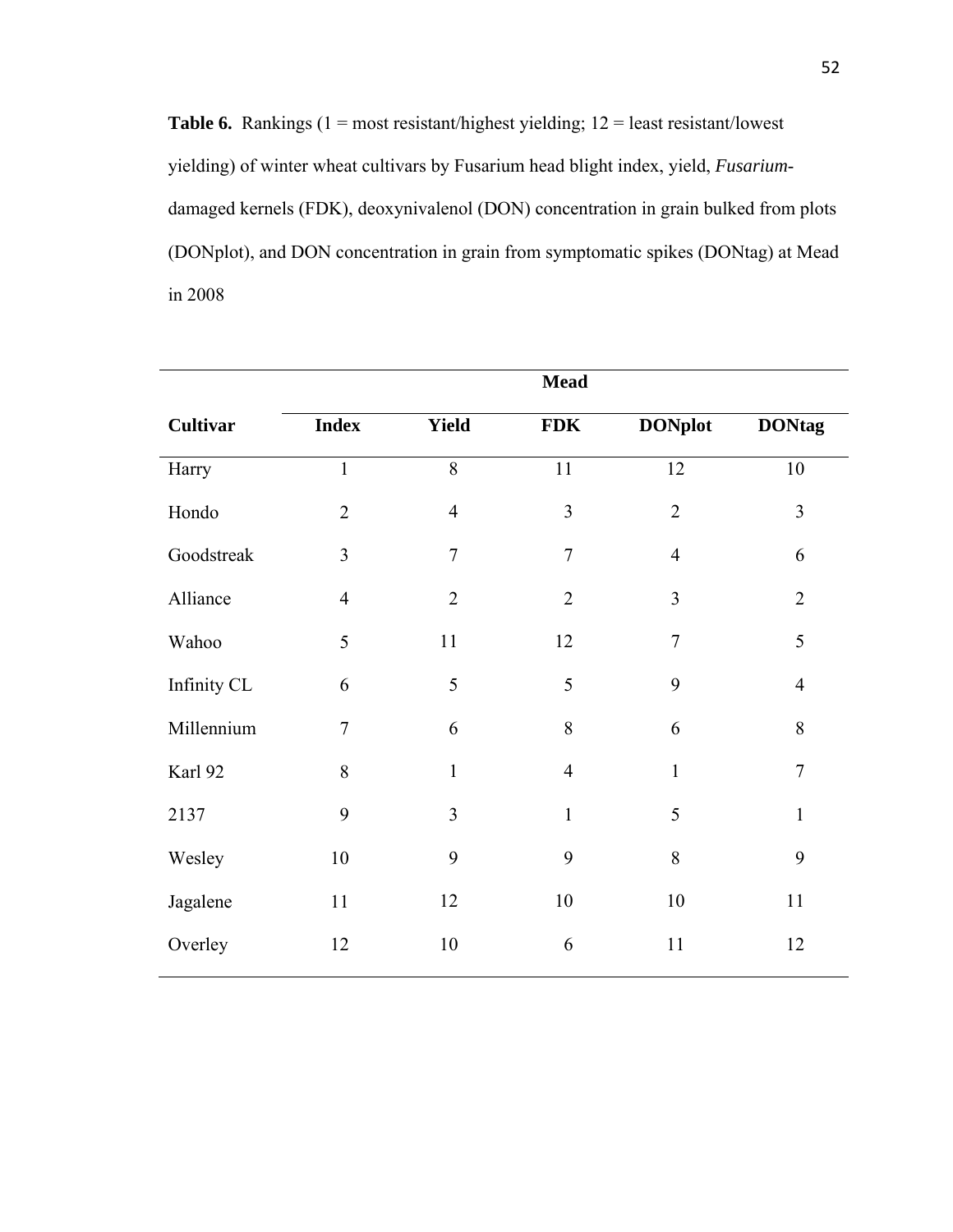**Table 7.** Rankings (1 = most resistant/highest yielding; 20 = least resistant/lowest yielding) of winter wheat cultivars by Fusarium head blight index, yield, *Fusarium*damaged kernels (FDK), deoxynivalenol (DON) concentration in grain bulked from plots (DONplot), and DON concentration in grain from symptomatic spikes (DONtag) at Paxton in 2009

|                             |                      | Paxton         |                |                         |                  |                         |
|-----------------------------|----------------------|----------------|----------------|-------------------------|------------------|-------------------------|
| Cultivar                    | Index 1 <sup>ª</sup> | Index $2^b$    | <b>Yield</b>   | <b>FDK</b>              | <b>DONplot</b>   | <b>DONtag</b>           |
| Goodstreak                  | $\overline{1}$       | $\mathbf{1}$   | 14             | $\overline{3}$          | $\overline{2}$   | 12                      |
| Mace                        | $\sqrt{2}$           | 13             | $20\,$         | 5                       | $\mathfrak{Z}$   | $\sqrt{2}$              |
| Infinity CL                 | 3                    | $\tau$         | $\overline{4}$ | 9                       | $\overline{4}$   | 18                      |
| $\mathop{\rm Art}\nolimits$ | $\overline{4}$       | 5              | 8              | 17                      | $\sqrt{6}$       | $\mathbf{1}$            |
| Overland                    | 5                    | $\overline{4}$ | 15             | $10\,$                  | $1\,$            | $\sqrt{6}$              |
| Wahoo                       | 6                    | $\overline{2}$ | 9              | $\boldsymbol{7}$        | $\overline{9}$   | 14                      |
| Millennium                  | $\tau$               | $\mathfrak{Z}$ | 13             | 8                       | $\sqrt{5}$       | $16\,$                  |
| Harry                       | $\,8\,$              | $\,8\,$        | $\tau$         | $20\,$                  | 11               | 11                      |
| Settler CL                  | 9                    | 9              | $\mathfrak{Z}$ | 18                      | 13               | $\mathfrak{Z}$          |
| Alliance                    | $10\,$               | $\sqrt{6}$     | 17             | 13                      | $10\,$           | 13                      |
| Hawken                      | $11\,$               | $12\,$         | 16             | $19\,$                  | $12 \,$          | 5                       |
| Hatcher                     | $12\,$               | $11\,$         | 11             | 14                      | $\,8\,$          | $20\,$                  |
| Postrock                    | 13                   | $10\,$         | 18             | $\overline{\mathbf{4}}$ | $20\,$           | $\,8\,$                 |
| Camelot                     | 14                   | 15             | $\overline{c}$ | $\overline{c}$          | 14               | 17                      |
| <b>Bill Brown</b>           | 15                   | 17             | $12\,$         | 15                      | $\boldsymbol{7}$ | $\tau$                  |
| Wesley                      | $16\,$               | 18             | $\sqrt{6}$     | $1\,1$                  | 17               | 9                       |
| Bond CL                     | 17                   | 14             | $\mathbf{1}$   | $\sqrt{6}$              | 15               | 15                      |
| 2137                        | $18\,$               | 16             | 19             | 12                      | 16               | 19                      |
| Jagalene                    | 19                   | 19             | 5              | 16                      | 18               | $10\,$                  |
| Overley                     | $20\,$               | 20             | 10             | $\mathbf{1}$            | 19               | $\overline{\mathbf{4}}$ |
|                             |                      |                |                |                         |                  |                         |

<sup>a</sup>Index on 2 July.

<sup>b</sup>Index on 9 July.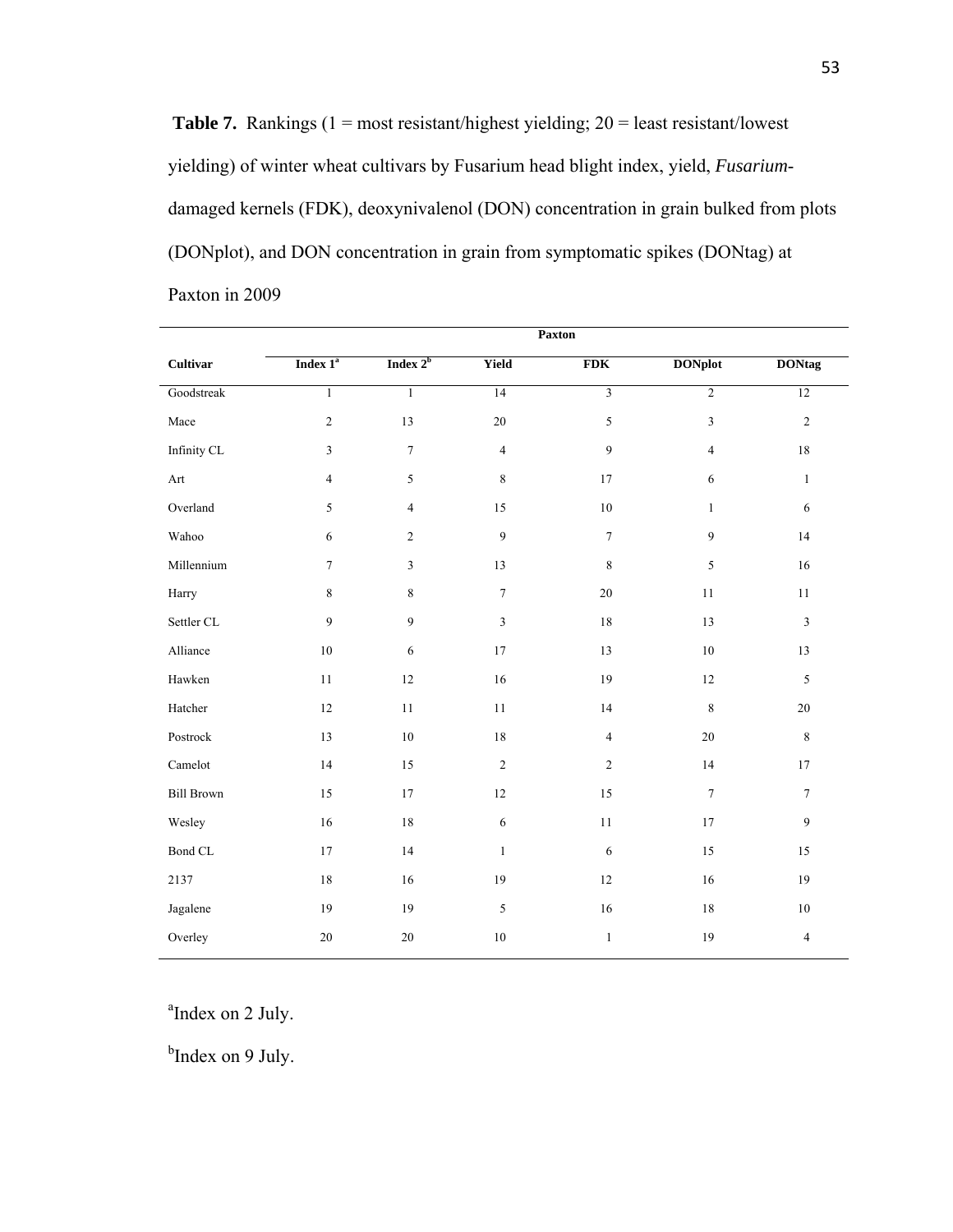| <b>Cultivar</b> | Severity $1^{\overline{a}}$ | Severity $2^b$ | <b>FDK</b>     | <b>DON</b>     |
|-----------------|-----------------------------|----------------|----------------|----------------|
|                 | $(\frac{6}{6})$             | $(\%)$         | (%)            | (ppm)          |
| Hondo           | $\mathbf{1}$                | $\mathbf{1}$   | $\mathbf{1}$   | $\overline{2}$ |
| Harry           | $\overline{2}$              | $\overline{2}$ | 3              | $\overline{4}$ |
| Overland        | $\overline{3}$              | $\overline{3}$ | $\overline{7}$ | 5              |
| Wahoo           | $\overline{4}$              | $\overline{7}$ | $\overline{2}$ | $\mathbf c$    |
| Wesley          | 5                           | $\overline{4}$ | 11             | 11             |
| 2137            | 6                           | 9              | 5              | $\mathbf{1}$   |
| Millennium      | $\overline{7}$              | 5              | 9              | 8              |
| Infinity        | 8                           | 6              | $\overline{4}$ | 3              |
| Goodstreak      | 9                           | 8              | 6              | 6              |
| Karl 92         | 10                          | 10             | 13             | 9              |
| Alliance        | 11                          | 11             | 12             | $\tau$         |
| Overley         | 12                          | 12             | 10             | 10             |
| Jagalene        | 13                          | 13             | 8              | 12             |

deoxynivalenol (DON) concentration in a greenhouse trial in 2010

Fusarium head blight (FHB) severity, *Fusarium*-damaged kernels (FDK), and

**Table 8**. Rankings ( $1 = \text{most resistant}$ ;  $13 = \text{least resistant}$ ) of winter wheat cultivars by

<sup>a</sup>Severity at 10 days post-inoculation (dpi).

<sup>b</sup>Severity at 21 dpi.

c Grain sample was insufficient for DON analysis.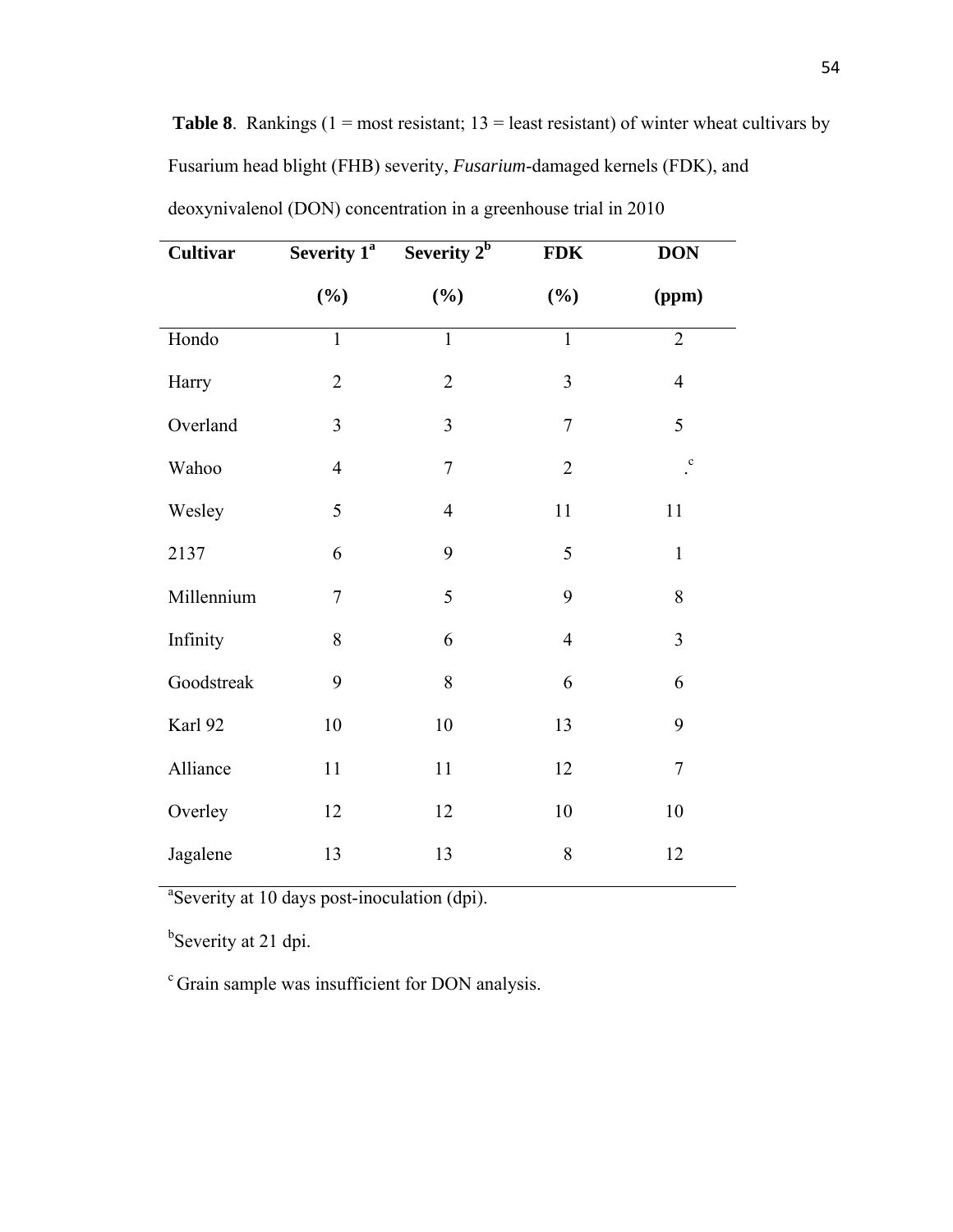## **7. FIGURE CAPTIONS**

- Fig. 1. Deoxynivalenol (DON) concentration in grain from spikes with Fusarium head blight (FHB) symptoms (DONtag) and in grain bulked from plots (DONplot) at Mead (2008) and Paxton (2009). Bars with the same letter within a location are not significantly different according to the least significant difference test at  $P =$ 0.05.
- Fig. 2. Deoxynivalenol (DON) concentration in grain from spikes with Fusarium head blight (FHB) symptoms (DONtag) and in grain bulked from plots (DONplot) at Mead (2008) and Paxton (2009). Bars with the same letter with a DON category are not significantly different according to the least significant difference test at *P*   $= 0.05$ .
- Fig. 3. Correlation between Fusarium head blight (FHB) index and deoxynivalenol concentration in grain bulked from plots (DONplot) and in grain from symptomatic spikes (DONtag). A, C: Mead, 2008; B, D: Paxton, 2009, second disease assessment.
- Fig. 4. Correlation between Fusarium head blight (FHB) severity and deoxynivalenol (DON) concentration and between FHB severity and *Fusarium*-damaged kernels (FDK) in a greenhouse cultivar trial in 2010. A, C: FHB severity at 10 days postinoculation (dpi); B, D: FHB severity at 21 dpi.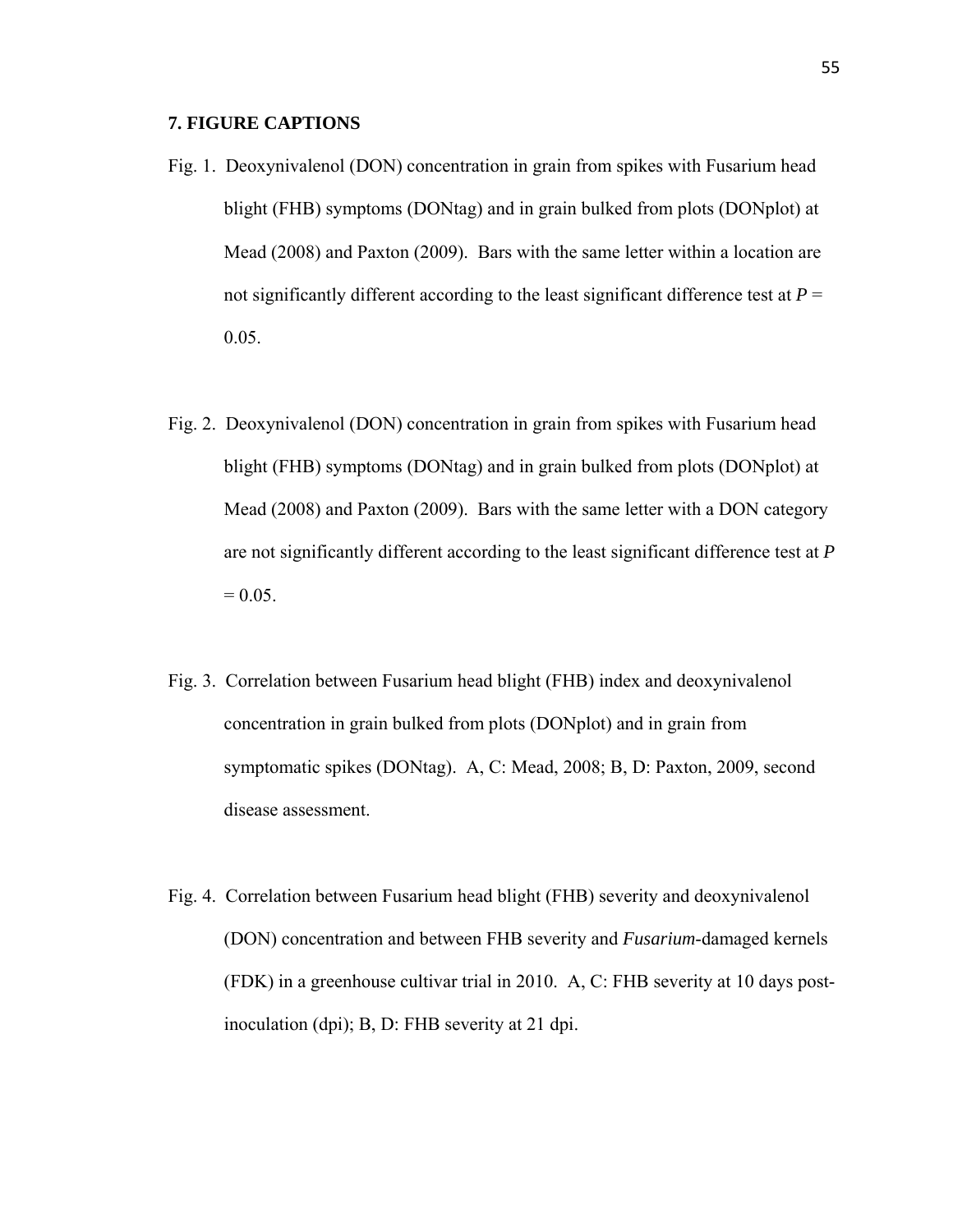## **FIGURE 1.**

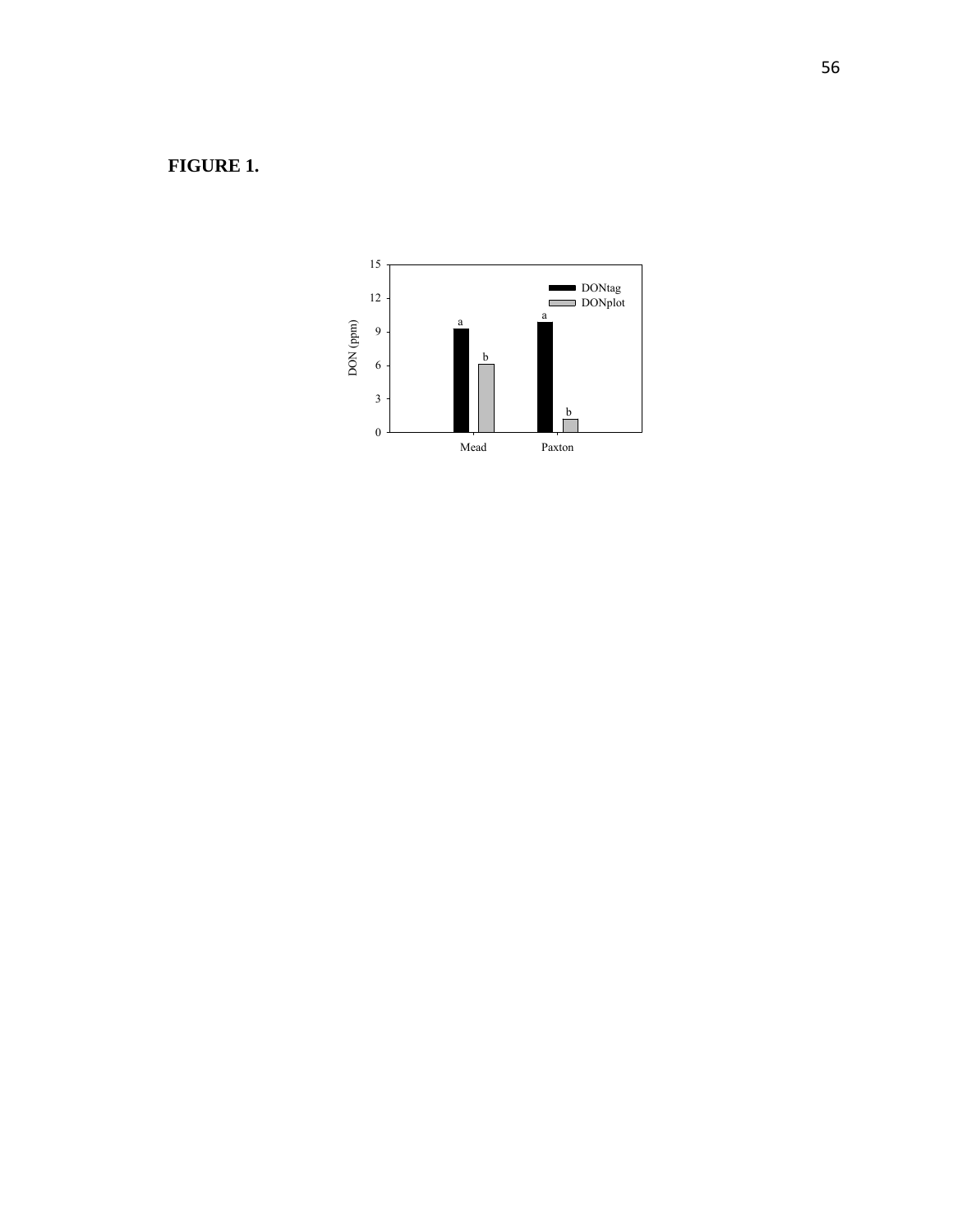## **FIGURE 2.**

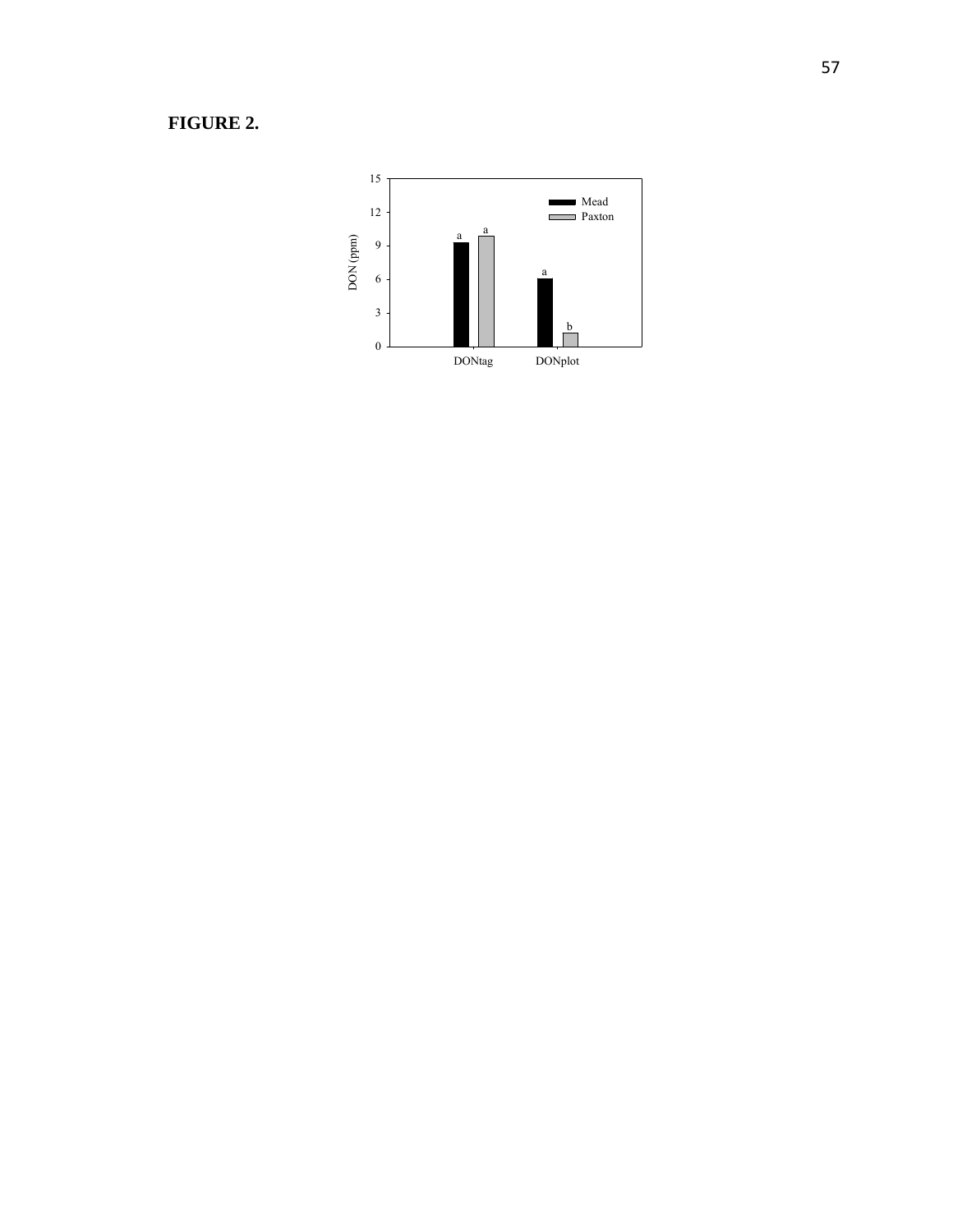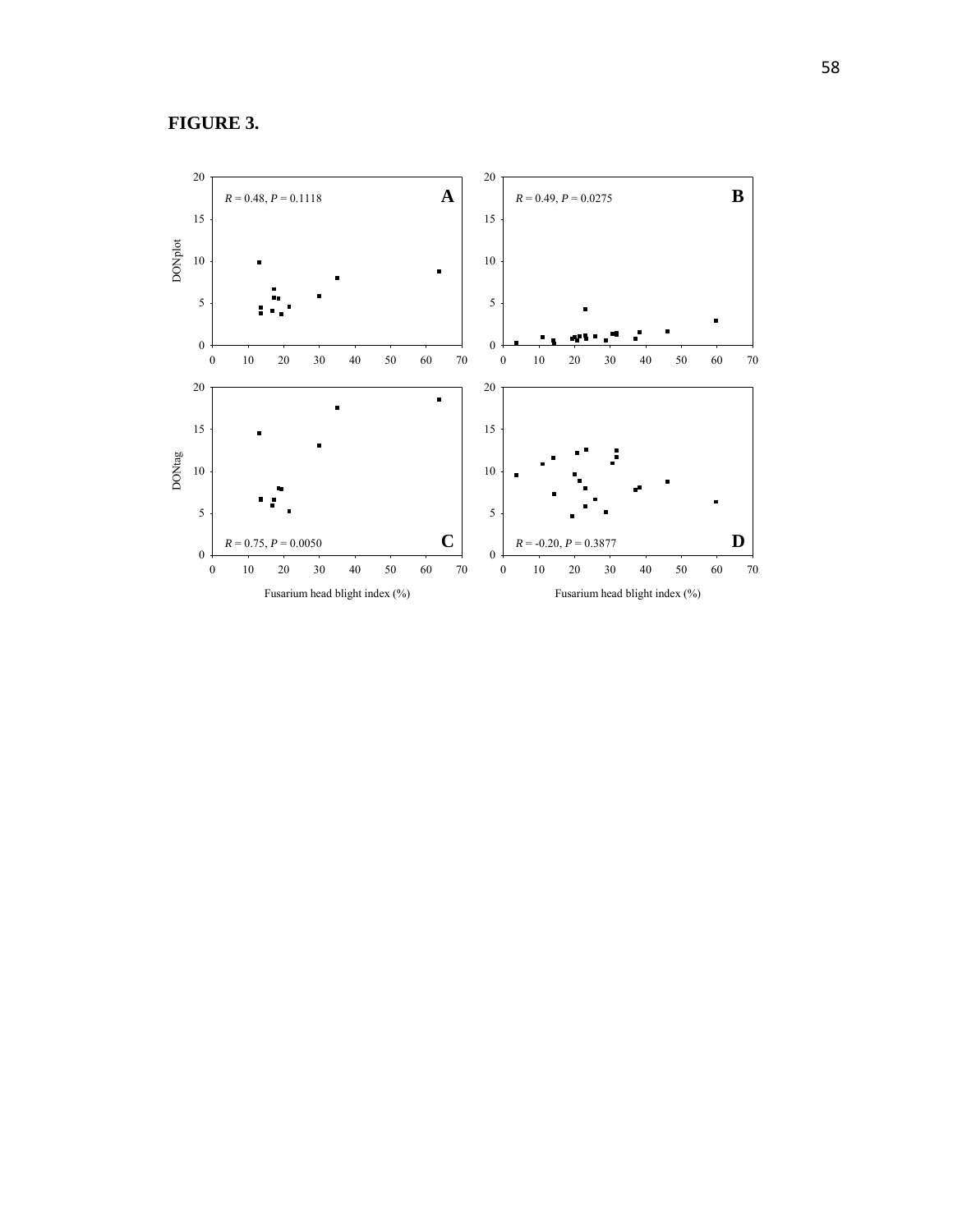

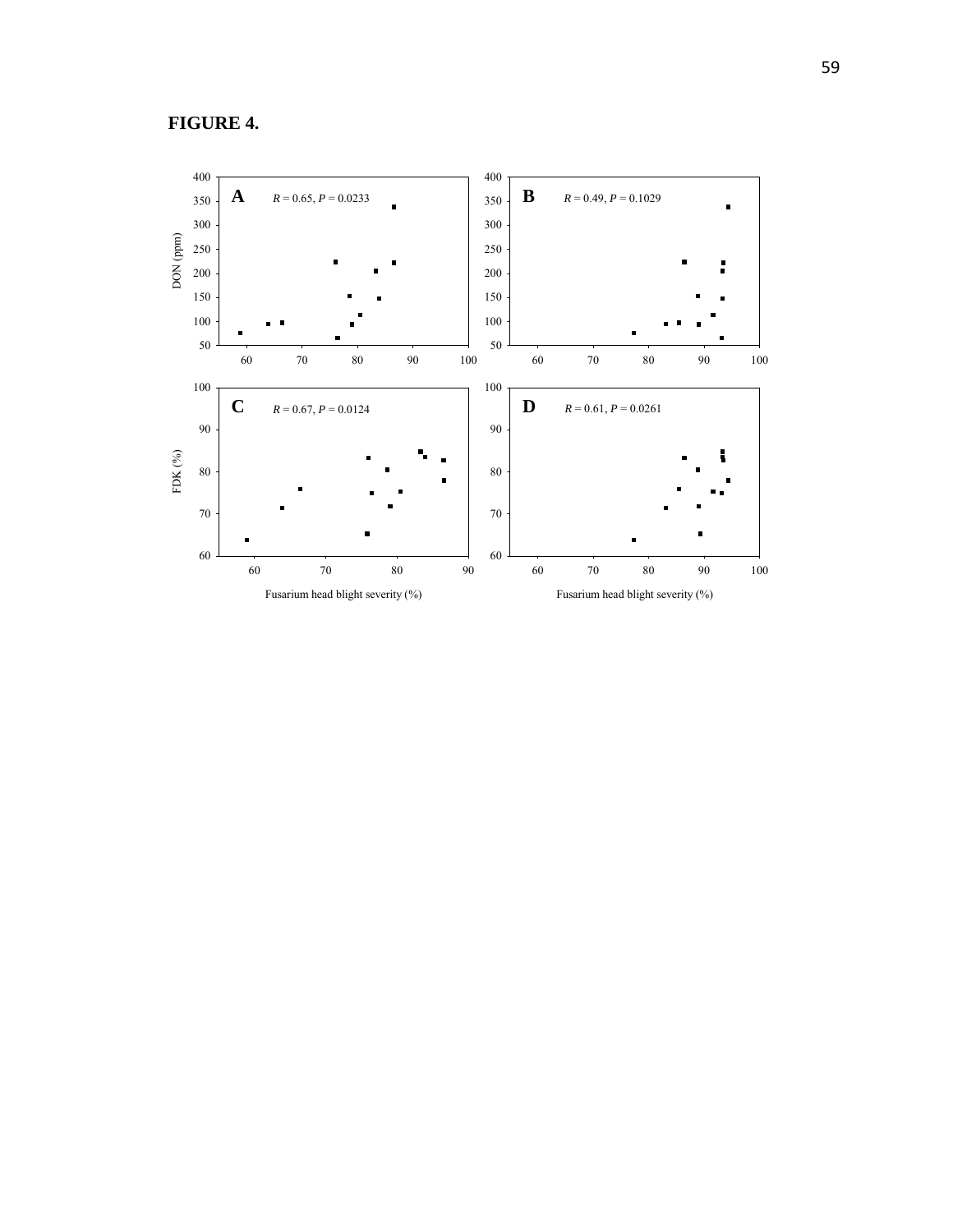#### **CHAPTER III**

# **EFFECT OF CULTIVAR ON THE RELATIONSHIP BETWEEN FUSARIUM HEAD BLIGHT SEVERITY AND DEOXYNIVALENOL CONCENTRATION IN WINTER WHEAT**

#### **1. INTRODUCTION**

Fusarium head blight (FHB), caused mainly by *Fusarium graminearum* (sexual stage, *Gibberella zeae*) is an economically important disease of wheat and other small grain cereals in the United States and other parts of the world. FHB results in yield loss and poor grain quality (6,14,17). In addition, *F. graminearum* produces the toxin deoxynivalenol (DON) which accumulates in grain (14,17). Since 2007, major epidemics of FHB have occurred in the Central Great Plains, causing significant economic losses in hard winter wheat in the states of Kansas, Nebraska, and South Dakota. Research is needed to develop effective management strategies for FHB and DON in this region. Specifically, there is lack of information on the relationship between FHB intensity and DON concentration in winter wheat cultivars grown in the Central Great Plains.

Although this relationship has been shown to be generally linear and positive (13,18), it has not been determined whether the strength of the relationship varies among cultivars in winter wheat. Information on the cultivar dependence of this relationship can enable wheat producers to make informed decisions regarding choice of cultivars and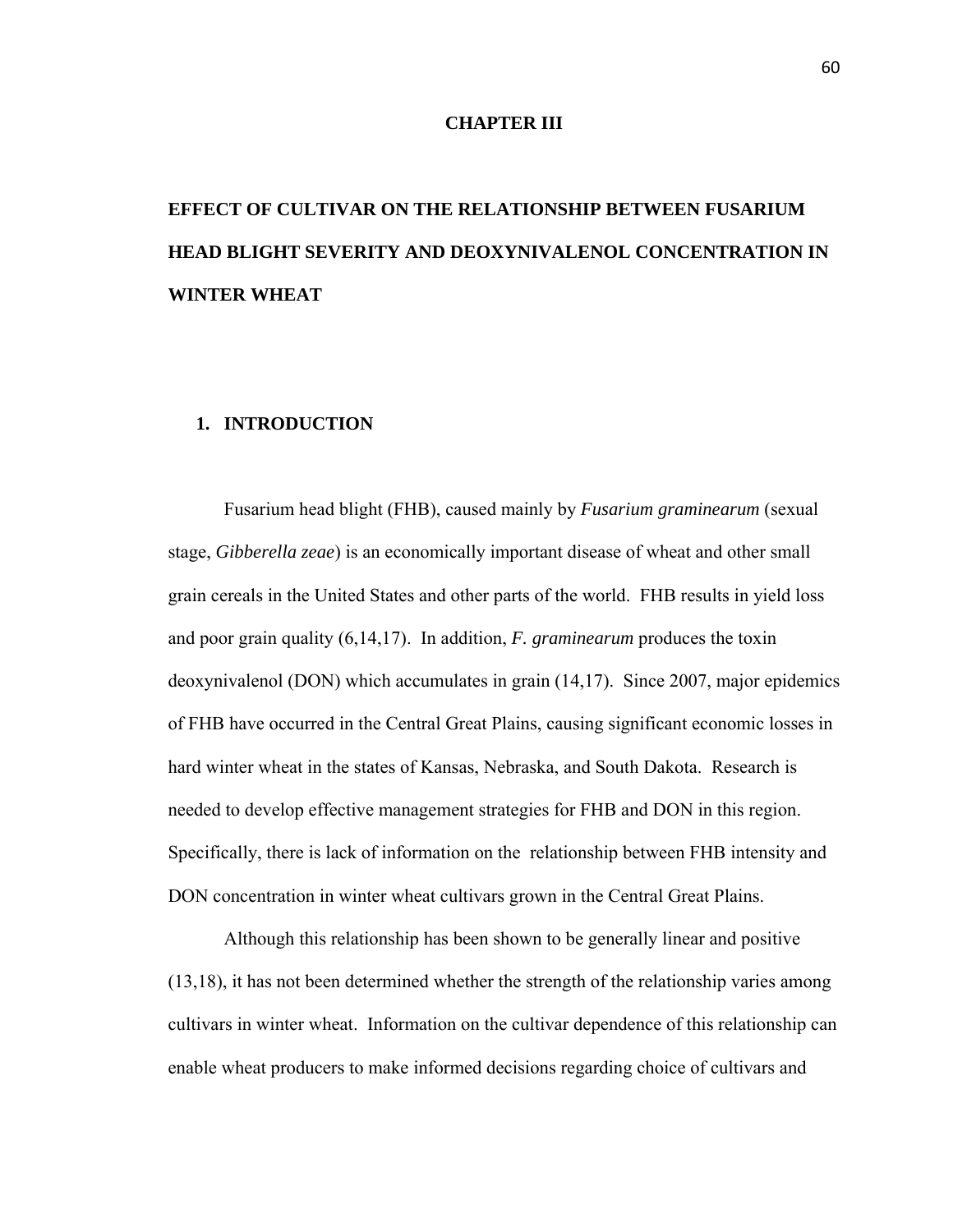control strategies. In addition, such information can be useful to researchers who wish to model this relationship.

Previous studies have shown that FHB-susceptible wheat cultivars generally accumulate more DON than resistant cultivars. In North Carolina, Cowger et al. (4) showed that when post-anthesis mist was applied or not applied to *F. graminearum*inoculated soft red winter wheat, the susceptible cultivar USG 3592 accumulated more DON than moderately resistant cultivars. In Hungary, Mesterhazy et al. (15,16) observed more DON accumulation in susceptible than in resistant winter wheat cultivars. In Germany, Koch et al. (11) similarly observed that a highly susceptible winter wheat cultivar accumulated more DON than a moderately resistant cultivar. In the current study we report the accumulation of high concentrations of DON in a winter wheat cultivar with a moderately resistant FHB phenotype. The objectives of the study were to 1) assess differences in resistance/susceptibility to FHB and DON among three winter wheat cultivars commonly grown in the Central Great Plains, 2) model the relationship between FHB severity and DON concentration in the three winter wheat cultivars in objective 1 (above), and 3) determine the effect of winter wheat cultivar on the relationship between FHB severity and DON concentration. Preliminary results have been published (9).

#### **2. MATERIALS AND METHODS**

**2.1. Weather.** Weather data were obtained from the Mead station of the Automated Weather Data Network near Mead, NE.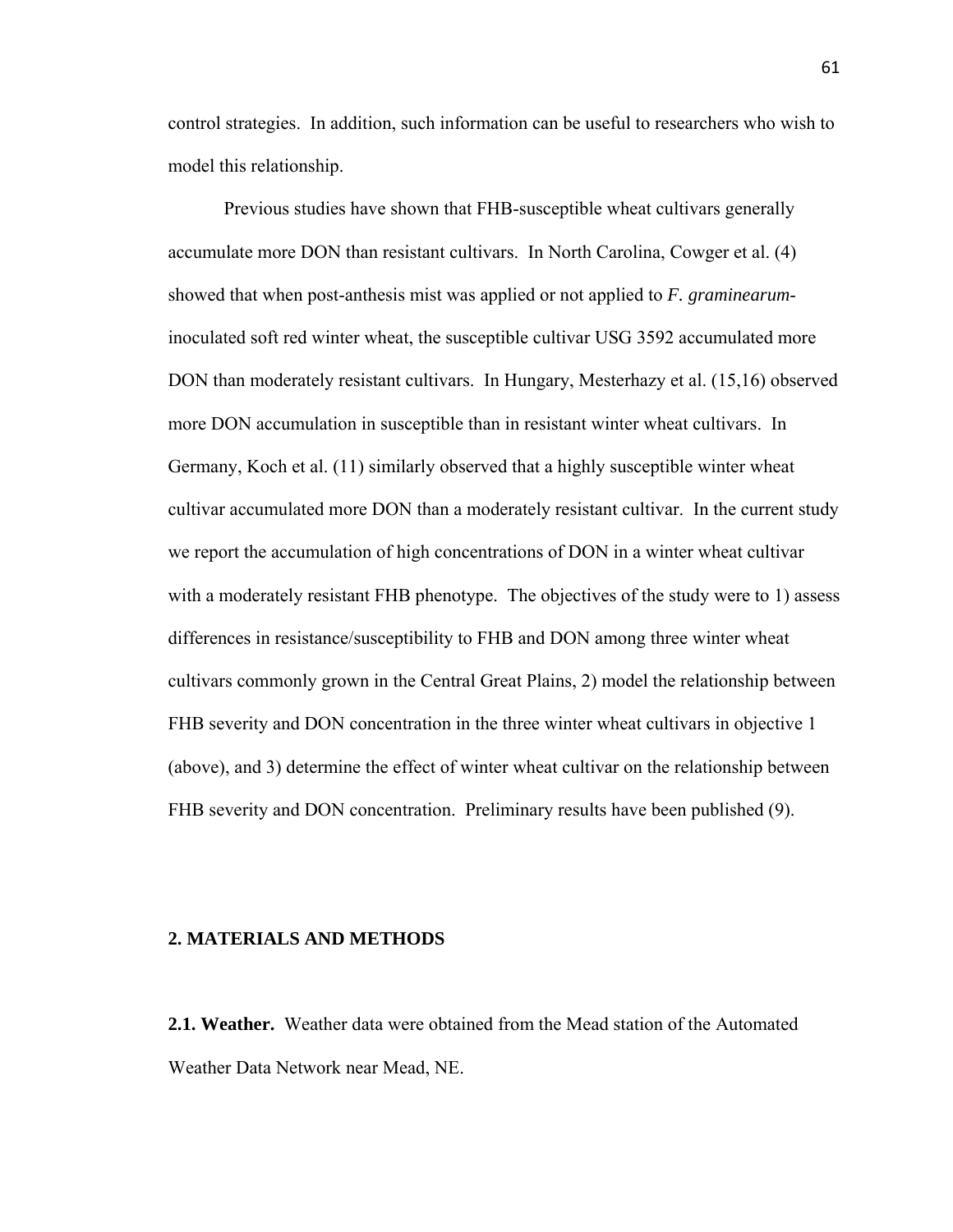**2.2. Cultivars.** Two winter wheat cultivars were planted on 5 October 2006 (Harry) and 9 October 2006 (2137) following soybean (*Glycine max*) harvest, and three winter wheat cultivars (Harry, 2137 and Jagalene) were planted on 27 October 2007 and 3 October 2008 following corn (*Zea mays*) harvest at the University of Nebraska Agricultural Research and Development Center near Mead, NE. Plot size was 3.1 m by 9.2 m in 2006, 2.0 m by 9.2 m in 2007, and 1.5 m by 3.3 m in 2008. Harry is a late maturing hard red winter wheat cultivar  $(1)$  with a moderately resistant FHB phenotype  $(3,27)$ . Jagalene and 2137 are hard red winter wheat cultivars (10,21) susceptible to FHB (3,5)

**2.3. Planting and inoculation.** Seed was planted with a small plot drill at a seeding rate of 72 kg/ha in 2006, 101 kg/ha in 2007, and 80 kg/ha in 2008. Standard agronomic practices for wheat production were followed. Field plots were artificially inoculated with a spore suspension of *F. graminearum* at  $1 \times 10^5$  spores/ml at mid-anthesis (Zadoks growth stage 65; 28) using a backpack sprayer. There also was heavy natural inoculum in the field. Mid anthesis was considered to be the day on which 50% of the heads of a given cultivar had extruded anthers. Thus, cultivars were inoculated on different dates within a season ranging from 28 May to 4 June. Cultivars were arranged in a randomized complete block design with three replications.

**2.4. Disease assessment and harvesting.** Two separate disease assessments were made 21 days after inoculation in all three years. In the first assessment, twenty spikes were tagged representing each of the following FHB severity categories in each plot: 0, 5, 10, 15, 20, 25, 30, 35, 40, 45, and 50% severity in 2007 and 2009. Two more severity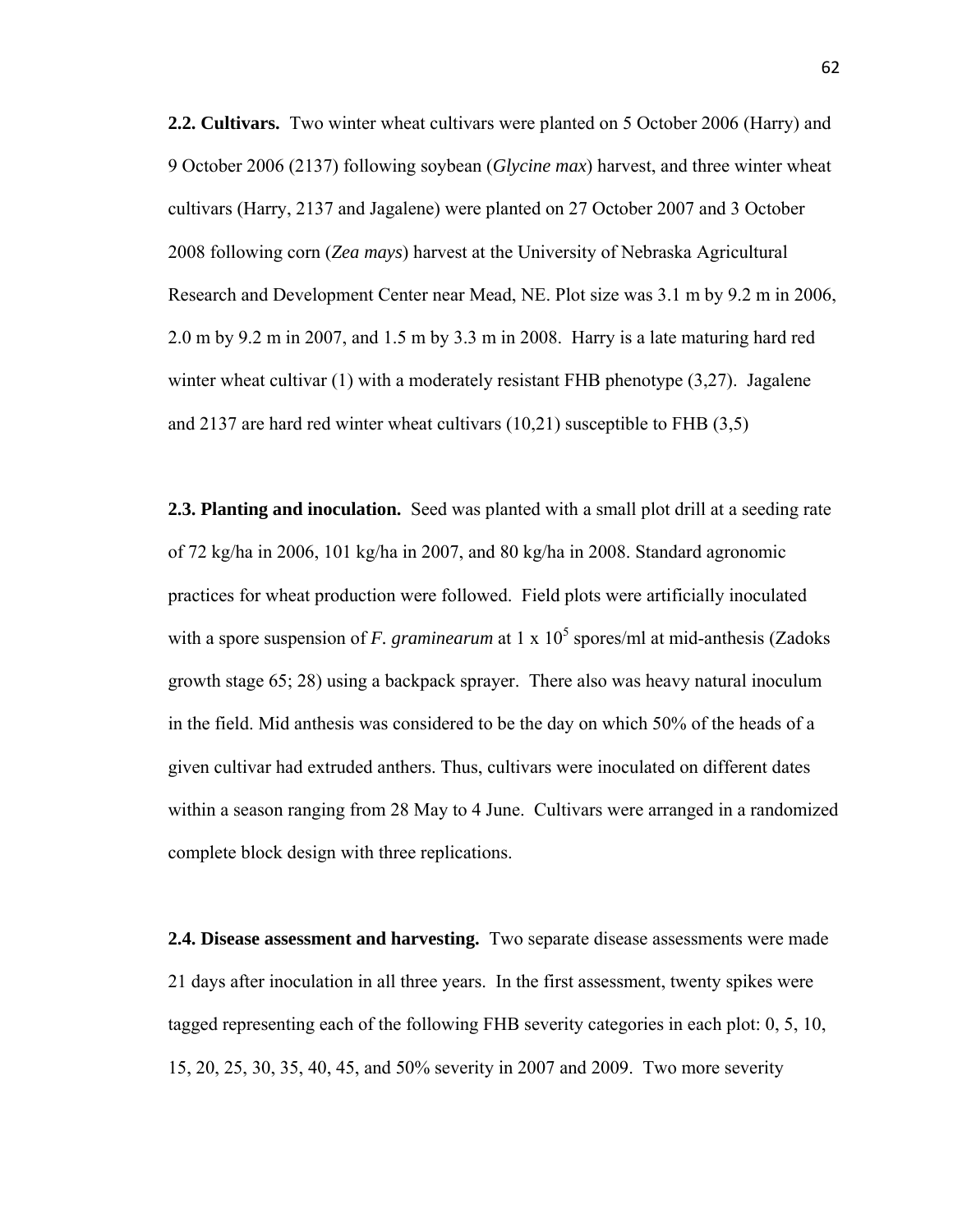categories (70% and 90%) were added in the 2008 experiment. Tagging facilitated the identification, separation and hand harvesting of each spike in each disease severity category. In the second assessment, disease incidence and severity were determined on 20 spikes in each of 30 arbitrarily selected locations in each plot and used to calculate index using the formula: index  $(\% )$  = [incidence  $(\% )$  x severity  $(\% )$ ]/100. Hand harvesting of tagged spikes was done when grain moisture content dropped below 15%. The rest of the wheat was harvested with small plot combine.

**2.5. FDK and DON analysis.** The percentage of *Fusarium*-damaged kernels (FDK) in grain from each plot was determined at the USDA ARS Grain Marketing and Production Research Center, Engineering Research Unit, Manhattan, KS using a single-kernel nearinfrared (SKNIR) system (7,26). Samples were then ground to flour (Laboratory Construction CO. Kansas City, MO. Model 256), and sent to the North Dakota Veterinary Diagnostic Laboratory, North Dakota State University, Fargo ND for DON analysis using gas chromatography with electron capture detection (GC/ECD) (24). DON concentration was determined in grain bulked from each plot  $(DON<sub>plot</sub>)$  and in grain from tagged spikes in each FHB severity category  $(DON<sub>cat</sub>)$ .

**2.6. Data analysis.** The general linear models (GLM) procedure of SAS version 9.1 (SAS Institute, Cary, NC) was used to analyze data. To test for differences in regression slopes (FHB severity regressed on DON concentration) between cultivars, a split plot design was used to analyze data, with cultivar as the main plot and FHB severity category as the subplot. The severity category sums of squares were partitioned into linear and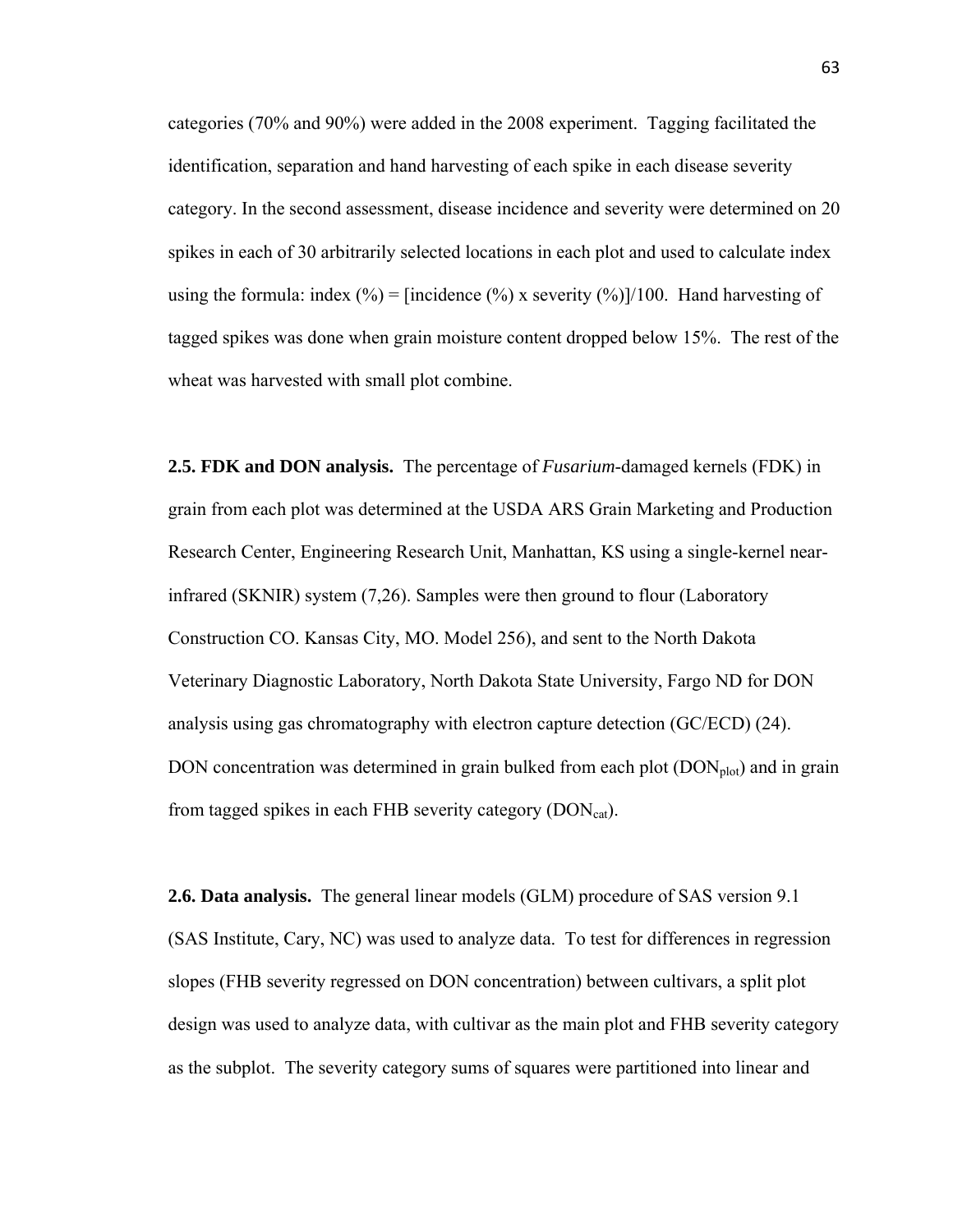quadratic components. Regression slopes were significantly different between cultivars if the interaction between cultivar and the linear component of the partitioned sums of squares was significant at  $P \leq 0.05$ .

A randomized complete block design was used to analyze plot data (index, yield, FDK, DON). To determine the effects of year and year x cultivar interaction on measured variables, only the two cultivars that were tested in all three years (Harry and 2137) were used in analysis of variance. Fisher's least significant difference test (LSD, *P*  $= 0.05$ ) (8,22) was used to compare pairs of cultivar means. Regression analysis (8,22) was used to model the relationship between FHB severity (independent variable) and DON (dependent variable) in each cultivar. Effects of cultivar and year x cultivar interaction were considered significant at  $P \leq 0.05$ .

#### **3. RESULTS**

**3.1. Weather.** There was above average rainfall in May 2007 (16.0 cm total) followed by a relatively dry June (4.0 cm) (Table 1). Average relative humidity (RH) was 68.1% and 70.2% in May and June, respectively. Average temperature was  $18.7^{\circ}$ C and  $21.8^{\circ}$ C in May and June, respectively. In 2008, there was above average rainfall during both May (13.7 cm) and June (23.4 cm). Average relative humidity (RH) was 65.6% and 70.0% in May and June, respectively. Average temperature was 15.3°C and 21.9°C in May and June, respectively. In 2009, May was relatively dry (2.5 cm of rain). Rain started in late May and continued through June, with a moderate amount of 10.7 cm total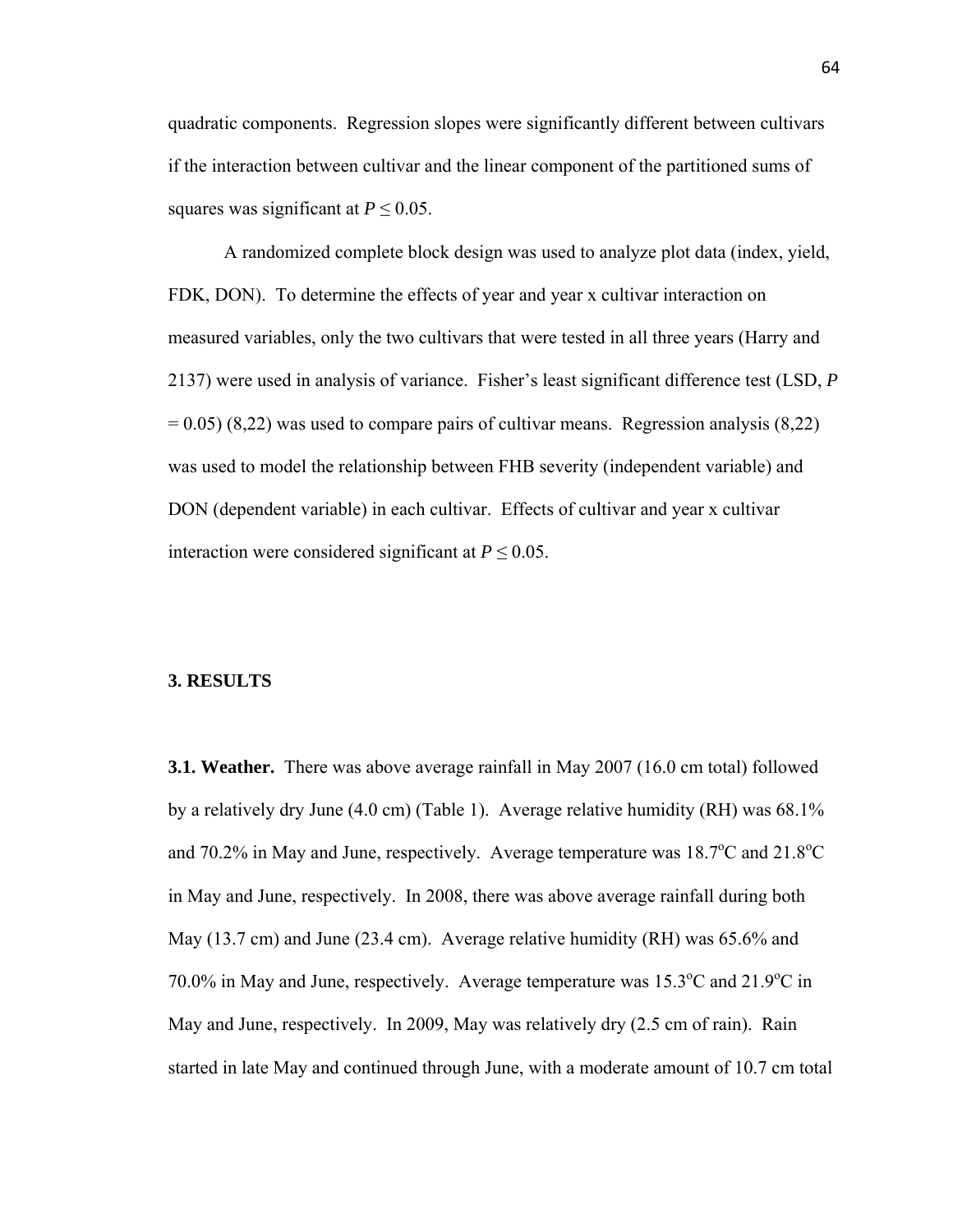rainfall for the month of June. Maximum RH was  $> 90\%$  in May and June in all three years except May 2009. Therefore, weather conditions during the three week period before wheat flowering and through the flowering period in late May to early June favored FHB infections in 2007 and 2008, but not in 2009.

**3.2. Differences among cultivars in yield and FHB parameters.** The effect of cultivar was significant ( $P \le 0.05$ ) for index, average DON from severity categories (DON<sub>catavg</sub>), and total DON from severity categories  $(DON<sub>cattot</sub>)$  (Table 2). The effect of year was significant for all measured variables whereas year by cultivar interaction was significant for index, DON measured in grain bulked from plots  $(DON_{plot})$ ,  $DOM_{catavg}$ , and  $DOM_{cattot}$ (Table 2). In 2007 there were significant differences between cultivars in FHB index (*P*  $= 0.0074$ ) and average DON in grain from severity categories (DON<sub>catavg</sub>) ( $P = 0.0146$ ). 2137 had a higher FHB index (45.7%) than Harry (16.7%) whereas Harry had higher  $DOM_{\text{catavg}}$  (2.9 ppm) than 2137 (0.9 ppm). The yield in 2137 (3958 kg ha<sup>-1</sup>) was higher than that in Harry (2708 kg ha<sup>-1</sup>); however, this difference was not significant ( $P =$ 0.0758). The two cultivars similarly did not significantly differ in FDK ( $P = 0.3316$ ), and DON bulked from plots (DON<sub>plot</sub>,  $P = 0.3727$ ) (Table 3).

In 2008, there were significant differences among cultivars in FHB index ( $P =$ 0.0132) and FDK ( $P = 0.0036$ ). Jagalene had the highest FHB index (29.3%) followed by 2137 (19.7%) and Harry (12.0%). However, index did not differ between Harry and 2137. Harry had the highest FDK (64%) followed by Jagalene (55.3%) and 2137 (46.0%). Due to late planting followed by very low soil temperatures in the fall of 2007, the yield in 2008 was very low and did not differ among cultivars, ranging from 208 kg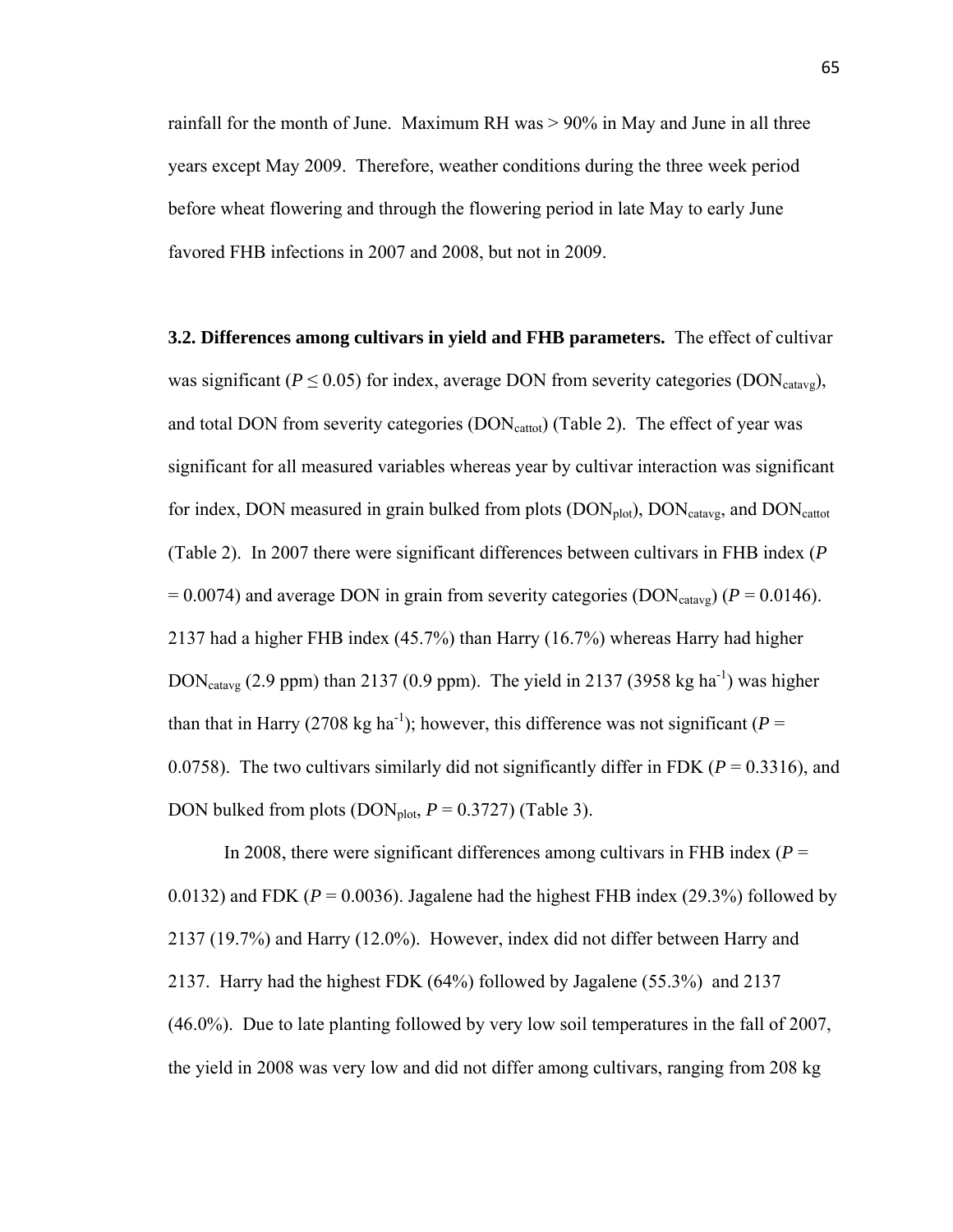ha<sup>-1</sup> (Jagalene) to 625 kg ha<sup>-1</sup> (2137). Cultivars similarly did not differ in DON<sub>plot</sub> ( $P =$ 0.1240) and  $\text{DON}_{\text{catavg}}$  ( $P = 0.0655$ ) (Table 3).

In 2009, there were significant differences among cultivars in yield (*P =* 0.0240). The yield in Harry (2352 kg ha<sup>-1</sup>) and 2137 (2338 kg ha<sup>-1</sup>) was similar and significantly higher than the yield in Jagalene  $(1102 \text{ kg ha}^{-1})$ . Cultivars did not differ in FHB index (*P =* 0.1031), FDK (*P =* 0.9842), DONplot (*P =* 0.3739), and DONcatavg (*P =* 0.1591) (Table 3).

In 2007, significant differences among cultivars in DON from different FHB severity categories (DON<sub>cat</sub>) were found in five out of eleven categories:  $10\%$  ( $P =$ 0.0173), 25% (*P* = 0.0023), 30% (*P* = 0.0101), 45% (*P* = 0.0326), and 50% (*P* = 0.0497). An analysis of total DON accumulated in all categories (DON<sub>cattot</sub>) showed that there were significant differences among cultivars in the amount of DON, with Harry having more  $DOM_{\text{cattot}}$  than 2137 ( $P = 0.0146$ ) (Table 4).

In 2008, regardless of significant differences at  $P = 0.05$ , Harry again accumulated more  $DOM_{cat}$  than 2137 in all 13 categories. There was a significant difference in three categories:  $10\% (P = 0.0095)$ ,  $15\% (P = 0.0072)$ , and  $20\% (P = 0.0072)$ 0.0186). Harry accumulated more  $DOM_{cat}$  than Jagalene in only two out of thirteen categories: 10% ( $P = 0.0095$ ) and 15% ( $P = 0.0072$ ). Harry accumulated more DON<sub>cattot</sub>  $(418.2$  ppm) than 2137 (241.0 ppm), but had a  $DOM_{\text{cattot}}$  amount similar to that in Jagalene (378.0 ppm) (Table 4).

In 2009, regardless of significant differences at  $P = 0.05$ , Harry accumulated more DON<sub>cat</sub> than 2137 in ten out of eleven categories. Significant differences were found in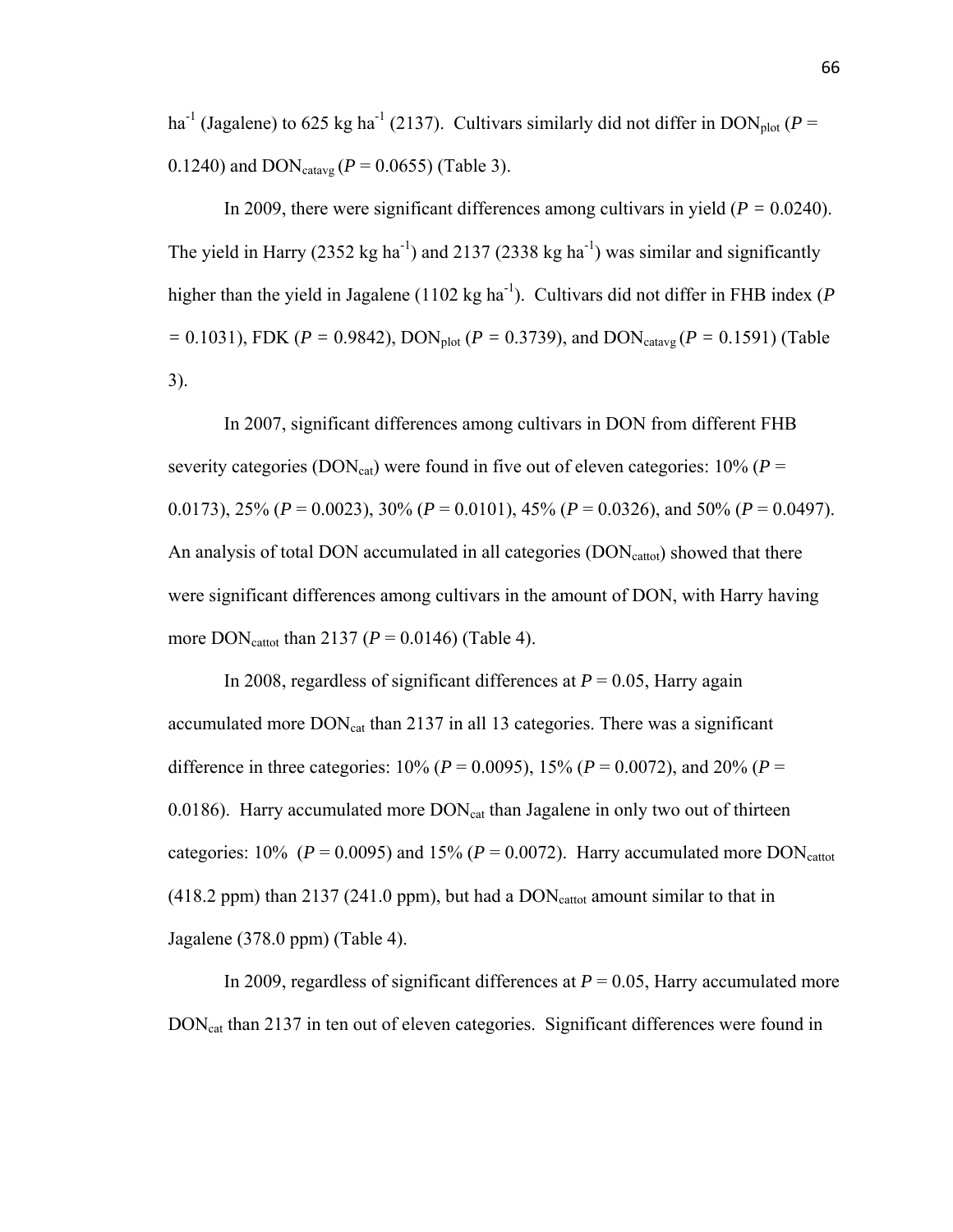two categories: 15% ( $P = 0.0250$ ), and 45% ( $P = 0.0231$ ). DON<sub>cattot</sub> did not significantly differ among cultivars  $(P = 0.1591)$  (Table 4).

**3.3. Relationship between FHB severity and DON concentration.** There was a positive linear relationship between FHB severity and DON from grain in each severity category (DON<sub>cat</sub>) in all three years regardless of cultivar (0.41  $\leq R^2 \leq$  0.84, Figs. 1-3). In 2007, this relationship was stronger for Harry ( $R^2 = 0.55$ ) than 2137 ( $R^2 = 0.50$ ) (Fig.1). A test of differences in regression slopes (DON concentration regressed on FHB severity category) showed significant differences between the two cultivars ( $P = 0.0008$ , Table 5). In 2008, the relationship was strongest for Jagalene ( $R^2 = 0.84$ ) followed by 2137 ( $R^2 =$ 0.75), and Harry  $(R^2 = 0.41)$  (Fig. 2). A test for differences in regression slopes showed that there were highly significant differences among cultivars  $(P < 0.0001$ , Table 5). In 2009, the relationship was strongest for Jagalene ( $R^2 = 0.83$ ), followed by Harry ( $R^2 = 0.83$ ) 0.60), and 2137 ( $R^2 = 0.54$ ) (Fig. 3). A test for differences in regression slopes showed that unlike the previous two years, there were no differences among cultivars ( $P =$ 0.8976, Table 5). The slope and intercept of the regression line for each cultivar varied from year to year. Harry had the highest intercept in all three years (Figs. 1-3) indicating that in years of both low and high infection, Harry was consistently a high DON accumulator.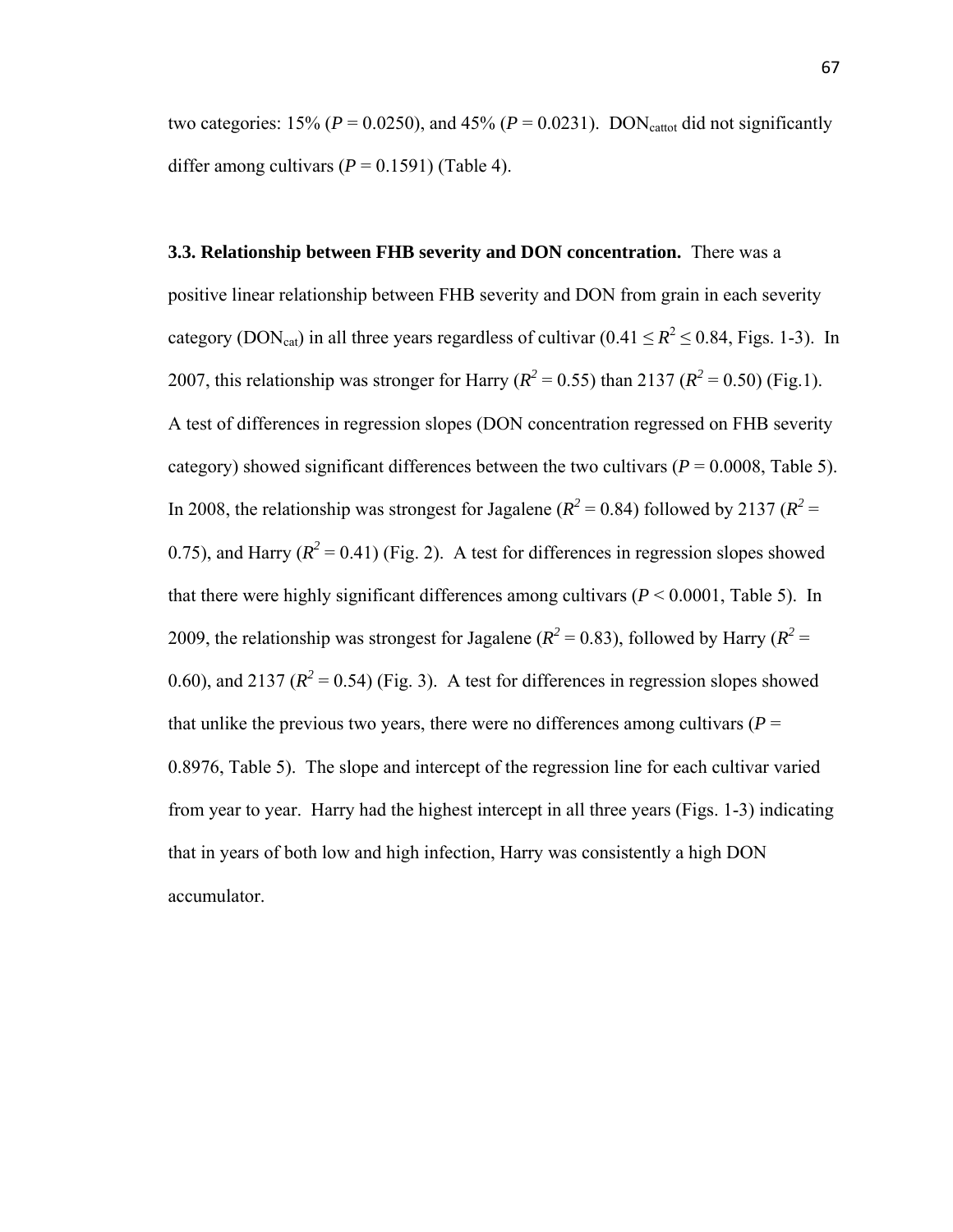#### **4. DISCUSSION**

This study has demonstrated a positive linear relationship between DON accumulation and FHB severity (Figs. 1-3). This suggests that DON accumulation in grain increases with increasing FHB severity. This relationship was found to be consistent during all three years of this study. This result is consistent with previous findings. Paul et al. (18) used meta-analysis to analyze 163 studies for associations between FHB intensity and DON concentration. They found more than 65% of all correlation coefficients to be  $> 0.50$ . However, they also found negative correlations, with correlation coefficients (*r*) ranging from -0.58 to 0.99. In the current study, all associations between FHB severity and DON were linear and positive. This may be due to the fact that in the current study, spikes with increasing FHB severity categories were systematically identified and FHB severity in these categories was correlated to DON concentration in individual cultivars, whereas in the study of Paul et al. (18), *r* values were obtained from many different studies by correlating several FHB intensity parameters (incidence, severity, index, and *Fusarium*-damaged kernels (FDK)) with DON concentration. In controlled environment studies, Stein et al. (29) similarly found a positive linear relationship between inoculum concentration and DON concentration in inoculated spikes of spring wheat (disease incidence and severity increased with increasing inoculum concentration).

 This study demonstrated differences among winter wheat cultivars in the relationship between FHB severity and DON concentration. The slope and intercept of the regression line (DON regressed on FHB severity) for each cultivar varied from year to year, implying that environment can influence the amount of DON that accumulates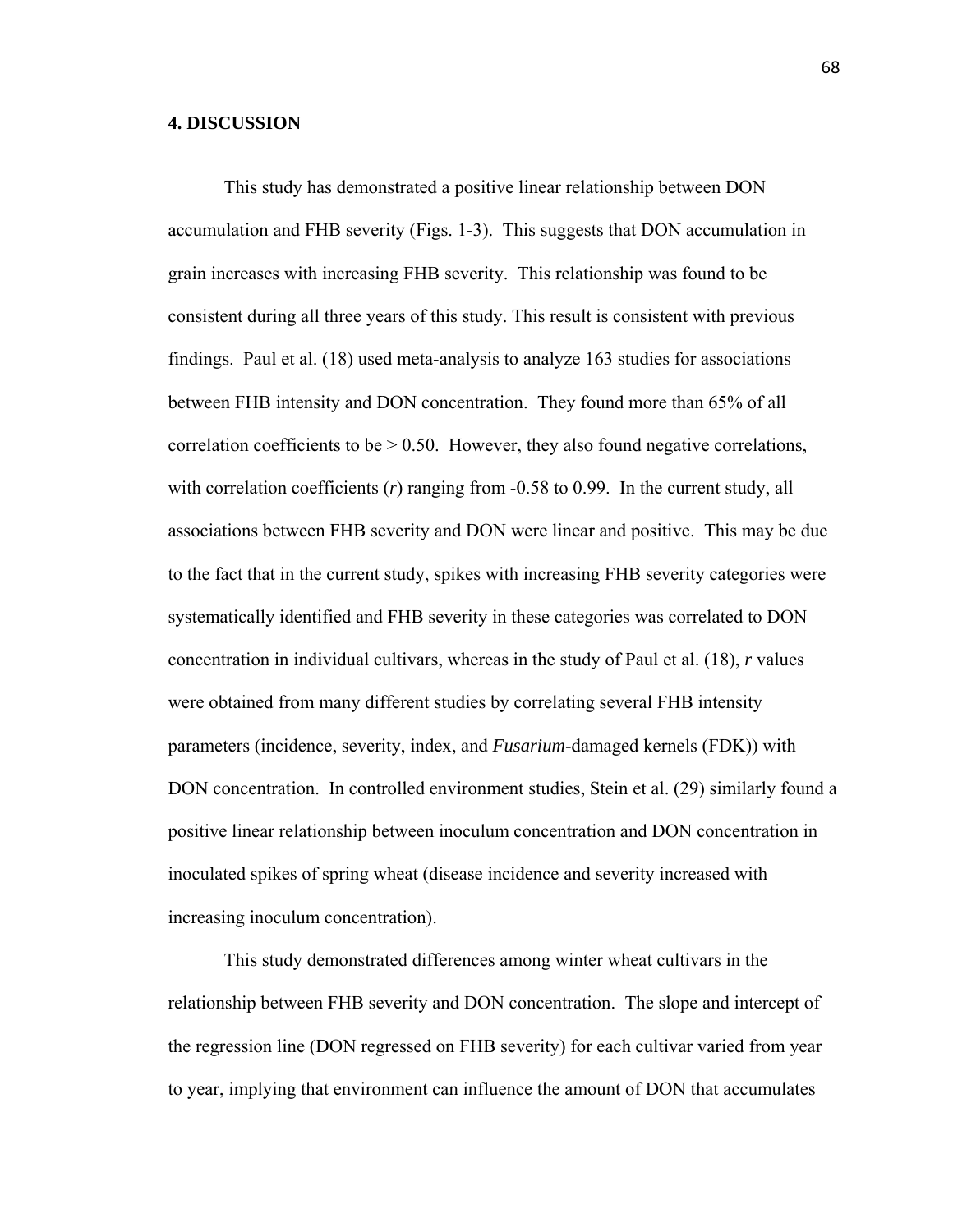per unit of FHB severity, as evidenced by the significant effect of year and the significant interaction between year and cultivar (Table 2). Harry consistently had the highest intercept, implying that Harry, with a moderately resistant FHB phenotype, accumulated more DON than the susceptible 2137. Paul et al. (26) reported differences in the slope and intercept of the regression line between FHB intensity and DON concentration between wheat types (spring versus winter wheat). In contrast, this study reports differences in these parameters in individual cultivars within a wheat type (winter wheat). These differences imply that winter wheat cultivars differ in the amount of DON they accumulate per unit of FHB severity.

Harry had a significantly lower FHB index (disease assessment in plots) than 2137 in 2007 and 2008 when disease intensity was high. This result is consistent with the results of separate studies conducted concurrently with this study (25). In 2009, FHB intensity was very low compared to 2007 and 2008. Hence, cultivars did not differ in FHB index. The higher (but non-significant) FHB index in Harry in 2009 (Table 3) was due to the timing of rain and flowering. It was dry during the three weeks in May preceding flowering of 2137 and Jagalene, as well as during flowering of these two cultivars (Table 1). However, rainfall coincided with flowering of the late maturing Harry in late May to early June, hence more FHB infections occurred in Harry compared to 2137 and Jagalene.

 The fact that Harry, a moderately resistant cultivar, accumulated more DON than the susceptible 2137 and accumulated DON amounts comparable to Jagalene, also a susceptible cultivar, suggests that cultivars with resistance to FHB are not necessarily resistant to DON accumulation. Results from this study are in agreement with the results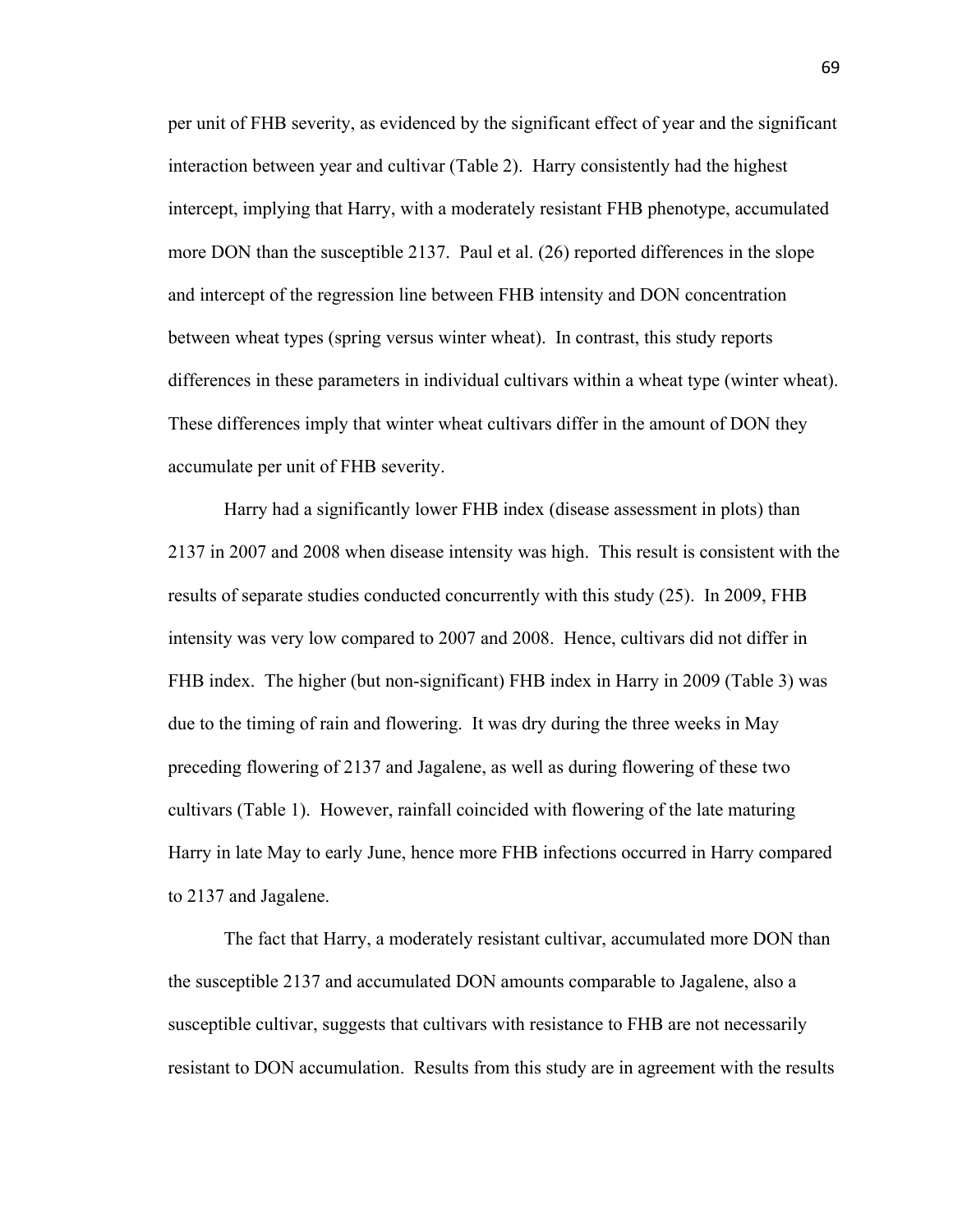of Lemmens et al. (13), who also found genotypic differences in DON accumulation when ten winter wheat genotypes were inoculated with a DON-producing *F. culmorum* strain and kept under mist-irrigated or non-irrigated conditions. Cowger et al. (4) similarly demonstrated differences in DON accumulation among winter wheat cultivars in a misted field nursery. However, in the study of Cowger et al. (4), moderately resistant cultivars accumulated less DON than susceptible cultivars whereas in this study the moderately resistant Harry accumulated more DON than the susceptible 2137. The reason for the greater accumulation of DON in the moderately resistant Harry compared to the susceptible 2137 is not known and warrants investigation.

 Harry and 2137 did not differ in yield in all three years of this study. However, Jagalene had lower yield than Harry and 2137 in the two years (2008 and 2009) it was tested. This was due to the greater susceptibility of Jagalene not only to FHB, but to several foliar diseases including leaf rust (*Puccinia triticina*), tan spot (*Pyrenophora tritici-repentis*), and Septoria tritici blotch (*Septoria tritici*) that occurred during the growing season in all three years. The very low yield in 2008 compared to 2007 and 2009 was due mainly to late planting followed by very low soil temperatures in the fall of 2007. FDK did not differ among cultivars in 2007 and 2009. However, in 2008, differences were significant, with Harry having the highest FDK and 2137 the lowest. Separate studies conducted concurrently with this study also showed inconsistency in differences in FDK among the three cultivars (25).

 In all three years of this study, cultivars did not differ in DON measured in grain bulked from plots, whereas there were differences among cultivars in DON measured in grain from symptomatic spikes in the different FHB severity categories (Tables 3 and 4).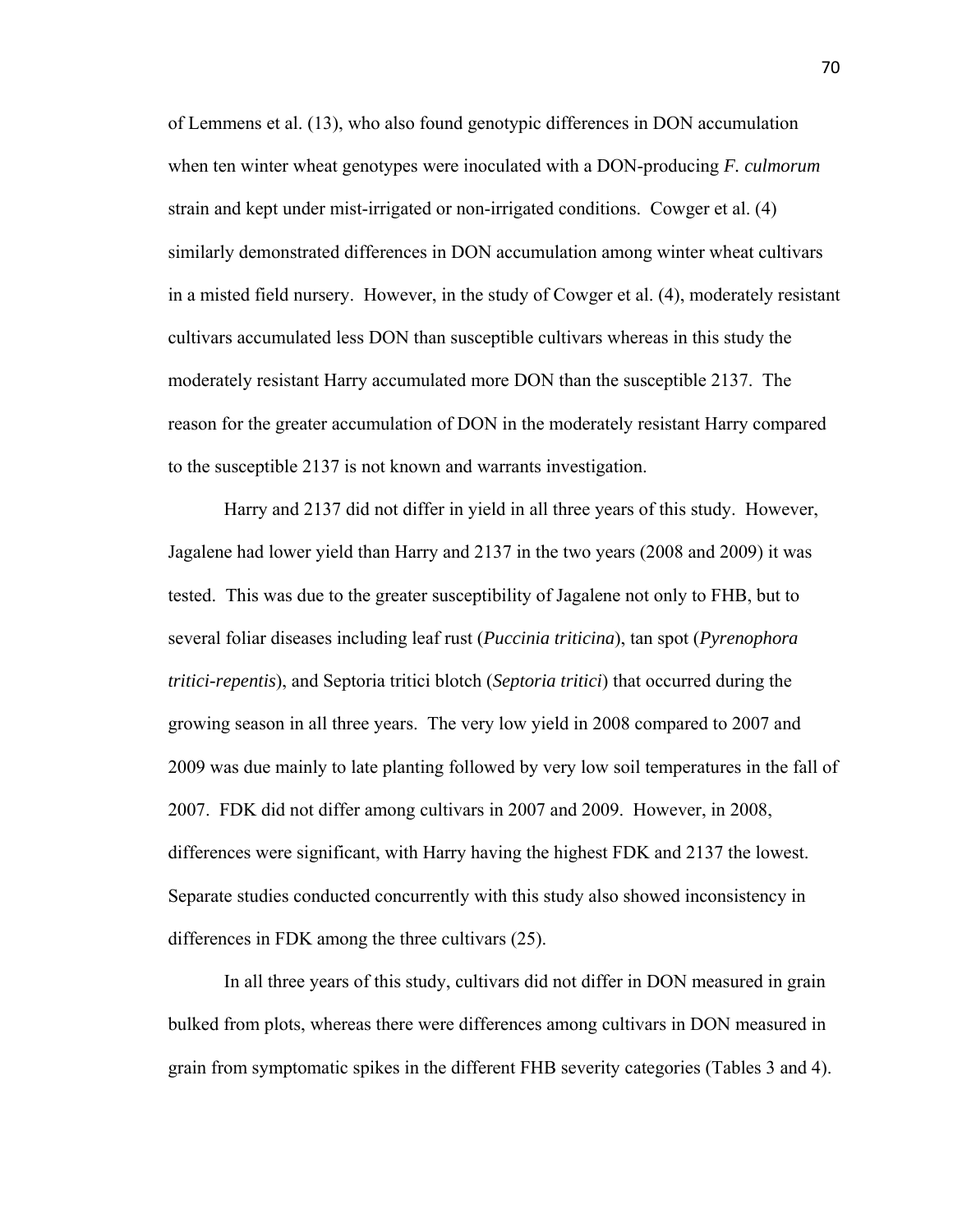In addition, in 2009 when FHB intensity was very low, cultivars did not differ in DON regardless of whether it was measured in grain bulked from plots or from symptomatic spikes. These results suggest that differences among winter wheat cultivars in DON accumulation were more discernible if DON was measured in grain from symptomatic spikes and in years when FHB intensity was high compared to grain bulked from plots and years when FHB intensity was low.

 Asymptomatic spikes (spikes that were in category zero of FHB severity) accumulated DON in all three cultivars. This is evidence of symptomless infections of wheat spikes by *F. gramineaum*. Lacey et al. (12) reported accumulation of small amounts of DON and isolation of *F. culmorum* in the absence of head blight symptoms in winter wheat. In this study, however, significant amounts of DON (up to 23.7 ppm, Table 4) were detected in spikes that apparently had no visible symptoms. It is possible that symptoms in the 0% FHB category developed after tagging of heads, but they were not noticeable due to the natural turning of spike color as the wheat crop matured.

 This study has demonstrated a positive linear relationship between FHB severity and DON concentration in winter wheat cultivars 2137, Harry, and Jagalene under Nebraska conditions. This relationship was shown to be cultivar dependent, implying that some cultivars can accumulate more DON per unit of FHB severity than others. Therefore, wheat producers should consider resistance to both FHB and DON when selecting cultivars. The cultivar Harry with a moderately resistant FHB phenotype accumulated DON amounts greater than those in the susceptible 2137 and similar to those in the susceptible Jagalene. More research is needed to determine why Harry with a moderately resistant FHB phenotype is susceptible to DON accumulation. This study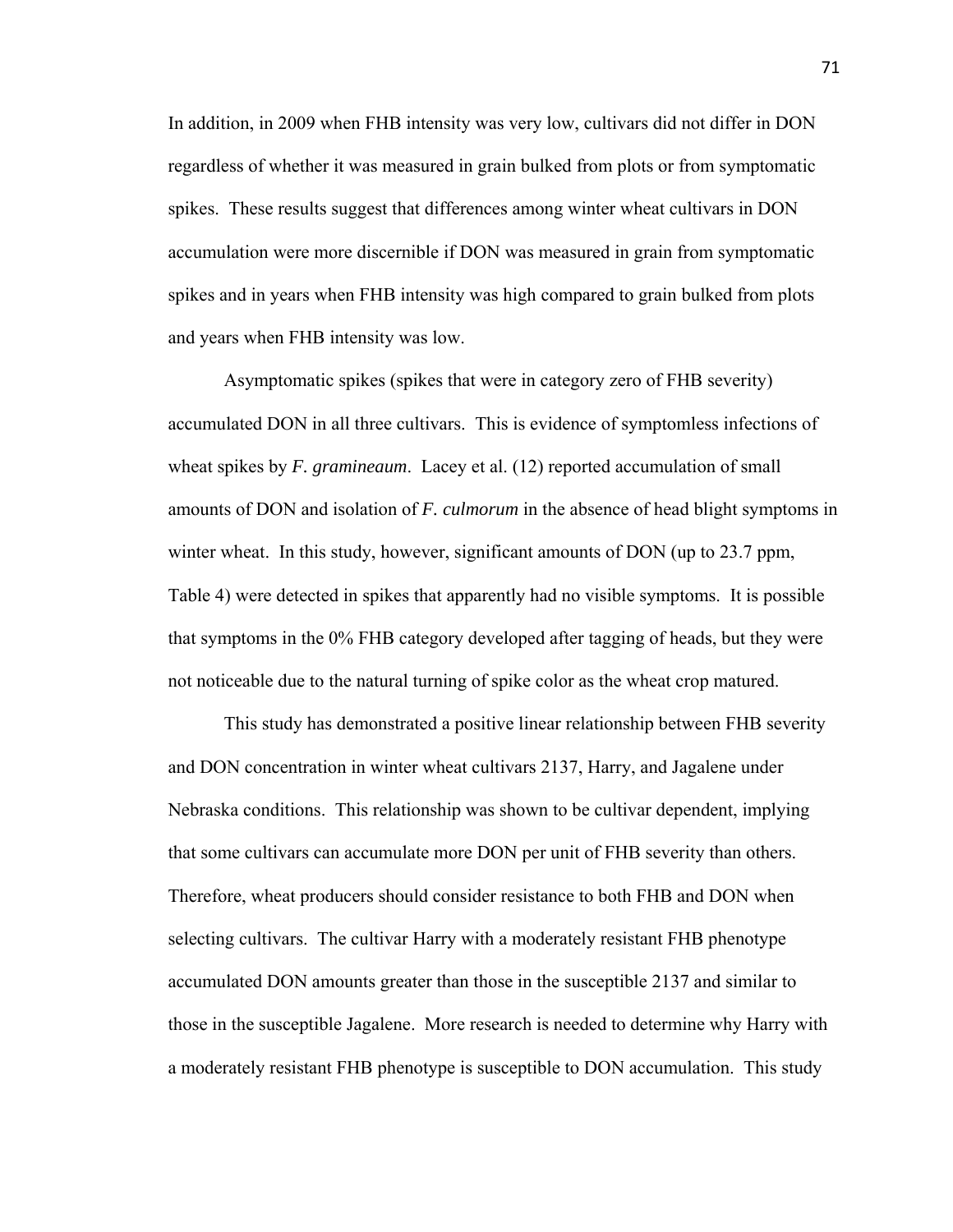also determined that differences in DON accumulation among winter wheat cultivars were more discernible in years with high disease intensity and in grain from symptomatic spikes compared to years with low disease intensity and grain bulked from plots. Small grain breeders and other researchers can use this information to more accurately determine differences in DON concentration among cultivars and breeding lines.

#### **5. LITERATURE CITED**

1. Baenziger, P. S., Beecher, B., Graybosch, R. A., Baltensperger, D. D., Nelson, L. A., McVey, D. V., Watkins, J. E., Hatchett, J. H., Chen, M. S. 2004. Registration of 'Harry' wheat. Crop Sci. 44:1474-1475.

2. Bockus, W. W., De Wolf, E. , and Wegulo, S. N. 2009. Host resistance correlated with the amount of DON reduction with fungicide on winter wheat, 2008. Plant Disease Management Reports. 3:CF008.

3. Bockus, W. W., and Wegulo, S. N. 2008. Effect of foliar fungicides on Fusarium head blight of winter wheat, 2007. Plant Disease Management Reports. 2:CF011.

4. Cowger, C., Patton-Özkurts, J., Brown-Guedira, G., and Perugini, L. 2009. Postanthesis moisture increased *Fusarium* head blight and deoxynivalenol levels in North Carolina winter wheat. Phytopathology. 99:320-327.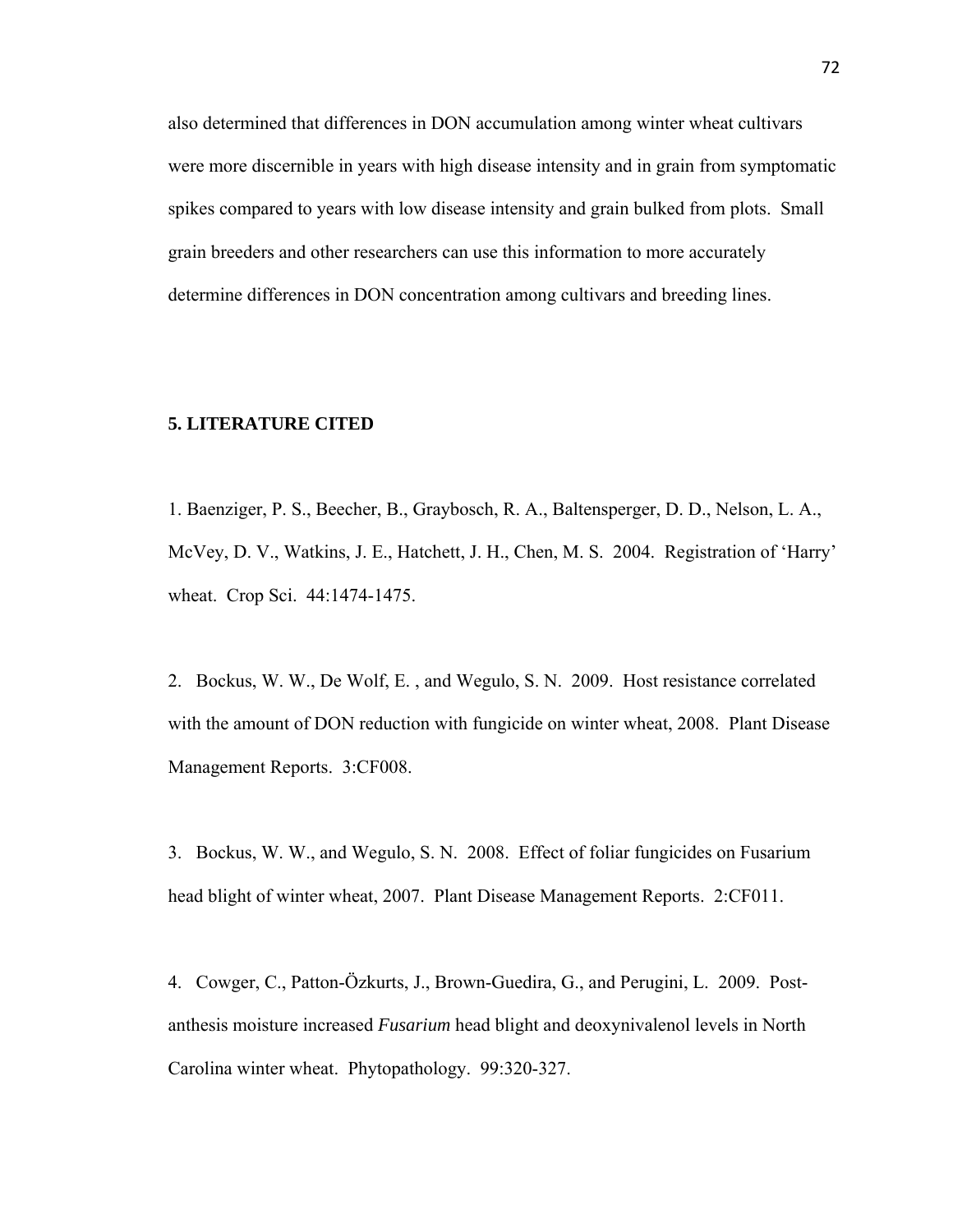5. De Wolf, E. D., Bockus, W. W., and Whitworth, J. R. 2010. Wheat variety disease and insect ratings 2010. MF-991. Kansas State University Agricultural Experiment Station and Cooperative Extension Service.

6. Dexter, J. E., and Nowicki, T. W. 2003. Safety assurance and quality assurance issues associated with *Fusarium* head blight in wheat. In K. J. Leonard, W. R. Bushnell, eds; Fusarium head blight of wheat and Barley. APS Press, St. Paul, MN, pp 420-460.

7. Dowell, F. E., Maghirang, E. B., Graybosch, R. A., Baenziger, P. S., Baltensperger, D. D., and Hansen, L. E. 2006. An automated near-infrared system for selecting individual kernels based on specific quality characteristics. Cereal Chem. 83:537-543.

8. Gomez, A. K., and Gomez, A. A. 1984. Statistical Procedures for Agricultural Research. Second Edition. John Wiley & Sons, New York, NY.

9. Hernandez Nopsa, J., and Wegulo, S. N. 2009. Effect of cultivar on the relationship between Fusarium head blight severity and deoxynivalenol concentration in winter wheat. Phytopathology. 99:S53 (abstr.).

10. Kansas Agricultural Statistics Service. 2006. Jagalene captures number one.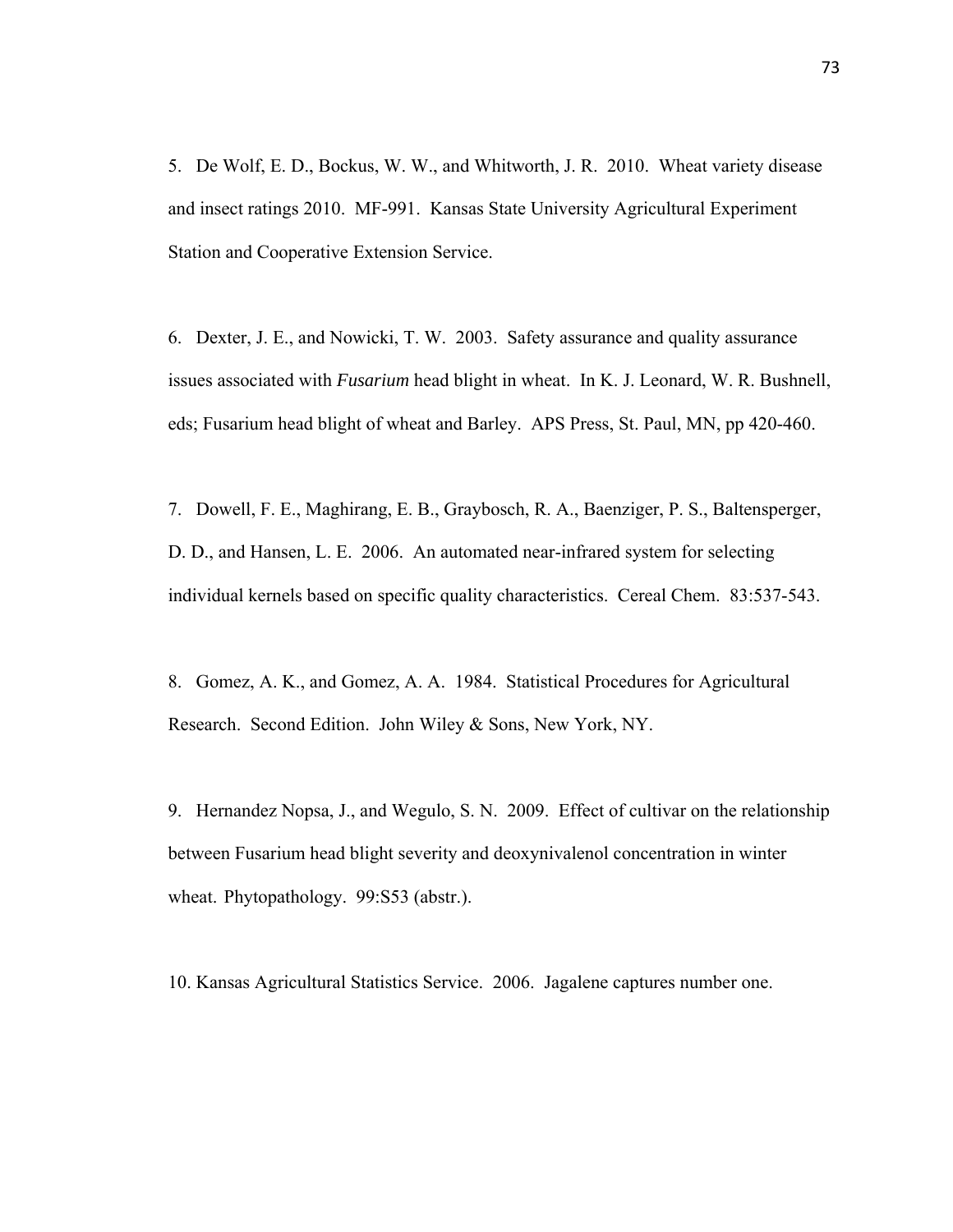11. Koch, H. J., Pringas, C., and Maerlaender, B. 2006. Evaluation of environmental and management effects on Fusarium head blight infection and deoxynivalenol concentration in the grain of winter wheat. Eur. J. Agron. 24:357-366.

12. Lacey, J., Bateman, G. L., and Mirocha, C. J. 1999. Effects of infection time and moisture on development of ear blight and deoxynivalenol production by *Fusarium* spp. in wheat. Ann. Appl. Biol. 134:277-283.

13. Lemmens, M., Buerstmayr, H., Krska, R., and Schuhmacher, R. 2004. The effect of inoculation treatment and long-term application of moisture on Fusarium head blight symptoms and deoxynivalenol contamination in wheat grains. Eur. J. Plant Pathol. 110:299-308.

14. McMullen, M. P., Jones, R., and Gallenberg, D. 1997. Scab of wheat and barley: a re-emerging disease of devastating impact. Plant Dis. 81:1008-1021.

15. Mesterhazy, A., Bartok, T., and Lamper, C. 2003. Influence of wheat cultivar, species of *Fusarium*, and isolate aggressiveness on the efficacy of fungicides for control of Fusarium head blight. Plant Dis. 87:1107-1115.

16. Mesterhazy, A., Bartok, T., Mirocha, C. G., and Komoroczy, R. 1999. Nature of wheat resistance to Fusarium head blight and the role of deoxynivalenol for breeding. Plant Breeding. 118:97-110.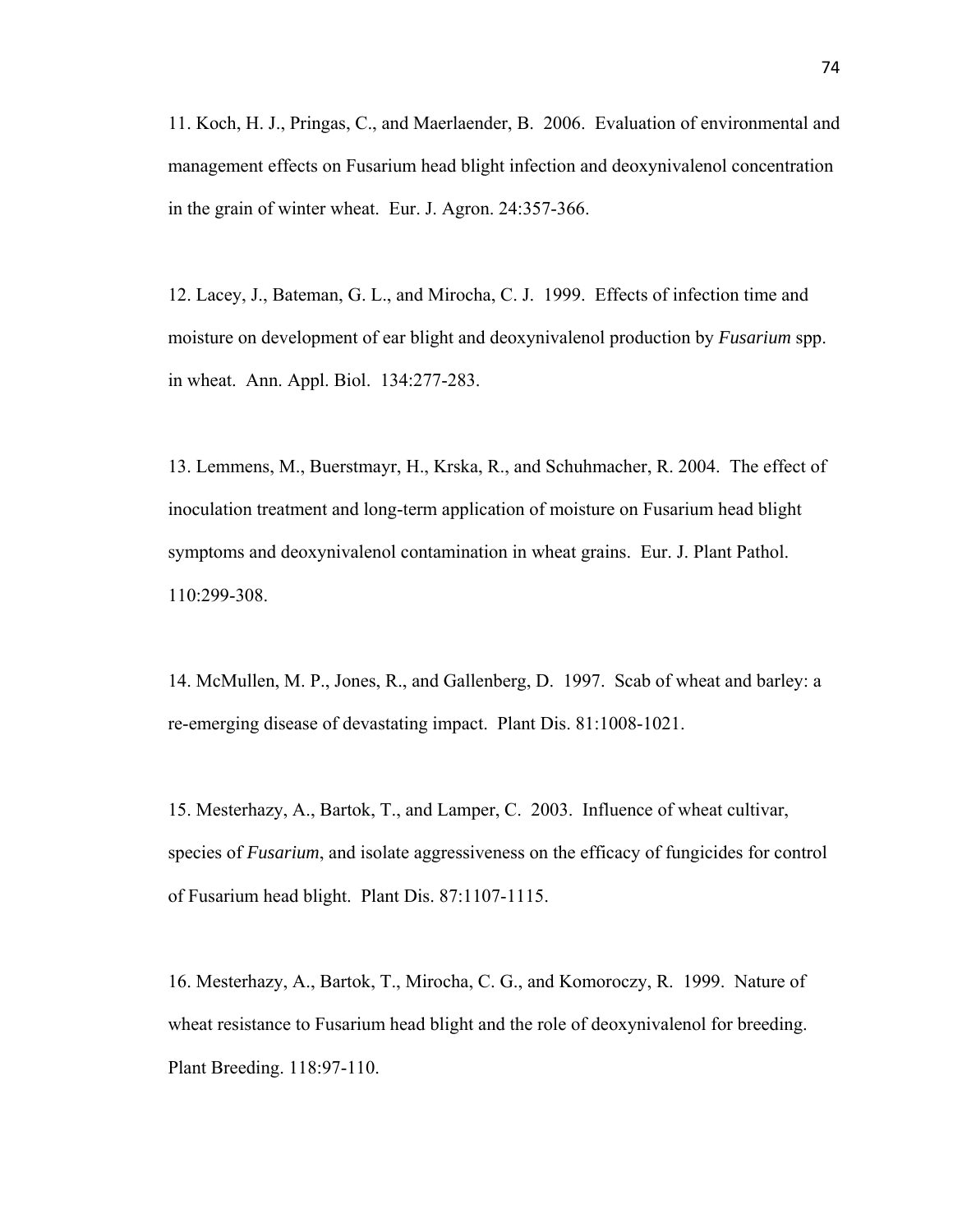17. Parry, D.W., Jenkinson, P., and McLeod, L. 1995. Fusarium ear blight (scab) in small grain cereals - a review. Plant pathology. 44:207-238.

18. Paul, P. A., Lipps, P. E., Madden, L. V. 2005. Relationship between visual estimates of Fusarium head blight intensity and deoxynivalenol accumulation in harvested wheat grain: A meta-analysis. Phytopathology. 95:1225-1236.

19. Paul, P. A., Lipps, P. E., Madden, L. V. 2006. Meta-analysis of regression coefficients for the relationship between Fusarium head blight and deoxynivalenol content of wheat. Phytopathology. 96:951-961.

20. Ransom, J. K., and McMullen, M. P. 2008. Yield and disease control on hard winter wheat cultivars with foliar fungicides. Agronomy J. 100:1130-1137.

21. Sears, R. G., Martin, T. J., and Shroyer, J. P. 1996. 2137 hard red winter wheat. Cooperative Extension Service, Kansas State University, Manhattan, Kansas. L-906.

22. Steel, R. G. D., Torrie, J. H., and Dickey, D. A. 1997. Principles and Procedures of Statistics. A Biometrical Approach. Third Edition. McGraw-Hill, New York, NY.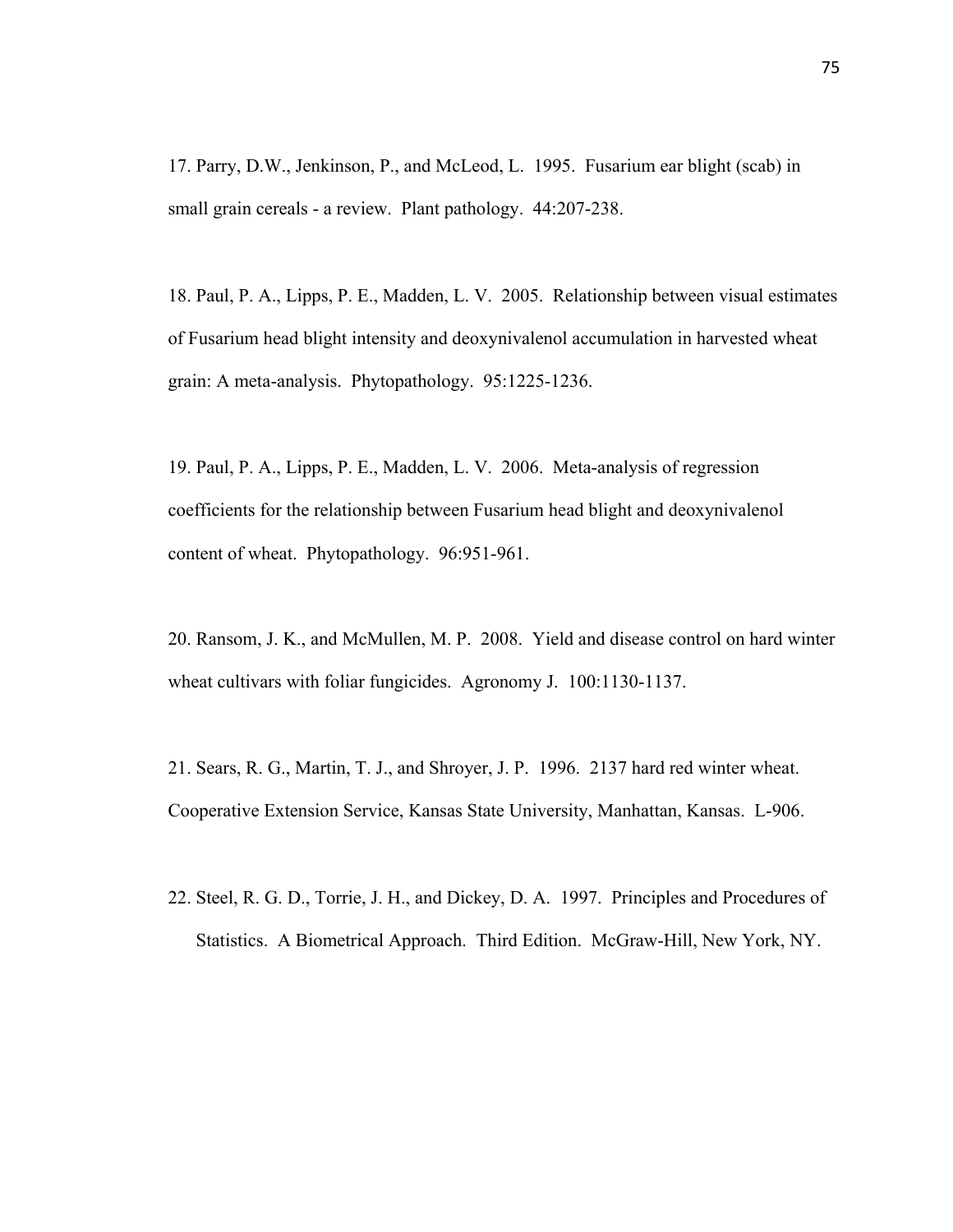23. Stein, J. M., Osborne, L. E., Bondalapati, K. D., Glover, K. D., and Nelson, C. A. 2009. Fusarium head blight and deoxynivalenol concentration in wheat response to *Gibberella zeae* inoculum concentration. Phytopathology. 99:759-764.

24. Tacke, B. K., and Casper, H. H. 1996. Determination of deoxynivalenol in wheat, barley, and malt by column cleanup and gas chromatography with electron capture detection. J. Assoc. Off. Anal. Chem. 79:472-475.

25. Wegulo, S. N., Bockus, W. W., Hernandez Nopsa, J., De Wolf, E. D., and Eskridge, K. M. 2011. Effects of integrating cultivar resistance and fungicide application on Fusarium head blight and deoxynivalenol in winter wheat. Plant Dis. (accepted).

26. Wegulo, S. N., and Dowell, F. E. 2008. Near-infrared versus visual sorting of *Fusarium*-damaged kernels in winter wheat. Can. J. Plant Sci. 88:1087-1089.

27. Wegulo, S. N., Hernandez Nopsa J., and Bockus W. W. 2009. Effects of Prosaro fungicide and cultivars on head blight of wheat. Plant Disease Management Reports. 3:CF028.

28. Zadoks, J. C., Chang, T. T. and Konzak, C. F. 1974. A decimal code for the growth stages of cereals. Weed Res. 14:415-421.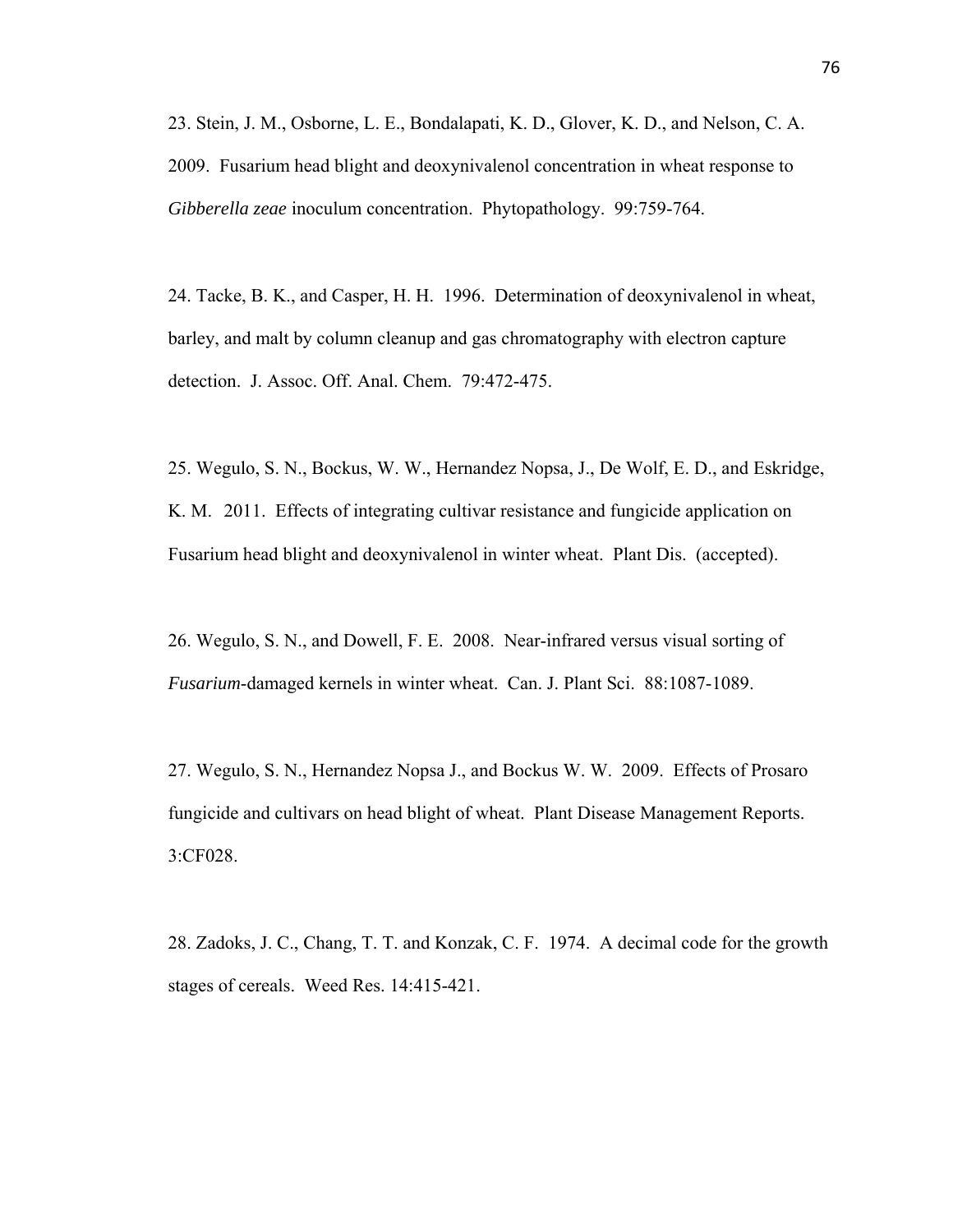## **6. TABLES**

|      | <b>Total rain</b> | Average | <b>RH</b>         | Average     | Average     | Average     |  |
|------|-------------------|---------|-------------------|-------------|-------------|-------------|--|
|      | (cm)              | RH (%)  | Range             | Min         | <b>Max</b>  | <b>Temp</b> |  |
|      |                   |         | (%)               | <b>Temp</b> | <b>Temp</b> | $(^0C)$     |  |
|      |                   |         |                   | $(^0C)$     | $(^0C)$     |             |  |
| 2007 |                   |         |                   |             |             |             |  |
| May  | 16.0              | 68.1    | $46.3 - 91.1$     | 12.4        | 25.0        | 18.7        |  |
| June | 4.0               | 70.2    | 15.4<br>43.4-90.6 |             | 28.1        | 21.8        |  |
| 2008 |                   |         |                   |             |             |             |  |
| May  | 13.7              | 65.6    | 35.5-93.8         | 8.4         | 22.2        | 15.3        |  |
| June | 23.4              | 70.0    | 48.0-90.9         | 15.4        | 28.4        | 21.9        |  |
| 2009 |                   |         |                   |             |             |             |  |
| May  | 2.5               | 58.4    | 37.7-85.8         | 9.5         | 24.5        | 17.0        |  |
| June | 10.7              | 75.5    | 40.1-94.8         | 15.2        | 27.1        | 21.1        |  |

**Table 1.** Weather parameters in May and June at Mead, NE, 2007-2009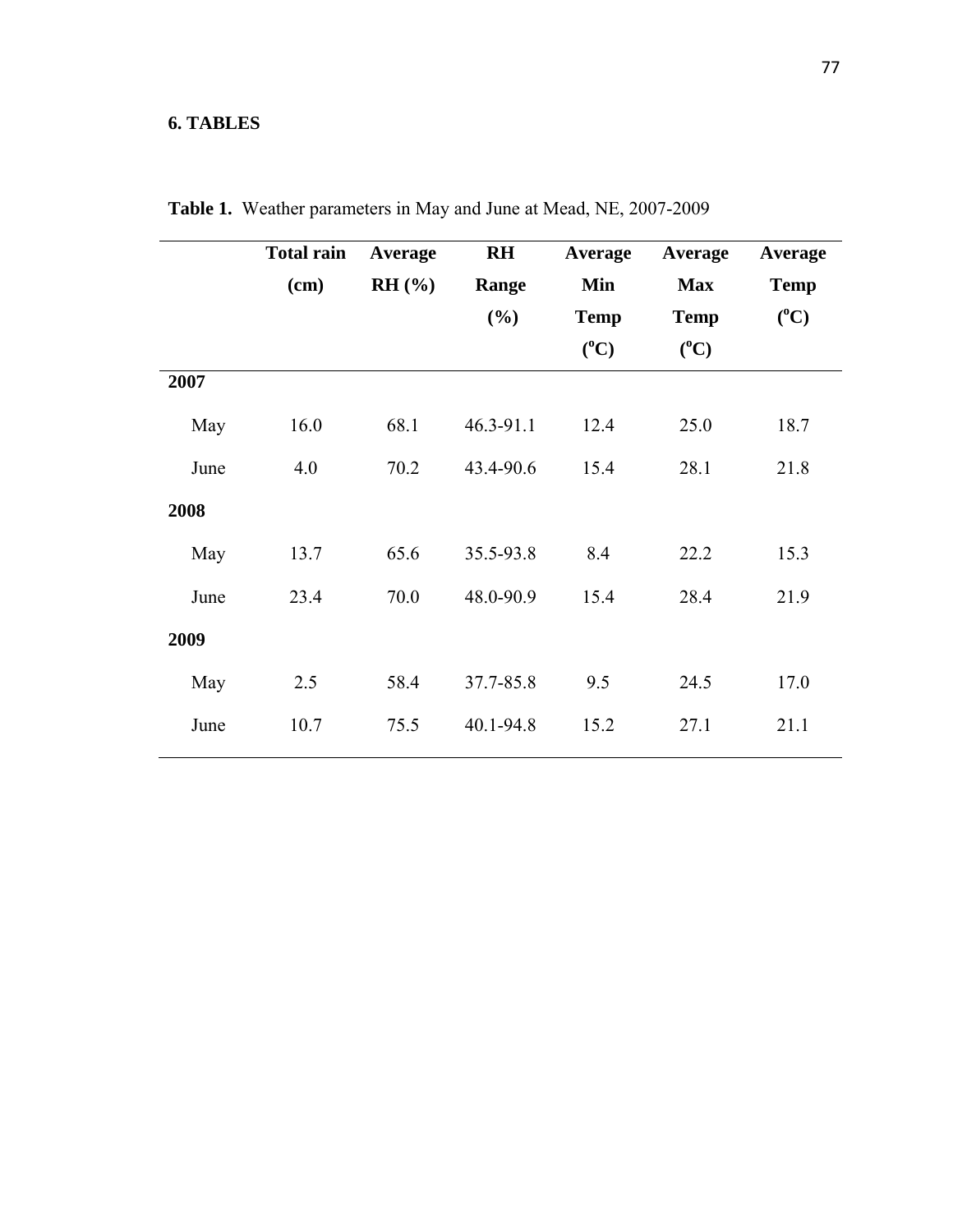| <b>Source of variation</b> | d.f.           | <b>Mean square</b> |              |            |                                       |                                         |                                         |  |  |
|----------------------------|----------------|--------------------|--------------|------------|---------------------------------------|-----------------------------------------|-----------------------------------------|--|--|
|                            |                | <b>Index</b>       | <b>Yield</b> | <b>FDK</b> | $\text{DON}_{\text{plot}}^{\text{a}}$ | $\text{DON}_\text{catavg}$ <sup>b</sup> | $\text{DON}_{\text{cattot}}^{\text{c}}$ |  |  |
| Year $(Y)$                 | $\overline{2}$ | 1159.35****        | 2526.91****  | 2321.45*   | 172.99****                            | 932.12****                              | 165593.69****                           |  |  |
| Reps (Year)                | 6              | 19.14              | 33.93        | 100.90     | 5.20                                  | 8.85                                    | 1470.77                                 |  |  |
| Cultivar $(C)$             |                | $467.16**$         | 174.22       | 327.68     | 4.10                                  | 175.47**                                | 27043.63**                              |  |  |
| $Y \times C$               | $\overline{2}$ | $469.16***$        | 147.19       | 116.18     | $3.47*$                               | $60.89*$                                | 11041.03*                               |  |  |
| Pooled error               | 6              | 14.22              | 32.07        | 348.11     | 1.45                                  | 6.04                                    | 1012.34                                 |  |  |
| Total                      | 17             |                    |              |            |                                       |                                         |                                         |  |  |

**Table 2.** Year and cultivar effects on Fusarium head blight (FHB) index, yield, *Fusarium*-damaged kernels (FDK), and deoxynivalenol (DON) concentration

in two winter wheat cultivars (Harry, and 2137), 2007-2009

<sup>a</sup>DON measured in grain bulked from plots.

b<sub>DON</sub> averaged across FHB severity categories (11 categories in 2007 and 2009, 13 categories in 2008).

<sup>c</sup>Total DON in all FHB severity categories.

\*  $0.01 \le P \le 0.05$ 

\*\*  $0.001 \le P \le 0.01$ 

\*\*\* 0.0001 ≤ *P* ≤ 0.001

\*\*\*\* *P* ≤ 0.0001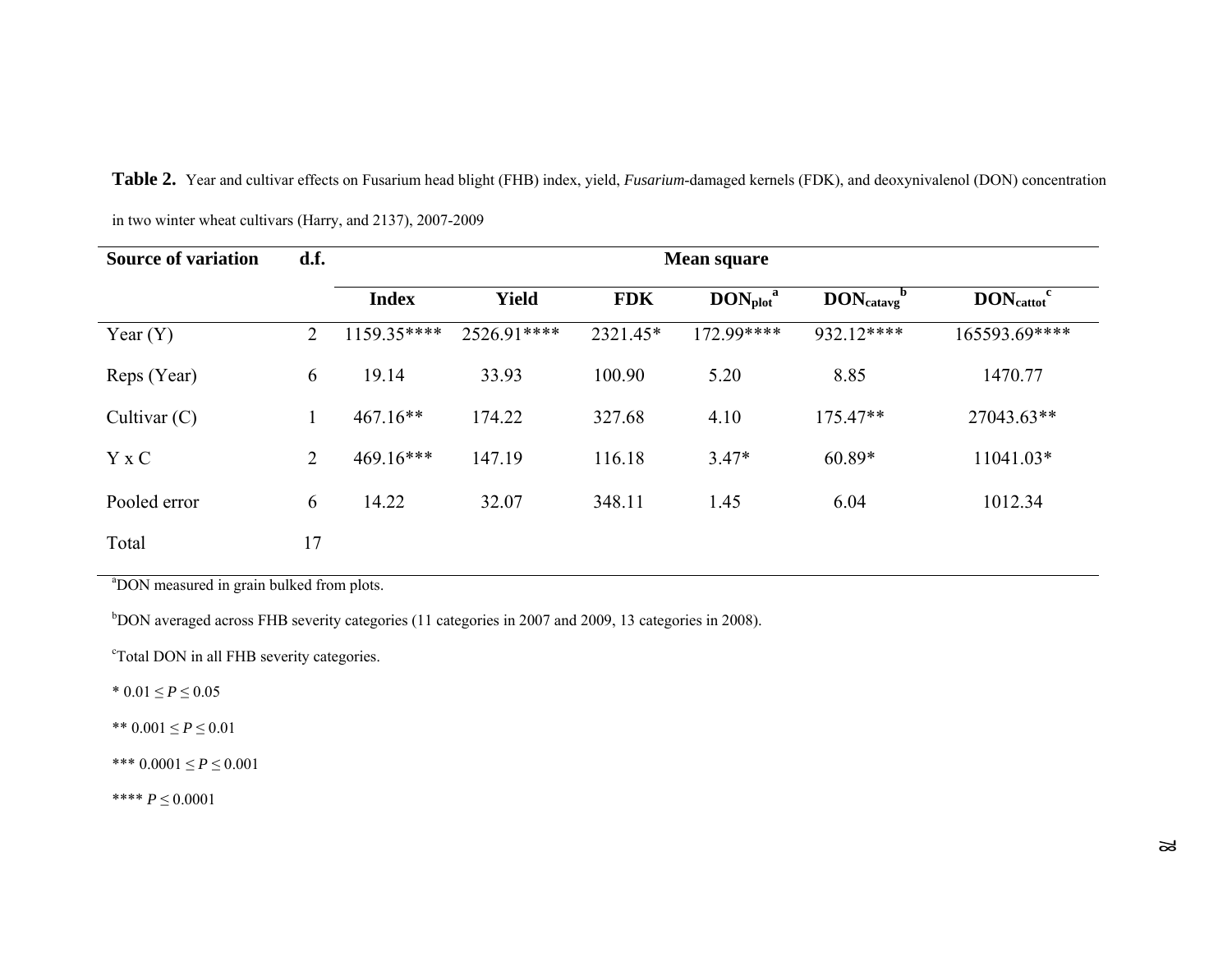**Table 3.** Fusarium head blight (FHB) index, yield, *Fusarium*-damaged kernels (FDK), deoxynivalenol concentration in grain harvested from plots (DON<sub>plot</sub>), and average deoxynivalenol concentration from grain harvested from tagged heads in increasing FHB severity categories (DON<sub>catavg</sub>) in three winter wheat cultivars, 2007-2009

| Year | <b>Cultivar</b> | <b>Index</b> <sup>a</sup>        | Yield               | <b>FDK</b>            | $\text{DON}_{\text{plot}}$ | <b>DON</b> catavg |
|------|-----------------|----------------------------------|---------------------|-----------------------|----------------------------|-------------------|
|      |                 | (%)                              | (kg/ha)             | (%)                   | (ppm)                      | (ppm)             |
| 2007 | Harry           | $16.\overline{7^{b}}$            | $2707.8^{a}$        | $19.7^{\circ}$        | $1.1^{\overline{a}}$       | 2.9 <sup>a</sup>  |
|      | 2137            | 45.7 <sup>a</sup>                | $3957.5^a$          | $12.7^a$              | $1.5^a$                    | $0.9^b$           |
| 2008 | Harry           | $12.\overline{0}^{\overline{b}}$ | $544.2^{ab}$        | $64.0^a$              | 11.9 <sup>a</sup>          | $32.2^{\rm a}$    |
|      | 2137            | $19.7^{b}$                       | $624.9^{\rm a}$     | $46.0^\circ$          | $9.3^{\rm a}$              | $18.6^{b}$        |
|      | Jagalene        | $29.3^{\text{a}}$                | $208.3^{b}$         | $55.3^{b}$            | $12.5^{\rm a}$             | $29.1^{ab}$       |
| 2009 | Harry           | $6.5^{\mathrm{a}}$               | 2351.7 <sup>a</sup> | $30.4^{\overline{a}}$ | $1.7^{\rm a}$              | 8.0 <sup>a</sup>  |
|      | 2137            | 0.4 <sup>a</sup>                 | $2338.2^{a}$        | $29.8^{\rm a}$        | 1.0 <sup>a</sup>           | 4.8 <sup>a</sup>  |
|      | Jagalene        | 1.3 <sup>a</sup>                 | $1101.9^{b}$        | $27.2^a$              | 0.8 <sup>a</sup>           | 4.3 <sup>a</sup>  |

<sup>a</sup> Means within a column with in a year followed by the same letter are not significantly different according to Fisher's least significant difference test at  $P = 0.05$ .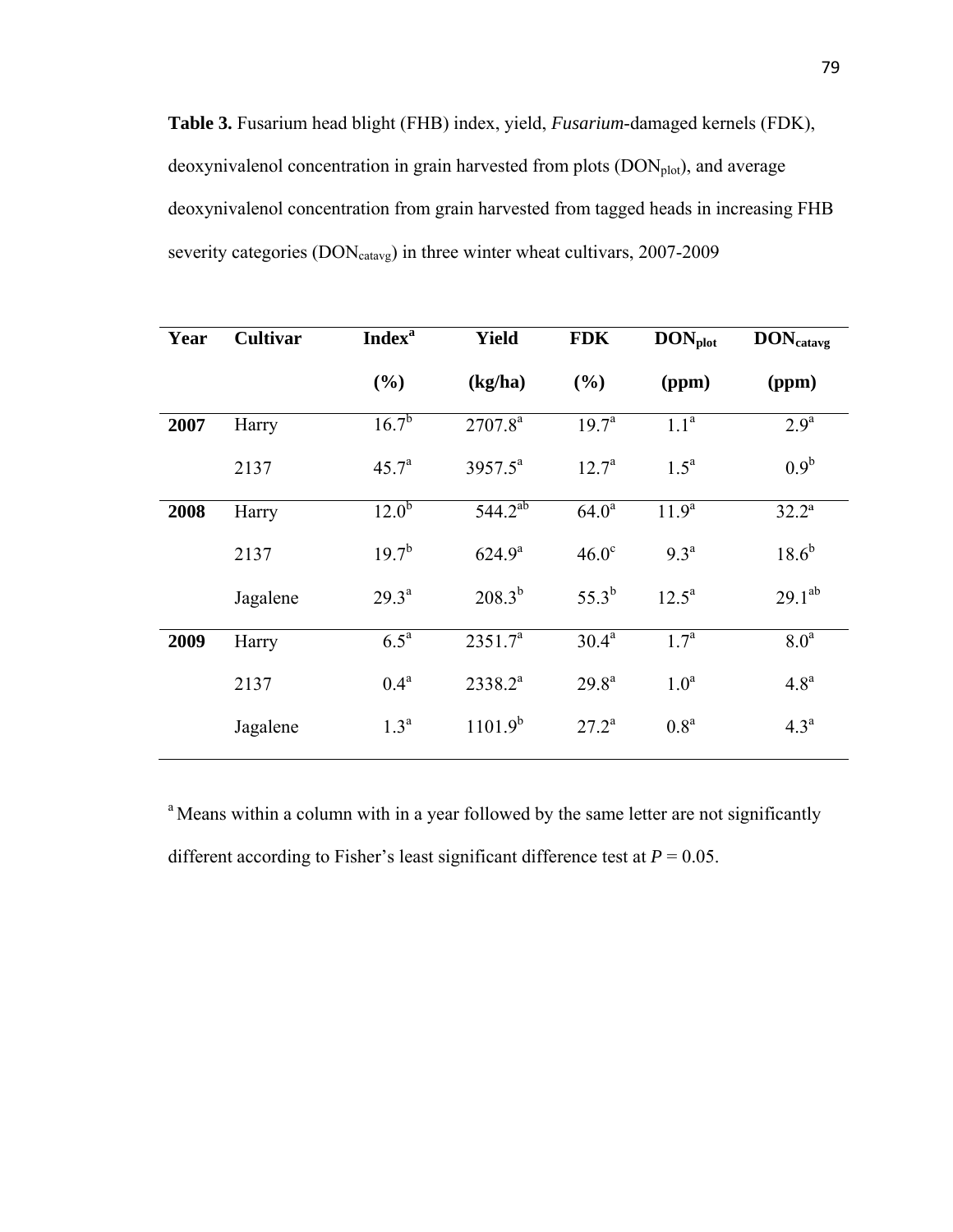| Year | Cultivar | FHB severity categories $(\% )$ |                            |                    |                  |                   |                  |                  |                   |                   |                   |                  |                |                   |                              |
|------|----------|---------------------------------|----------------------------|--------------------|------------------|-------------------|------------------|------------------|-------------------|-------------------|-------------------|------------------|----------------|-------------------|------------------------------|
|      |          | $\mathbf{0}$                    | $5\overline{)}$            | 10                 | 15               | $20\,$            | 25               | 30               | 35                | 40                | 45                | 50               | 70             | 90                | <b>DON</b> <sub>cattot</sub> |
| 2007 | Harry    | 0.4 <sup>a</sup>                | 0.4 <sup>a</sup>           | 1.7 <sup>a</sup>   | 3.0 <sup>a</sup> | 3.1 <sup>a</sup>  | 4.7 <sup>a</sup> | 4.5 <sup>a</sup> | $2.6^a$           | $2.4^{a}$         | 4.3 <sup>a</sup>  | 4.4 <sup>a</sup> | $\frac{1}{2}$  | $---$             | $31.5^a$                     |
|      | 2137     | $0^a$                           | $0^a$                      | $0.2^b$            | $1.2^a$          | 1.6 <sup>a</sup>  | 0.9 <sup>b</sup> | 1.1 <sup>b</sup> | $1.7^{\circ}$     | 1.0 <sup>a</sup>  | 0.9 <sup>b</sup>  | 1.6 <sup>b</sup> | $\sim$ $\sim$  |                   | $10.3^{b}$                   |
| 2008 | Harry    | $23.7^{\circ}$                  | $31.4^a$                   | $32.5^{\circ}$     | $32.1^a$         | $31.5^a$          | $35.2^{a}$       | $29.2^a$         | 31.6 <sup>a</sup> | $33.4^{a}$        | 30.0 <sup>a</sup> | $36.6^a$         | $33.5^a$       | $37.4^{ab}$       | $418.2^{a}$                  |
|      | 2137     | $12.9^{\rm a}$                  | $13.3^a$                   | $12.9^{b}$         | $12.4^\circ$     | 10.8 <sup>b</sup> | $17.1^b$         | $18.6^{\circ}$   | $23.1^a$          | $21.0^a$          | $23.2^a$          | $25.2^{\rm a}$   | $27.0^{\rm a}$ | $24.5^{b}$        | $241.9^{b}$                  |
|      | Jagalene |                                 | $17.5^a$ 24.9 <sup>a</sup> | $21.6^{b}$         | $22.8^{b}$       | $24.4^{\rm a}$    | $23.6^{ab}$      | $25.1^a$         | $28.9^{\rm a}$    | 30.8 <sup>a</sup> | $35.2^{\rm a}$    | $33.0^a$         | $33.7^{\circ}$ | 56.6 <sup>a</sup> | $378.0^{ab}$                 |
| 2009 | Harry    | 3.9 <sup>a</sup>                | 6.1 <sup>a</sup>           | 5.1 <sup>a</sup>   | $9.2^a$          | 6.9 <sup>a</sup>  | 8.6 <sup>a</sup> | 6.3 <sup>a</sup> | $12.2^a$          | $8.7^{a}$         | $10.2^a$          | $10.2^{\rm a}$   | $\overline{a}$ |                   | $87.5^{\circ}$               |
|      | 2137     | $2.1^{ab}$                      | $1.8^{ab}$                 | $2.8^{\mathrm{a}}$ | $4.2^b$          | $5.2^a$           | 4.6 <sup>a</sup> | 7.0 <sup>a</sup> | $7.1^{\rm a}$     | $6.6^a$           | 3.0 <sup>b</sup>  | 8.1 <sup>a</sup> | $\overline{a}$ |                   | $52.4^{\rm a}$               |
|      | Jagalene | $0.4^b$                         | 0.9 <sup>b</sup>           | 3.6 <sup>a</sup>   | 3.8 <sup>b</sup> | $3.7^{\rm a}$     | 4.9 <sup>a</sup> | 5.7 <sup>a</sup> | $6.4^a$           | 5.0 <sup>a</sup>  | $5.8^{\rm b}$     | 6.9 <sup>a</sup> | ---            | $---$             | $47.0^a$                     |

**Table 4**. Deoxynivalenol (DON) concentration by Fusarium head blight severity category in three winter wheat cultivars in field plots, 2007-2009

<sup>a</sup> Means within a column followed by the same letter are not significantly different according to Fisher's least significant difference test at  $P = 0.05$ .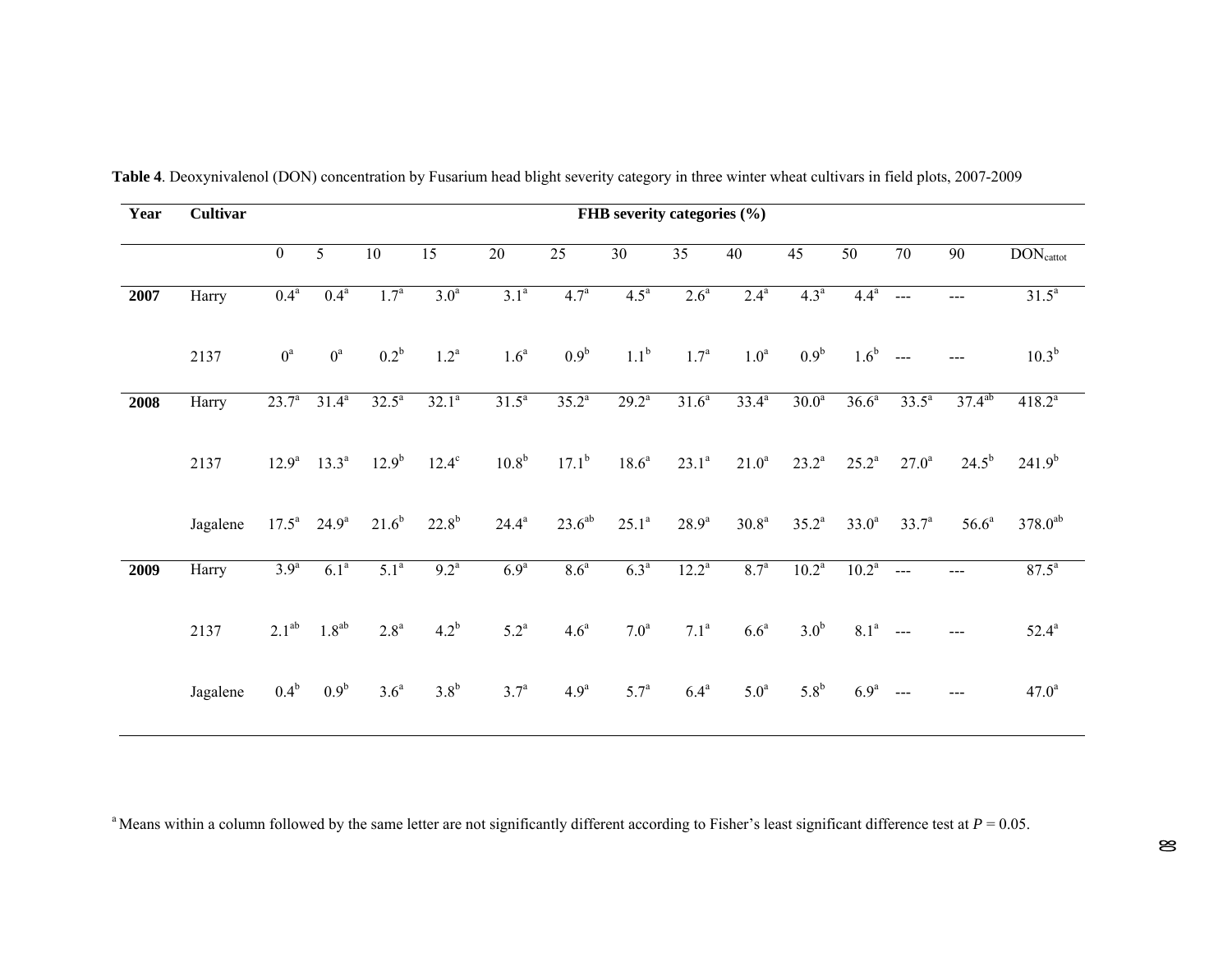| <b>Source of variation</b>               |                | d.f.           |                | <b>Mean square</b> |             |            |  |  |  |
|------------------------------------------|----------------|----------------|----------------|--------------------|-------------|------------|--|--|--|
|                                          | 2007           | 2008           | 2009           | 2007               | 2008        | 2009       |  |  |  |
| <b>Rep<sup>a</sup></b>                   | $\overline{2}$ | $\overline{2}$ | $\overline{2}$ | $2.71*$            | 81.22       | 33.89*     |  |  |  |
| Cultv <sup>b</sup>                       | $\mathbf{1}$   | $\overline{2}$ | $\overline{2}$ | $61.48***$         | 1969.73**** | 131.70**** |  |  |  |
| Error(a)                                 | $\overline{2}$ | $\overline{4}$ | $\overline{4}$ | 0.92               | 338.92****  | 43.69**    |  |  |  |
| Severity category <sup>c</sup>           |                |                |                |                    |             |            |  |  |  |
| Linear $(S)^d$                           | (1)            | (1)<br>(1)     |                | 37.73****          | 3125.19**** | 298.71**** |  |  |  |
| Quadratic $(S*S)^e$                      | (1)            | (1)            | (1)            | 9.89***            | 0.43        | 24.40      |  |  |  |
| Residual (Cat)                           | (8)            | (10)           | (8)            | $1.68*$            | 29.96       | 5.56       |  |  |  |
| $(S\text{-Linear})^*$ Cultv <sup>f</sup> | $\mathbf{1}$   | $\overline{2}$ | $\overline{2}$ | $7.72***$          | 414.32****  | 0.95       |  |  |  |
| (S-quadratic)*Cultv                      | $\mathbf{1}$   | $\overline{2}$ | $\overline{2}$ | 1.38               | 131.55*     | 0.24       |  |  |  |
| Cultv*Cat                                | $\,$ 8 $\,$    | $20\,$         | 16             | $1.67*$            | 29.96       | 5.56       |  |  |  |
| Error (b)                                | 40             | 72             | 60             | 0.59               | 27.57       | 8.74       |  |  |  |
| <b>Total</b>                             | 65             | 116            | 98             |                    |             |            |  |  |  |

Table 5. Analysis of variance to test for differences in regression slopes (DON concentration regressed on FHB severity categories) in three field-grown winter wheat cultivars, 2007-2009

<sup>a</sup> Replications.

<sup>b</sup> Winter wheat cultivars: Harry and 2137 (2007); Harry, 2137, and Jagalene (2008 and 2009).

 $c$  FHB severity categories in wheat spikes (2007 and 2009 categories were 0, 5, 10, 15, 20, 25, 30, 35, 40,

<sup>d</sup>Test for linear model.

<sup>e</sup>Test for quadratic model.

f Test for differences among slopes.

\*  $0.01 \le P \le 0.05$ 

\*\* 0.001 ≤ *P* ≤ 0.01

\*\*\* 0.0001 ≤ *P* ≤ 0.001

\*\*\*\* *P* ≤ 0.0001

<sup>45,</sup> and 50%. 2008 additionally had 70 and 90%).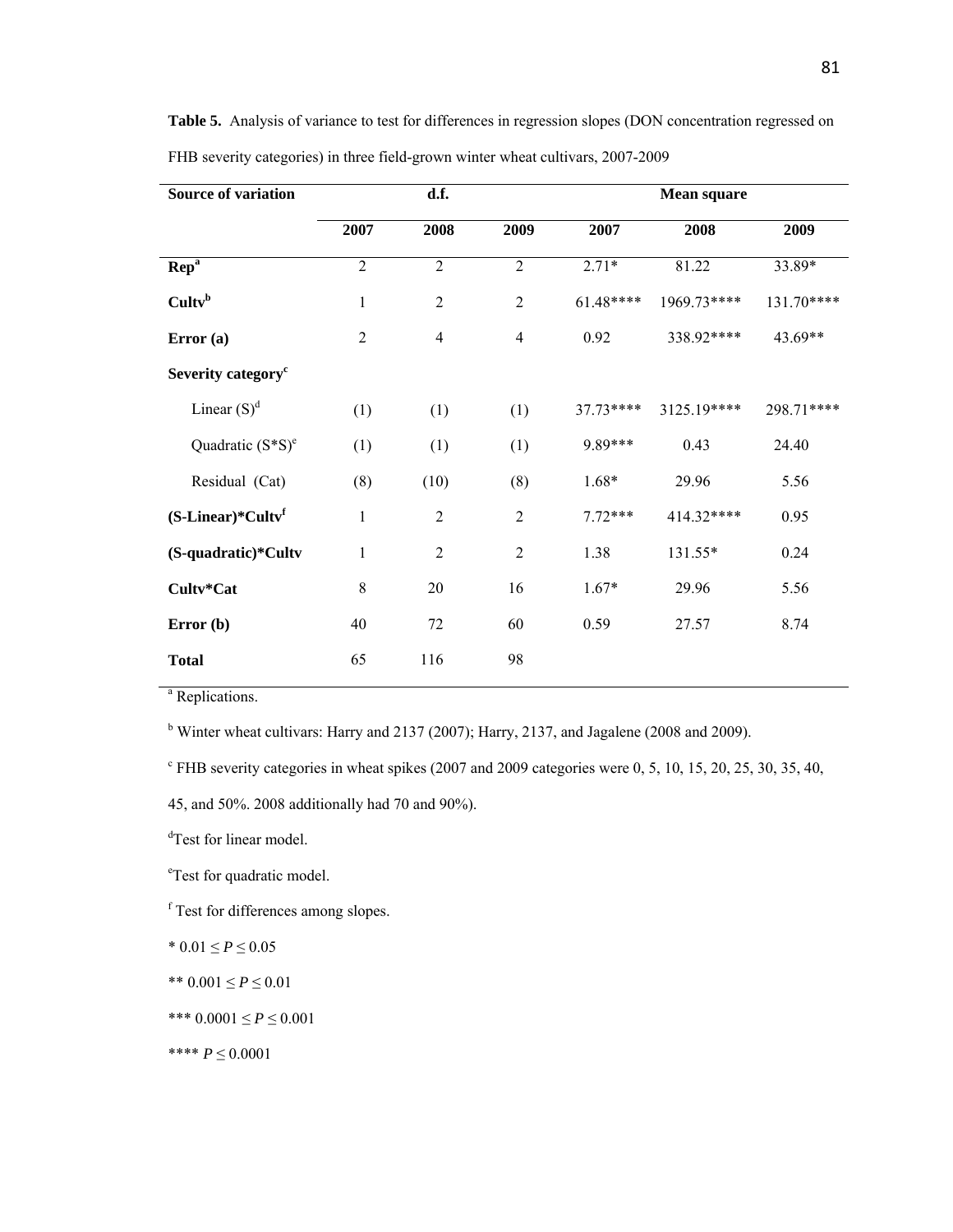#### **7. FIGURE CAPTIONS**

Fig. 1. Linear regression of DON on FHB severity in winter wheat cultivars Harry and 2137 in field experiments conducted in 2007.

Fig. 2. Linear regression of DON on FHB severity in winter wheat cultivars Harry, 2137, and Jagalene in field experiments conducted in 2008.

Fig. 3. Linear regression of DON on FHB severity in winter wheat cultivars Harry, 2137, and Jagalene in field experiments conducted in 2009.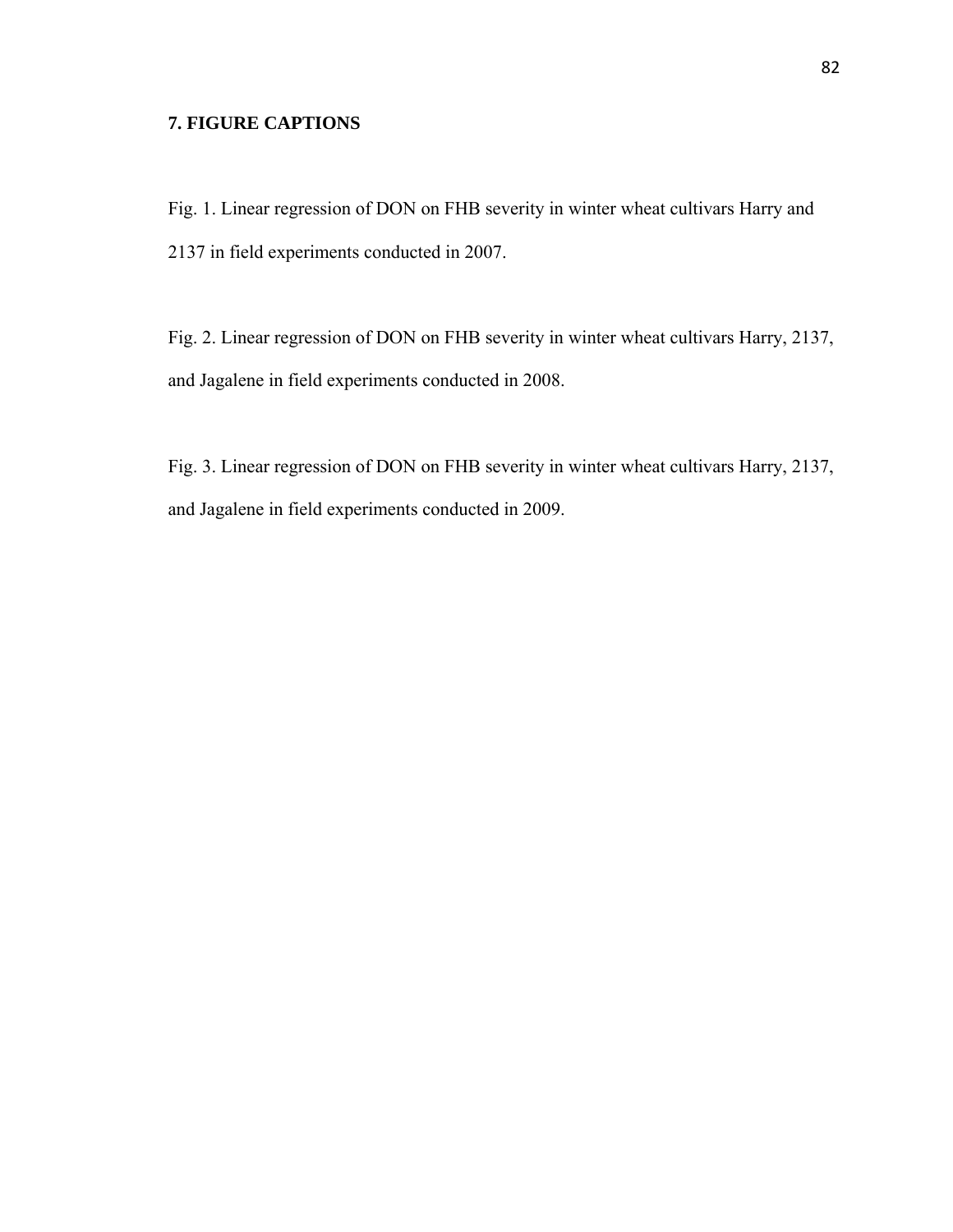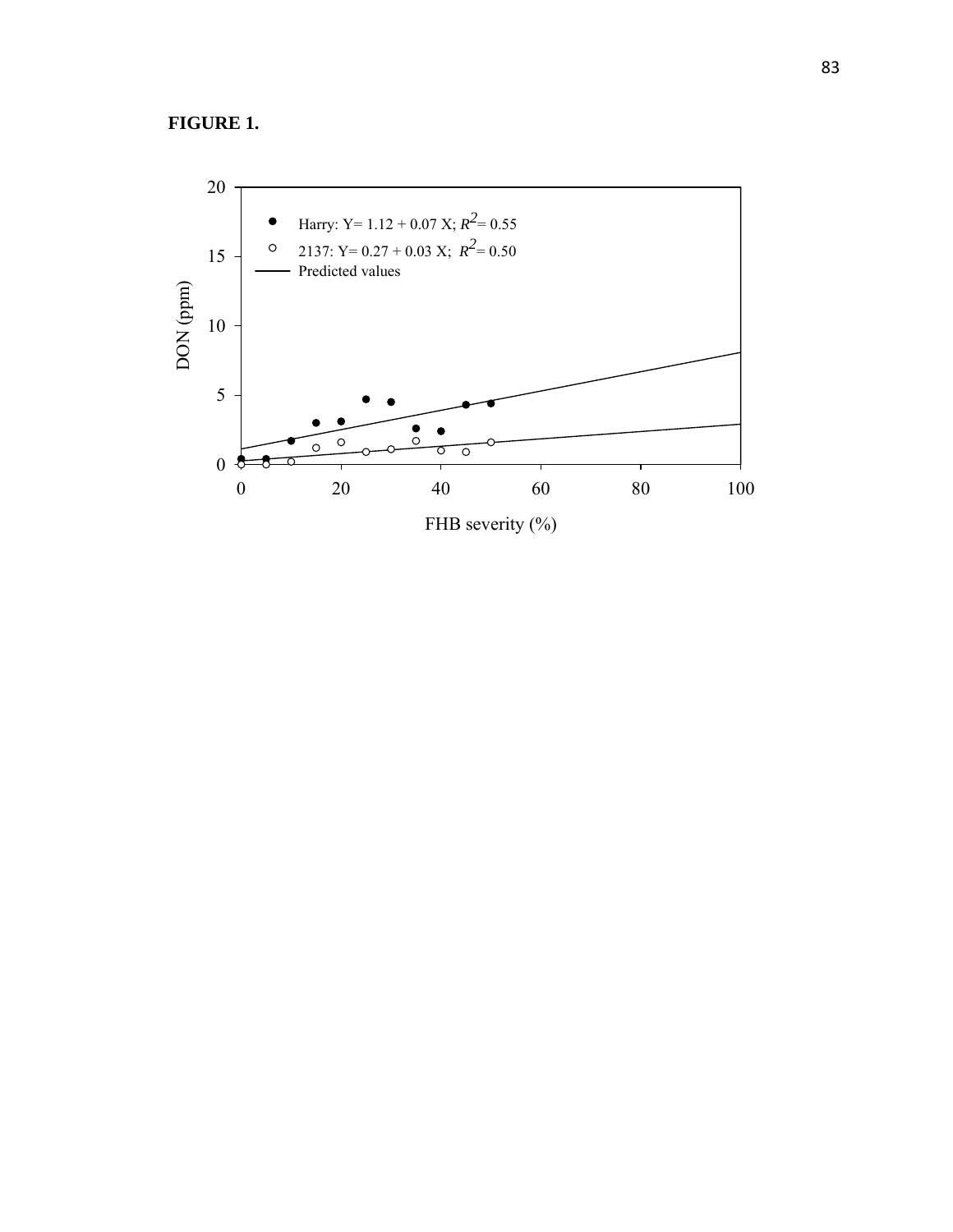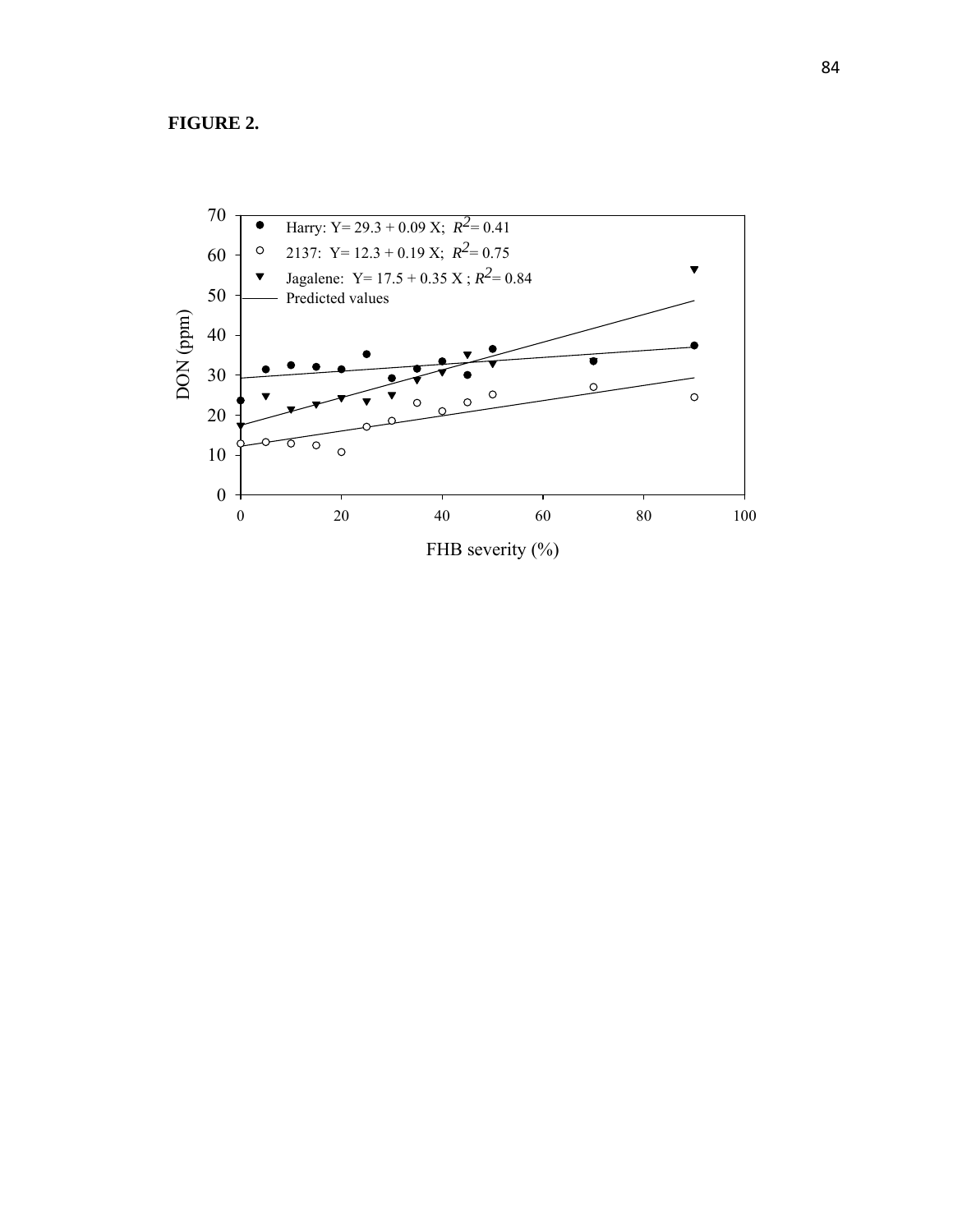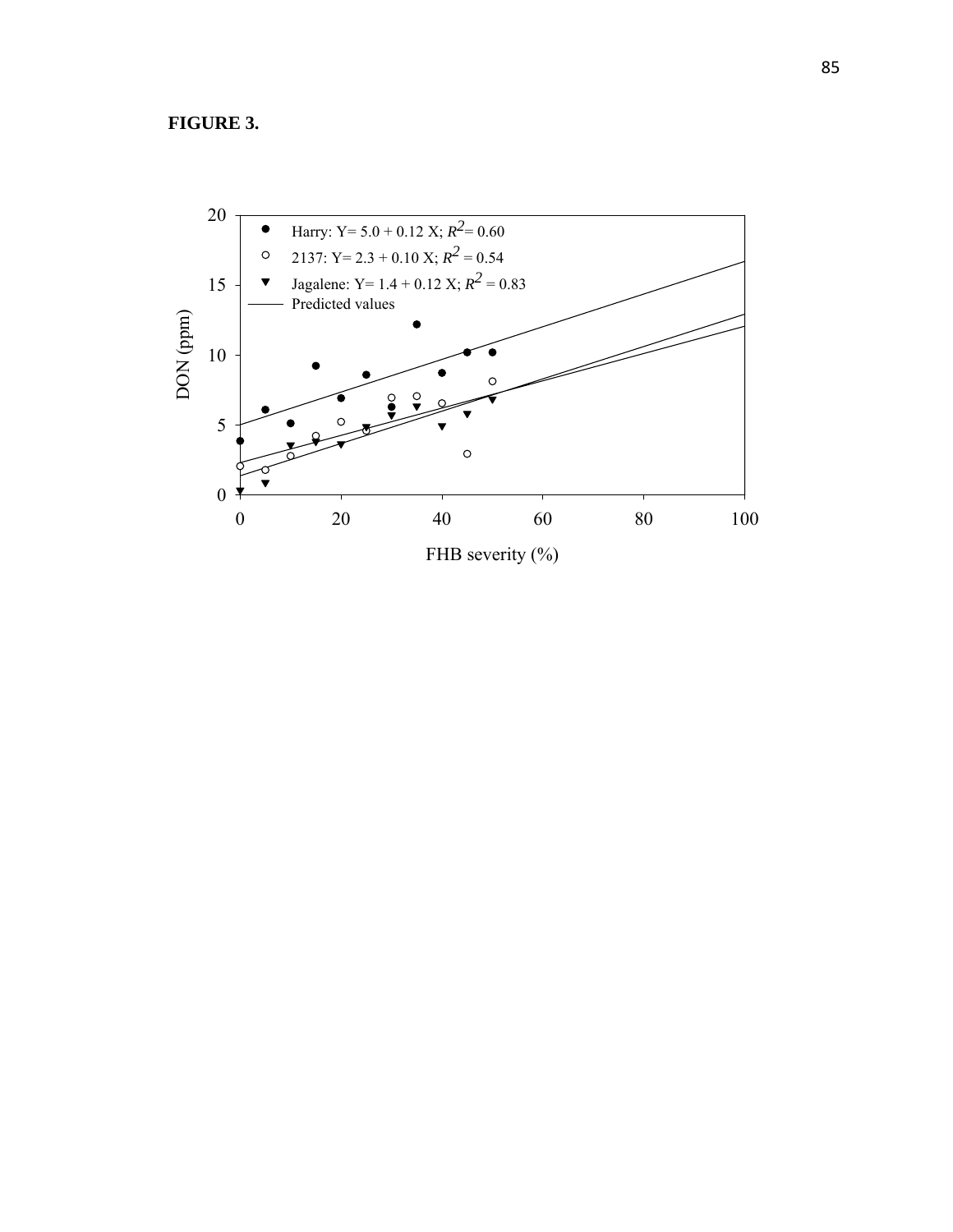#### **CHAPTER IV**

## **CHARACTERIZATION OF NEBRASKA ISOLATES OF** *Fusarium graminearum*  **FROM WINTER WHEAT.**

#### **1. INTRODUCTION**

Fusarium head blight (FHB) caused by *Fusarium graminearum* Schwabe (Teleomorph: *Gibberella zeae* (Schwein.) Petch)) is a destructive disease and has an important economical impact not only in wheat but also in other small grains. Losses to FHB result from yield reduction, presence of *Fusarium*-damaged kernels (FDK), and accumulation of the mycotoxin deoxynivalenol (DON) in grain*.* In the central Great Plains, FHB epidemics have occurred sporadically due to a variable climate. However, since the early 1990s, FHB outbreaks have become more frequent in this region and other wheat growing areas in the United States (12).

In Nebraska, FHB has occurred yearly to varying levels of severity and prevalence since 2007, with the worst epidemics in over 20 years occurring in 2007 and 2008. In addition to *F. graminearum*, several other species of *Fusarium* are causal agents of FHB, including *F. culmorum* (Wm. G. Smith) Sacc. and *F. avenaceum* (Fr.:Fr.) Sacc. It is known that the most important causal agent of FHB in the U.S. is *F. graminearum* (14). However, this has not been confirmed in Nebraska in recent years. Knowledge of the major species of *Fusarium* causing FHB in Nebraska will be useful to researchers and in devising management strategies for the disease. Traditional diagnostic methods for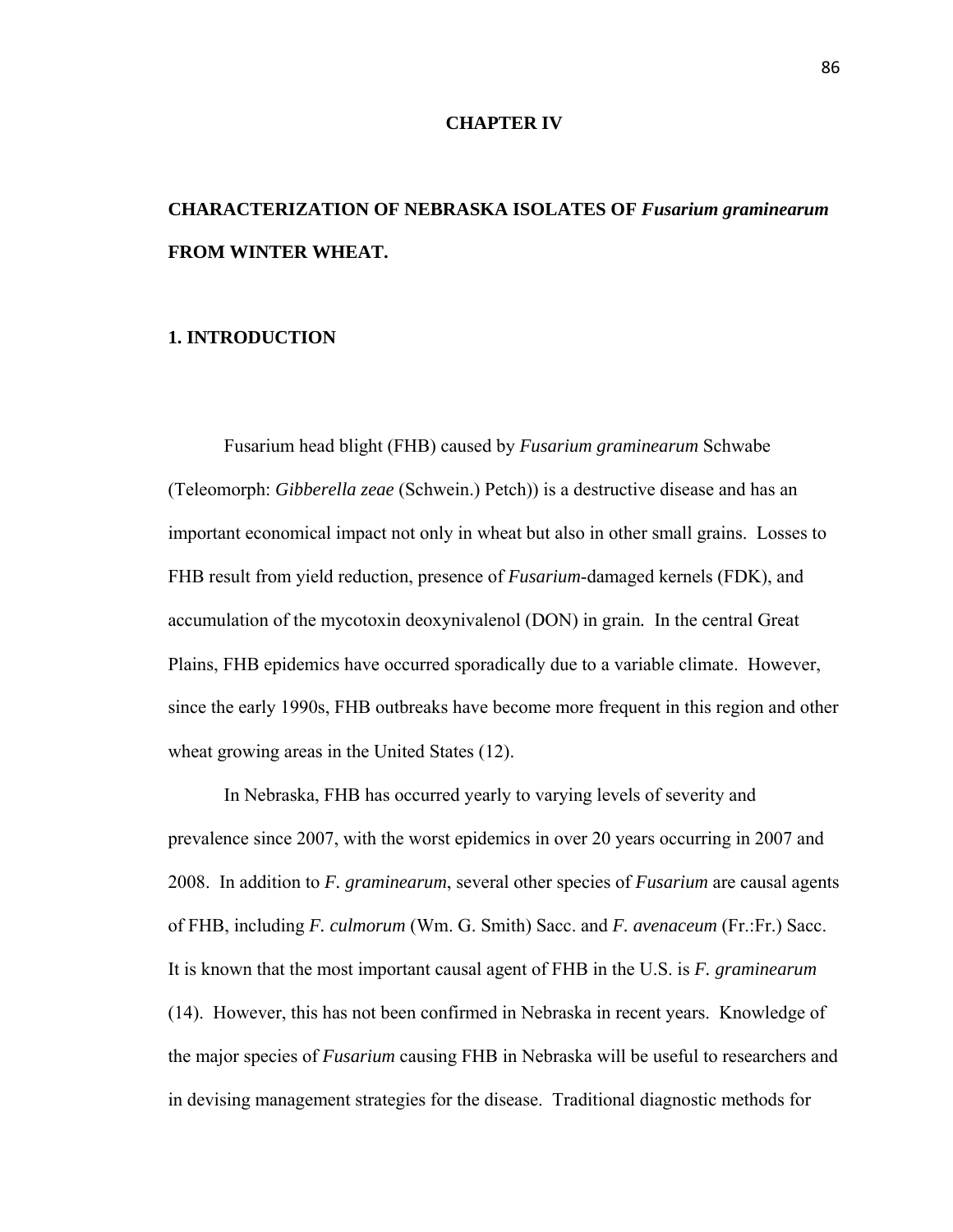identification of *F. graminearum* are based on morphological characteristics, but this procedure can be time consuming and may not be accurate in distinguishing between similar species (9).

Species identification using molecular and morphological techniques simultaneously can give more confidence than identification using either method alone. Different molecular techniques have been used to identify *F. graminearum* but without total success in species-specific identification (25). Niessen and Vogel (24) described a duplex PCR method for identification of *F. graminearum* using a set of primers designed to detect a galactose oxidase-producing *Gibberella zeae* strain. A fragment of 900 bp was amplified using this method. Based on this technique, Knoll et al. (19) described an identification method using DNA detection with test stripes. However, the authors of this set of primers reported that this method failed to identify one *F. graminearum* strain that was a galactose oxidase producer (9). A PCR method for detection of *F. culmorum*, *F. graminearum* and *F. avenaceum* was published by Schilling et al. (28). This method used internal transcribed regions (ITS) of nuclear ribosomal DNA but they were not polymorphic enough to make a clear distinction among the species analyzed. It is known today how variable the ITS can be. A new protocol for *F. graminearum* identification was developed using the internal 3' coding region of the *gao*A gene. The set of primers designed for this purpose consisted of GOFW 5'-ACCTCTGTTGTTCTTCCAGACGG-3' and GORV 5' -CTGGTCAGTATTAACCGTGTGTG- 3'. The amplification product of this set is a fragment of 435 bp of an internal region of the gene (9). This test showed specificity for *F. graminearum* with as low concentrations as 4.0 ng of DNA.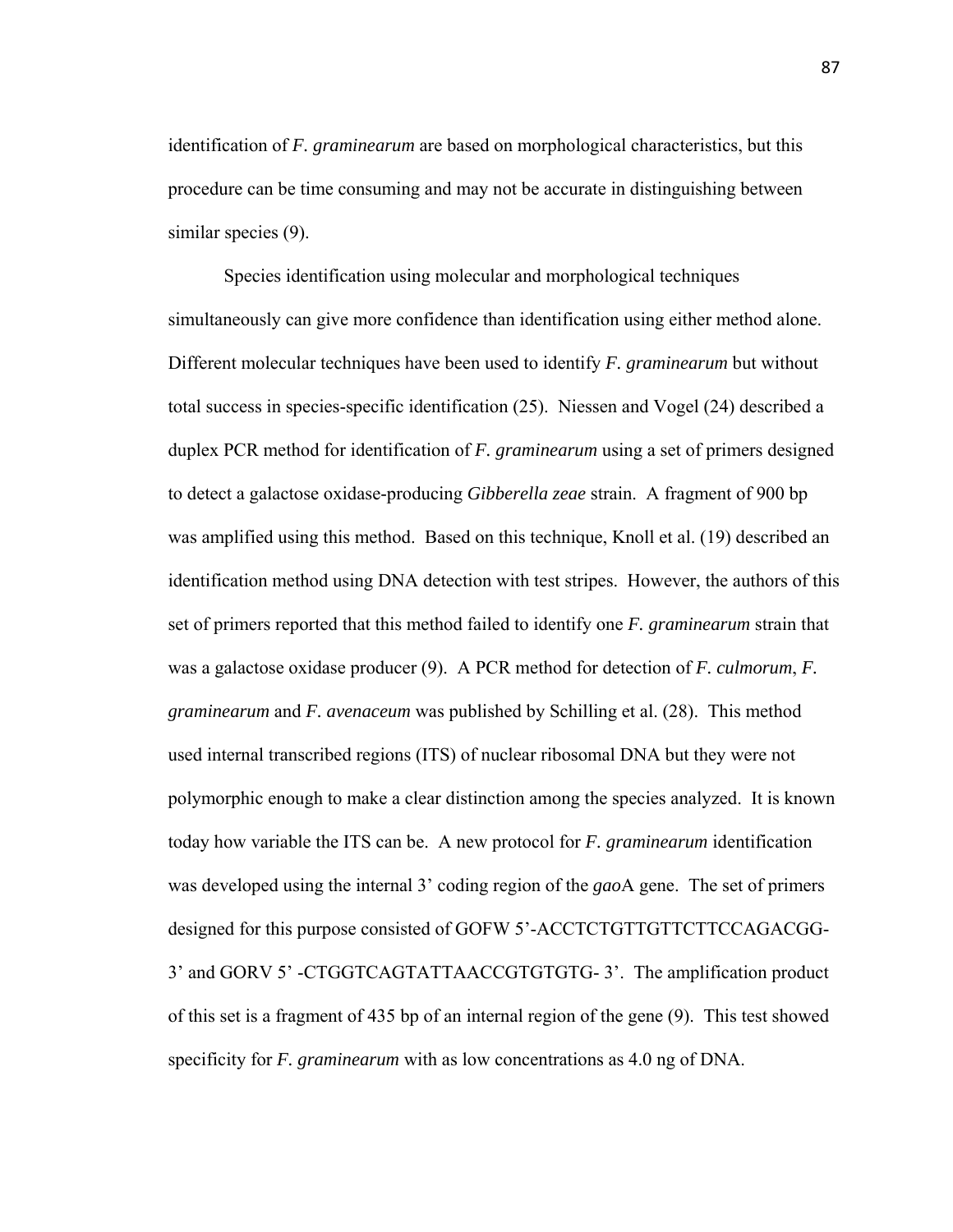Other methods have been used for *F. graminearum* identification without isolation and morphological identification of the fungus (21, 7). In the Netherlands, Waalwijk et al. (33) used a set of 18 primers to identify *F. avenaceum*, *F. culmorum*, *F. graminearum*, *F. poae*, *F. proliferatum*, *Microdochium nivale* var. *nivale*, and *M. nivale* var. *majus*. Once the species of *Fusarium* causing FHB in a region or state is identified, it is important to know if isolates of the species differ in characteristics such as pathogenicity (ability to cause disease) aggressiveness (rate of disease progression), and DON production.

Perithecia production has been linked to pathogenicity. Urban et al. (32) identified the *MAP1* gene in *F. graminearum* and showed that *MAP1* mutants were nonpathogenic and lost the ability to produce perithecia, hence establishing a link between pathogenicity and perithecia production. Some studies have shown a positive correlation between DON production and aggressiveness in the *F. graminearum*-wheat pathosystem (11). However, other studies have failed to demonstrate a positive correlation. Gilbert et al. (15) reported a significant variation in the levels of mycotoxin production in 16 Canadian isolates of *F. graminearum*. Knowledge about the isolate characteristics of the major *Fusarium* species causing FHB in Nebraska can be used to develop management strategies for the disease.

Several techniques can be used to characterize isolates of a *Fusarium* species causing FHB. They include quantification of perithecia production, measurement of aggressiveness on wheat spikes and detached leaves, and determination and quantification of the trichothecene chemotype produced by the isolate (23, 14). Under laboratory conditions, perithecia can be produced both in vivo (18) and in vitro (30).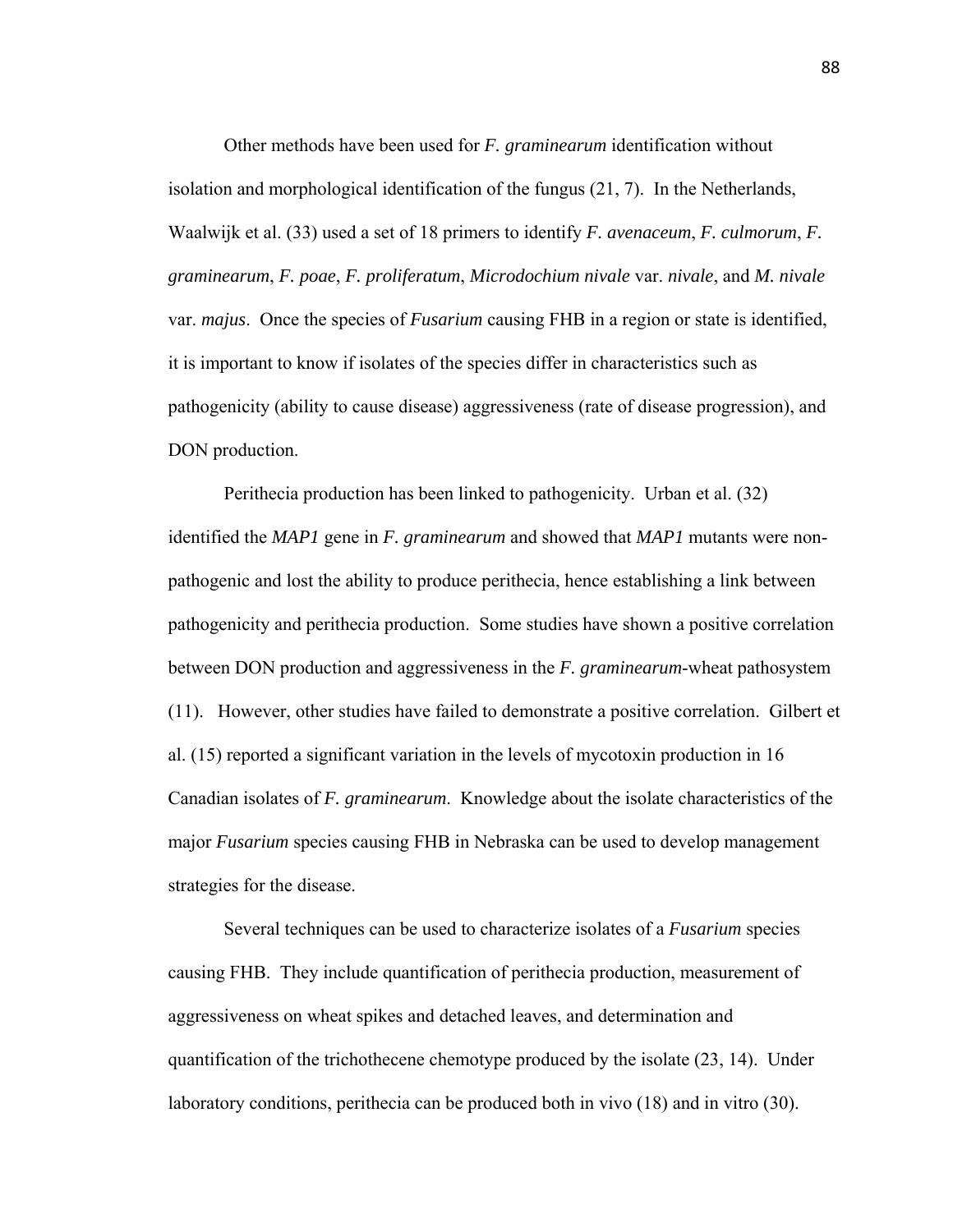Carrot agar has been the medium of choice for in vitro production of perithecia in several studies (3, 30, 16, 27, 13, 31). Browne et al. (5, 6) used detached leaf assays to evaluate wheat lines and commercial cultivars for resistance to FHB. This technique can also be utilized in the evaluation of the aggressiveness of isolates of a given species of *Fusarium* causing FHB. Advantages of using a detached leaf assay instead of wheat spikes for this purpose include the evaluation of a large number of isolates within a short period of time and savings in time and resources since leaves are more plenty than spikes and the requirements of vernalization and growing plants to the spike stage are eliminated. Pathogen aggressiveness can be measured as lesion size at a given time following inoculation or as area under the disease progress curve AUDPC (1, 8, 4, 10, 29).

Due to the recent FHB epidemics in Nebraska and the need to develop management strategies for the disease, laboratory and greenhouse experiments were conducted in 2009-2010 to 1) use Polymerase Chain Reaction and morphological characteristics to identify the major species of *Fusarium* causing FHB in the state, and 2) quantify perithecia production and the aggressiveness of selected isolates of the species of *Fusarium* identified in objective 1.

#### **2. MATERIALS AND METHODS**

**2.1. Isolation of** *F. graminearum* **isolates.** Samples of wheat kernels from elevators and fields in south central and southeastern Nebraska were collected during the growing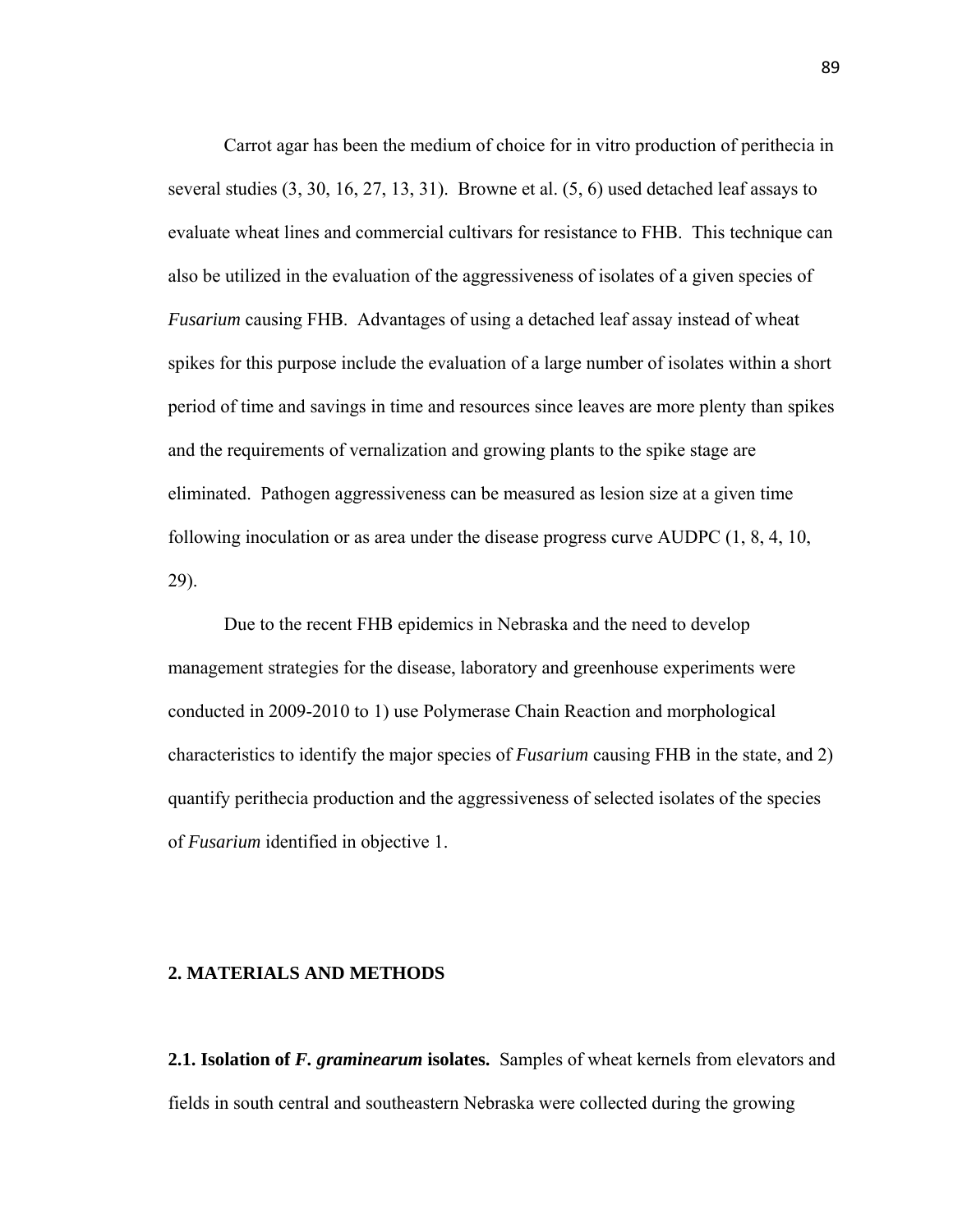season in 2007 and 2008. *Fusarium*-damaged kernels were disinfected using 1% sodium hypochlorite for 1 min, rinsed with double distilled sterile water (ddwater), and disinfected again with 70% ethanol for 1 min, followed by a second rinse with ddwater for 1 min. After disinfection, two *Fusarium-*damaged kernels (FDK) per Petri plate were incubated at 25°C in 12 h light and 12 h dark on Nash & Snyder peptone PCNB medium (NS) (22) for 5 to 7 days in a low temperature illuminated incubator, model 818, (Thermo Electron Corporation Waltham, MA). Ten-millimeter-diameter mycelial plugs from the actively growing edges of the NS plates were transferred to potato dextrose agar (PDA) plates. After 4 days, approximately  $1 \text{cm}^2$  of a mycelial plug was placed into an Eppendorf tube containing 1 ml of ddwater. The mycelia were disrupted with a sterile needle and homogenized with a vortex machine. One hundred microliters of this suspension was used to make serial dilutions (1:10, 1:100, and 1:1000). Three hundred microliters from each dilution were spread and incubated on 2% water agar (WA) plates for 12 - 48 h under the same incubation conditions described above. A single conidium was isolated from each of these plates and placed on NS plates. After 72 h of incubation, transfer to PDA plates was done as described above. Mycelia and spores from the PDA plates were kept in vials at -80°C in a 15% glycerol suspension until needed for experiments. A total of 41 pure culture, single conidium isolates from infected kernels were obtained. Seventeen isolates were from samples collected in 2007 (NE90 to NE110), and 24 isolates were from samples collected in 2008 (NE111 to NE165).

**2.2. Molecular identification of** *F. graminearum* **isolates.** Protocols for morphological (32) and molecular (9) characterization for *F. graminearum* were used.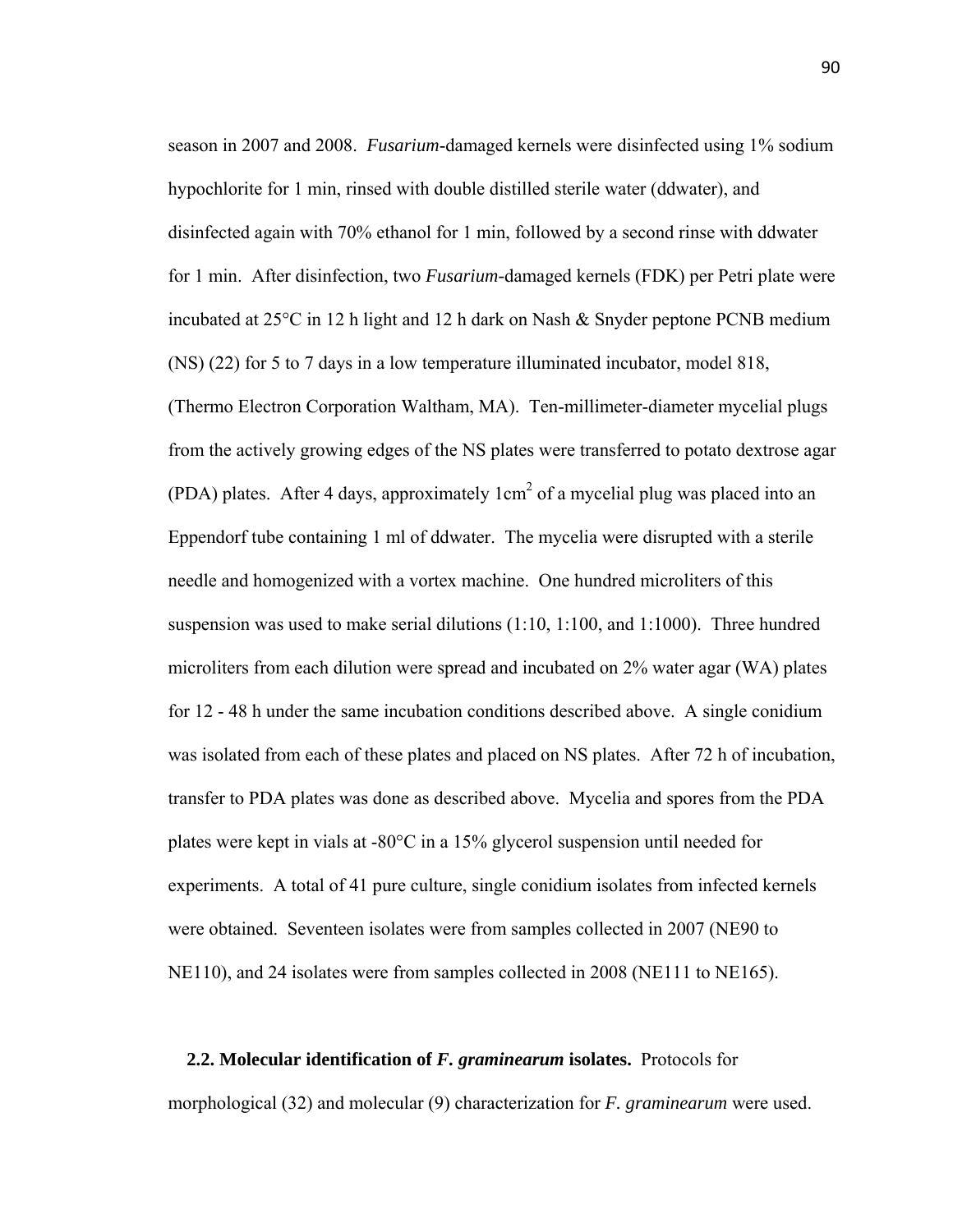Isolates were grown on carnation leaf agar (CLA) and PDA for their morphological identification. A DNA extraction of each isolate was done using mycelia grown in 25 ml of potato dextrose broth (PDB) in a 125 ml glass flask on a rotation shaker (New Brunswick Scientific Co. Inc. Edison, NJ) at 100 rpm for 48 - 72 h at 25°C, in a 12 h light/dark cycle. Approximately 300 µl of mycelial suspension were used for DNA isolation. A variation of the protocol for isolation of genomic DNA using MPBio GeneClean Spin Kit was used as follows. In Eppendorf tubes 500 µl of DNA extraction buffer (20 ml 1M Tris-HCl (pH 8.5), 8.33 ml 3M NaCl, 5 ml 0.5M EDTA, 5 ml 10% SDS, and 61.67 ml ddwater) was added to the suspension followed by incubation at 65ºC for 20 min. Mycelia were periodically macerated with a small plastic pestle every 5 min. Five hundred microliters of phenol-chloroform (1:1) were added and the Eppendorf tubes were vortexed. Samples were centrifuged at 14,000 rpm for 5 min. While centrifuging, the glass milk solution of MPBio GeneClean Spin Kit was vigorously shaken. Four hundred microliters of the glass milk solution were added to the spin filter and 300 µl of the aqueous phase (top phase) were placed into the solution. Tubes were inverted to mix and incubated for 5 min at room temperature. Samples were centrifuged at top speed for 1 min and flow-through was decanted. Five hundred microliters of the GeneClean wash solution were added. Samples were centrifuged for 1 min and the flow-through was decanted. This step was repeated once. After the second wash step, centrifugation of tubes at top speed was done for 2 min. Filters were transferred to a catch tube. Twentyfive microliters of elution buffer were added to elute the DNA. The samples were then centrifuged for 1 min. The DNA was recovered in the water at the bottom of the tube.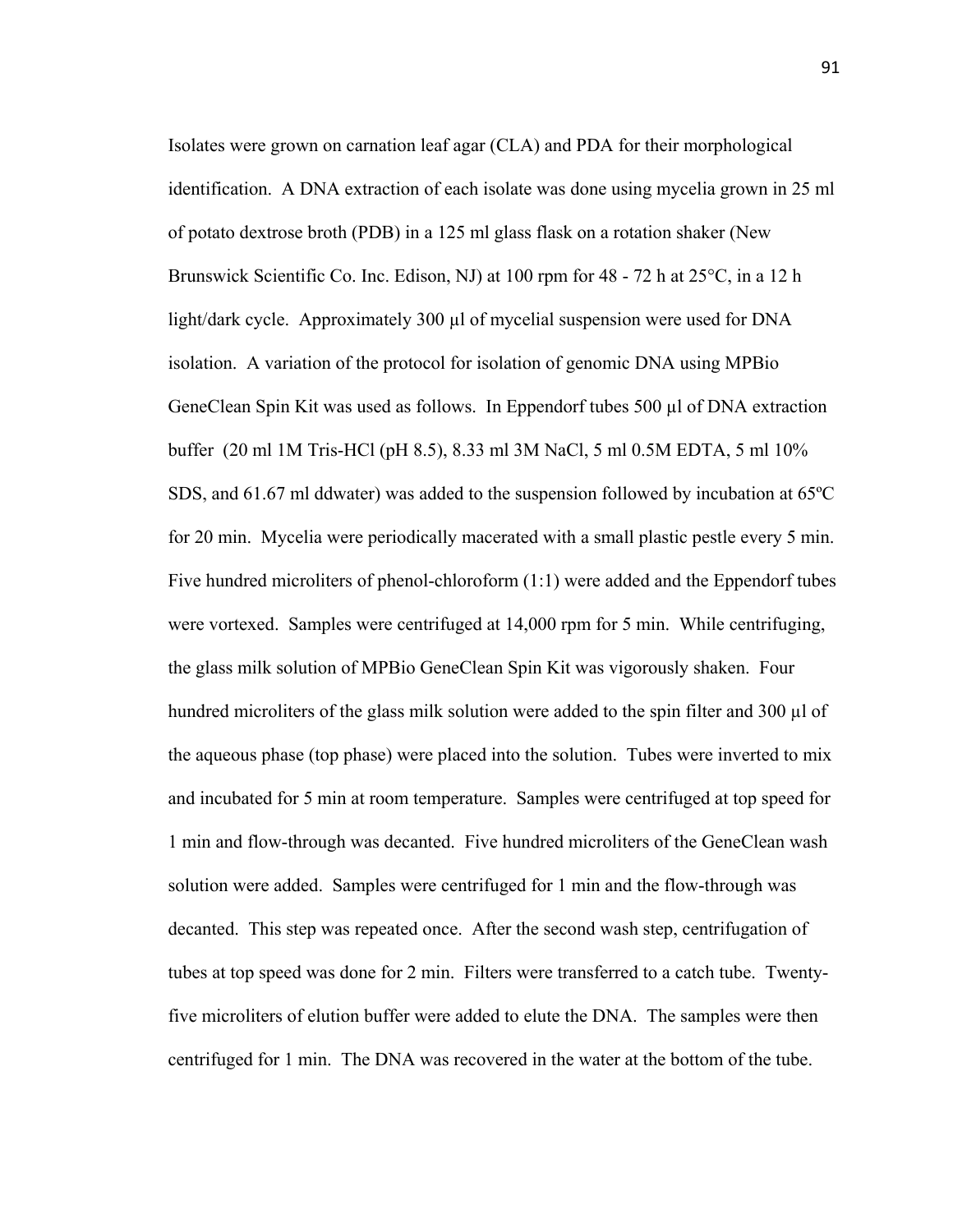DNA obtained from all isolates was tested for the suitability of PCR amplification using primers ITS4 and ITS5 targeting the ITS 5.8S rRNA region (34). A specific PCR amplification was conducted to identify *F. graminearum* using primers GOFW (5`-

ACCTCTGTTGTTCTTCCAGACGG-3`) and GORV (5` -

CTGGTCAGTATTAACCGTGTGTG-5`) (9). The amplification was performed in a DNA Engine Peltier thermal cycler, single block model, 60V alpha unit (BioRad Hercules, CA). The reaction was made in PCR tubes according to de Biazio et al. (9): 50  $\mu$ L of final reaction volume, PCR buffer (Invitrogen Carlsbad, CA) 1X, 1.5 mM MgCl<sub>2</sub>, 0.2 mM dNTPs mix (Invitrogen), 25 pmol GOFW, 25 pmol GORV, and 20-400 ng of DNA, and 1.5 U of platinum Taq DNA polymerase (Invitrogen). The PCR reaction for GOFW and GORV consisted of 25 cycles of 1 min and 30 s at 94ºC, 1 min and 30 s at 55ºC, and 2 min at 72ºC. Amplification with ITS4 and ITS5 primers differed from amplification using GOFW and GORV in the annealing temperature (50ºC). For both reactions, an initial heating was done at 94ºC for 5 min and a final extension time of 72ºC for 10 min was applied. A positive control (DNA from *F. graminearum,* strain PH-1) was used for amplification and a negative control (no DNA) was also used. Ten microliters of PCR product were analyzed in 1% agarose gel containing 0.25 µg/ml of ethidium bromide in 1X TBE buffer at 80 V. Molecular weight markers (100 bp DNA ladder, Invitrogen) were used to determine the weight of the PCR products. PCR products were visualized and photographed using a Molecular imager Chemi-doc, serial # 765100922 (BioRad).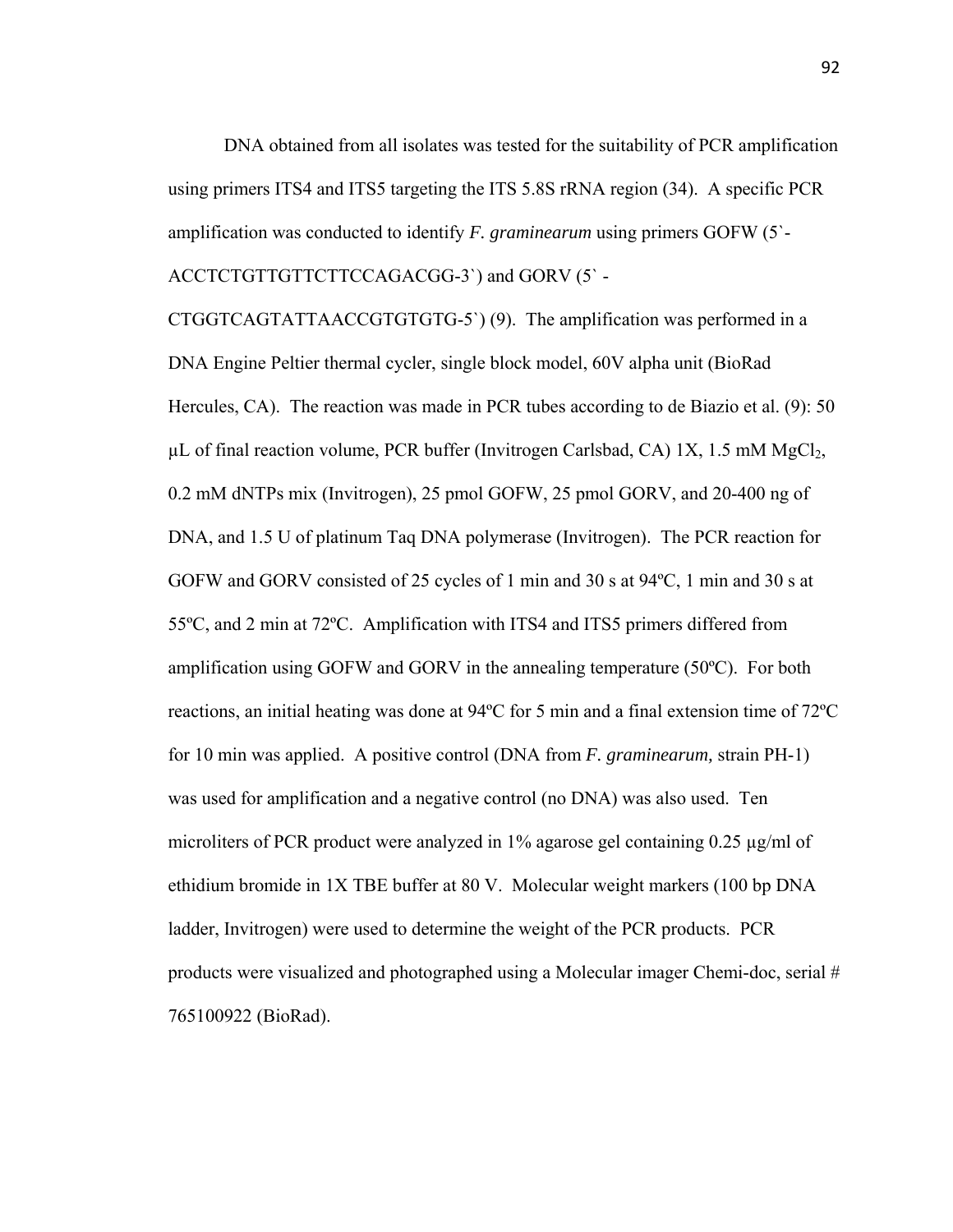**2.3. Perithecia production.** Seventeen Nebraska isolates of *F. graminearum* collected in 2007 were tested for perithecia production. Additionally, a wild type (PH-1) was used as a control. Carrot agar (CA) was the medium used for this fertility study (22). The protocol used is a modification of the protocol of Pasquali and Kistler (27). In a 9 cm-diameter Petri plate, 20 ml of CA was poured. One-centimeter-diameter PDA plugs from the actively growing edge of each isolate were transferred onto CA plates. Each isolate was incubated at 25ºC in 12 h light and 12 h dark. After 96 hours of incubation, 1 ml of 2.5% Tween 60 was applied to each plate and mycelia were homogenized for 30 s with an L-shaped cell spreader (Fisher Scientific Waltham, MA). Plates were incubated as previously described. After 10 days, perithecial units were counted and the percentage of perithecia-covered area in each Petri plate was estimated visually. A perithecial unit consisted of a single perithecium or a cluster of perithecia. A randomized complete block design with 4 replications was used and the experiment was conducted twice.

**2.4. Pathogenicity and aggressiveness on wheat spikes.** An experiment was conducted to determine pathogenicity and quantify the aggressiveness of seven isolates of *F. graminearum* on the spikes of two soft winter wheat cultivars, Coker 9835 and VA03W-433. Based on field evaluations, Cocker is FHB-susceptible and VA03W-433 is FHB-resistant (Carl Griffey, personal communication). Seed of the two cultivars was planted in 15-cm-diameter pots. The soil mix consisted of 1 part clay loam soil, 1/2 part sand, 1/2 part vermiculite and 1 part Canadian sphagnum peat moss. Seed was planted on 3 March 2010 at a rate of one seed per pot after 7 weeks of vernalization at 4ºC. The pots were placed on a greenhouse bench and fertilized daily. Fertilizer consisted of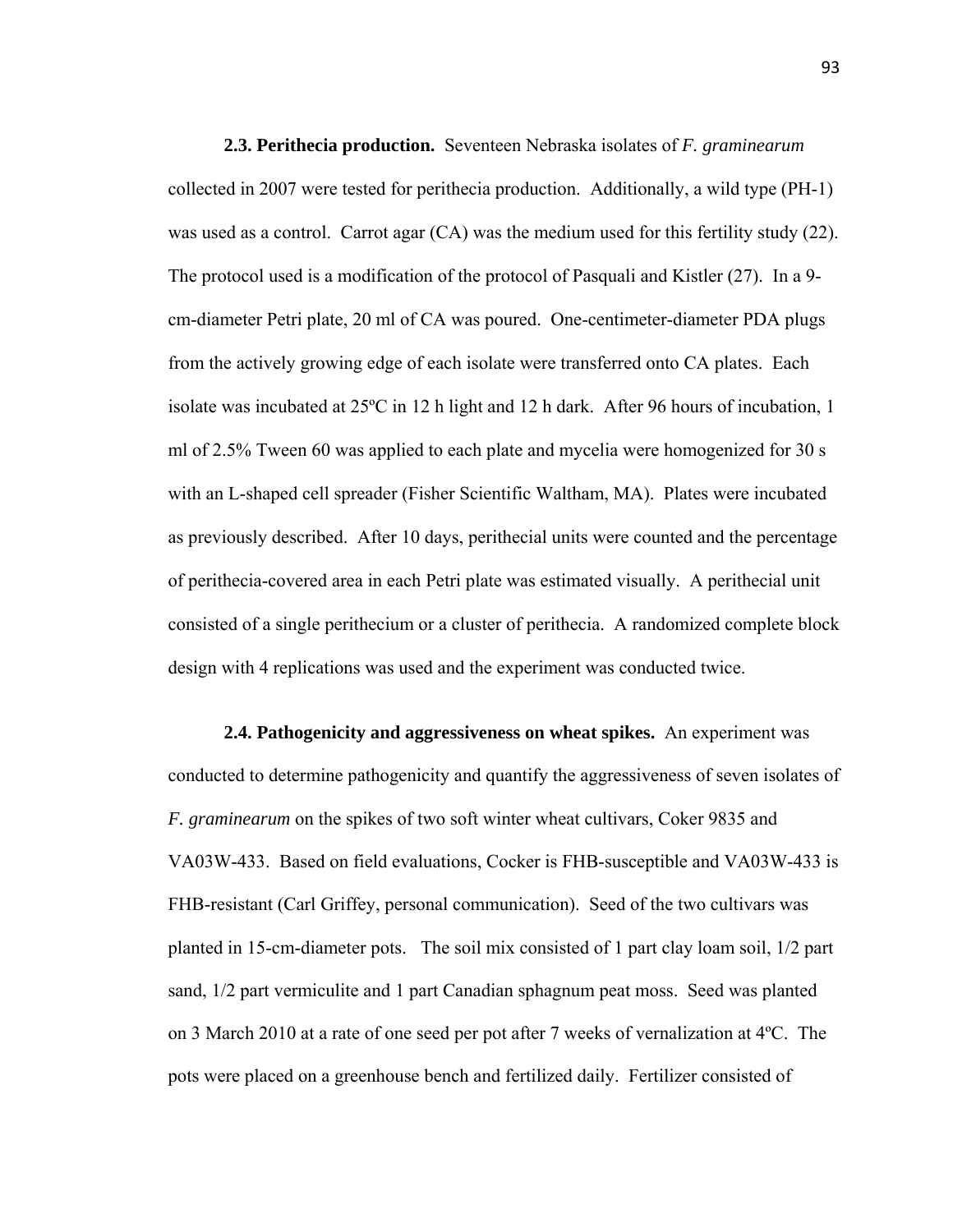20:20:20 NPK injected daily at a rate of 250 ppm during regular watering. Temperature ranged from 20ºC (night) to 26ºC (day). To induce flowering, days were extended by artificial light from 5 p.m. to 10 p.m. The experimental design was a split plot randomized complete block with three replications. Cultivar was the main plot and isolate was the subplot. At mid-anthesis, two spikes per pot were each inoculated with 0.5 ml of a spore suspension of one of the seven isolates of *F. graminearum* at 1 x 10<sup>5</sup> spores/ml (Zadoks growth stage 65) (36) using a hand-held bottle sprayer. Following inoculation, each spike was covered with a transparent plastic bag for 72 h.

The spore suspension was obtained from isolates grown on PDA for up to 3 weeks in 9-cm-diameter Petri plates in a low temperature illuminated incubator set at 25ºC and a 12 h light/dark cycle. Five milliliters of ddwater was poured onto each plate and conidia were dislodged from the surface of the agar with a plastic L-shaped cell spreader and filtered through 2 layers of sterile cheesecloth. Spores were quantified and adjusted to the final concentration and kept in a 50 ml Falcon tube at 4ºC until needed for inoculation. Inoculation was done within 6 h of inoculum preparation. The isolates used were NE90, NE91, NE97, NE98, NE103, NE110, and NE119. A volume of 0.5 ml of spore suspension was applied to each spike and the spike was then covered with a transparent plastic bag for 72 h.

Inoculated spikes were tagged with colored tape for identification during harvesting. Disease severity (%) was visually assessed on each spike 5, 7, 10, 14, and 21 days after inoculation. Spikes were hand-harvested when grain moisture content dropped below 15%. The experiment was conducted twice.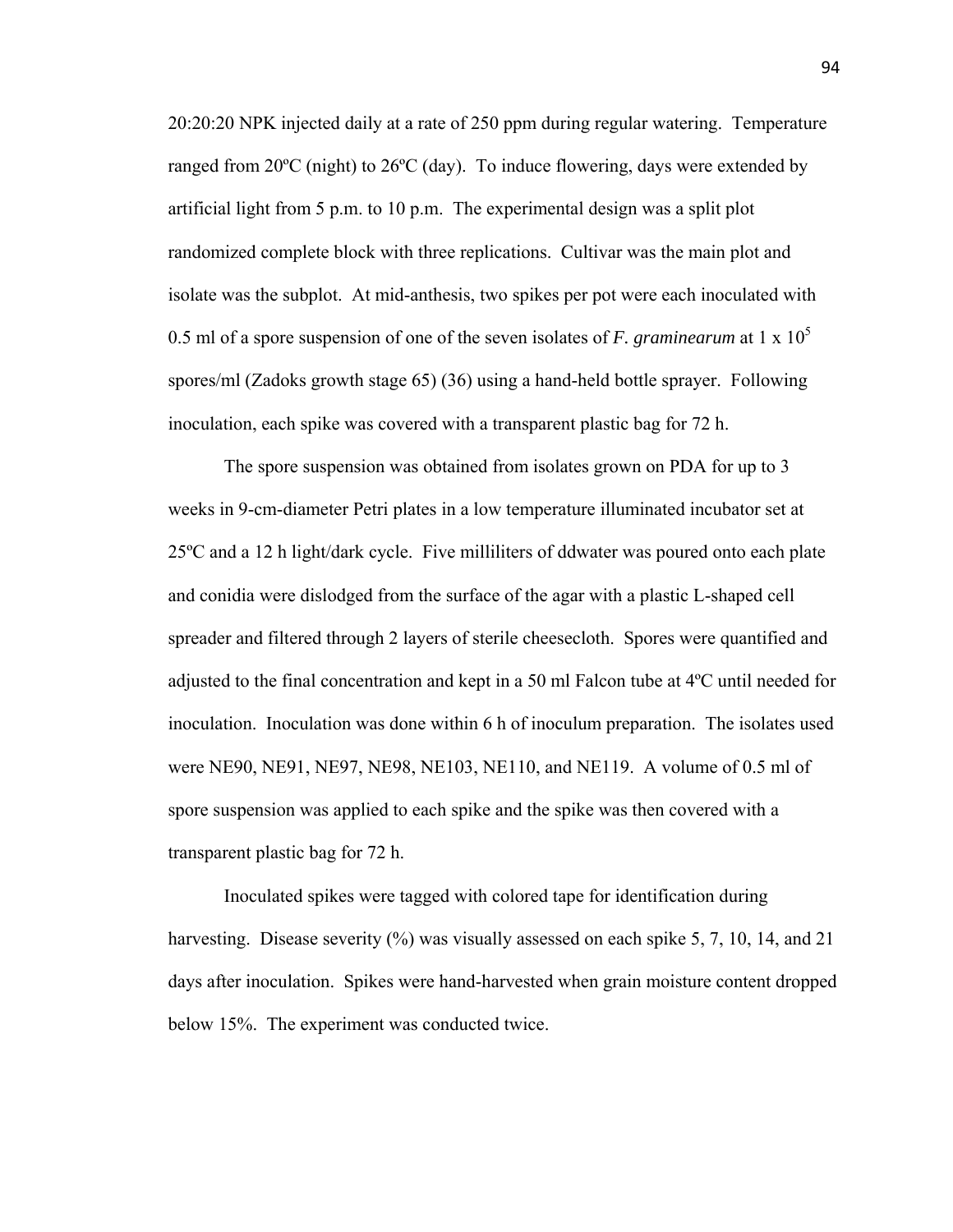Aggressiveness was quantified as FHB severity and area under the disease progress curve (AUDPC) on spikes. Area under the disease progress curve (AUDPC) was calculated using the formula:

$$
n-1
$$
  
AUDPC =  $\sum$  [(0.5) (Y<sub>i</sub> + Y<sub>i+1</sub>)] ( $t_{i+1}$ - $t_i$ )  
 $i=1$ 

Where  $Y_i$  is disease severity at the *i*th assessment,  $t_i$  is the time (days) since inoculation at the *i*th assessment, and n is the number of assessment times.

**2.5. Pathogenicity and aggressiveness on detached leaves.** An experiment was conducted to evaluate the aggressiveness of seven isolates of *F. graminearum* by measuring mycelial growth and necrotic area on the leaves of two soft red winter wheat cultivars, Coker 9835 and VAO3W-433. A split plot experimental design randomized complete block with cultivar as the main plot and isolate as the subplot was used. A portion of the flag leaf measuring approximately 14 cm from the leaf apex was cut with a sterile surgical blade, surface disinfected with 70% ethanol for 30 s, and rinsed with sterile ddwater. Each leaf portion was cut into two pieces. A 3-mm-diameter wound was created with a sterile circular metallic bar on the adaxial surface at the basal part of each leaf piece. The two leaf pieces were then placed on a 9-cm-diameter WA plate with the abaxial side in contact with the agar. A 1-cm-diameter PDA mycelial plug of each *F. graminearum* isolate was placed on the wound with the mycelial side of the plug in contact with the wound. Plates were incubated for 12 days at 25°C in 12 h light and 12 h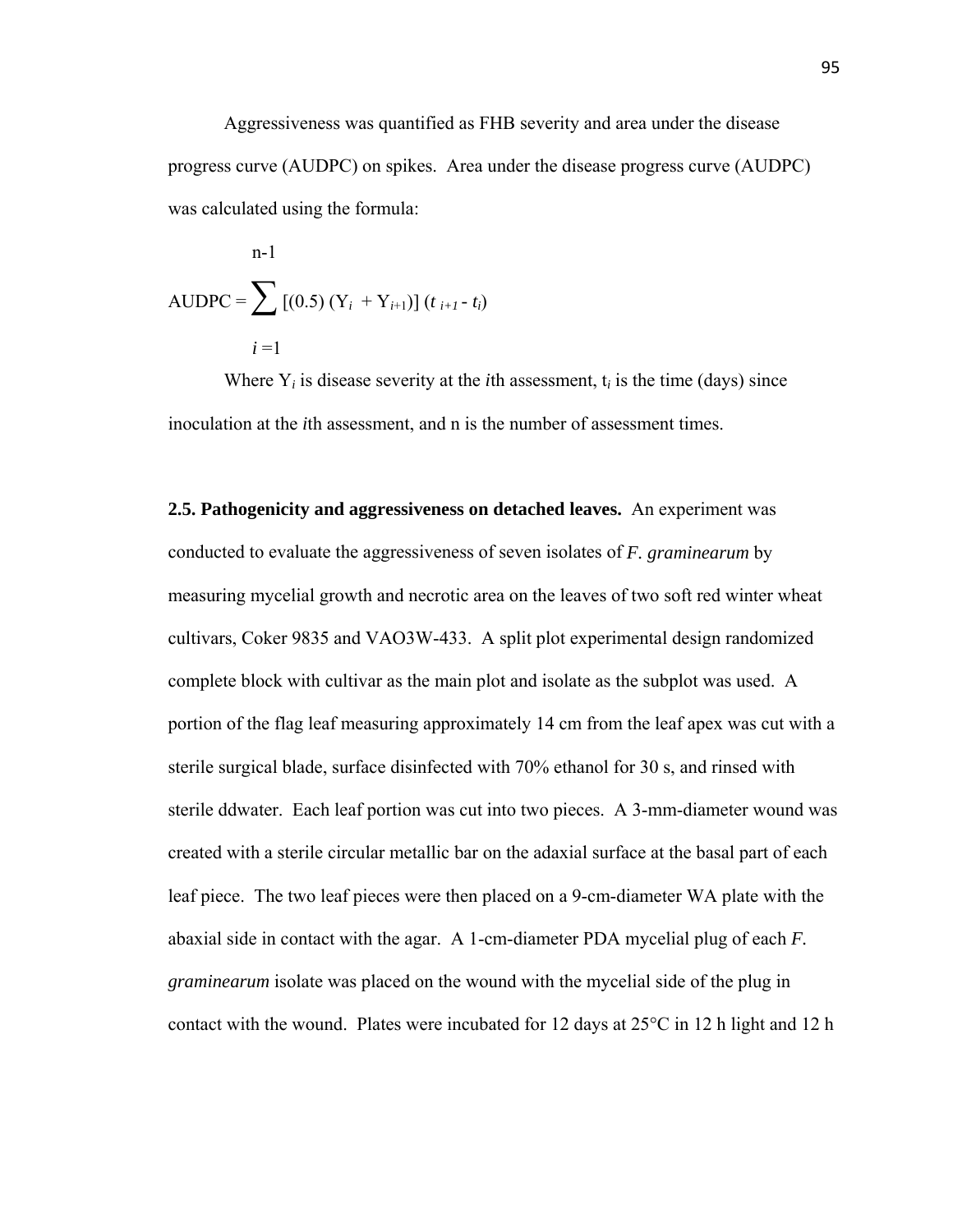dark. The percentage of the leaf surface covered with mycelia was visually estimated daily for 4 days and the values for the two leaf pieces were averaged.

 Area under the mycelia growth curve (AUMGC) was calculated according to the formula:

$$
n-1
$$
  
AUMGC: 
$$
\sum_{i=1}^{n-1} [(0.5) (S_i + S_{i+1})] (t_{i+1} - t_i)
$$

Where S*i* is the percentage of the leaf area covered by mycelia at the *i*th assessment, t*i* is the time (days) since inoculation at the *i*th assessment, and n is the number of assessment times. The percentage of necrotic area on the two leaf pieces was visually estimated 12 days after inoculation and the values for the two leaf pieces were averaged.

#### **2.6. Fitting models for analyzing disease progress on FHB severity data on wheat**

**spikes.** To further characterize the *F. graminearum* isolates, three models for temporal analysis of disease progress were fit to FHB severity data for the three most aggressive *F. graminearum* isolates (NE103, NE110, and NE119) and two soft red winter wheat cultivars (Coker 9835 and VA03W-433). The logistic, monomolecular, and Gompertz models were selected based on the shape of disease progress curves (10). The general linear models procedure of SAS version 9.1 (SAS Institute, Cary, NC) was used to evaluate the goodness-of-fit to the complete set of disease progress data for each isolate. The shape of the rate curve (FHB severity/day plotted against time (days)) and fit statistics (higher coefficient of determination and lower mean square error) were used to determine the model that best fit the disease progress data for each isolate.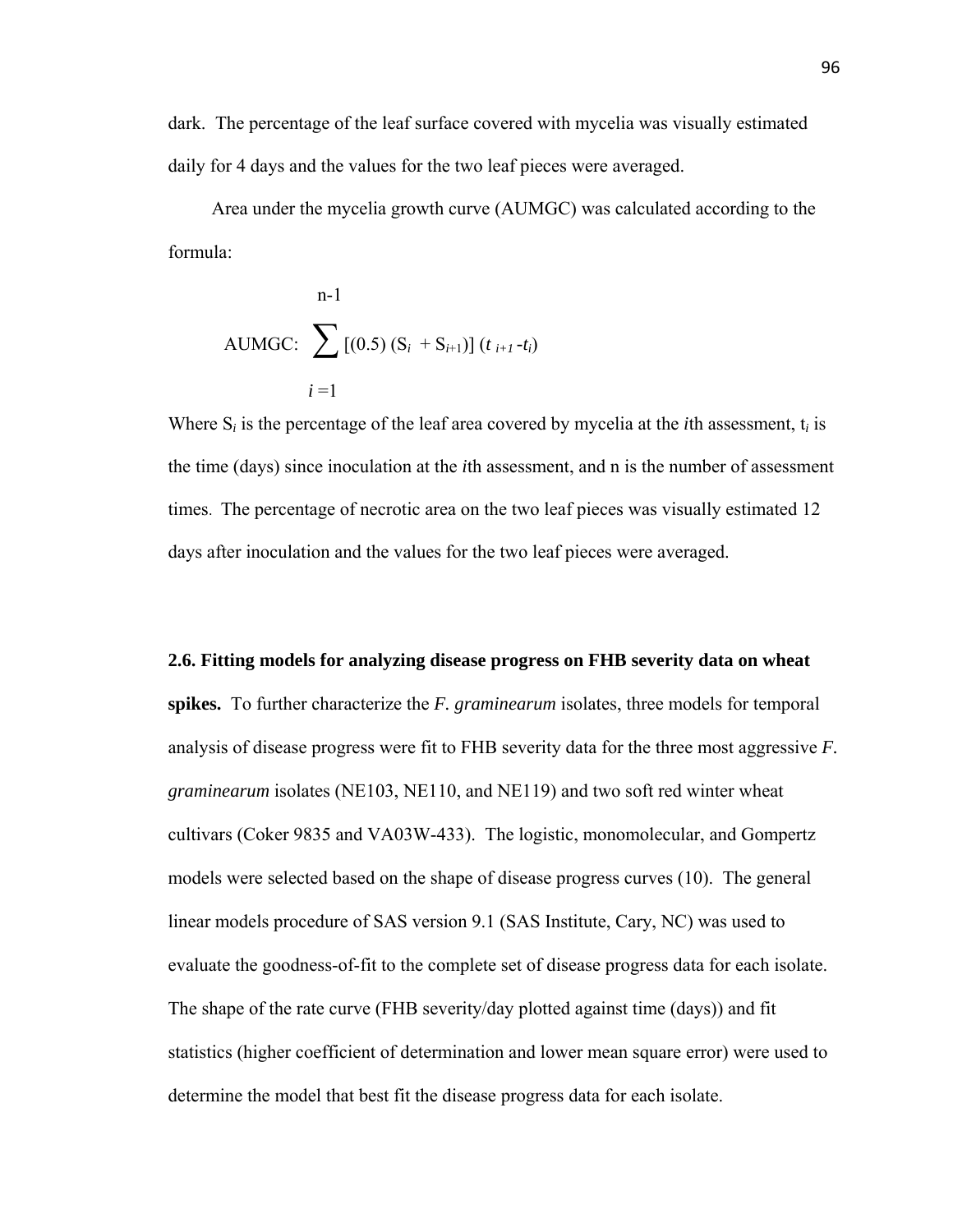**2.7. Data analysis.** The general linear models (GLM) procedure of SAS version 9.1 was used to analyze data. The least significant difference test at  $P = 0.05$  (17) was used to compare pairs of treatment means. Spearman's coefficients of rank correlation were used as a measure of repeatability between replicate experiments (correspondence between isolate rankings in aggressiveness on spikes and detached leaves). Pearson correlation coefficients were used to determine if measurements on detached leaves (necrotic and mycelial area) could be used to predict disease severity on spikes.

#### **3. RESULTS**

**3.1. Characterization of** *F. graminearum* **isolates.** Polymerase chain reaction analysis using primers ITS4 and ITS5 was tested to verify the quality of amplification of DNA from 41 Nebraska isolates of *F. graminearum*. A DNA fragment of approximately 550 bp was obtained, as reported by White et al. (34), indicating that the DNA obtained had optimal conditions for amplification. Amplification with the specific set of primers GOFW and GORV showed that 40 of the 41 isolates were *F. graminearum* (Fig. 1). Isolate NE145 did not amplify (Table 1). All 41 isolates produced perithecia and macroconidia characteristic of *F. graminearum*, including isolate NE145 which did not amplify with *F. graminearum*-specific primers. Sporulation (production of macroconidia and ascospores) was abundant in all isolates except NE160 and NE161 (Table 1).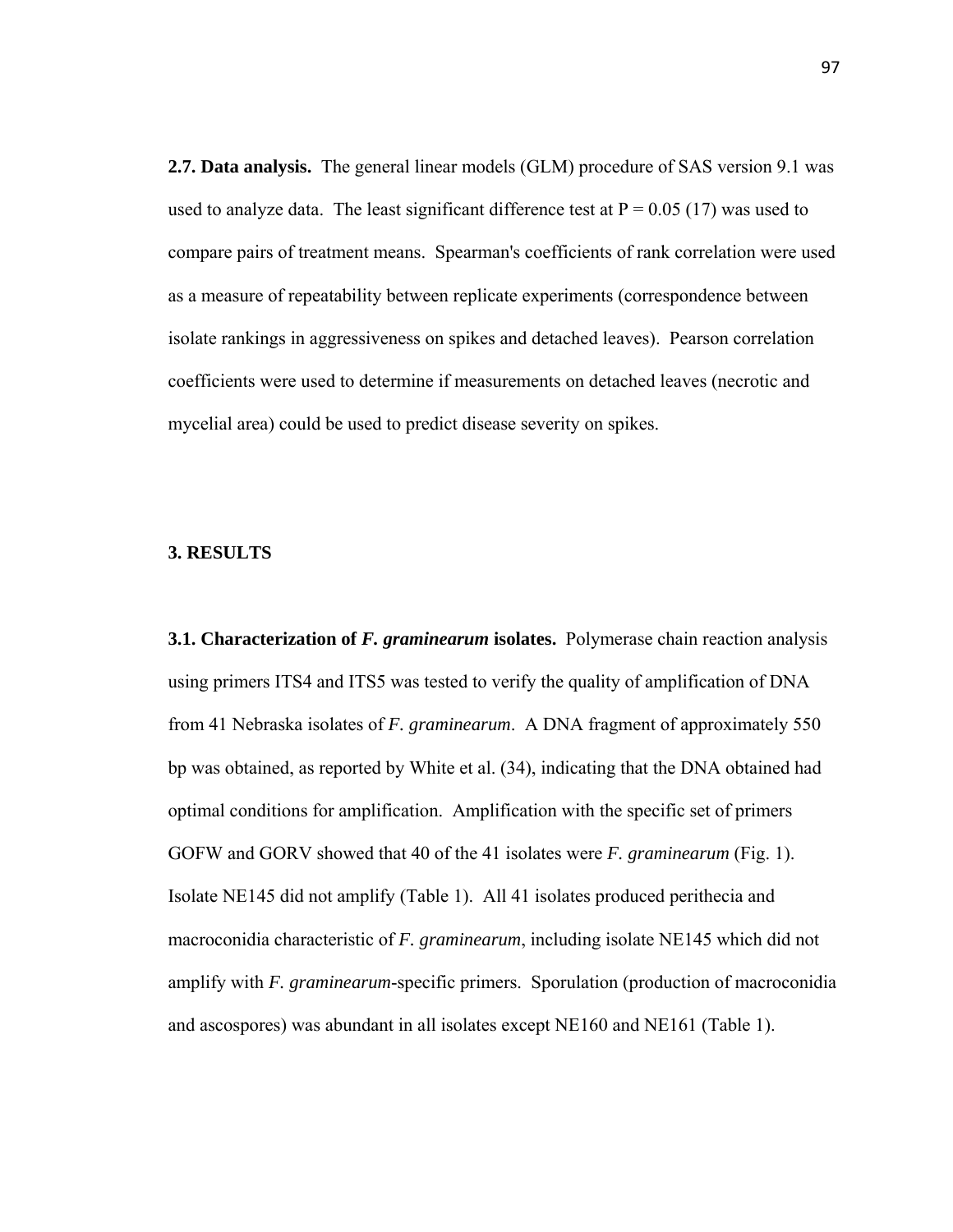**3.2. Perithecia production.** Fifteen of the 17 isolates of *F. graminearum* collected in 2007 produced perithecia on carrot agar. In experiment 1, the F-value for number of perithecial units (1 unit  $=$  a single perithecium or a cluster of perithecia) was highly significant  $(P < 0.0001)$ , indicating that isolates differed in the number of perithecial units they produced (Table 2). In experiment 2, the F-value for number of perithecial units was significant at the 10% level ( $P = 0.0667$ ). The F-value for the percentage of the Petri plate surface covered with perithecial units was highly significant in both experiments ( $P \le 0.0002$ ). Isolates NE98 and NE108 produced no or very few perithecia (Fig. 2, Table 2). Isolate NE92 produced the largest number of perithecial units which, along with those of isolate NE110, also covered the largest area on the Petri plate (Table 2). Isolates differed in the size of perithecial units they produced (Fig. 2). However, this difference was not consistent for some isolates which produced both small and large perithecial units.

**3.3. Pathogenicity and aggressiveness on wheat spikes.** All seven isolates of *F. graminearum* were pathogenic on wheat spikes of both cultivars Coker 9835 and VA03W-433. The effect of cultivar was significant only for final severity on spikes in experiment 1 (Table 3). However, the effect of isolate was significant for all variables in both experiments except necrotic area on leaves in experiment 1. The effect of cultivar by isolate interaction was significant only for AUMGC in experiment 1. Based on the lack of a significant effect of cultivar and cultivar by isolate interaction for most of the variables in both experiments, isolate data (averaged over all cultivars) are presented. Cultivar by isolate interaction data (Fig. 3) are presented to demonstrate differences in the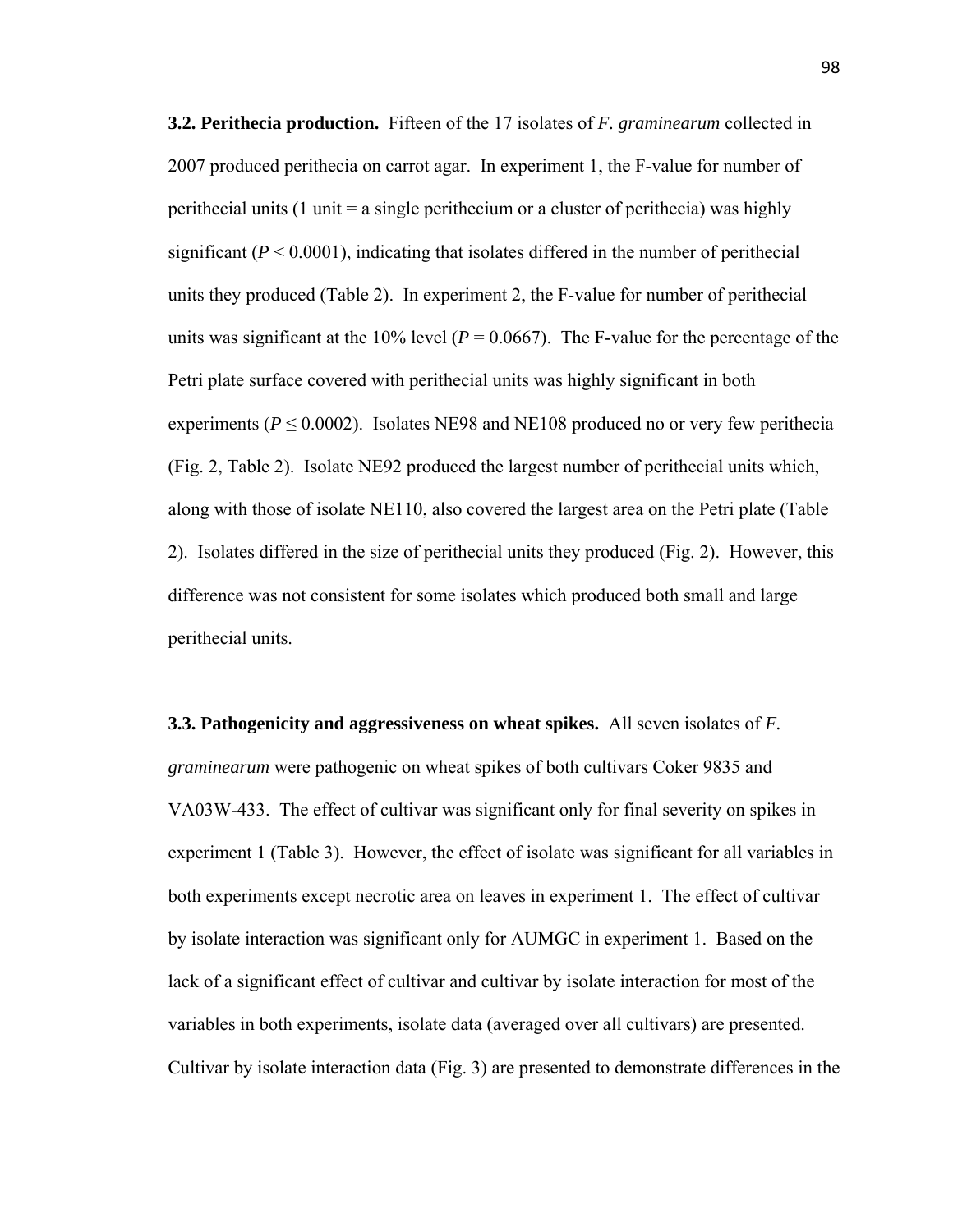rate of disease progression on spikes in the FHB-susceptible Coker 9835 versus the FHBresistant VA03W-433.

Based on final FHB severity and AUDPC on spikes, the most aggressive isolates in both experiments were NE103, NE110, and NE119 whereas the least aggressive isolates were NE90 and NE97 (Table 4). Isolates NE91 and NE98 were intermediate in their aggressiveness. This characterization of aggressiveness of *F. graminearum* isolates was similar on the susceptible and the resistant cultivar. Although cultivars did not differ  $(P > 0.05)$  in final FHB severity and AUDPC on spikes (data not shown), the rate of disease progression for the three most aggressive isolates (NE103, NE110, and NE119) during the first 5 days after inoculation was higher in Coker 9835 than in VA03W-433 (Figs. 3 and 4). This observation was consistent in both experiments. Based on Spearman's coefficients of rank correlation, the two experiments were repeatable  $(r<sub>s</sub> =$ 0.82,  $P = 0.0234$  for final FHB severity;  $r_s = 0.89$ ,  $P = 0.0068$  for AUDPC).

**3.4. Pathogenicity and aggressiveness on detached leaves.** All seven isolates were pathogenic on detached leaves (Table 4). In experiment 1, isolates NE90, NE103, and NE110 were the most aggressive in producing mycelia on leaves whereas isolate 91 was the least aggressive. Isolates NE98 and NE119 were the most aggressive in causing necrosis on leaves whereas isolate NE90 was the least aggressive (Table 4). In experiment 2, isolates NE90 and NE110 were the most aggressive in producing mycelia on leaves whereas isolate 98 was the least aggressive. Isolate 98 was the most aggressive in causing necrosis on leaves whereas isolates 103 and 110 were the least aggressive (Table 4). Spearman's coefficients of rank correlation showed that the two experiments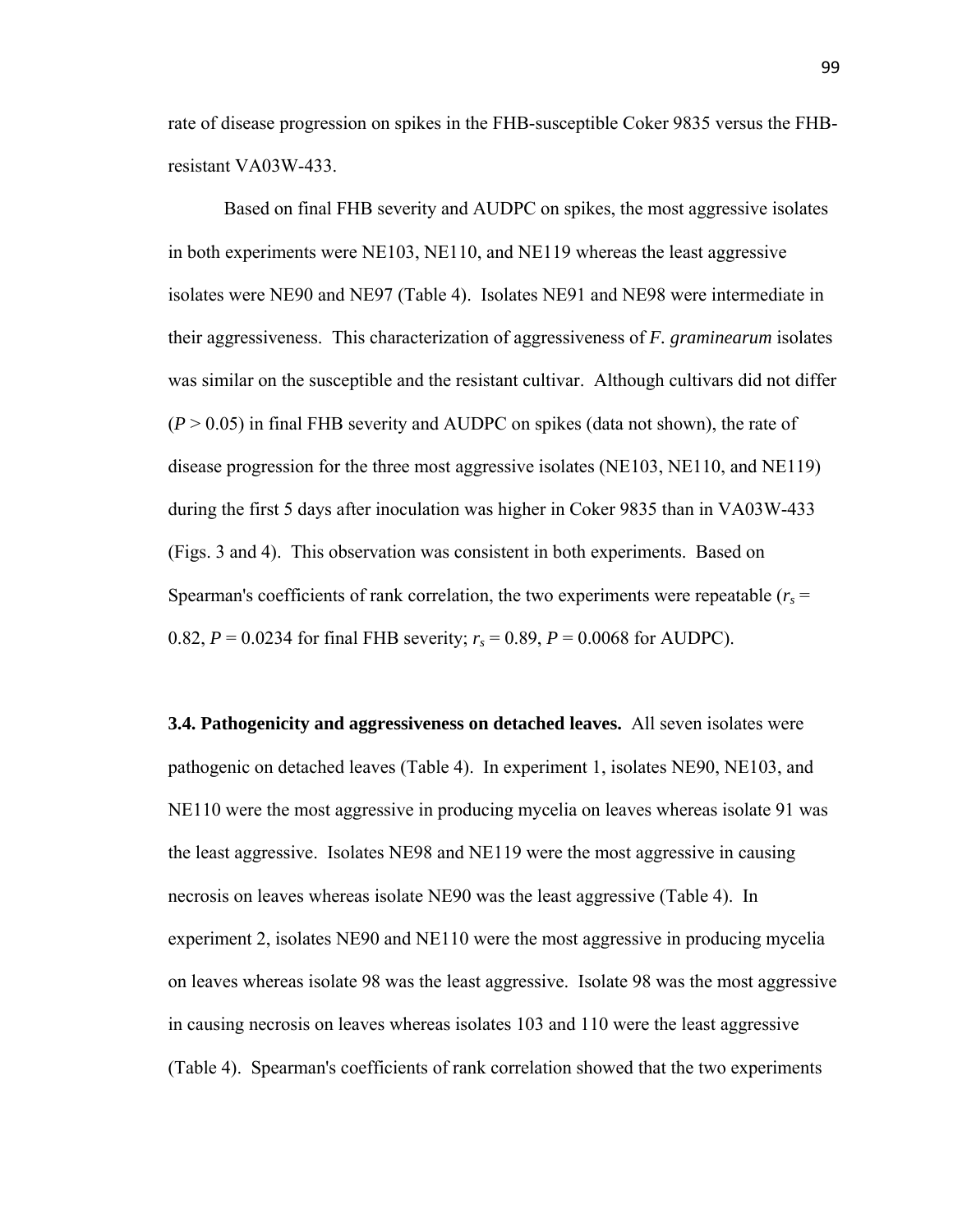were not as repeatable ( $r_s = 0.69$ ,  $P = 0.0856$  for final mycelial area;  $r_s = 0.57$ ,  $P = 0.1802$ for AUMGC) as the spike experiments.

**3.5. Correlation between measurements on detached leaves and measurements on spikes.** Pearson correlation coefficients showed that measurements on detached leaves (mycelial area, necrotic area, and AUMGC) were not significantly correlated with measurements on spikes (FHB severity and AUDPC), indicating that the detached leaf assays could not be used to reliably to predict FHB severity on spikes of live plants (-0.21 ≤ *r* ≤ 0.33; 0.4668 ≤ *P* ≤ 0.9826 for experiment 1 and (-0.62 ≤ *r* ≤ 0.29; 0.1357 ≤ *P* ≤ 0.8679 for experiment 2).

#### **3.6. Fitting models for analyzing disease progress on FHB severity data on wheat**

**spikes.** The model that best fit the disease progress data was largely influenced by wheat cultivar. In cultivar Coker (FHB-susceptible), the monomolecular model best fit disease progress data for all three isolates in both experiments (Tables 5 and 6, Fig. 4). In cultivar VA03W-433 (FHB-resistant), the logistic model best fit disease progress data for isolate NE103 whereas the Gompertz model best fit disease progress data for isolate NE119 (Tables 5 and 6, Fig. 4). The monomolecular model best fit disease progress data for isolate NE110 in experiment 1. However, in experiment 2, none of the models had a good fit for disease progress data for this isolate (Tables 5 and 6, Fig. 4).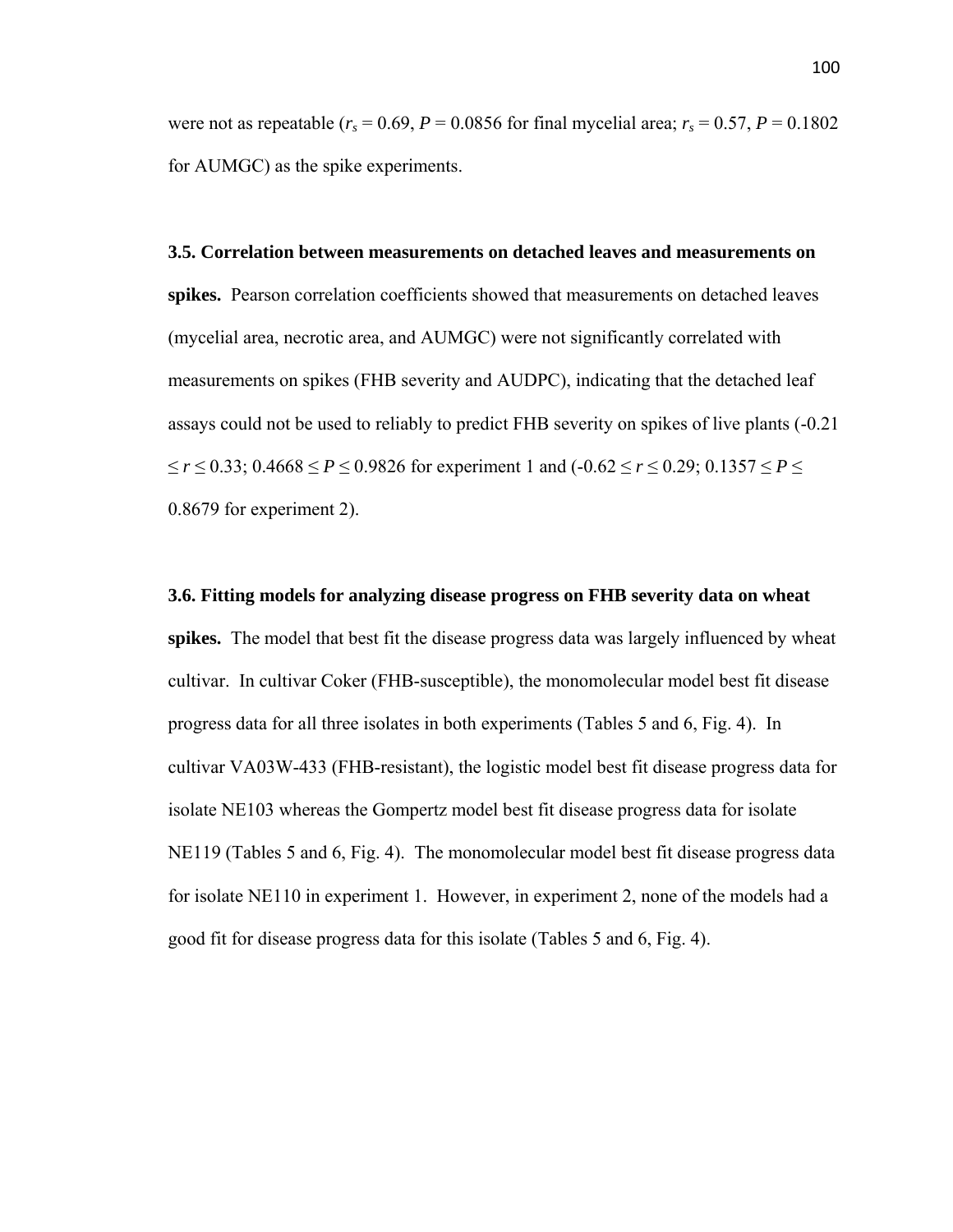## **4. DISCUSSION**

Using molecular and morphological identification techniques, this study has confirmed that the major species of *Fusarium* causing FHB in Nebraska is *F. graminearum*. This finding is in accordance with published reports on the distribution of *F. graminearum* worldwide and in North America (2, 26, 35). Because *F. graminearum* also causes ear and stalk rots in corn and wheat is often grown in rotation with corn in Nebraska, this confirmation reinforces the need for growers to adopt crop rotation schemes that avoid planting wheat following corn, especially where a reduced or no-till system is practiced to conserve soil and moisture.

With the exception of *F. graminearum* isolates NE98 and NE108 which barely produced any perithecia in vitro, all 40 isolates confirmed to be *F. graminearum* produced perithecia, but to varying degrees of abundance. It has been shown that in some isolates of *F. graminearum* pathogenicity is linked to perithecia production (32). In this study, however, the isolates NE98 and NE108 which barely produced any perithecia were pathogenic on both wheat spikes and leaves. The possibility that these two isolates may have the ability to produce perithecia in vivo was not tested in this study.

Seven selected *F. graminearum* isolates differed significantly in their aggressiveness on wheat spikes (FHB severity), indicating that in Nebraska, there may be populations of the pathogen with different levels of fitness. Therefore, the level of FHB severity in a given field may depend on the level of aggressiveness of the predominant *F. graminearum* isolate in that field or localized region. The seven isolates tested for aggressiveness in this study were grouped into highly aggressive (isolates NE103,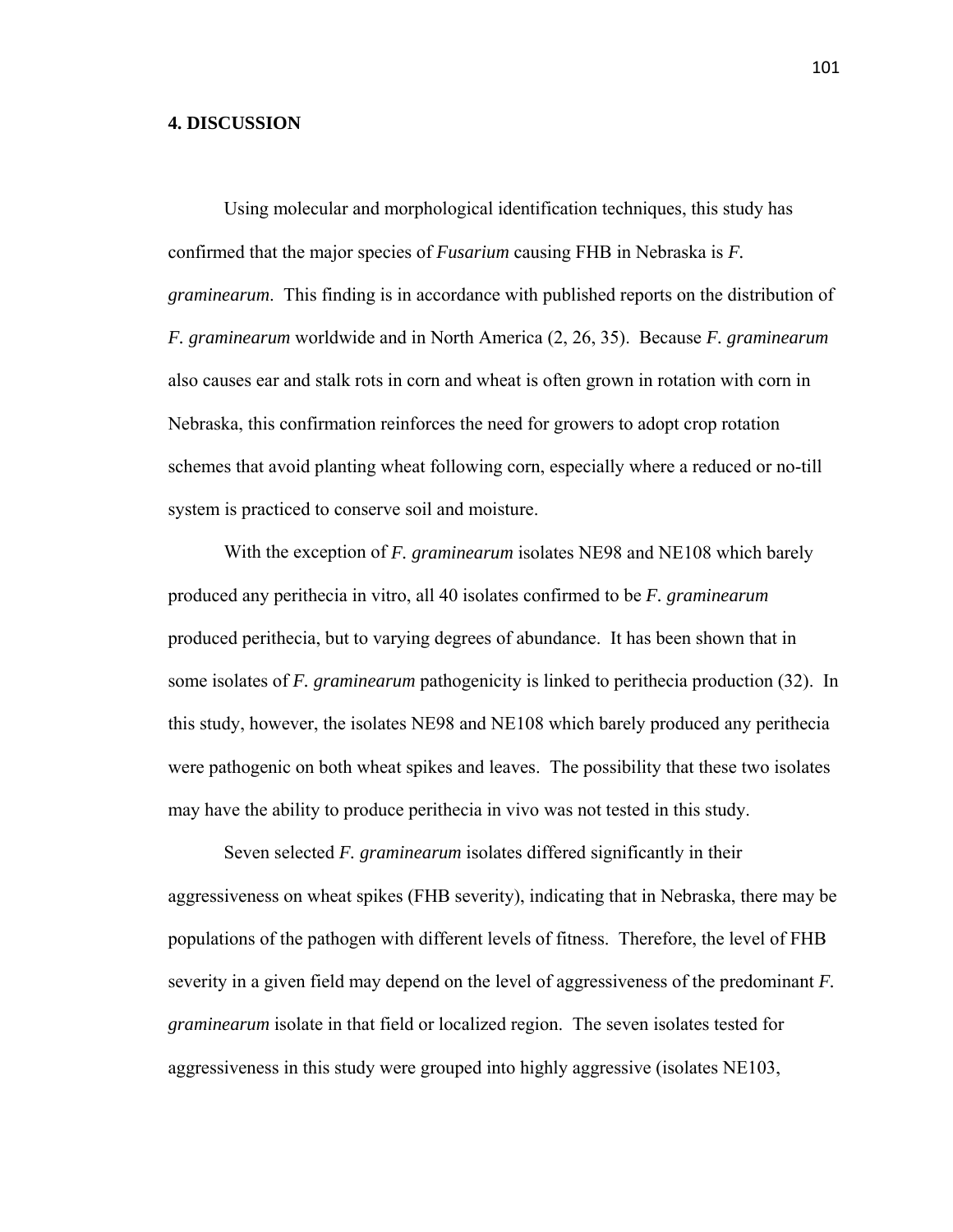NE110, and NE119), moderately aggressive (isolates NE91 and NE98) and weakly aggressive (isolates NE90 and NE97). This grouping was the same regardless of cultivar resistance. Knopf and Miedaner (20) spray-inoculated binary *F. graminearum* mixtures and single isolates on spring wheat plots. As in this study, they found that aggressiveness of the isolates varied significantly and the effect of host resistance was independent of aggressiveness.

The seven isolates evaluated for aggressiveness on wheat spikes in this study were also evaluated for aggressiveness on detached leaves (mycelia production and necrosis) of the same wheat cultivars. The isolates again differed significantly in their aggressiveness on detached leaves. However, aggressiveness data from detached leaf assays were not correlated with aggressiveness data from wheat spikes, implying that detached leaf assays were not reliable predictors of disease progression on spikes. In addition, detached leaf assays were not as repeatable as in vivo spike assays. This observation may be due to the fact that in nature, *F. graminearum* colonizes spikes and not leaves of wheat plants.

Analysis of final disease severity and AUDPC on spikes showed that the two cultivars used did not differ in either variable. This was surprising because the cultivar Coker 9835 is susceptible to FHB whereas VA03W-433 is resistant (C. Greffey, personal communication). The lack of differences in final disease severity and AUDPC between the two cultivars may have been due to high disease intensity in the greenhouse compared to field conditions. Susceptibility of Coker and resistance of VA03W-433 were observed in the rate of disease progression during the first five days following inoculation. The rate of disease progression during this period was higher in Coker compared to VA03W-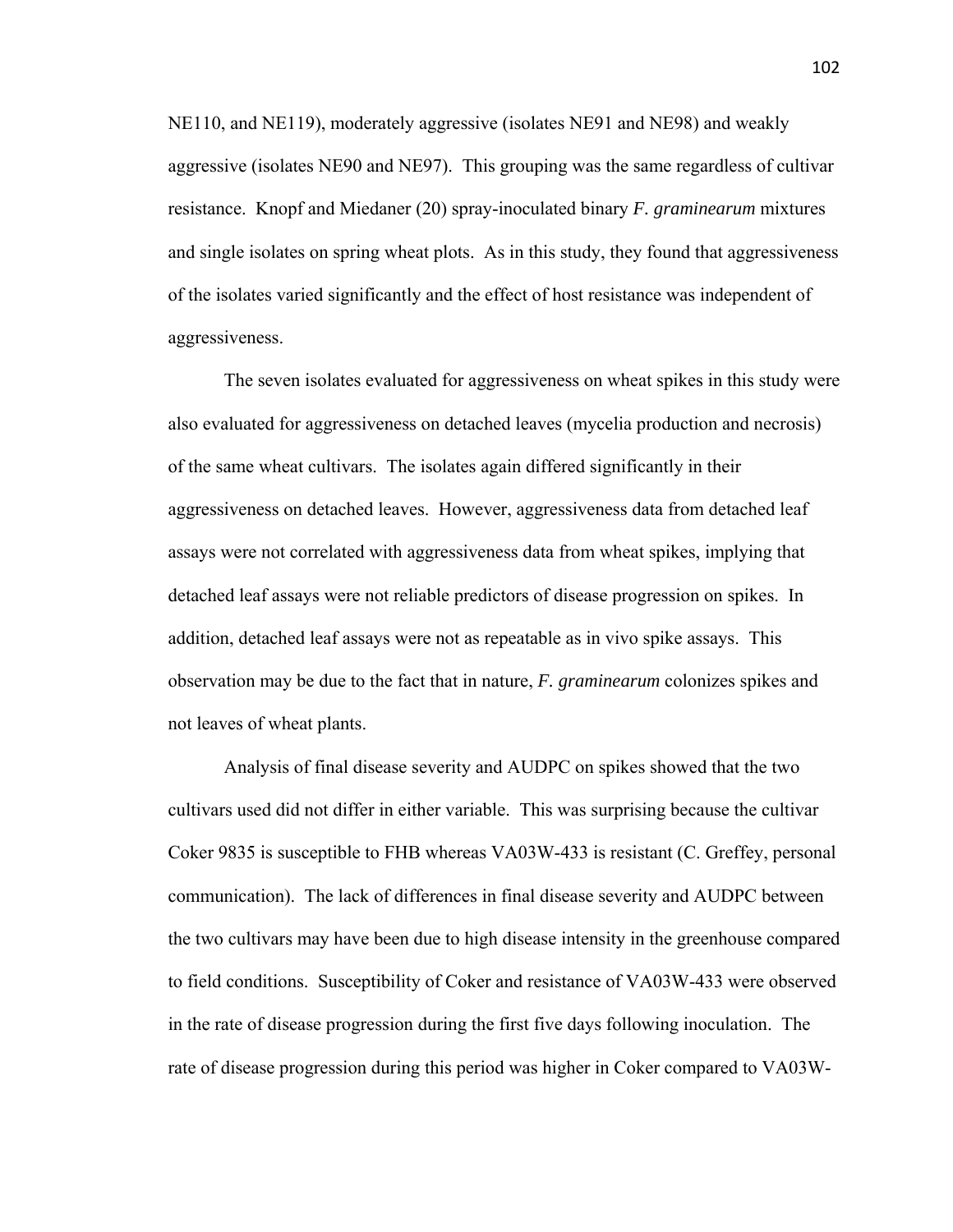433 (Figs. 3 and 4). This finding has implications in the management of FHB in these two cultivars. If this observation was true under field conditions, the timing of fungicide application to suppress FHB would be more critical for Coker than VA03W-433.

Analysis of disease progress on spikes of the susceptible Coker and the resistant VA03W-433 inoculated with the three most aggressive *F. graminearum* isolates revealed a significant effect of cultivar resistance/susceptibility on disease progression. This type of analysis and the results from it have not been reported before in the wheat-*F. graminearum* pathosystem. Disease progression on spikes of the susceptible cultivar was best described by the monomolecular model (10) regardless of *F. graminearum* isolate. On the other hand, disease progression on spikes of the resistant cultivar was best described by the logistic model for isolate NE103 and the Gompertz model for isolates NE110 and NE119. In monomolecular disease progression, the rate of disease development is initially high and declines over time. Therefore, significant damage can be done to a crop during the period immediately following infection. Susceptible cultivars would benefit from early fungicide application at early flowering. In contrast, in logistic and Gompertz disease progression, the rate of disease development is low initially, rises to a maximum an then declines. The results from this study indicate that under the conditions in which the experiments were carried out in the greenhouse, resistance of VA03W-433 was manifested by slowing down disease progression on spikes during the 5-day period following inoculation.

In summary, this study has confirmed that the major species of *Fusarium* causing FHB in Nebraska is *F. graminearum*. Selected isolates of the pathogen from infected wheat grain collected from elevators and fields differed in perithecia production and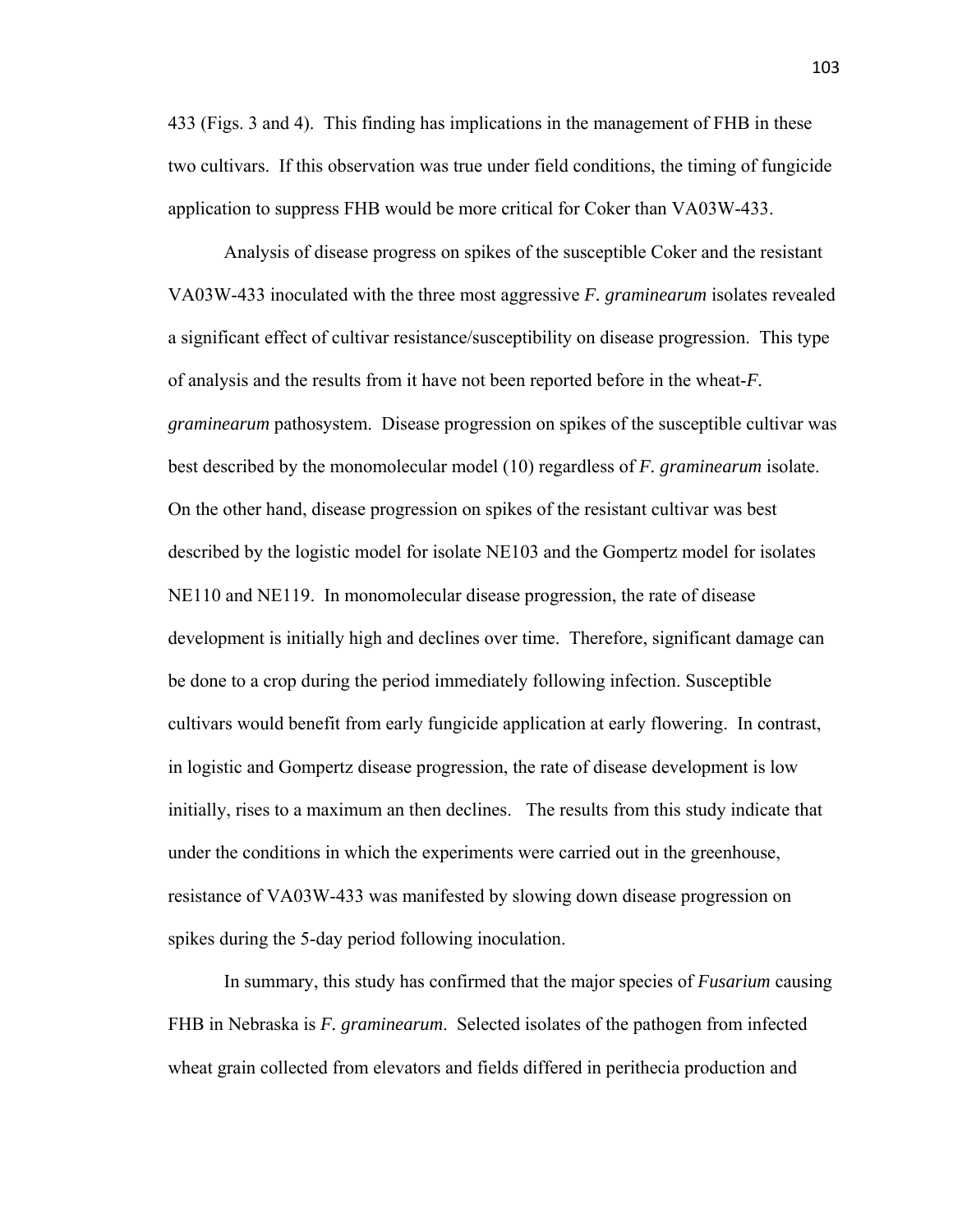aggressiveness on wheat spikes and detached leaves. Aggressiveness data from detached leaf assays were not correlated with aggressiveness data on wheat spikes. Disease progression on spikes of a susceptible soft red winter wheat cultivar was best described by the monomolecular model regardless of *F. graminearum* isolate. Disease progression on spikes of a resistant soft red winter wheat cultivar was best described by the logistic or the Gompertz model depending on the isolate of *F. graminearum*. The results from the study have important implications for the management of FHB in the two cultivars studied, including the timing of a fungicide application to suppress the disease.

#### **5. LITERATURE CITED**

1. Alvarez, C. L., Somma, S., Moretti, A., and Fernandez Pinto, V. 2010. Aggressiveness of *Fusarium graminearum* sensu stricto isolates in wheat kernels in Argentina. J. Phytopathol. 158:173-181.

2. Atanasoff, D. 1920. Fusarium head blight (scab) of wheat and other cereals. J. Agric. Res. 20:1-32.

3. Bowden, R. L., and Leslie, J. F. 1999. Sexual recombination in *Gibberella zeae.* Phytopathology. 89:182-188.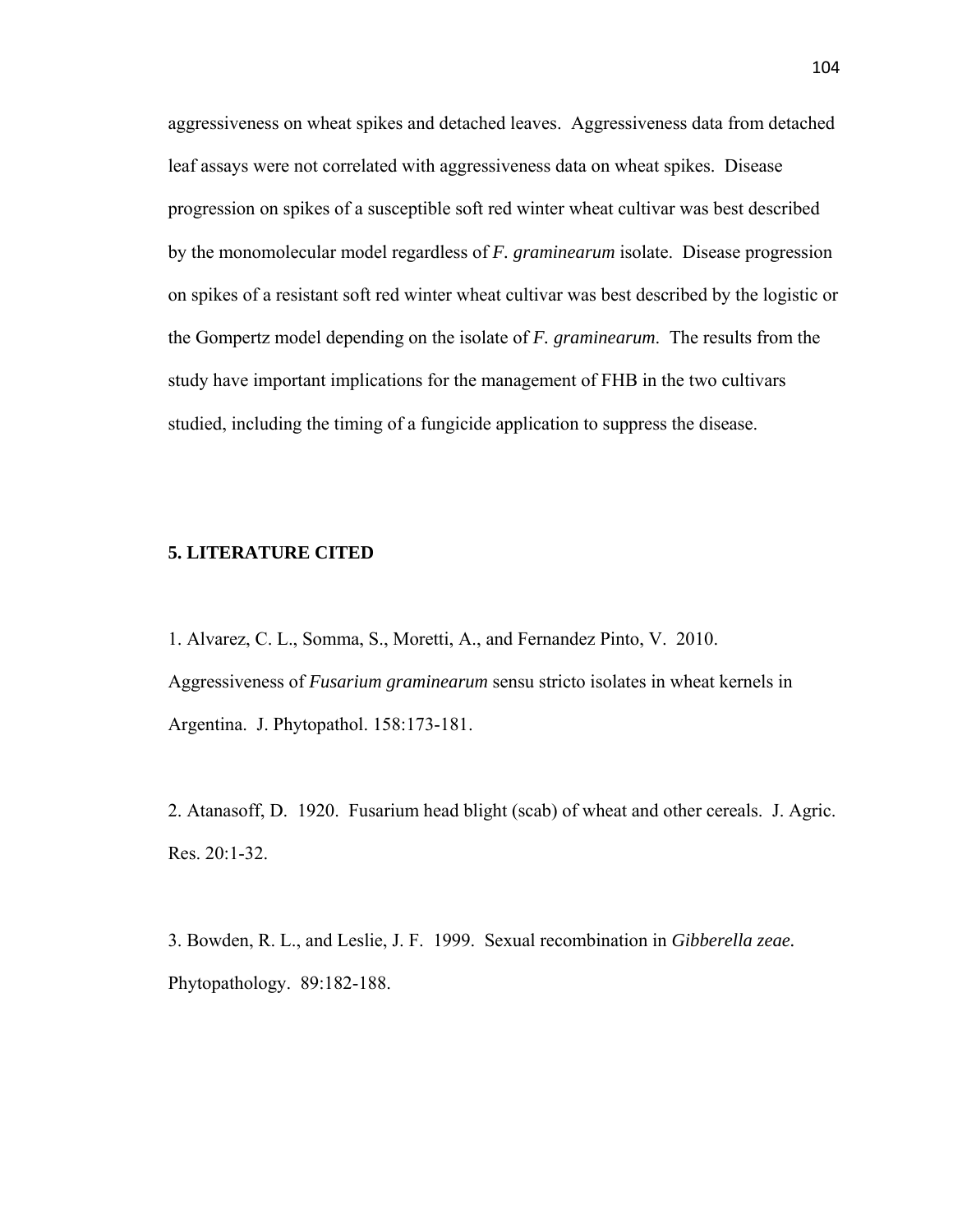4. Brennan, J. M., Egan, D., Cooke, B. M., and Doohan, F. M. 2005. Effect of temperature on head blight of wheat caused by *Fusarium culmorum* and *F. graminearum*. Plant Pathology. 54:156-160.

5. Browne, R. A., and Cooke, B. M. 2004. Development and evaluation of an in vitro detached leaf assay for pre-screening resistance to Fusarium head blight in wheat. Eur. J. Plant Pathol. 110:91-102.

6. Browne, R. A., Murphy, J. P., Cooke, B. M., Devaney, D., Walsh, E. J., Griffey, C. A., Hancock, J. A., Harrison, S. A., Hart, P., Kolb, F. L., McKendry, A. L., Milus, E. A., Sneller, C., and Van Sanford, D. A. 2005. Evaluation of components of Fusarium head blight resistance in soft red winter wheat germplasm using a detached leaf assay. Plant Dis. 89:404-411.

7. Burlakoti, R. R., Estrada, R. Jr., Rivera, V. V., Boddeda, A., Secor, G. A., and Adhikari, T. B. 2007. Real-time PCR quantification and mycotoxin production of *Fusarium graminearum* in wheat inoculated with isolates collected from potato, sugar beat, and wheat. Phytopathology. 97:835-841.

8. Burlakoti, R. R., Mergoum, M., Kianian. F. S., and Adhikari, T. B. 2010. Combining different resistance components enhances resistance to Fusarium head blight in spring wheat. Euphytica. 172:197-205.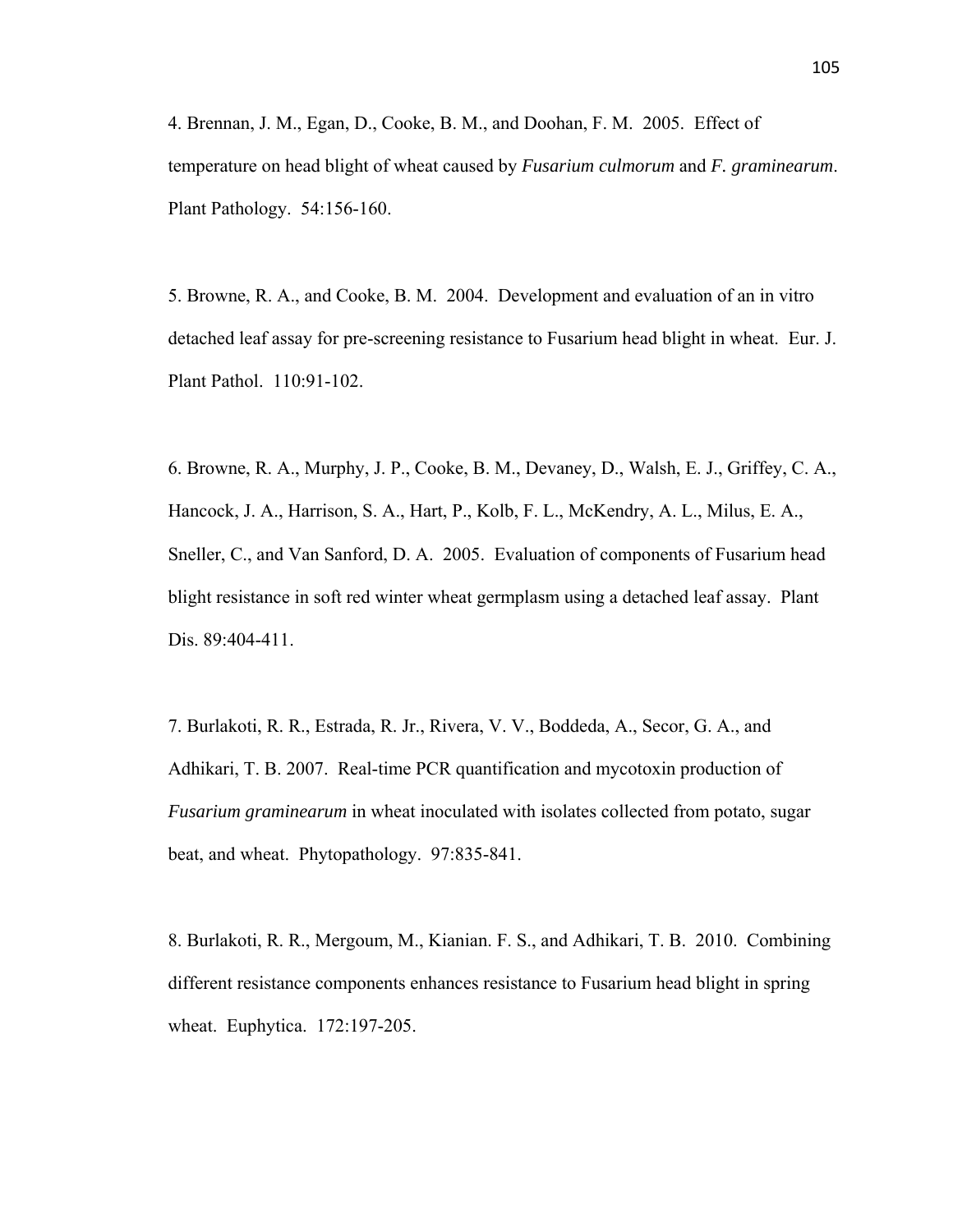9. de Biazio, G. R., Sousa Leite, G. G., Tessmann, D. J., and Barbosa-Tessman, I. P. 2008. A new PCR approach for the identification of *Fusarium graminearum*. Braz. J. Microbiol. 39:554-560.

10. Campbell, C. L., and Madden, L. V. 1990. Introduction to Plant Disease Epidemiology. John Wiley & Sons. New York, NY.

11. Desjardins, A. E., Proctor, R. H., Bai, G., McCormic, S. P., Shaner, G., Buechley, G., and Hohn, T. M. 1996. Reduced virulence of trichothecene-nonproducing mutants of Gibberella zeae in wheat field tests. MPMI 9:775-781.

12. Dill-Macky, R. 2010. Fusarium head blight (scab). Pages 34-36 in: Compendium of Wheat Diseases and Pests. Third Edition. W. W. Bockus, R. L. Bowden, R. M. Hunger, W. L. Morrill, T. D. Murray, R. W. Smiley, eds. The American Phytopathological Society, St. Paul, MN.

13. Francl, L., Shaner, G., Bergstrom, G., Gilbert, J., Pedersen, W., Dill-Macky, R., Sweets, L., Corwin, B., Jin, Y., Gallenberg, D., and Wiersma, J. 1999. Daily inoculum levels of *Gibberella zeae* on wheat spikes. Plant Dis. 83:662-666.

14. Gale, L. R. 2003. Population biology of *Fusarium* species causing head blight of grain crops. Pages 120-143 in: Fusarium Head Blight of Wheat and Barley. K. J.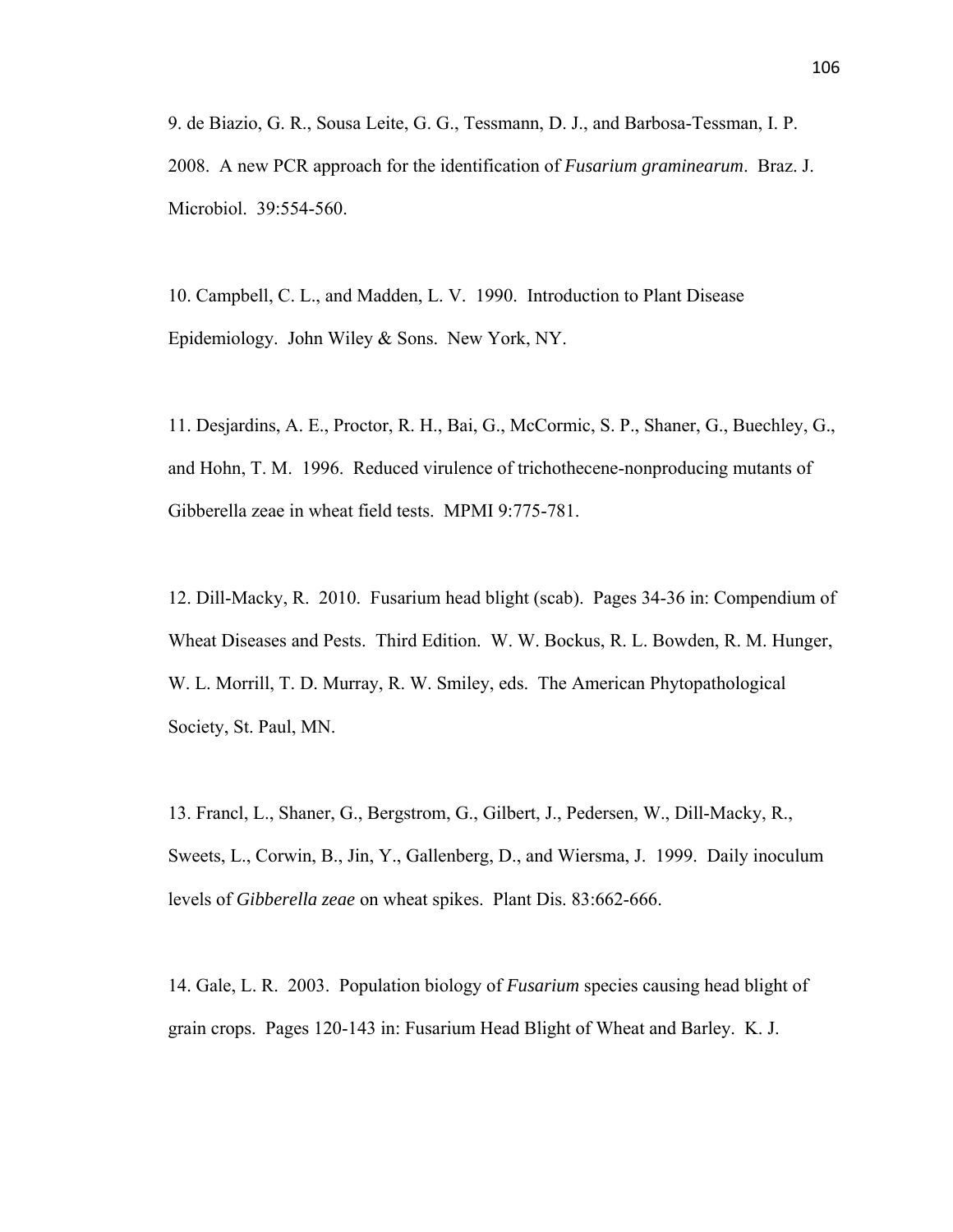Leonard and W. R. Busnell, eds. The American Phytopathological Society, St. Paul, MN.

15. Gilbert, J., Abramson, D., Clear, R., and McCallum, B. 2000. Relationship between aggressiveness and vegetative compatibility of isolates of *Fusarium graminearum*, and their ability to produce ergosterol and mycotoxins in rice cultures. Pages 218-223 in: [proc.] International Symposium on Wheat Improvement for Scab Resistance. Suzhuo and Nanjing, China, 5-11 May 2000. W. J. Raupp, Z. Ma, P. Chen, and D. Liu, eds. Nanjing Agricultural University, Jiangsu, P. R. China.

16. Gilbert J., Woods, S.M., and Kromer, U. 2008. Germination of ascospores of *Gibberella zeae* after exposure to various levels of relative humidity and temperature. Phytopathology. 98:504-508.

17. Gomez, A. K., and Gomez, A. A. 1984. Statistical Procedures for Agricultural Research. Second Edition. John Wiley & Sons, New York, NY.

18. Guenther, J. C., and Trail, F. 2005. The development and differentiation of *Gibberella zeae* (anamorph: *Fusarium graminearum*) during colonization of wheat. Mycologia. 97:229-237.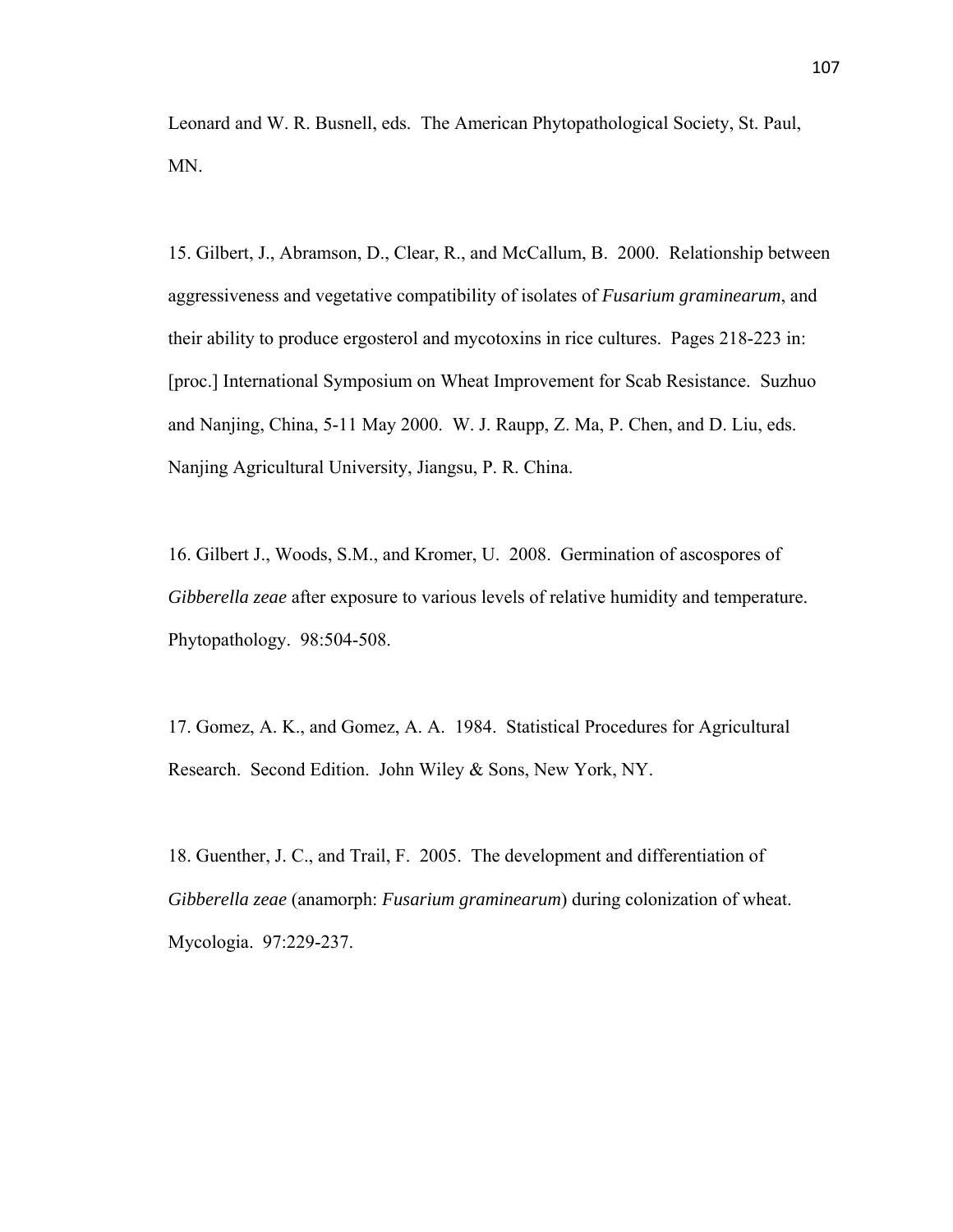19. Knoll, S., Vogel, R. F., and Niessen, L. 2002. Identification of *Fusarium graminearum* in cereal samples by DNA detection test strips. Lett. Appl. Microbial. 34:144-148.

20. Knopf, C., Miedaner, T. 2008. Variation of aggressiveness of *Fusarium graminearum* on highly resistant and susceptible spring wheat. Cereal Res. Commun. 36:635-636.

21. Koncz, Zn., Huszti, K., Naár, Z., Kiss, A., and Szécsi, A. 2008. PCR identification of *Fusarium graminearum* isolated from wheat grain. Cereal Res. Commun. 36:623- 630.

22. Leslie, J. F., and Summerell, B. A. 2006. The *Fusarium* laboratory manual. Blackwell publishing, Ames, IO.

23. Mirocha, C. J., Xie, W., and Filho, E. R. 2003. Chemistry and detection of Fusarium mycotoxins. Pages 144-164. In: Fusarium Head Blight of Wheat and Barley. K. J. Leonard and W. R. Busnell, eds. The American Phytopathological Society, St. Paul, MN.

24. Niessen, M. L., and Vogel, R.F. 1997. Specific identification of *Fusarium graminearum* by PCR with *gao*A targeted primers. Syst. Appl. Microbiol. 20:11-123.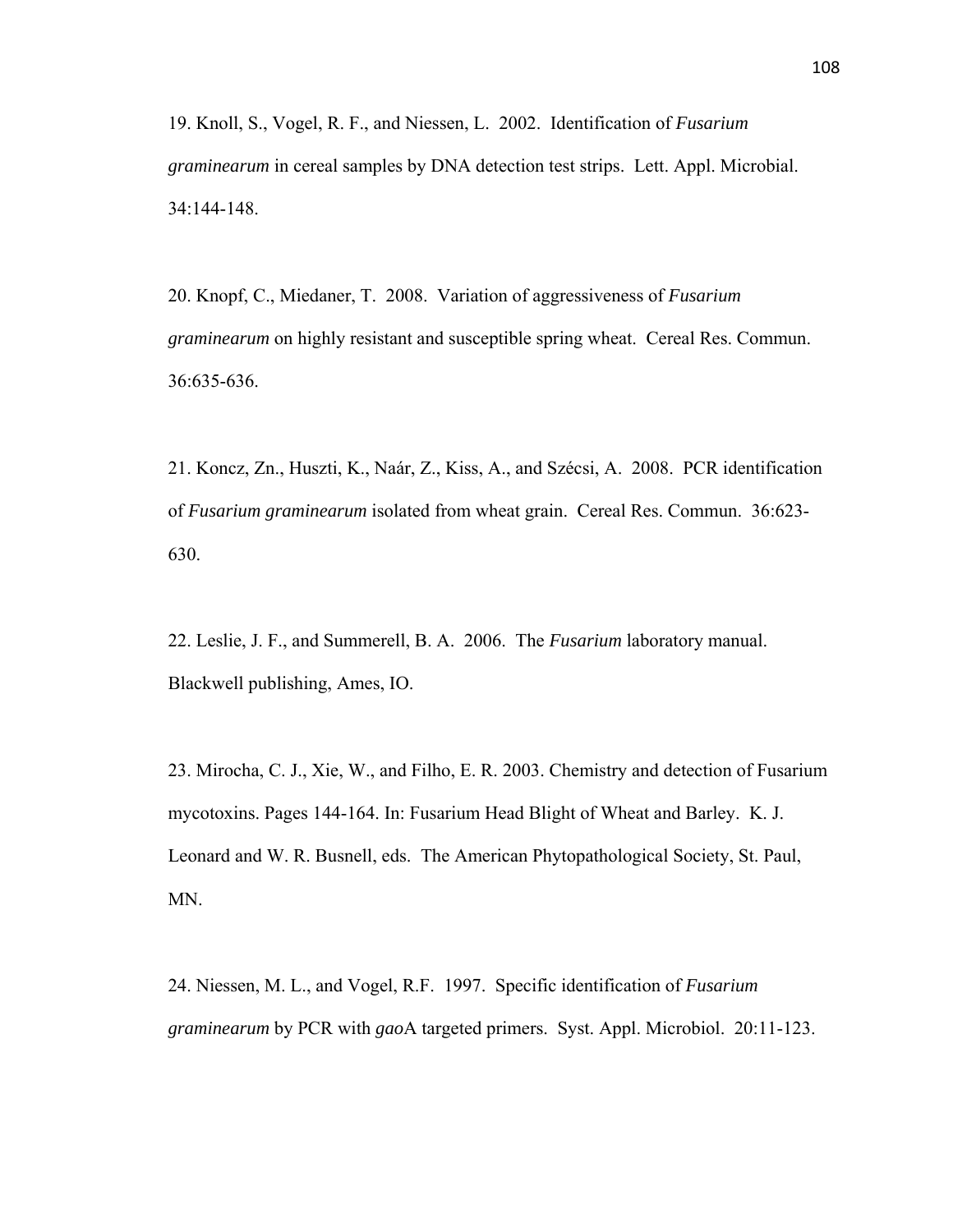25. Ouellet, T., and Seifert, K. A. 1993. Genetic characterization of *Fusarium graminearum* strains using RAPD and PCR amplification. Phytopathology. 83:1003- 1007.

26. Parry, D. W., Jenkinson, P., and McLeod, L. 1995. *Fusarium* ear blight (scab) in small grain cereals-a review. Plant Pathology. 44:207-238.

27. Pasquali, M., and Kistler, C. 2006. *Gibberella zeae* ascospore production and collection for microarray experiments. J Vis Exp. 1. doi: 10.3791/115.

28. Schilling, A, G., Möller, E. M., and Geiger, H. H. 1996. Polymerase chain reactionbased assays for species-specific detection of *Fusarium culmorum*, *F. graminearum*, and *F. avenaceum*. Phytopathology. 86:515-522.

29. Shaner, G., Stromberg, E. L., Lacy, G. H., Barker, K. R., and Pirone, T. P. 1992. Nomenclature and concepts of pathogenicity and virulence. Annu. Rev. Phytopathol. 30:47-66.

30. Trail, F., and Common, R. 2000. Perithecial development by *Gibberella zeae*: a light microscopy study. Mycologia. 92:130-138.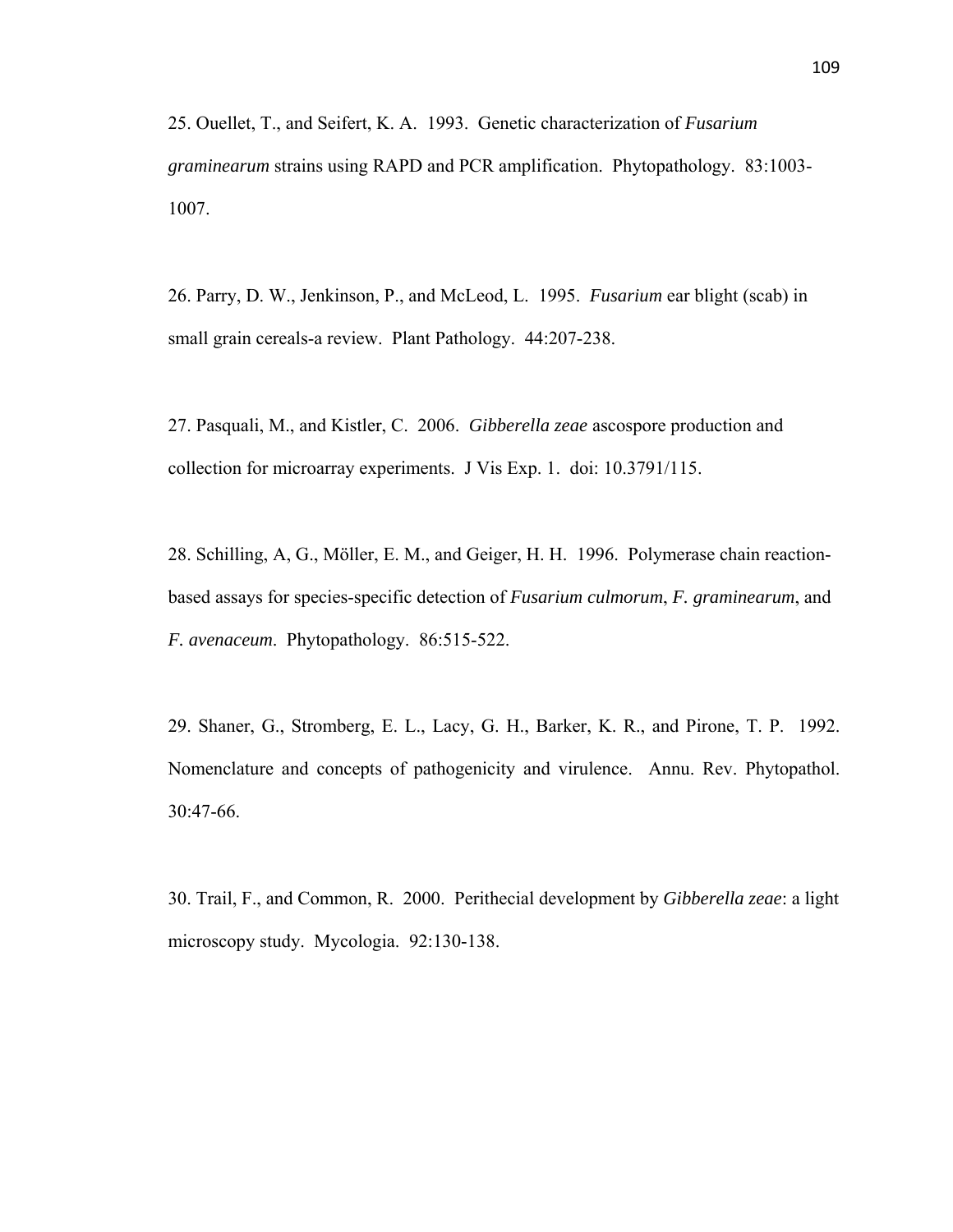31. Trail, F. Xu, H., Loranger, R., and Gadoury, D. 2002. Physiological and environmental aspects of ascospore discharge in *Gibberella zeae* (anamorph *Fusarium graminearum*). Mycologia. 94:181-189.

32. Urban, M., Mott, E., Farley, T., Hammond-Kosack, K. 2003. The *Fusarium graminearum MAP1* gene is essential for pathogenicity and development of perithecia. Mol. Plant Pathol. 4:347-359.

33. Waalwijk, C., Kastelein, P., de Vries, I., Keréenyi, Z., van der Lee, T., Hesselink, T., Köhl, J., and Kema, G. 2003. Major changes in *Fusarium* spp. in wheat in the Netherlands. Eur. J. Plant Pathol. 109:743-754.

34. White, T. J., Bruns, T., Lee, S., and Taylor, J. 1990. Amplification and direct sequencing of fungal ribosomal RNA genes for phylogenetics. In Innis, M. A., Gelfand, H., Sninsky, J. J., White, T. J., eds; PCR Protocols, a guide to methods and applications. Academic Press Inc, San Diego, USA, pp 315-322.

35. Wong, L. S. L., Tekauz, A., Leslie, D., Abramson, D., and McKenzie, R. I. H. 1992. Prevalence, distribution, and importance of Fusarium head blight in wheat in Manitoba. Can. J. Plant Pathol. 14:233-238.

36. Zadoks, J. C., Chang, T. T., and Konzak, C. F. 1974. A decimal code for the growth stages of cereals. Weed Res. 14:415-421.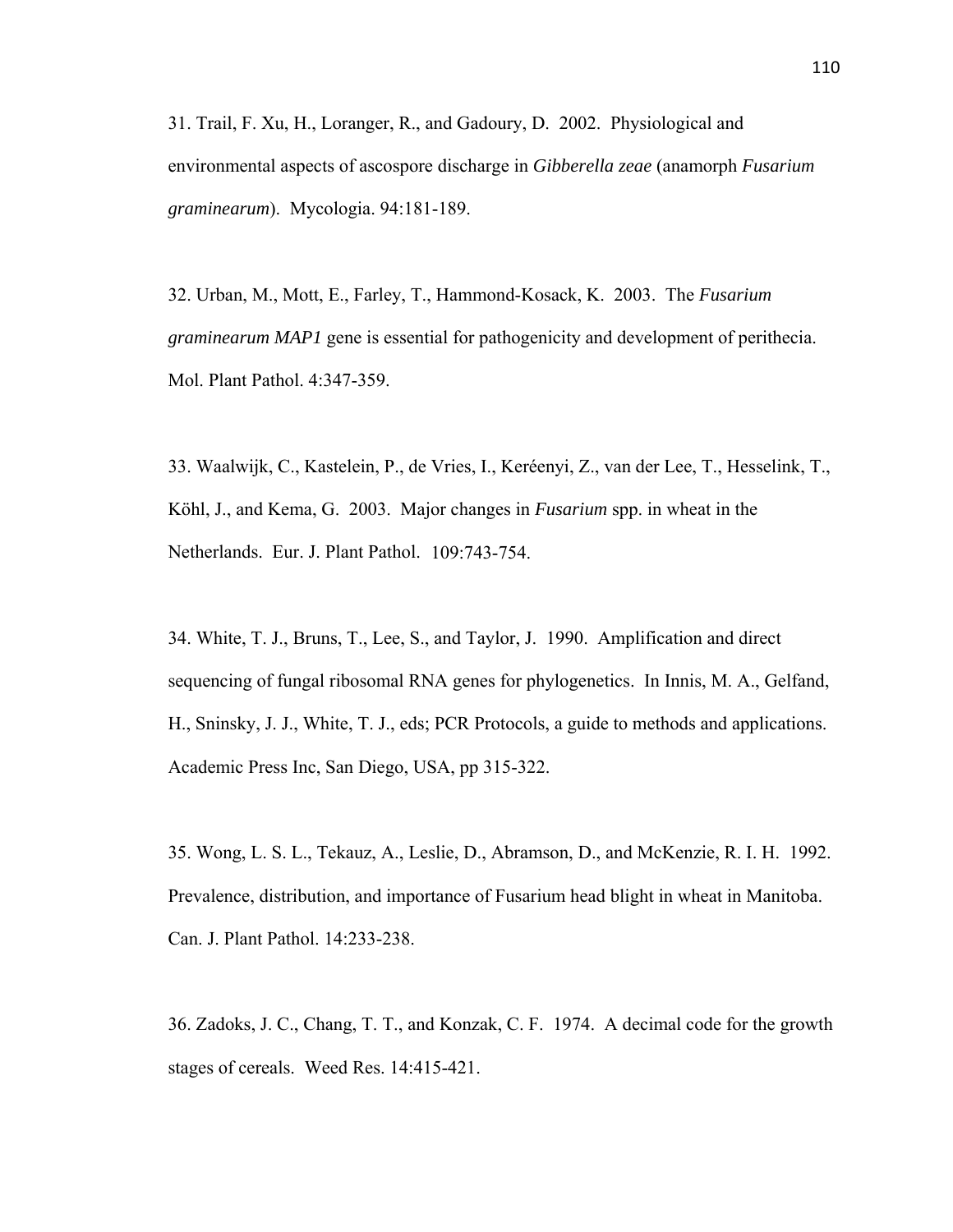# **6. TABLES**

| <b>Isolate</b> | <b>PCR</b> primers | <b>PCR</b> primers<br>Perithecia<br>Macroconidia |                   | Sporulation       | $\boldsymbol{F}$ . |                  |
|----------------|--------------------|--------------------------------------------------|-------------------|-------------------|--------------------|------------------|
|                | $ITS4^a$ &         | GOFW <sup>c</sup> $\&$                           | production        | production        | $(PDA^e &$         | graminearum      |
|                | ITS5 <sup>b</sup>  | GORV <sup>d</sup>                                |                   |                   | CLA) <sup>f</sup>  | identification   |
| <b>NE90</b>    | $\qquad \qquad +$  | $^{+}$                                           | $\qquad \qquad +$ | $\boldsymbol{+}$  | Abundant           | $\boldsymbol{+}$ |
| <b>NE91</b>    | $\boldsymbol{+}$   | $\boldsymbol{+}$                                 | $^{+}$            | $\boldsymbol{+}$  | Abundant           | $^{+}$           |
| <b>NE92</b>    |                    | $^{+}$                                           | $^{+}$            | $\! + \!\!\!\!$   | Abundant           | $+$              |
| <b>NE93</b>    |                    | $+$                                              | $^+$              |                   | Abundant           | $+$              |
| <b>NE96</b>    | $\! + \!\!\!\!$    | $+$                                              | $+$               |                   | Abundant           | $+$              |
| <b>NE97</b>    | $\! + \!\!\!\!$    | $^{+}$                                           | $+$               | $^{+}$            | Abundant           | $^{+}$           |
| <b>NE98</b>    | $\! + \!\!\!\!$    | $+$                                              | $^{+}$            | $+$               | Abundant           | $^{+}$           |
| <b>NE99</b>    | $\! + \!\!\!\!$    | $+$                                              | $+$               |                   | Abundant           | $+$              |
| <b>NE100</b>   | $\! + \!\!\!\!$    | $^{+}$                                           | $+$               | $+$               | Abundant           | $+$              |
| <b>NE101</b>   | $\! + \!\!\!\!$    | $\qquad \qquad +$                                | $^+$              |                   | Abundant           | $+$              |
| <b>NE102</b>   | $+$                | $^{+}$                                           | $+$               |                   | Abundant           | $^{+}$           |
| <b>NE103</b>   | $+$                | $^{+}$                                           | $+$               | $\qquad \qquad +$ | Abundant           | $+$              |
| <b>NE105</b>   | $+$                | $+$                                              | $+$               |                   | Abundant           | $+$              |
| <b>NE107</b>   | $^+$               | $+$                                              | $^{+}$            |                   | Abundant           | $^{+}$           |
| <b>NE108</b>   | $+$                | $+$                                              | $^{+}$            | $\! + \!\!\!\!$   | Abundant           | $+$              |
| <b>NE109</b>   | $\! + \!\!\!\!$    | $^+$                                             | $^{+}$            |                   | Abundant           | $^{+}$           |
| <b>NE110</b>   | $\! + \!\!\!\!$    |                                                  | $^{+}$            |                   | Abundant           | $+$              |
| <b>NE111</b>   | $\boldsymbol{+}$   |                                                  |                   |                   | Abundant           | $+$              |
| <b>NE112</b>   | $\boldsymbol{+}$   | $^+$                                             | $\qquad \qquad +$ | $\boldsymbol{+}$  | Abundant           | $\boldsymbol{+}$ |
| <b>NE115</b>   | $\boldsymbol{+}$   | $\boldsymbol{+}$                                 | $+$               | $\boldsymbol{+}$  | Abundant           | $\boldsymbol{+}$ |
| <b>NE119</b>   | $\boldsymbol{+}$   | $\qquad \qquad +$                                | $^+$              | $\boldsymbol{+}$  | Abundant           | $\boldsymbol{+}$ |
| <b>NE121</b>   | $\boldsymbol{+}$   | $\qquad \qquad +$                                | $^+$              | $\qquad \qquad +$ | Abundant           | $+$              |

**Table 1.** Molecular and morphological characterization of Nebraska isolates of *Fusarium graminearum* from infected wheat kernels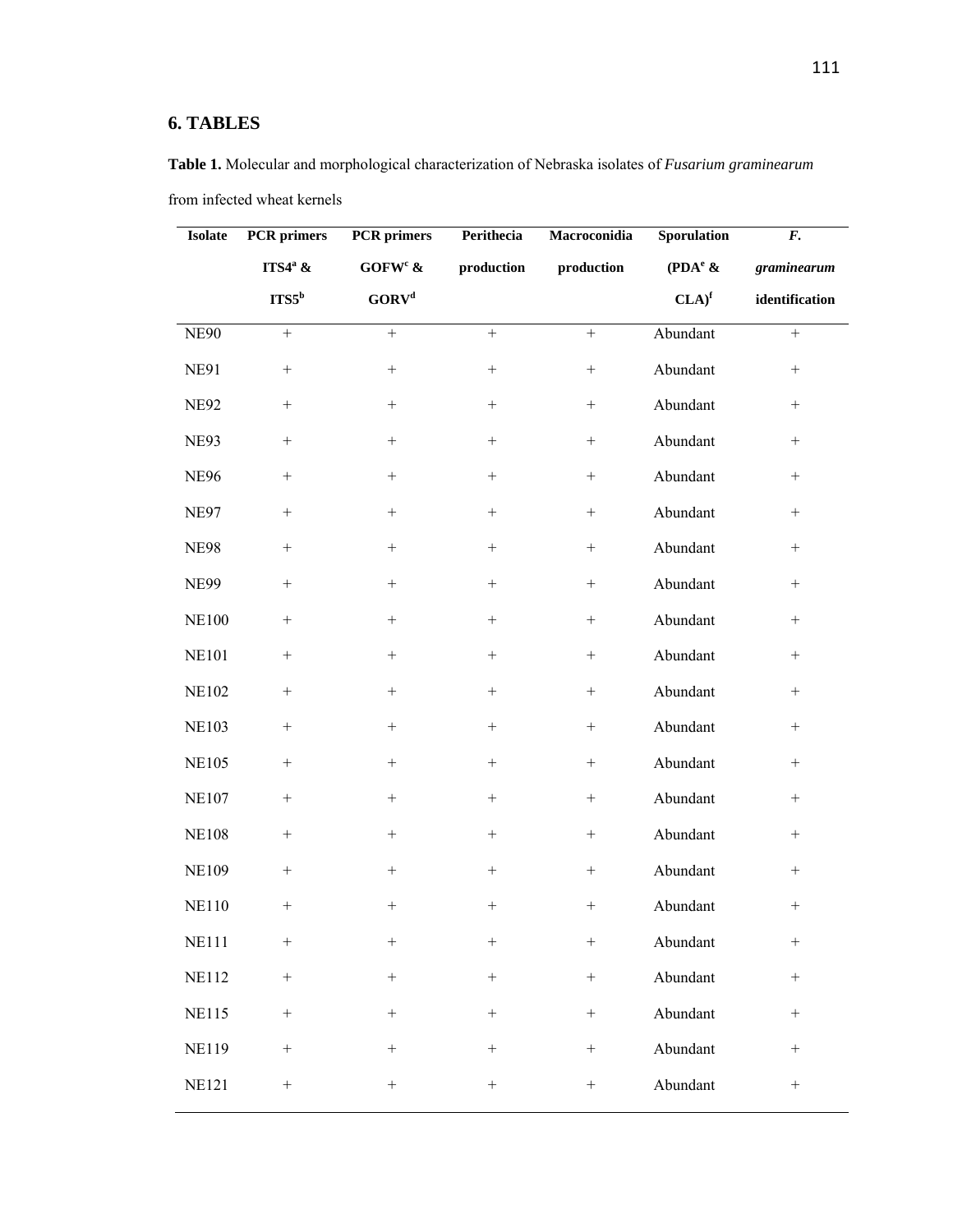| <b>NE123</b> | $+$              | $+$              | $^{+}$           | $\boldsymbol{+}$ | Abundant | $+$ |
|--------------|------------------|------------------|------------------|------------------|----------|-----|
| <b>NE124</b> | $\! + \!$        | $+$              | $\boldsymbol{+}$ | $^+$             | Abundant | $+$ |
| <b>NE125</b> | $+$              | $+$              | $^{+}$           | $\! + \!\!\!\!$  | Abundant | $+$ |
| <b>NE129</b> | $+$              | $+$              | $+$              | $\! + \!\!\!\!$  | Abundant | $+$ |
| <b>NE133</b> | $+$              | $^{+}$           | $+$              | $\! + \!\!\!\!$  | Abundant | $+$ |
| <b>NE134</b> | $\boldsymbol{+}$ | $^{+}$           | $+$              | $\boldsymbol{+}$ | Abundant | $+$ |
| <b>NE143</b> | $\boldsymbol{+}$ | $^{+}$           | $+$              | $\boldsymbol{+}$ | Abundant | $+$ |
| <b>NE145</b> | $\! + \!\!\!\!$  |                  | $^{+}$           | $\! + \!\!\!\!$  | Abundant |     |
| <b>NE146</b> | $\! + \!$        | $+$              | $+$              | $\boldsymbol{+}$ | Abundant | $+$ |
| <b>NE148</b> | $\! + \!$        | $+$              | $+$              | $\boldsymbol{+}$ | Abundant | $+$ |
| <b>NE151</b> | $+$              | $^{+}$           | $+$              | $\boldsymbol{+}$ | Abundant | $+$ |
| <b>NE156</b> | $\! + \!$        | $\boldsymbol{+}$ | $+$              | $\boldsymbol{+}$ | Abundant | $+$ |
| <b>NE157</b> | $\boldsymbol{+}$ | $\boldsymbol{+}$ | $+$              | $\boldsymbol{+}$ | Abundant | $+$ |
| <b>NE158</b> | $\! + \!\!\!\!$  |                  | $+$              | $\! + \!\!\!\!$  | Abundant | $+$ |
| <b>NE160</b> | $\! + \!\!\!\!$  | $^{+}$           | $^{+}$           | $\! + \!\!\!\!$  | Scarce   | $+$ |
| <b>NE161</b> | $\! + \!\!\!\!$  | $^{+}$           | $+$              | $\! + \!\!\!\!$  | Scarce   | $+$ |
| <b>NE162</b> | $\! + \!\!\!\!$  | $+$              | $+$              | $\! + \!\!\!\!$  | Abundant | $+$ |
| <b>NE164</b> | $\boldsymbol{+}$ | $+$              | $^{+}$           |                  | Abundant | $+$ |
| <b>NE165</b> | $\! + \!\!\!\!$  | $+$              | $^{+}$           |                  | Abundant | $+$ |

<sup>a</sup> ITS4: Primer targeting ITS 5.8 S rRNA region as described by White et al 5'-

## TCCTCCGCTTATTGATATGC-3'.

<sup>b</sup> ITS5: Primer targeting ITS 5.8 S rRNA region as described by White et al 5<sup>2</sup>-

## GGAAGTAAAAGTCGTAACAAGG-3'.

c GOFW : *F. graminearum* specific primer forward 5'-ACCTCTGTTGTTCTTCCAGACGG- 3'.

<sup>d</sup> GORV: *F. graminearum* specific primer reverse 5' -CTGGTCAGTATTAACCGTGTGTG- 3'.

e PDA: Potato dextrose agar medium

f CLA: Carnation leaf agar medium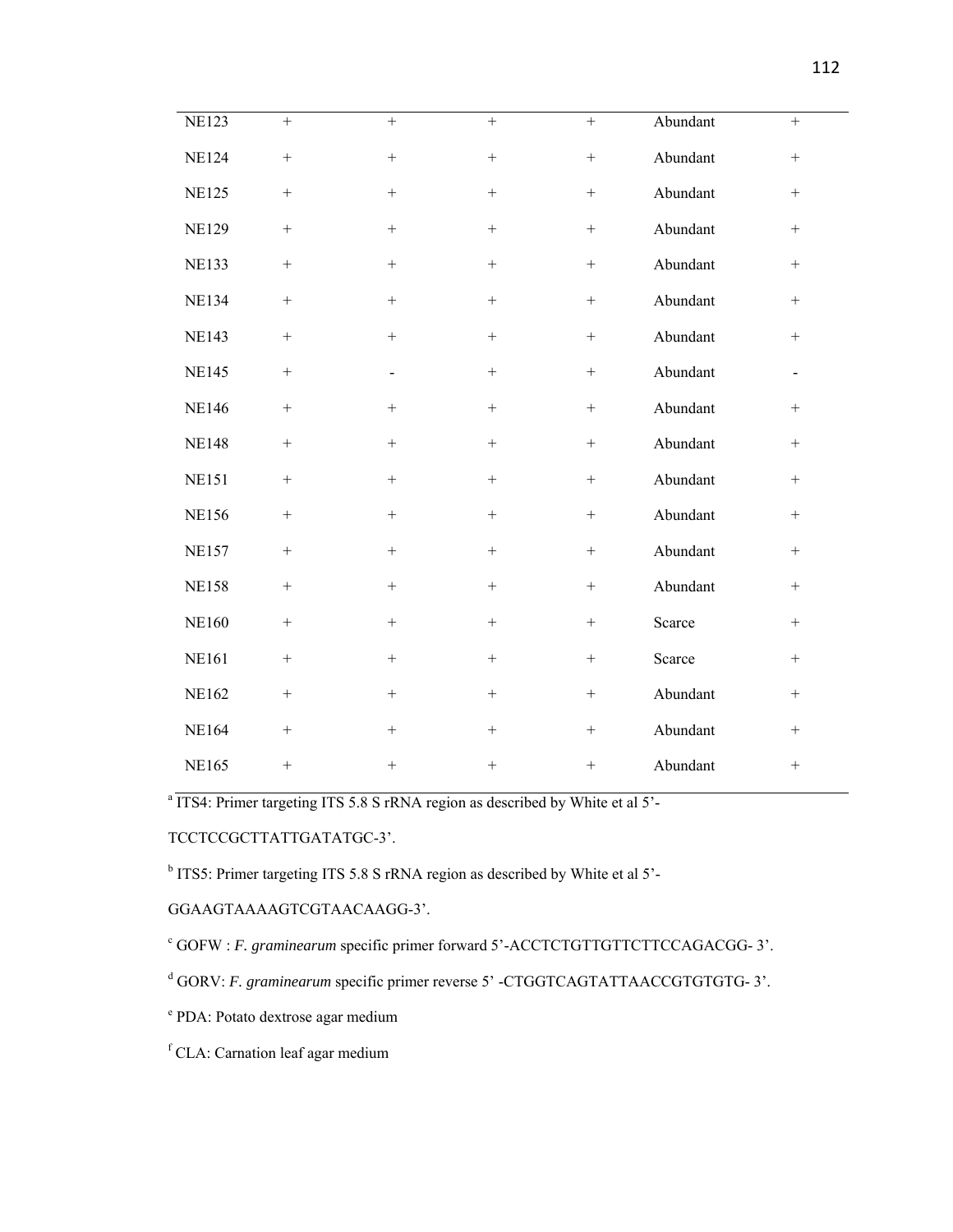|                |                      | <b>Experiment 1</b>                          | <b>Experiment 2</b>      |                                                          |  |  |
|----------------|----------------------|----------------------------------------------|--------------------------|----------------------------------------------------------|--|--|
| <b>Isolate</b> | Perithecial<br>units | Perithecia-covered area<br>$(\frac{0}{0})^2$ | <b>Perithecial units</b> | Perithecia-covered area<br>$(\frac{6}{6})^{\frac{z}{2}}$ |  |  |
| <b>NE90</b>    | 11.3 e-i             | 8.8 c-e                                      | 18.3 <sub>b</sub>        | $11.5 c-g$                                               |  |  |
| <b>NE91</b>    | 5.8 f-i              | 1.6ef                                        | 81.3 ab                  | 14.3 b-f                                                 |  |  |
| <b>NE92</b>    | 53.5 a               | 18.0 ab                                      | 129.5 a                  | 28.8a                                                    |  |  |
| <b>NE93</b>    | 21.8 b-e             | $20.0$ ab                                    | 26.0 <sub>b</sub>        | 15.8 a-e                                                 |  |  |
| <b>NE96</b>    | 26.5 bc              | 19.8 ab                                      | 11.5 <sub>b</sub>        | $6.5 d-g$                                                |  |  |
| <b>NE97</b>    | $8.3 f-i$            | 4.0ef                                        | 13.0 <sub>b</sub>        | $6.0 d-g$                                                |  |  |
| <b>NE98</b>    | $0.0\,\mathrm{i}$    | $0.0\ {\rm f}$                               | 0.5 <sub>b</sub>         | $0.1\text{ g}$                                           |  |  |
| <b>NE99</b>    | $21.0 b - e$         | 8.5 c-e                                      | 5.5 <sub>b</sub>         | $1.1 \text{ fg}$                                         |  |  |
| <b>NE100</b>   | $0.8~\mathrm{hi}$    | $0.4\ {\rm f}$                               | 0.3 <sub>b</sub>         | 0.4 g                                                    |  |  |
| <b>NE101</b>   | $16.5$ c-f           | 13.4 b-d                                     | 13.8 b                   | $4.8 e-g$                                                |  |  |
| <b>NE102</b>   | $11.0e-i$            | 6.1 df                                       | 6.5 <sub>b</sub>         | $6.3 d-g$                                                |  |  |
| <b>NE103</b>   | 12.8 d-h             | $7.0 d-f$                                    | 18.5 b                   | $2.0$ fg                                                 |  |  |
| <b>NE105</b>   | $13.8 d-g$           | 13.0 b-d                                     | 16.8 <sub>b</sub>        | $11.3 c-g$                                               |  |  |
| <b>NE107</b>   | 24.0 b-d             | 15.8 a-c                                     | 24.3 b                   | 19.8 a-c                                                 |  |  |
| <b>NE108</b>   | $0.0\,\mathrm{i}$    | $0.0\ {\rm f}$                               | 0.5 <sub>b</sub>         | 0.1 <sub>g</sub>                                         |  |  |
| <b>NE109</b>   | $4.0 g-i$            | 1.9 ef                                       | 25.3 <sub>b</sub>        | 8.5 c-g                                                  |  |  |
| <b>NE110</b>   | 32.8 b               | 23.3 a                                       | 47.8 ab                  | $27.0$ ab                                                |  |  |
| $PH-1$         | $14.3 d-g$           | 4.9 ef                                       | 132.8 a                  | 18.0 a-d                                                 |  |  |

**Table 2.** Number of perithecia and perithecia covered area of 17 Nebraska isolates of

*Fusarium graminearum*

<sup>a</sup> Means within a column followed by the same letter are not significantly different according to Fisher's least significant difference test at  $P = 0.05$ .

<sup>z</sup> Percent of the surface area of a 9-cm-diameter Petri plate covered by perithecia.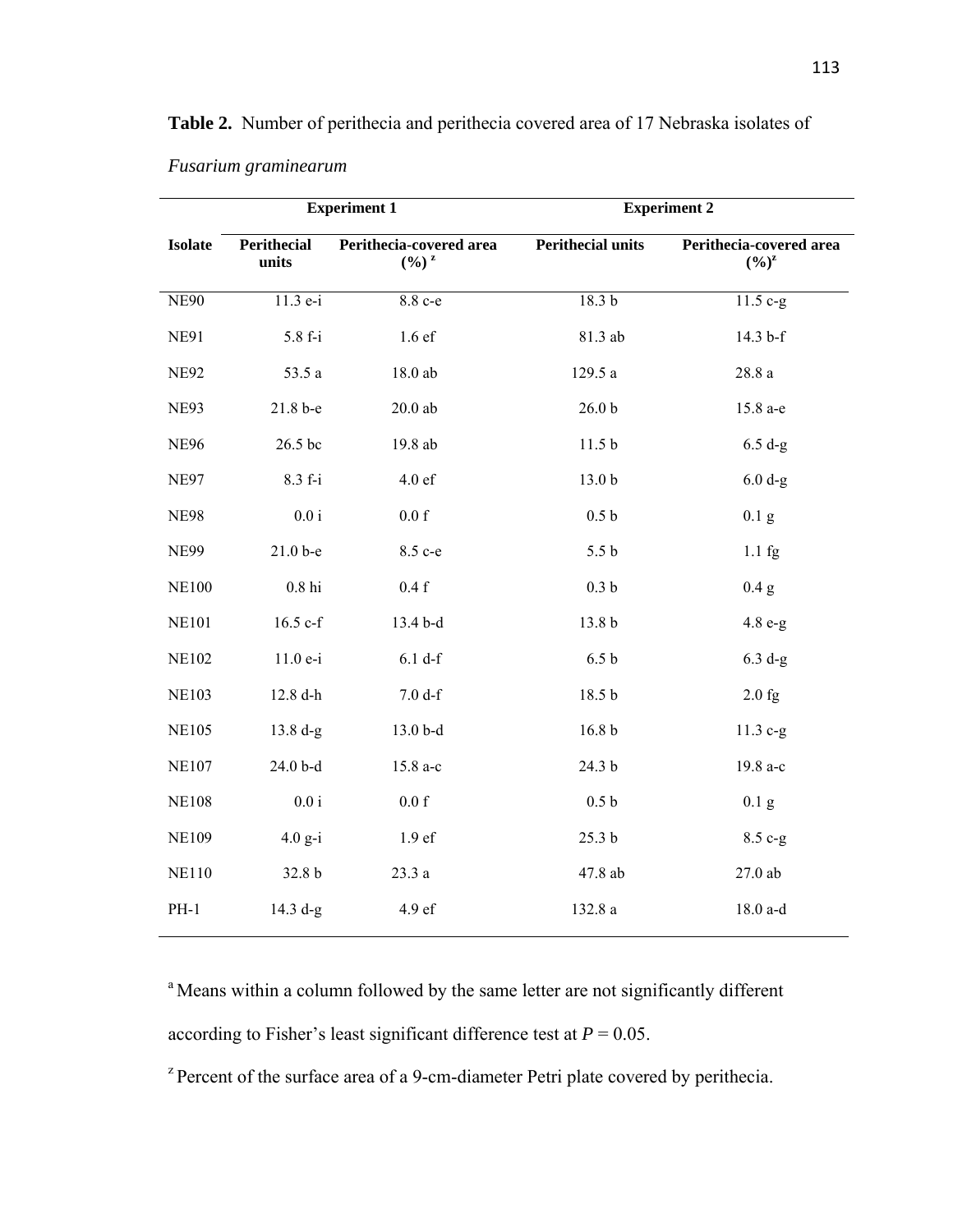| <b>Source of variation</b> | $\overline{\text{df}}$ | Mean square             |              |                         |                             |                |  |  |
|----------------------------|------------------------|-------------------------|--------------|-------------------------|-----------------------------|----------------|--|--|
| <b>Experiment 1</b>        |                        | Mycelial area on leaves | <b>AUMGC</b> | Necrotic area on leaves | <b>Final spike severity</b> | <b>AUDPC</b>   |  |  |
| Rep                        | $\overline{c}$         | 148.66                  | 831.14       | 23.80                   | 25.81                       | 153.78         |  |  |
| Cultivar (C)               | $\mathbf{1}$           | 418.01                  | 49.83        | 201.52                  | 1920.38*                    | 57980.01*      |  |  |
| Error (a)                  | $\overline{c}$         | 812.65**                | 3110.66*     | 372.18                  | 45.17                       | 3145.46        |  |  |
| Isolate (I)                | 6                      | 1011.71***              | 4226.98**    | 692.09                  | 7987.91****                 | 1930583.98**** |  |  |
| $\mathrm{C}\ge\mathrm{I}$  | 6                      | 230.85                  | 2579.96*     | 321.04                  | 166.89                      | 27885.97       |  |  |
| Error $(b)$                | 24                     | 130.65                  | 888.51       | 348.74                  | 138.05                      | 43716.63       |  |  |
| Total                      | 41                     |                         |              |                         |                             |                |  |  |
| <b>Experiment 2</b>        |                        |                         |              |                         |                             |                |  |  |
| Rep                        | $\overline{c}$         | 36.76                   | 163.67       | 173.68                  | 68.76                       | 34735.48       |  |  |
| Cultivar (C)               | $\mathbf{1}$           | 7.29                    | 455.07       | 841.52                  | 1065.05                     | 1351.50        |  |  |
| Error(a)                   | $\overline{c}$         | 501.04*                 | 1636.35      | 465.18                  | 532.30                      | 67543.95       |  |  |
| Isolate (I)                | 6                      | 898.56****              | 3801.64**    | 3371.46****             | 7065.43****                 | 1583632.73**** |  |  |
| C x I                      | 6                      | 180.90                  | 790.11       | 421.91                  | 730.97                      | 147824.50      |  |  |
| Error $(b)$                | 24                     | 2766.07                 | 688.27       | 426.71                  | 566.91                      | 110809.13      |  |  |
| Total                      | 41                     |                         |              |                         |                             |                |  |  |

**Table 3**. Effects of cultivar and *Fusarium graminearum* isolates on mycelial area on leaves, area under the mycelia growth curve (AUMGC) on leaves, necrotic area on leaves, spike severity, and area under the disease progress curve (AUDPC) on spikes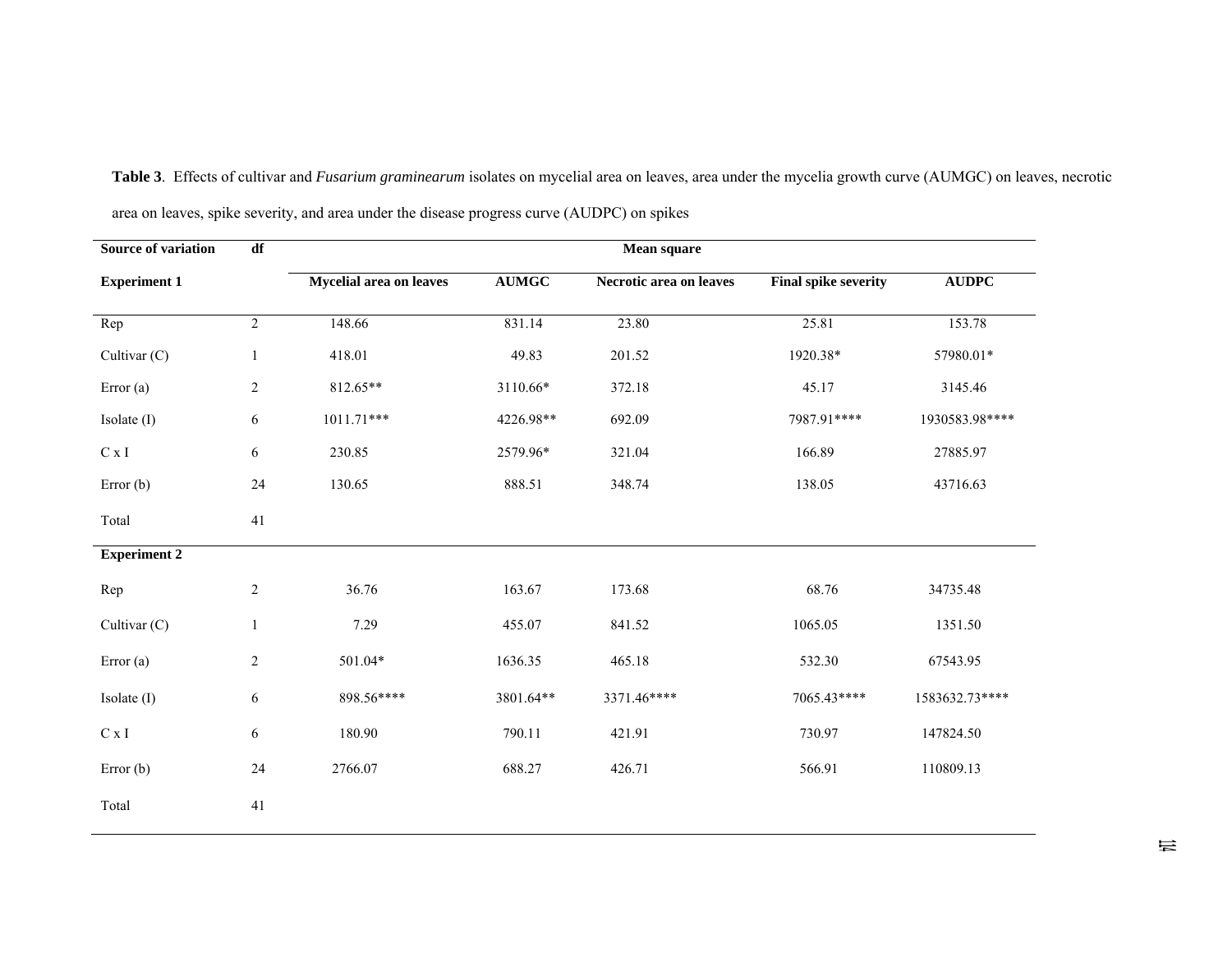\*  $0.01 \le P \le 0.05$ 

- \*\*  $0.001 \le P \le 0.01$
- \*\*\*  $0.0001 \le P \le 0.001$

\*\*\*\*  $P \le 0.0001$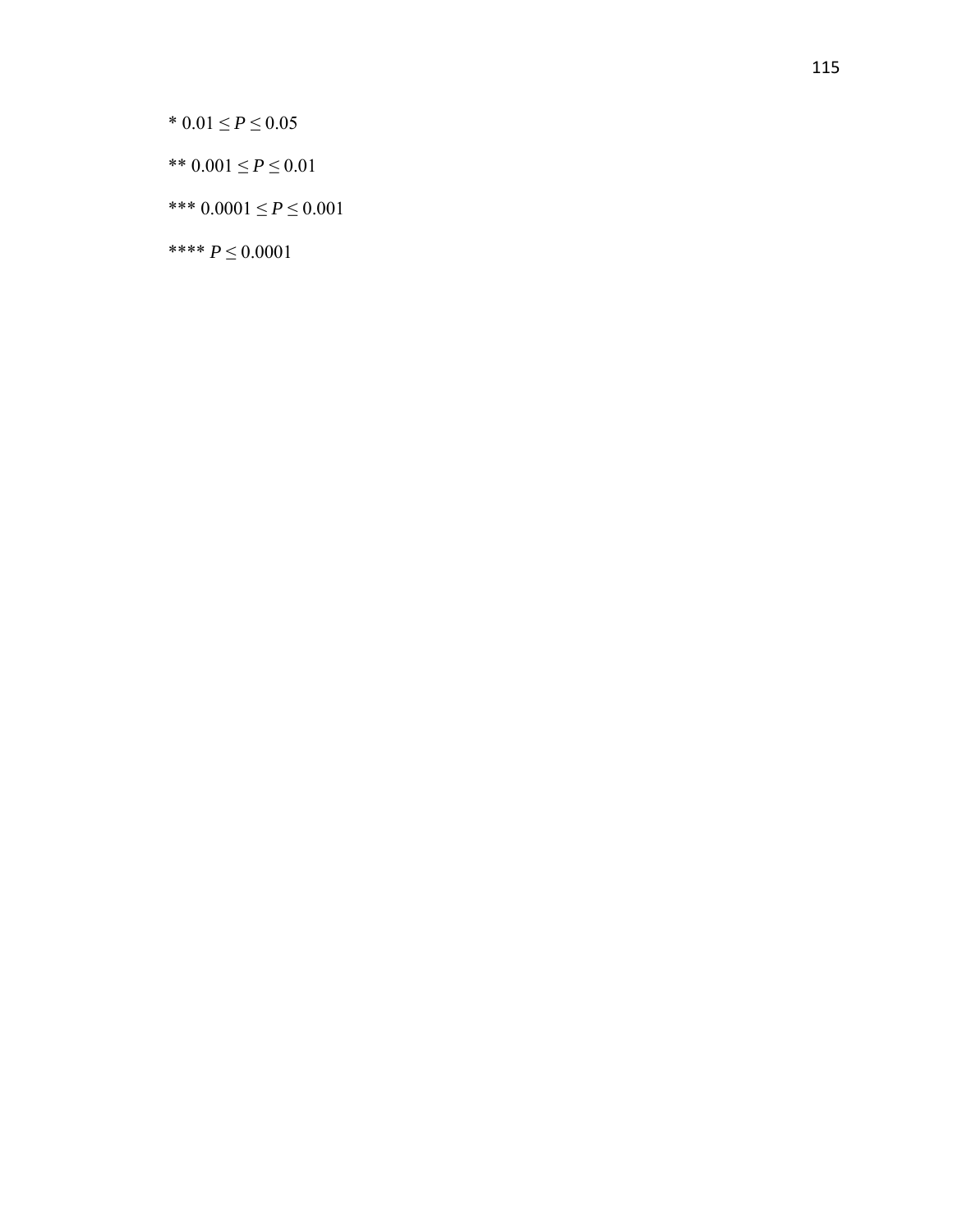**Table 4.** Mycelial area and area under the mycelia growth curve (AUMGC) on leaves, perithecia number and perithecia-covered area, necrotic area on leaves, spike severity and area under the disease progress curve (AUDPC) on spikes of Nebraska isolates of

| <b>Isolate</b>      | <b>FHB</b> severity<br>on spikes 21<br>dpi $a(%)$ | <b>AUDPC</b><br>$(\%$ days) | <b>Mycelial</b> area<br>on leaves 4<br>dpi | <b>AUMGC</b><br>( % days) | <b>Necrotic</b><br>area on<br>leaves 12<br>dpi $(\%)$ |
|---------------------|---------------------------------------------------|-----------------------------|--------------------------------------------|---------------------------|-------------------------------------------------------|
| <b>Experiment 1</b> |                                                   |                             |                                            |                           |                                                       |
| <b>NE90</b>         | $15.0 d^{b}$                                      | 183.2 d                     | 86.7 a                                     | 173.9 a                   | 21.3 <sub>b</sub>                                     |
| <b>NE91</b>         | 77.2 b                                            | 1033.1 b                    | 53.3 c                                     | 110.2 c                   | 33.7 ab                                               |
| <b>NE97</b>         | 16.7d                                             | 199.5 d                     | 71.3 b                                     | 148.5 ab                  | 36.4 ab                                               |
| <b>NE98</b>         | 47.0 c                                            | 536.5 c                     | 68.3 b                                     | 125.8 bc                  | 53.3 a                                                |
| <b>NE103</b>        | 91.6 a                                            | 1240.4 ab                   | 86.3 a                                     | 168.7 a                   | 35.5 ab                                               |
| <b>NE110</b>        | 97.7 a                                            | 1467.5 a                    | 87.9 a                                     | 164.7 a                   | 35.0 ab                                               |
| <b>NE119</b>        | 95.6 a                                            | 1484.6 a                    | 67.5 <sub>b</sub>                          | 115.8 bc                  | 49.8 a                                                |
| <b>Experiment 2</b> |                                                   |                             |                                            |                           |                                                       |
| <b>NE90</b>         | 26.2 cd                                           | 259.7 c                     | 78.3 a                                     | 152.2 a                   | 51.1 b-d                                              |
| <b>NE91</b>         | 54.4 bc                                           | 666.4b                      | 58.3 b                                     | 102.3 dc                  | 63.3 bc                                               |
| <b>NE97</b>         | 9.2d                                              | 135.3 c                     | 58.3 b                                     | 117.1 bc                  | 68.8 b                                                |
| <b>NE98</b>         | 56.2 b                                            | 716.2 b                     | 45.0 c                                     | 74.7 d                    | 94.3 a                                                |
| <b>NE103</b>        | 96.8a                                             | 1289.8 a                    | 70.8 ab                                    | 108.3 bc                  | 31.0 d                                                |
| <b>NE110</b>        | 82.2 ab                                           | 1265.5 a                    | 77.9 a                                     | 138.9 ab                  | 27.9 d                                                |
| <b>NE119</b>        | 98.0 a                                            | 1409.4 a                    | 70.8 ab                                    | 119.4 bc                  | 38.8 cd                                               |

## *Fusarium graminearum*

<sup>a</sup>Days post-inoculation

<sup>b</sup>Means within a column followed by the same letter are not significantly different according to Fisher's least significant difference test at  $P = 0.05$ .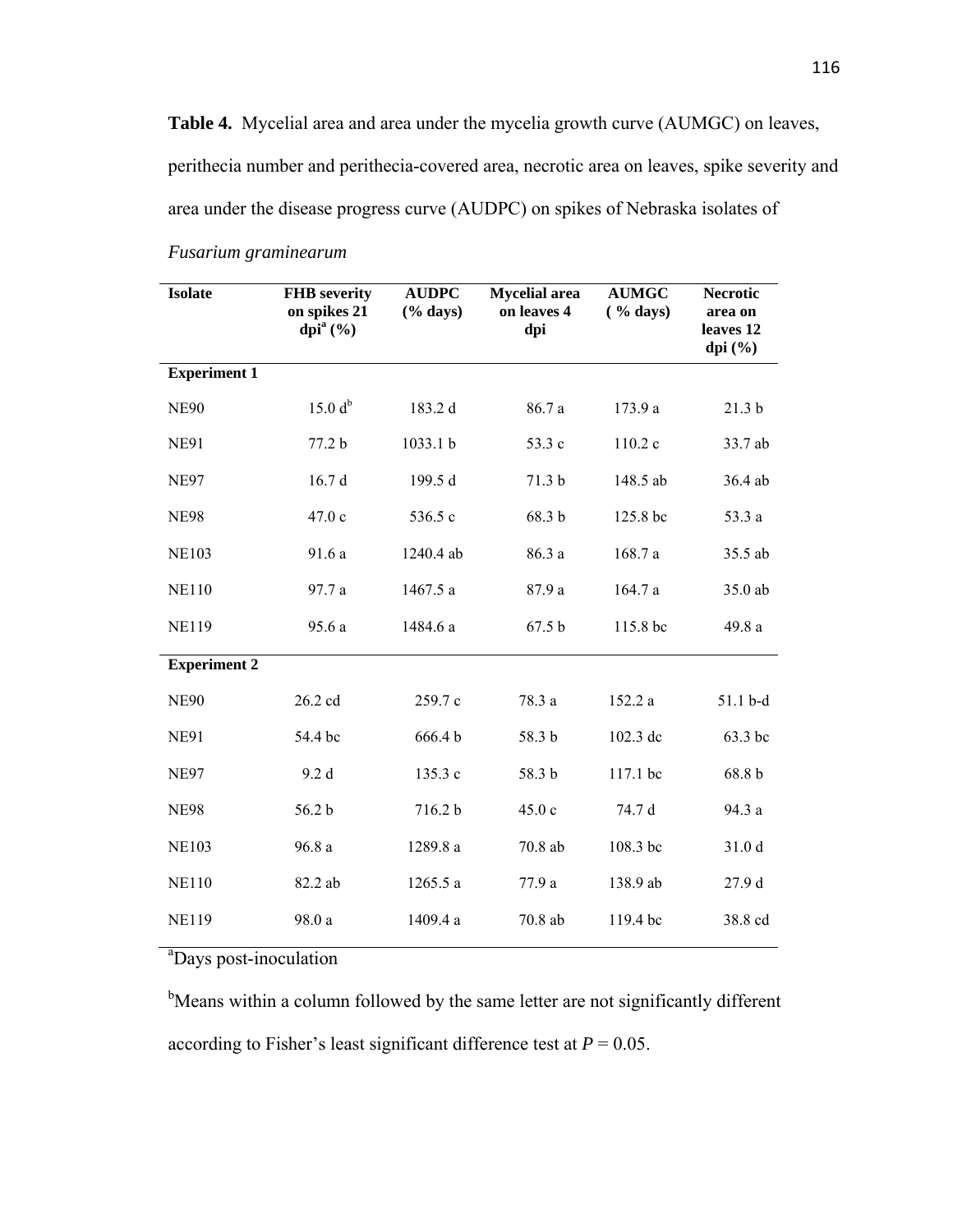Table 5. Linear regression statistics used to evaluate the goodness-of-fit of three growth models to Fusarium head blight progress data from two soft red winter wheat cultivars and three *Fusarium graminearum* isolates in an a greenhouse study, 2010, experiment 1.

| $\mathbb{R}^2$ | <b>MSE</b>                                                                   | Intercept                                                                            | <b>Std. Dev</b><br>of Int.                                                             | <b>Slope</b>                                                         | Std. Dev.<br>of Slope                                                        |
|----------------|------------------------------------------------------------------------------|--------------------------------------------------------------------------------------|----------------------------------------------------------------------------------------|----------------------------------------------------------------------|------------------------------------------------------------------------------|
|                |                                                                              |                                                                                      |                                                                                        |                                                                      |                                                                              |
|                |                                                                              |                                                                                      |                                                                                        |                                                                      |                                                                              |
|                |                                                                              |                                                                                      |                                                                                        |                                                                      | 0.05                                                                         |
|                |                                                                              |                                                                                      |                                                                                        |                                                                      |                                                                              |
|                |                                                                              |                                                                                      |                                                                                        |                                                                      | 0.03                                                                         |
|                |                                                                              |                                                                                      |                                                                                        |                                                                      | 0.04                                                                         |
|                |                                                                              |                                                                                      |                                                                                        |                                                                      |                                                                              |
| 0.66           | 0.38                                                                         | $-0.03$                                                                              | 0.36                                                                                   | 0.14                                                                 | 0.03                                                                         |
| 0.68           | 0.25                                                                         | 0.48                                                                                 | 0.29                                                                                   | 0.12                                                                 | 0.02                                                                         |
| 0.67           | 0.31                                                                         | 0.23                                                                                 | 0.32                                                                                   | 0.13                                                                 | 0.03                                                                         |
|                |                                                                              |                                                                                      |                                                                                        |                                                                      |                                                                              |
|                |                                                                              |                                                                                      |                                                                                        |                                                                      |                                                                              |
| 0.44           | 0.45                                                                         | 0.58                                                                                 | 0.39                                                                                   | 0.10                                                                 | 0.03                                                                         |
| 0.45           | 0.31                                                                         | 0.96                                                                                 | 0.32                                                                                   | 0.08                                                                 | 0.03                                                                         |
|                |                                                                              | 0.78                                                                                 |                                                                                        |                                                                      | 0.03                                                                         |
|                |                                                                              |                                                                                      |                                                                                        |                                                                      |                                                                              |
|                |                                                                              |                                                                                      |                                                                                        |                                                                      |                                                                              |
|                |                                                                              |                                                                                      |                                                                                        |                                                                      | 0.07                                                                         |
|                |                                                                              |                                                                                      |                                                                                        |                                                                      | 0.04                                                                         |
|                |                                                                              |                                                                                      |                                                                                        |                                                                      | 0.05                                                                         |
|                |                                                                              |                                                                                      |                                                                                        |                                                                      |                                                                              |
|                |                                                                              |                                                                                      |                                                                                        |                                                                      |                                                                              |
|                |                                                                              |                                                                                      | 0.53                                                                                   |                                                                      | 0.05                                                                         |
|                |                                                                              |                                                                                      |                                                                                        |                                                                      | 0.04                                                                         |
|                |                                                                              |                                                                                      |                                                                                        |                                                                      | 0.04                                                                         |
|                |                                                                              |                                                                                      |                                                                                        |                                                                      |                                                                              |
|                |                                                                              |                                                                                      |                                                                                        |                                                                      |                                                                              |
| 0.82           | 0.34                                                                         | $-1.19$                                                                              | 0.39                                                                                   | 0.25                                                                 | 0.04                                                                         |
| 0.89           | 0.11                                                                         | $-0.25$                                                                              | 0.22                                                                                   | 0.19                                                                 | 0.02                                                                         |
| 0.86           |                                                                              | $-0.68$                                                                              | 0.29                                                                                   | 0.22                                                                 | 0.03                                                                         |
|                | 0.15<br>0.12<br>0.14<br>0.44<br>0.75<br>0.82<br>0.79<br>0.83<br>0.82<br>0.83 | 0.80<br>0.40<br>0.56<br>0.37<br>1.21<br>0.42<br>0.67<br>0.63<br>0.47<br>0.53<br>0.19 | 0.00<br>0.76<br>0.40<br>$-3.14$<br>$-1.35$<br>$-2.12$<br>$-1.92$<br>$-0.94$<br>$-1.40$ | 0.54<br>0.38<br>0.46<br>0.35<br>0.79<br>0.43<br>0.59<br>0.46<br>0.48 | 0.07<br>0.04<br>0.05<br>0.09<br>0.38<br>0.28<br>0.32<br>0.35<br>0.29<br>0.32 |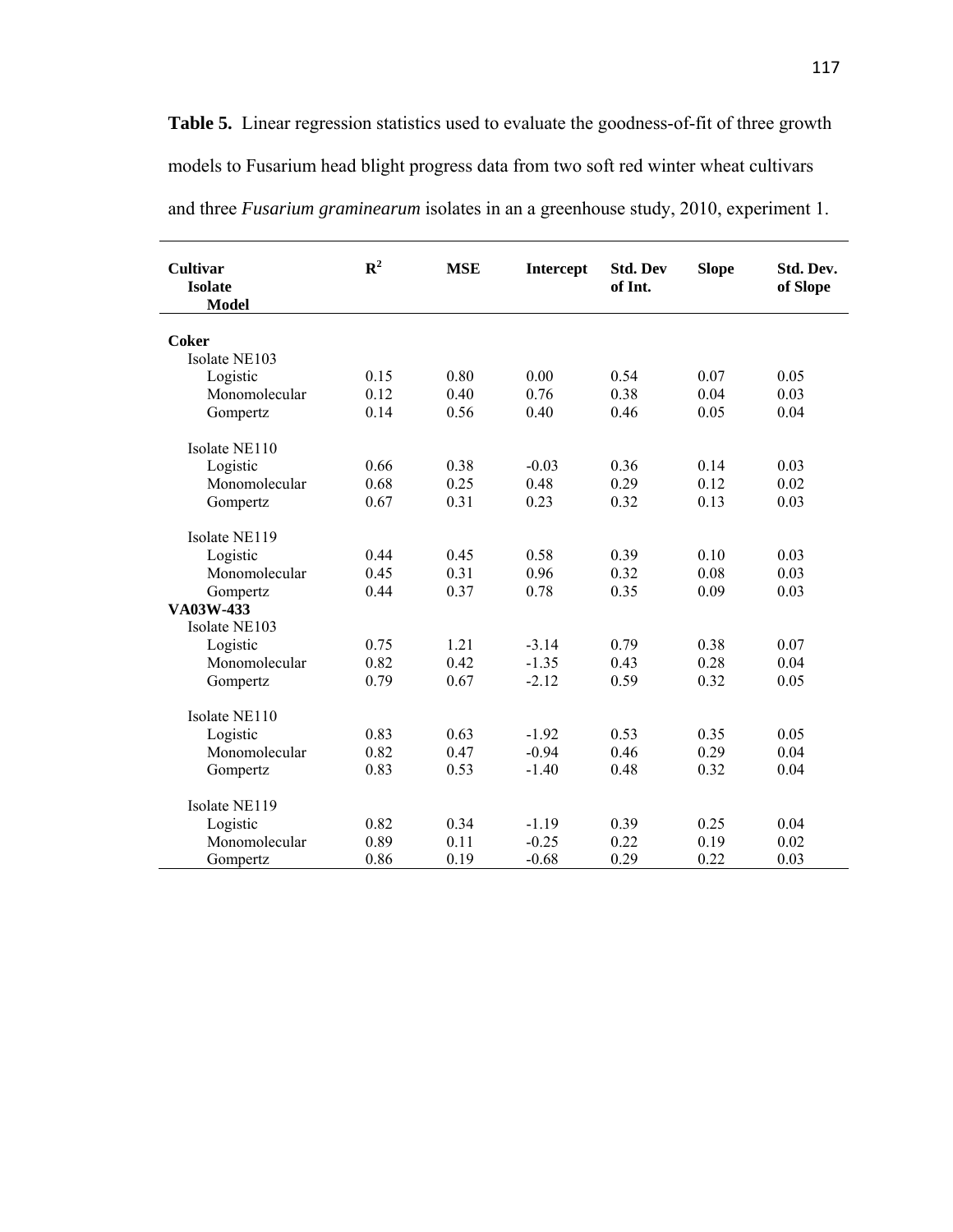Table 6. Linear regression statistics used to evaluate the goodness-of-fit of three growth models to Fusarium head blight progress data from two soft red winter wheat cultivars

| <b>Cultivar</b><br><b>Isolate</b><br><b>Model</b> | $R^2$ | <b>MSE</b> | <b>Intercept</b> | <b>Std. Dev</b><br>of Int. | <b>Slope</b> | Std. Dev.<br>of Slope |
|---------------------------------------------------|-------|------------|------------------|----------------------------|--------------|-----------------------|
| Coker                                             |       |            |                  |                            |              |                       |
| Isolate NE103                                     |       |            |                  |                            |              |                       |
| Logistic                                          | 0.54  | 0.41       | $-0.27$          | 0.39                       | 0.12         | 0.03                  |
| Monomolecular                                     | 0.57  | 0.21       | 0.41             | 0.28                       | 0.09         | 0.02                  |
| Gompertz                                          | 0.56  | 0.30       | 0.09             | 0.33                       | 0.11         | 0.03                  |
| Isolate NE110                                     |       |            |                  |                            |              |                       |
| Logistic                                          | 0.78  | 0.27       | $-0.02$          | 0.30                       | 0.16         | 0.02                  |
| Monomolecular                                     | 0.77  | 0.24       | 0.37             | 0.28                       | 0.15         | 0.02                  |
| Gompertz                                          | 0.78  | 0.25       | 0.18             | 0.29                       | 0.15         | 0.02                  |
| Isolate NE119                                     |       |            |                  |                            |              |                       |
| Logistic                                          | 0.80  | 0.17       | 0.11             | 0.24                       | 0.14         | 0.02                  |
| Monomolecular                                     | 0.81  | 0.13       | 0.52             | 0.21                       | 0.12         | 0.02                  |
| Gompertz                                          | 0.81  | 0.15       | 0.32             | 0.22                       | 0.13         | 0.02                  |
| VA03W-433                                         |       |            |                  |                            |              |                       |
| Isolate NE103                                     |       |            |                  |                            |              |                       |
| Logistic                                          | 0.90  | 0.56       | $-3.046$         | 0.45                       | 0.40         | 0.04                  |
| Monomolecular                                     | 0.91  | 0.24       | $-1.36$          | 0.30                       | 0.27         | 0.02                  |
| Gompertz                                          | 0.92  | 0.30       | $-2.26$          | 0.34                       | 0.32         | 0.03                  |
| Isolate NE110                                     |       |            |                  |                            |              |                       |
| Logistic                                          | 0.04  | 9.69       | 0.66             | 2.24                       | $-0.13$      | 0.20                  |
| Monomolecular                                     | 0.03  | 1.25       | 0.56             | 0.74                       | 0.04         | 0.07                  |
| Gompertz                                          | 0.00  | 3.14       | 0.66             | 1.28                       | $-0.02$      | 0.11                  |
| Isolate NE119                                     |       |            |                  |                            |              |                       |
| Logistic                                          | 0.84  | 0.67       | $-2.90$          | 0.54                       | 0.38         | 0.05                  |
| Monomolecular                                     | 0.85  | 0.34       | $-1.23$          | 0.39                       | 0.28         | 0.04                  |
| Gompertz                                          | 0.86  | 0.42       | $-1.96$          | 0.43                       | 0.32         | 0.04                  |

and three *Fusarium graminearum* isolates in an a greenhouse study, 2010, experiment 2.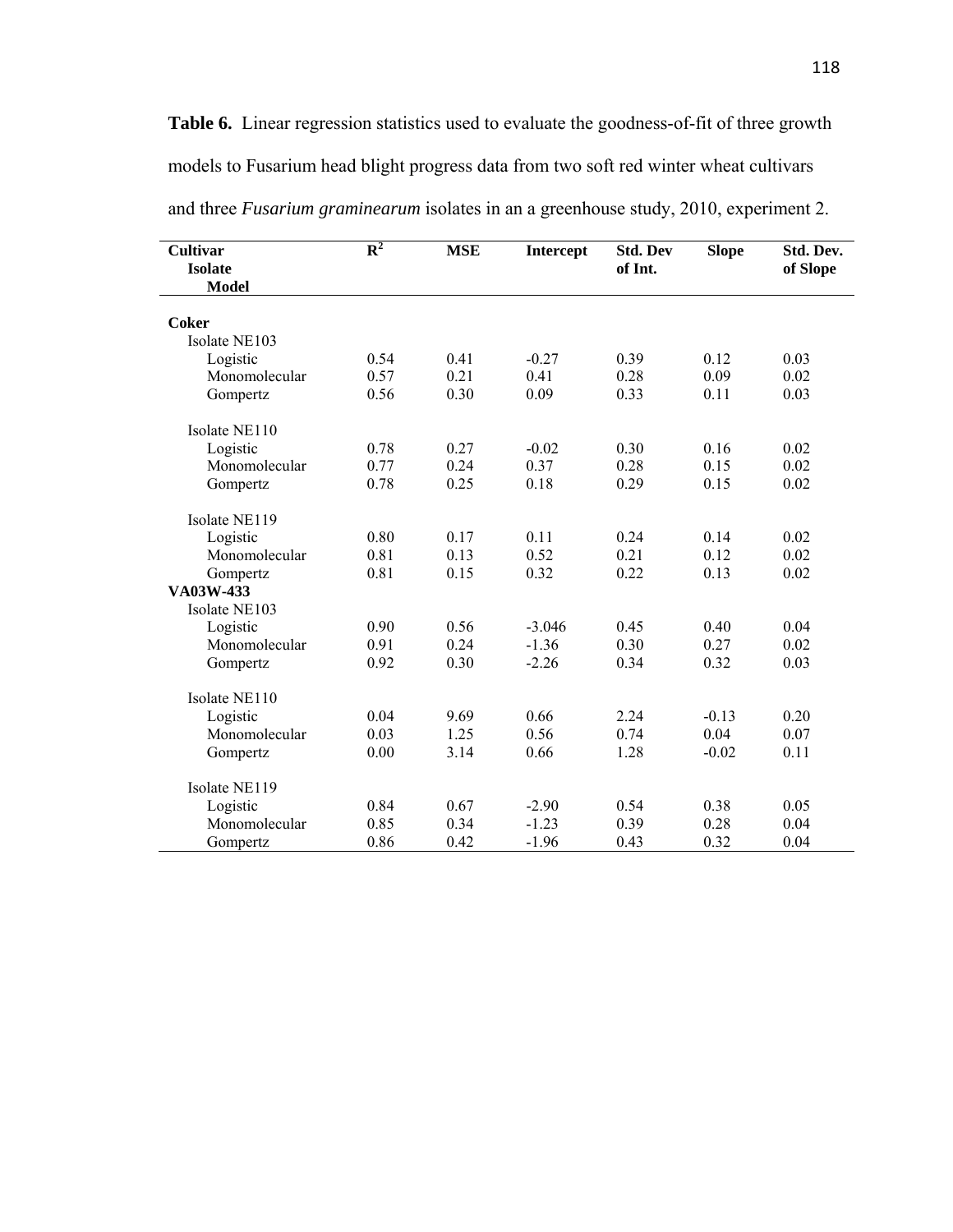## **7. FIGURE CAPTIONS**

- Fig. 1. Agarose gel resulting from a specific polymerase chain reaction to identify Nebraska isolates of *Fusarium graminearum* using primers GOFW and GORV.
- M: Molecular weight markers 100bp ladder, lane 1: isolate NE90, lane 2: isolate NE91, lane 3: isolate NE92, lane 4: isolate NE93, lane 5: isolate NE97, lane 6: isolate NE98, lane 7: isolate NE99, lane 8: isolate NE100, lane 9: isolate NE101, lane 10: isolate NE102, lane 11: isolate NE103, lane 12: isolate NE105, lane 13: isolate NE107, lane 14: isolate NE108, lane 15: isolate NE110, lane 16: isolate NE111, lane 17: isolate NE112, lane 18: isolate NE115, lane 19: isolate NE119, lane 20: isolate NE123, lane 21: isolate NE125, lane 22: isolate NE133, lane 24: blank.
- Fig. 2. Perithecial units formed by *Fusarium graminearum* isolates NE98 (A), NE91 (B), NE99 (C), and NE93 (D) on carrot agar. Note the absence of perithecial units (1 unit = a single perithecium or a cluster of perithecia) and/or the different sizes of perithecial units.
- Fig. 3. Disease (Fusarium head blight) progress curves of seven Nebraska isolates of *Fusarium graminearum* on spikes in two soft red winter wheat cultivars, Coker 9835 and VA03W-433.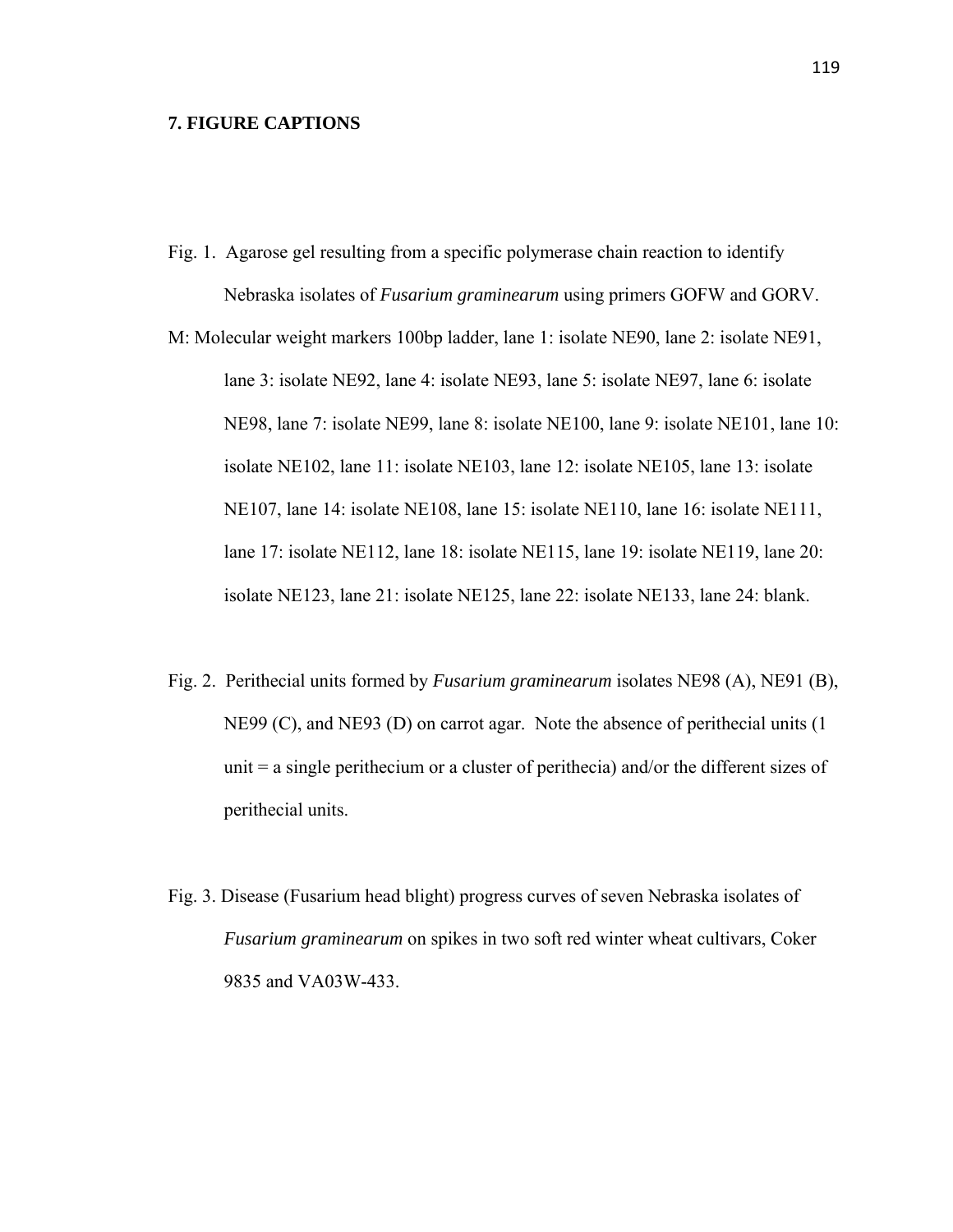Fig. 4. Rate of disease progression of the three most aggressive *Fusarium graminearum* isolates on wheat spikes of two soft red winter wheat cultivars, Coker 9835 and VA03W-433. A: isolate NE103, experiment 1; B: isolate NE103, experiment 2; C: isolate NE110, experiment 1; D: isolate NE110, experiment 2; E: isolate NE119, experiment 1; F: isolate NE119, experiment 2.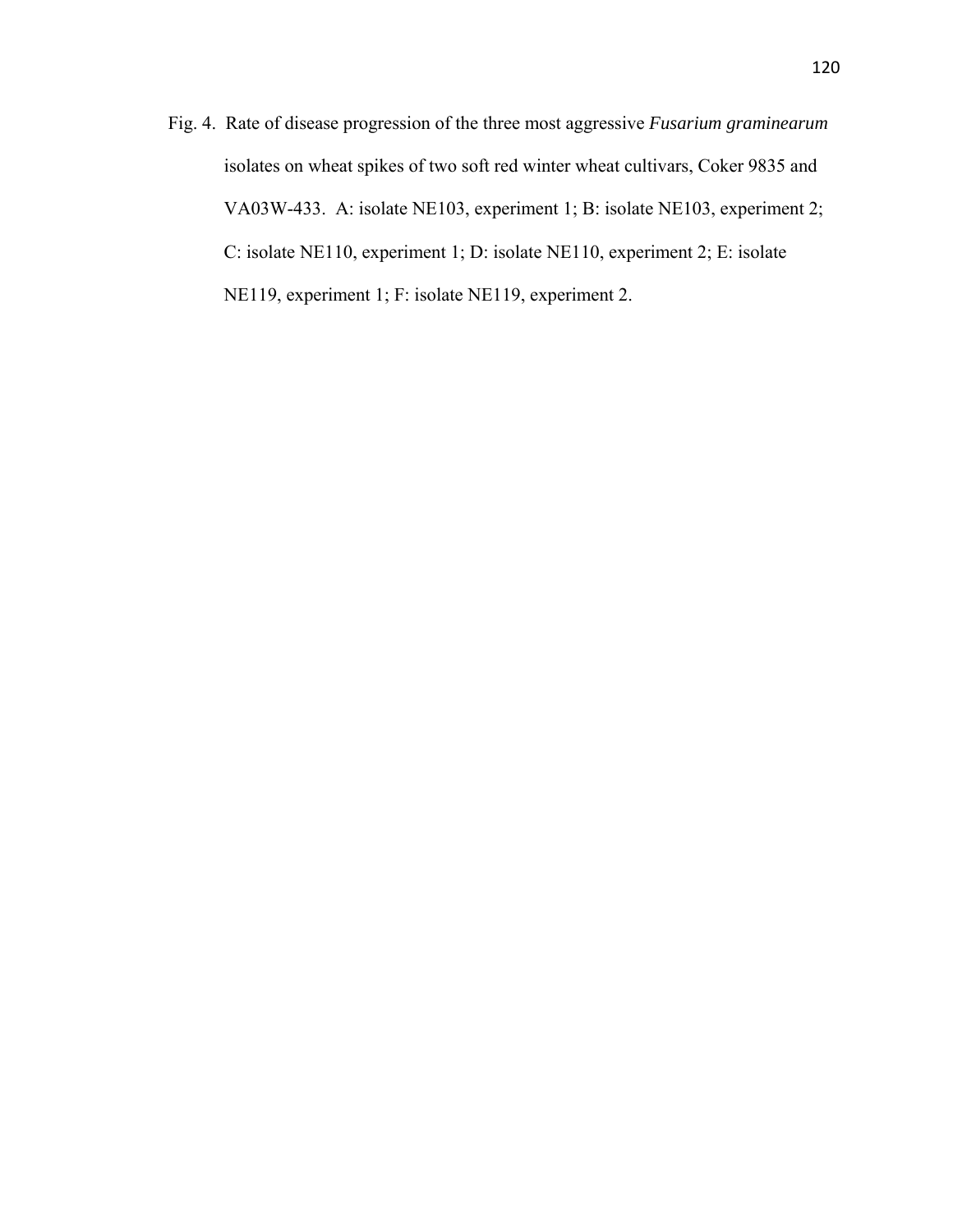## **. FIGURES**

## **F FIGURE 1.**



M 1 2 3 4 5 6 7 8 9 10 11 12 3 14 15 16 17 18 19 20 21 22 23 24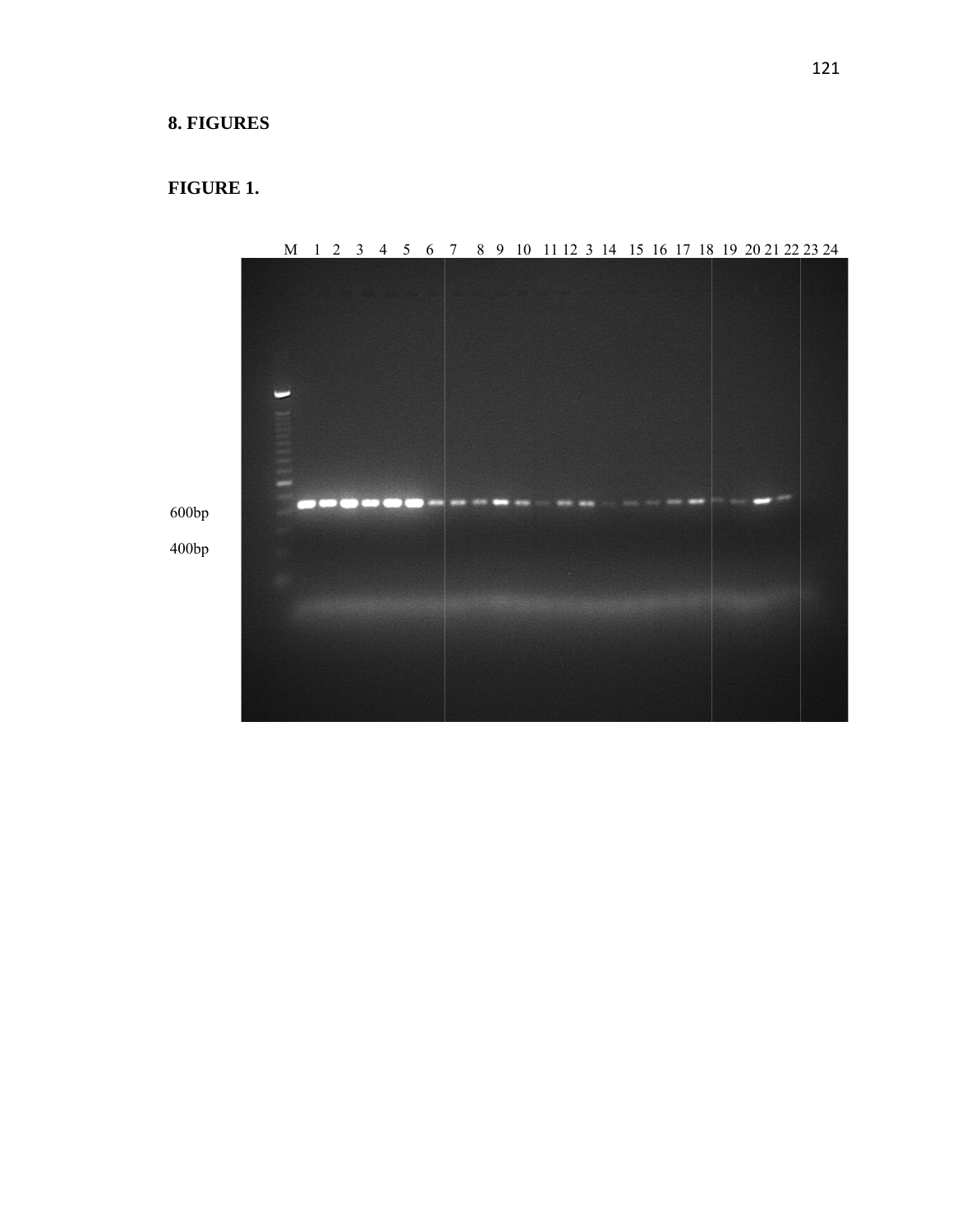# **FIGURE 2**

.



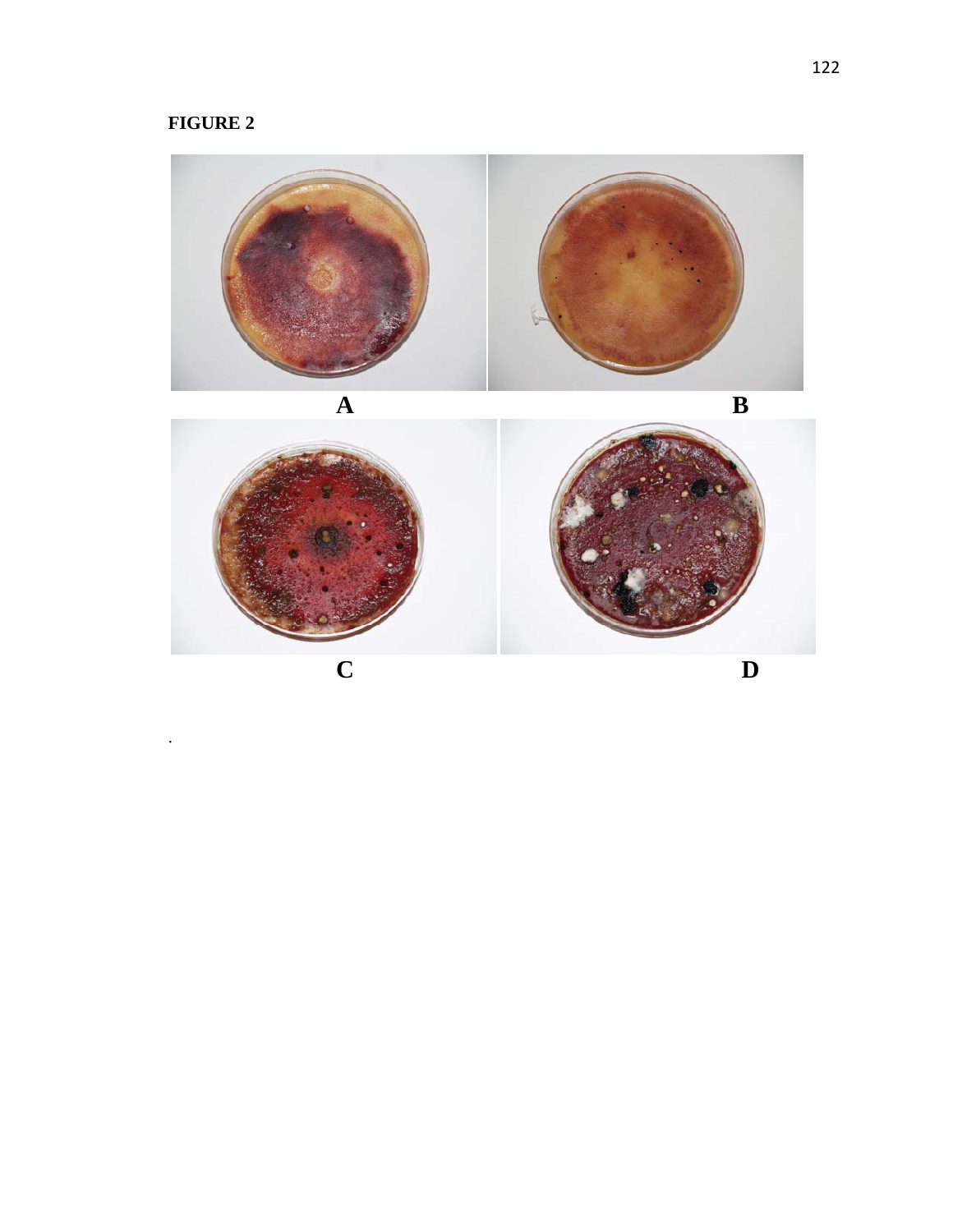